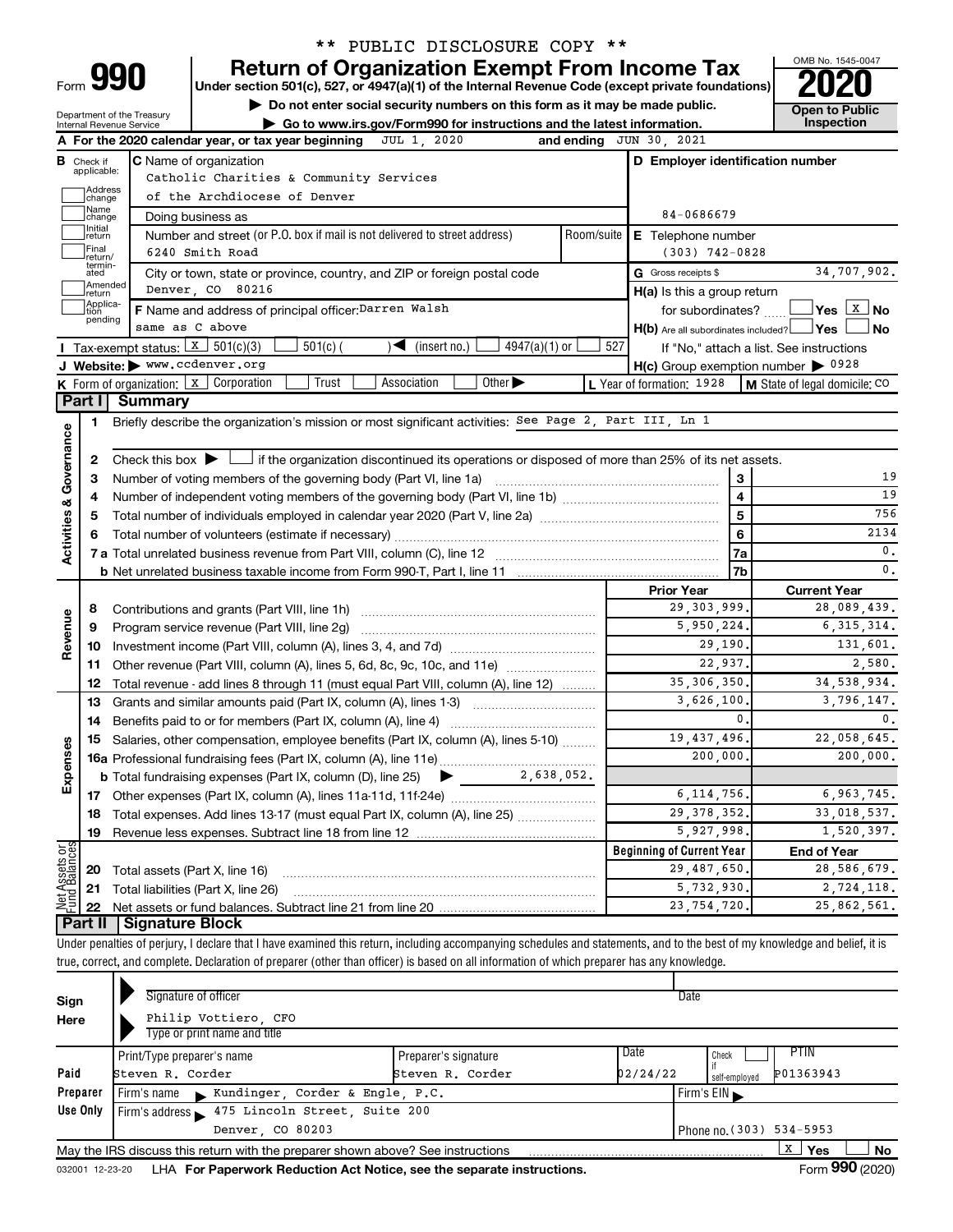|              | Catholic Charities & Community Services                                                                                                      |            |                                  |
|--------------|----------------------------------------------------------------------------------------------------------------------------------------------|------------|----------------------------------|
|              | of the Archdiocese of Denver<br>Form 990 (2020)                                                                                              | 84-0686679 | Page 2                           |
|              | <b>Part III Statement of Program Service Accomplishments</b>                                                                                 |            |                                  |
|              |                                                                                                                                              |            | $\,$ X $\,$                      |
| $\mathbf{1}$ | Briefly describe the organization's mission:                                                                                                 |            |                                  |
|              | As the charitable arm of the Archdiocese of Denver and inspired by                                                                           |            |                                  |
|              | God's love and compassion, Catholic Charities extends the healing                                                                            |            |                                  |
|              | ministry of Jesus Christ to the poor and those in need. Catholic                                                                             |            |                                  |
|              | See Schedule O for continuation                                                                                                              |            |                                  |
| $\mathbf{2}$ | Did the organization undertake any significant program services during the year which were not listed on the                                 |            |                                  |
|              |                                                                                                                                              |            | $\Box$ Yes $\boxed{\text{x}}$ No |
|              | If "Yes," describe these new services on Schedule O.                                                                                         |            |                                  |
| 3            | Did the organization cease conducting, or make significant changes in how it conducts, any program services?                                 |            | __ Yes <u>  x</u>   No           |
|              | If "Yes," describe these changes on Schedule O.                                                                                              |            |                                  |
| 4            | Describe the organization's program service accomplishments for each of its three largest program services, as measured by expenses.         |            |                                  |
|              | Section 501(c)(3) and 501(c)(4) organizations are required to report the amount of grants and allocations to others, the total expenses, and |            |                                  |
|              | revenue, if any, for each program service reported.                                                                                          |            |                                  |
| 4a l         | 243,735.) (Revenue \$4,781,303.)<br>11,872,496. including grants of \$<br>) (Expenses \$<br>(Code:                                           |            |                                  |
|              | The Family and Children Services division provides adoptive, child                                                                           |            |                                  |
|              | welfare, and counseling services to birth parents with unplanned                                                                             |            |                                  |
|              | pregnancies. It also provides services and referrals to relatives                                                                            |            |                                  |
|              | raising children as well as services to the elderly and disabled.<br>In                                                                      |            |                                  |
|              | addition, Family and Children Services provide daycare programs and                                                                          |            |                                  |
|              | Head Start in metro Denver through several child care centers including                                                                      |            |                                  |
|              | the Margery Reed Mayo Center.                                                                                                                |            |                                  |
|              |                                                                                                                                              |            |                                  |
|              |                                                                                                                                              |            |                                  |
|              |                                                                                                                                              |            |                                  |
|              |                                                                                                                                              |            |                                  |
|              | 2,016,569.) (Revenue \$<br>9,946,760. including grants of \$                                                                                 |            | $955, 210.$ )                    |
| 4b           | ) (Expenses \$<br>(Code:<br>The Shelter and Community Outreach Services division provides temporary                                          |            |                                  |
|              | shelter and meals as well as case management for homeless persons at                                                                         |            |                                  |
|              | Samaritan House, Marisol Home, and St. Joseph's Home for Veterans in                                                                         |            |                                  |
|              | the metro Denver area. It also provides employment referrals and                                                                             |            |                                  |
|              | assistance, transitional housing services to individuals and families,                                                                       |            |                                  |
|              | and immigration assistance. In addition, emergency assistance is                                                                             |            |                                  |
|              | provided to individuals and families in need of basic necessities in                                                                         |            |                                  |
|              | metro Denver.                                                                                                                                |            |                                  |
|              |                                                                                                                                              |            |                                  |
|              |                                                                                                                                              |            |                                  |
|              |                                                                                                                                              |            |                                  |
|              |                                                                                                                                              |            |                                  |
| 4с           | 2,456,090. including grants of \$<br>601,658.) (Revenue \$<br>(Expenses \$<br>(Code:                                                         |            | 247,767.                         |
|              | The Weld County division provides temporary shelter and meals as well                                                                        |            |                                  |
|              | as case management for homeless persons at the Guadalupe Shelter in                                                                          |            |                                  |
|              | Greeley. In addition, it also provides services to low-income seniors,                                                                       |            |                                  |
|              | and emergency assistance to individuals and families in need of basic                                                                        |            |                                  |
|              | necessities in Weld County and the surrounding area.                                                                                         |            |                                  |
|              |                                                                                                                                              |            |                                  |
|              |                                                                                                                                              |            |                                  |
|              |                                                                                                                                              |            |                                  |
|              |                                                                                                                                              |            |                                  |
|              |                                                                                                                                              |            |                                  |
|              |                                                                                                                                              |            |                                  |
|              |                                                                                                                                              |            |                                  |
| 4d           | Other program services (Describe on Schedule O.)                                                                                             |            |                                  |
|              | $2,894,594.$ including grants of \$<br>934, 185.) (Revenue \$<br>(Expenses \$                                                                | 331,034.   |                                  |
| 4е           | 27, 169, 940.<br>Total program service expenses                                                                                              |            | $F = 000 (0000)$                 |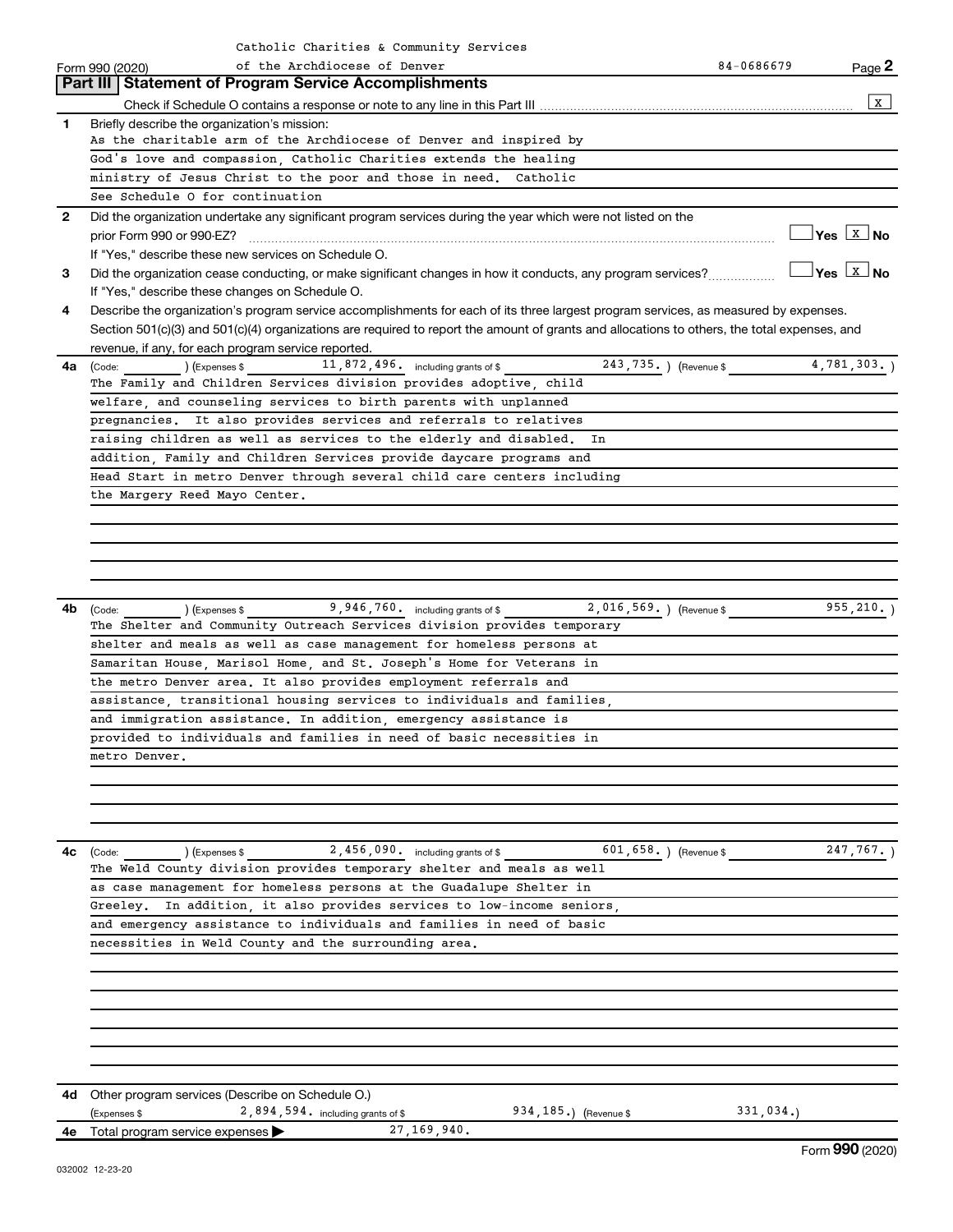|     | of the Archdiocese of Denver<br>84-0686679<br>Form 990 (2020)                                                                                                                                                              |                 |     | Page 3                      |
|-----|----------------------------------------------------------------------------------------------------------------------------------------------------------------------------------------------------------------------------|-----------------|-----|-----------------------------|
|     | <b>Part IV   Checklist of Required Schedules</b>                                                                                                                                                                           |                 |     |                             |
|     |                                                                                                                                                                                                                            |                 | Yes | <b>No</b>                   |
| 1   | Is the organization described in section $501(c)(3)$ or $4947(a)(1)$ (other than a private foundation)?                                                                                                                    |                 |     |                             |
|     |                                                                                                                                                                                                                            | 1               | х   |                             |
| 2   | Is the organization required to complete Schedule B, Schedule of Contributors? [11] The organization required to complete Schedule B, Schedule of Contributors?                                                            | $\overline{2}$  | X   |                             |
| 3   | Did the organization engage in direct or indirect political campaign activities on behalf of or in opposition to candidates for                                                                                            |                 |     |                             |
|     |                                                                                                                                                                                                                            | 3               |     | х                           |
| 4   | Section 501(c)(3) organizations. Did the organization engage in lobbying activities, or have a section 501(h) election in effect                                                                                           |                 |     |                             |
|     |                                                                                                                                                                                                                            | 4               |     | х                           |
| 5   | Is the organization a section 501(c)(4), 501(c)(5), or 501(c)(6) organization that receives membership dues, assessments, or                                                                                               |                 |     |                             |
|     |                                                                                                                                                                                                                            | 5               |     | х                           |
| 6   | Did the organization maintain any donor advised funds or any similar funds or accounts for which donors have the right to                                                                                                  |                 |     |                             |
|     | provide advice on the distribution or investment of amounts in such funds or accounts? If "Yes," complete Schedule D, Part I                                                                                               | 6               |     | х                           |
| 7   | Did the organization receive or hold a conservation easement, including easements to preserve open space,                                                                                                                  |                 |     |                             |
|     | the environment, historic land areas, or historic structures? If "Yes," complete Schedule D, Part II                                                                                                                       | $\overline{7}$  |     | x                           |
| 8   | Did the organization maintain collections of works of art, historical treasures, or other similar assets? If "Yes," complete                                                                                               | 8               |     | x                           |
| 9   | Did the organization report an amount in Part X, line 21, for escrow or custodial account liability, serve as a custodian for                                                                                              |                 |     |                             |
|     | amounts not listed in Part X; or provide credit counseling, debt management, credit repair, or debt negotiation services?                                                                                                  |                 |     |                             |
|     |                                                                                                                                                                                                                            | 9               |     | х                           |
| 10  | Did the organization, directly or through a related organization, hold assets in donor-restricted endowments                                                                                                               |                 |     |                             |
|     |                                                                                                                                                                                                                            | 10              | х   |                             |
| 11  | If the organization's answer to any of the following questions is "Yes," then complete Schedule D, Parts VI, VII, VIII, IX, or X<br>as applicable.                                                                         |                 |     |                             |
|     | a Did the organization report an amount for land, buildings, and equipment in Part X, line 10? If "Yes," complete Schedule D,                                                                                              |                 |     |                             |
|     | Part VI                                                                                                                                                                                                                    | 11a             | х   |                             |
|     | <b>b</b> Did the organization report an amount for investments - other securities in Part X, line 12, that is 5% or more of its total                                                                                      |                 |     |                             |
|     |                                                                                                                                                                                                                            | 11b             |     | x                           |
|     | c Did the organization report an amount for investments - program related in Part X, line 13, that is 5% or more of its total                                                                                              |                 |     |                             |
|     |                                                                                                                                                                                                                            | 11c             |     | x                           |
|     | d Did the organization report an amount for other assets in Part X, line 15, that is 5% or more of its total assets reported in                                                                                            |                 |     |                             |
|     |                                                                                                                                                                                                                            | 11d             | Х   |                             |
|     |                                                                                                                                                                                                                            | 11e             | x   |                             |
| f   | Did the organization's separate or consolidated financial statements for the tax year include a footnote that addresses                                                                                                    |                 |     |                             |
|     | the organization's liability for uncertain tax positions under FIN 48 (ASC 740)? If "Yes," complete Schedule D, Part X                                                                                                     | 11f             |     | x                           |
|     | 12a Did the organization obtain separate, independent audited financial statements for the tax year? If "Yes," complete                                                                                                    |                 |     |                             |
|     |                                                                                                                                                                                                                            | 12a             |     | x                           |
|     | <b>b</b> Was the organization included in consolidated, independent audited financial statements for the tax year?                                                                                                         |                 |     |                             |
|     | If "Yes," and if the organization answered "No" to line 12a, then completing Schedule D, Parts XI and XII is optional <i>manimum</i>                                                                                       | 12 <sub>b</sub> | х   |                             |
| 13  | Is the organization a school described in section 170(b)(1)(A)(ii)? If "Yes," complete Schedule E manual content content of the organization a school described in section 170(b)(1)(A)(ii)? If "Yes," complete Schedule E | 13              |     | х                           |
| 14a | Did the organization maintain an office, employees, or agents outside of the United States?                                                                                                                                | 14a             |     | х                           |
| b   | Did the organization have aggregate revenues or expenses of more than \$10,000 from grantmaking, fundraising, business,                                                                                                    |                 |     |                             |
|     | investment, and program service activities outside the United States, or aggregate foreign investments valued at \$100,000                                                                                                 |                 |     |                             |
|     |                                                                                                                                                                                                                            | 14b             |     | х                           |
| 15  | Did the organization report on Part IX, column (A), line 3, more than \$5,000 of grants or other assistance to or for any                                                                                                  |                 |     |                             |
|     |                                                                                                                                                                                                                            | 15              |     | х                           |
| 16  | Did the organization report on Part IX, column (A), line 3, more than \$5,000 of aggregate grants or other assistance to                                                                                                   |                 |     |                             |
|     |                                                                                                                                                                                                                            | 16              |     | х                           |
| 17  | Did the organization report a total of more than \$15,000 of expenses for professional fundraising services on Part IX,                                                                                                    |                 |     |                             |
|     |                                                                                                                                                                                                                            | 17              | х   |                             |
| 18  | Did the organization report more than \$15,000 total of fundraising event gross income and contributions on Part VIII, lines                                                                                               |                 |     |                             |
|     |                                                                                                                                                                                                                            | 18              | X   |                             |
| 19  | Did the organization report more than \$15,000 of gross income from gaming activities on Part VIII, line 9a? If "Yes,"                                                                                                     |                 |     |                             |
|     |                                                                                                                                                                                                                            | 19              |     | х                           |
| 20a |                                                                                                                                                                                                                            | 20a             |     | x                           |
| b   |                                                                                                                                                                                                                            | 20 <sub>b</sub> |     |                             |
| 21  | Did the organization report more than \$5,000 of grants or other assistance to any domestic organization or                                                                                                                |                 |     |                             |
|     | domestic government on Part IX, column (A), line 1? If "Yes," complete Schedule I, Parts I and II                                                                                                                          | 21              |     | х                           |
|     |                                                                                                                                                                                                                            |                 |     | $T_{\text{max}}$ 000 (0000) |

Form (2020) **990**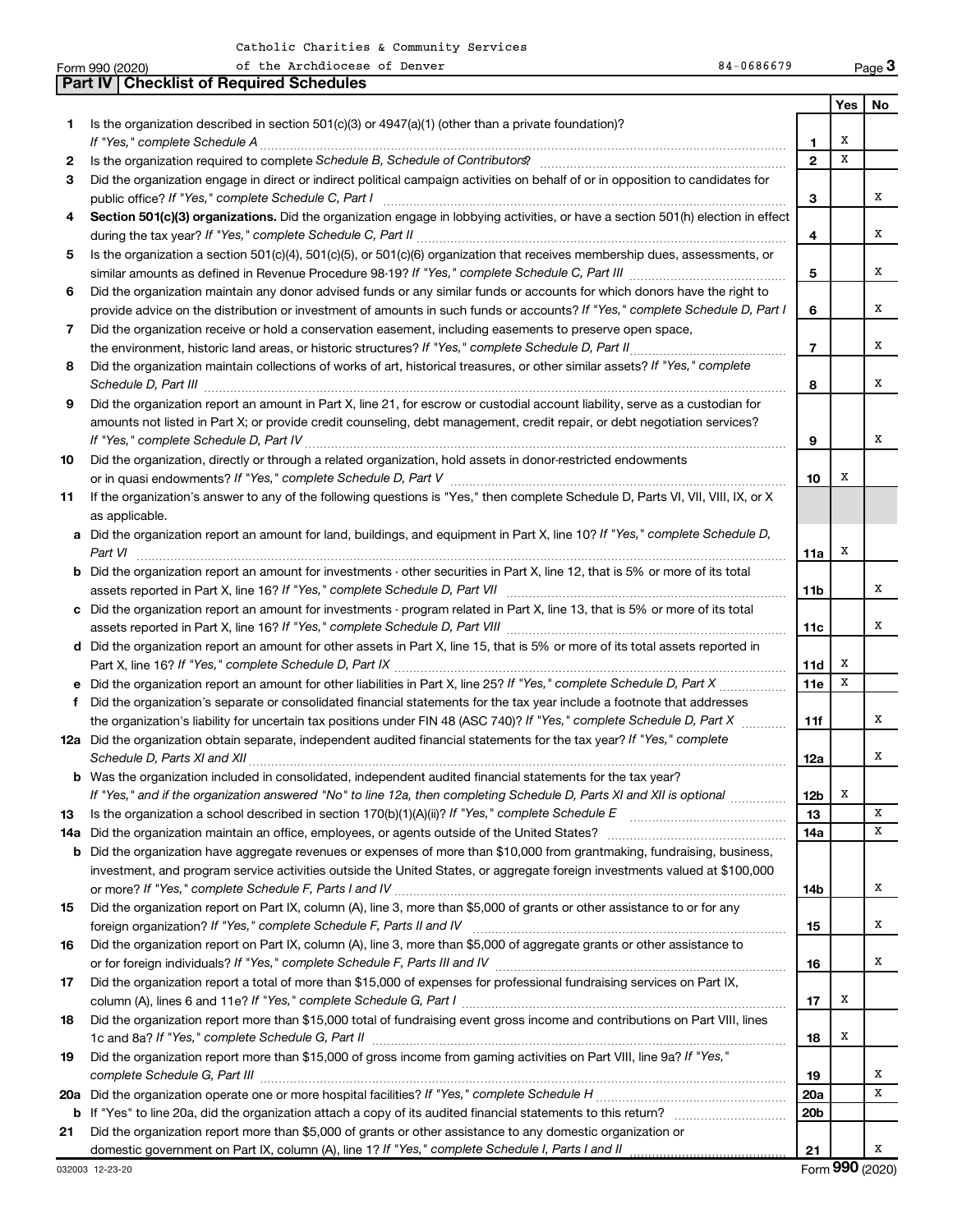| <b>Part IV   Checklist of Required Schedules (continued)</b><br>Yes<br>No<br>Did the organization report more than \$5,000 of grants or other assistance to or for domestic individuals on<br>22<br>х<br>22<br>Did the organization answer "Yes" to Part VII, Section A, line 3, 4, or 5 about compensation of the organization's current<br>23<br>and former officers, directors, trustees, key employees, and highest compensated employees? If "Yes," complete<br>Х<br>23<br>$\textit{Schedule J} \textit{ \textbf{}} \textit{ \textbf{}} \textit{ \textbf{}} \textit{ \textbf{}} \textit{ \textbf{}} \textit{ \textbf{}} \textit{ \textbf{}} \textit{ \textbf{}} \textit{ \textbf{}} \textit{ \textbf{}} \textit{ \textbf{}} \textit{ \textbf{}} \textit{ \textbf{}} \textit{ \textbf{}} \textit{ \textbf{}} \textit{ \textbf{}} \textit{ \textbf{}} \textit{ \textbf{}} \textit{ \textbf{}} \textit{ \textbf{}} \textit{ \textbf{}}$<br>24a Did the organization have a tax-exempt bond issue with an outstanding principal amount of more than \$100,000 as of the<br>last day of the year, that was issued after December 31, 2002? If "Yes," answer lines 24b through 24d and complete<br>х<br>24a<br>24 <sub>b</sub><br>c Did the organization maintain an escrow account other than a refunding escrow at any time during the year to defease<br>24c<br>24d<br>25a Section 501(c)(3), 501(c)(4), and 501(c)(29) organizations. Did the organization engage in an excess benefit<br>25a<br>х<br><b>b</b> Is the organization aware that it engaged in an excess benefit transaction with a disqualified person in a prior year, and<br>that the transaction has not been reported on any of the organization's prior Forms 990 or 990-EZ? If "Yes," complete<br>х<br>Schedule L, Part I<br>25b<br>Did the organization report any amount on Part X, line 5 or 22, for receivables from or payables to any current<br>26<br>or former officer, director, trustee, key employee, creator or founder, substantial contributor, or 35%<br>х<br>controlled entity or family member of any of these persons? If "Yes," complete Schedule L, Part II<br>26<br>Did the organization provide a grant or other assistance to any current or former officer, director, trustee, key employee,<br>27<br>creator or founder, substantial contributor or employee thereof, a grant selection committee member, or to a 35% controlled<br>Х<br>entity (including an employee thereof) or family member of any of these persons? If "Yes," complete Schedule L, Part III.<br>27<br>Was the organization a party to a business transaction with one of the following parties (see Schedule L, Part IV<br>28<br>instructions, for applicable filing thresholds, conditions, and exceptions):<br>a A current or former officer, director, trustee, key employee, creator or founder, or substantial contributor? If<br>х<br>"Yes," complete Schedule L, Part IV<br>28a<br>x<br>28 <sub>b</sub><br>c A 35% controlled entity of one or more individuals and/or organizations described in lines 28a or 28b?/f<br>х<br>28c<br>X<br>29<br>Did the organization receive more than \$25,000 in non-cash contributions? If "Yes," complete Schedule M<br>29<br>Did the organization receive contributions of art, historical treasures, or other similar assets, or qualified conservation<br>30<br>х<br>30<br>x<br>Did the organization liquidate, terminate, or dissolve and cease operations? If "Yes," complete Schedule N, Part I.<br>31<br>31<br>Did the organization sell, exchange, dispose of, or transfer more than 25% of its net assets?/f "Yes," complete<br>32<br>х<br>Schedule N, Part II<br>Did the organization own 100% of an entity disregarded as separate from the organization under Regulations<br>33<br>33<br>x<br>Was the organization related to any tax-exempt or taxable entity? If "Yes," complete Schedule R, Part II, III, or IV, and<br>34<br>X<br>Part V, line 1<br>34<br>35a Did the organization have a controlled entity within the meaning of section 512(b)(13)?<br>x<br>35a<br>b If "Yes" to line 35a, did the organization receive any payment from or engage in any transaction with a controlled entity<br>X<br>35 <sub>b</sub><br>Section 501(c)(3) organizations. Did the organization make any transfers to an exempt non-charitable related organization?<br>36<br>If "Yes," complete Schedule R, Part V, line 2<br>x<br>36<br>Did the organization conduct more than 5% of its activities through an entity that is not a related organization<br>37<br>37<br>х<br>Did the organization complete Schedule O and provide explanations in Schedule O for Part VI, lines 11b and 19?<br>38<br>Х<br>38<br><b>Statements Regarding Other IRS Filings and Tax Compliance</b><br><b>Part V</b><br>Check if Schedule O contains a response or note to any line in this Part V [11] [12] Check if Schedule O contains a response or note to any line in this Part V<br>No<br>Yes<br>73<br>1a<br>1 <sub>b</sub><br><b>b</b> Enter the number of Forms W-2G included in line 1a. Enter -0- if not applicable<br>c Did the organization comply with backup withholding rules for reportable payments to vendors and reportable gaming<br>X<br>1c<br>Form 990 (2020)<br>032004 12-23-20 | 84-0686679<br>of the Archdiocese of Denver<br>Form 990 (2020) |  | Page 4 |
|-----------------------------------------------------------------------------------------------------------------------------------------------------------------------------------------------------------------------------------------------------------------------------------------------------------------------------------------------------------------------------------------------------------------------------------------------------------------------------------------------------------------------------------------------------------------------------------------------------------------------------------------------------------------------------------------------------------------------------------------------------------------------------------------------------------------------------------------------------------------------------------------------------------------------------------------------------------------------------------------------------------------------------------------------------------------------------------------------------------------------------------------------------------------------------------------------------------------------------------------------------------------------------------------------------------------------------------------------------------------------------------------------------------------------------------------------------------------------------------------------------------------------------------------------------------------------------------------------------------------------------------------------------------------------------------------------------------------------------------------------------------------------------------------------------------------------------------------------------------------------------------------------------------------------------------------------------------------------------------------------------------------------------------------------------------------------------------------------------------------------------------------------------------------------------------------------------------------------------------------------------------------------------------------------------------------------------------------------------------------------------------------------------------------------------------------------------------------------------------------------------------------------------------------------------------------------------------------------------------------------------------------------------------------------------------------------------------------------------------------------------------------------------------------------------------------------------------------------------------------------------------------------------------------------------------------------------------------------------------------------------------------------------------------------------------------------------------------------------------------------------------------------------------------------------------------------------------------------------------------------------------------------------------------------------------------------------------------------------------------------------------------------------------------------------------------------------------------------------------------------------------------------------------------------------------------------------------------------------------------------------------------------------------------------------------------------------------------------------------------------------------------------------------------------------------------------------------------------------------------------------------------------------------------------------------------------------------------------------------------------------------------------------------------------------------------------------------------------------------------------------------------------------------------------------------------------------------------------------------------------------------------------------------------------------------------------------------------------------------------------------------------------------------------------------------------------------------------------------------------------------------------------------------------------------------------------------------------------------------------------------------------------------------------------------------------------------------------------------------------------------------------------------------------------------------------------------------------------------------------------------------------------------------------------------------------------------------------------------------------------------------------------------------------------------------------------------------------------------------------------------------------------------------------------------------------------------------------------------------------------------------------------------------------------------------|---------------------------------------------------------------|--|--------|
|                                                                                                                                                                                                                                                                                                                                                                                                                                                                                                                                                                                                                                                                                                                                                                                                                                                                                                                                                                                                                                                                                                                                                                                                                                                                                                                                                                                                                                                                                                                                                                                                                                                                                                                                                                                                                                                                                                                                                                                                                                                                                                                                                                                                                                                                                                                                                                                                                                                                                                                                                                                                                                                                                                                                                                                                                                                                                                                                                                                                                                                                                                                                                                                                                                                                                                                                                                                                                                                                                                                                                                                                                                                                                                                                                                                                                                                                                                                                                                                                                                                                                                                                                                                                                                                                                                                                                                                                                                                                                                                                                                                                                                                                                                                                                                                                                                                                                                                                                                                                                                                                                                                                                                                                                                                                                                           |                                                               |  |        |
|                                                                                                                                                                                                                                                                                                                                                                                                                                                                                                                                                                                                                                                                                                                                                                                                                                                                                                                                                                                                                                                                                                                                                                                                                                                                                                                                                                                                                                                                                                                                                                                                                                                                                                                                                                                                                                                                                                                                                                                                                                                                                                                                                                                                                                                                                                                                                                                                                                                                                                                                                                                                                                                                                                                                                                                                                                                                                                                                                                                                                                                                                                                                                                                                                                                                                                                                                                                                                                                                                                                                                                                                                                                                                                                                                                                                                                                                                                                                                                                                                                                                                                                                                                                                                                                                                                                                                                                                                                                                                                                                                                                                                                                                                                                                                                                                                                                                                                                                                                                                                                                                                                                                                                                                                                                                                                           |                                                               |  |        |
|                                                                                                                                                                                                                                                                                                                                                                                                                                                                                                                                                                                                                                                                                                                                                                                                                                                                                                                                                                                                                                                                                                                                                                                                                                                                                                                                                                                                                                                                                                                                                                                                                                                                                                                                                                                                                                                                                                                                                                                                                                                                                                                                                                                                                                                                                                                                                                                                                                                                                                                                                                                                                                                                                                                                                                                                                                                                                                                                                                                                                                                                                                                                                                                                                                                                                                                                                                                                                                                                                                                                                                                                                                                                                                                                                                                                                                                                                                                                                                                                                                                                                                                                                                                                                                                                                                                                                                                                                                                                                                                                                                                                                                                                                                                                                                                                                                                                                                                                                                                                                                                                                                                                                                                                                                                                                                           |                                                               |  |        |
|                                                                                                                                                                                                                                                                                                                                                                                                                                                                                                                                                                                                                                                                                                                                                                                                                                                                                                                                                                                                                                                                                                                                                                                                                                                                                                                                                                                                                                                                                                                                                                                                                                                                                                                                                                                                                                                                                                                                                                                                                                                                                                                                                                                                                                                                                                                                                                                                                                                                                                                                                                                                                                                                                                                                                                                                                                                                                                                                                                                                                                                                                                                                                                                                                                                                                                                                                                                                                                                                                                                                                                                                                                                                                                                                                                                                                                                                                                                                                                                                                                                                                                                                                                                                                                                                                                                                                                                                                                                                                                                                                                                                                                                                                                                                                                                                                                                                                                                                                                                                                                                                                                                                                                                                                                                                                                           |                                                               |  |        |
|                                                                                                                                                                                                                                                                                                                                                                                                                                                                                                                                                                                                                                                                                                                                                                                                                                                                                                                                                                                                                                                                                                                                                                                                                                                                                                                                                                                                                                                                                                                                                                                                                                                                                                                                                                                                                                                                                                                                                                                                                                                                                                                                                                                                                                                                                                                                                                                                                                                                                                                                                                                                                                                                                                                                                                                                                                                                                                                                                                                                                                                                                                                                                                                                                                                                                                                                                                                                                                                                                                                                                                                                                                                                                                                                                                                                                                                                                                                                                                                                                                                                                                                                                                                                                                                                                                                                                                                                                                                                                                                                                                                                                                                                                                                                                                                                                                                                                                                                                                                                                                                                                                                                                                                                                                                                                                           |                                                               |  |        |
|                                                                                                                                                                                                                                                                                                                                                                                                                                                                                                                                                                                                                                                                                                                                                                                                                                                                                                                                                                                                                                                                                                                                                                                                                                                                                                                                                                                                                                                                                                                                                                                                                                                                                                                                                                                                                                                                                                                                                                                                                                                                                                                                                                                                                                                                                                                                                                                                                                                                                                                                                                                                                                                                                                                                                                                                                                                                                                                                                                                                                                                                                                                                                                                                                                                                                                                                                                                                                                                                                                                                                                                                                                                                                                                                                                                                                                                                                                                                                                                                                                                                                                                                                                                                                                                                                                                                                                                                                                                                                                                                                                                                                                                                                                                                                                                                                                                                                                                                                                                                                                                                                                                                                                                                                                                                                                           |                                                               |  |        |
|                                                                                                                                                                                                                                                                                                                                                                                                                                                                                                                                                                                                                                                                                                                                                                                                                                                                                                                                                                                                                                                                                                                                                                                                                                                                                                                                                                                                                                                                                                                                                                                                                                                                                                                                                                                                                                                                                                                                                                                                                                                                                                                                                                                                                                                                                                                                                                                                                                                                                                                                                                                                                                                                                                                                                                                                                                                                                                                                                                                                                                                                                                                                                                                                                                                                                                                                                                                                                                                                                                                                                                                                                                                                                                                                                                                                                                                                                                                                                                                                                                                                                                                                                                                                                                                                                                                                                                                                                                                                                                                                                                                                                                                                                                                                                                                                                                                                                                                                                                                                                                                                                                                                                                                                                                                                                                           |                                                               |  |        |
|                                                                                                                                                                                                                                                                                                                                                                                                                                                                                                                                                                                                                                                                                                                                                                                                                                                                                                                                                                                                                                                                                                                                                                                                                                                                                                                                                                                                                                                                                                                                                                                                                                                                                                                                                                                                                                                                                                                                                                                                                                                                                                                                                                                                                                                                                                                                                                                                                                                                                                                                                                                                                                                                                                                                                                                                                                                                                                                                                                                                                                                                                                                                                                                                                                                                                                                                                                                                                                                                                                                                                                                                                                                                                                                                                                                                                                                                                                                                                                                                                                                                                                                                                                                                                                                                                                                                                                                                                                                                                                                                                                                                                                                                                                                                                                                                                                                                                                                                                                                                                                                                                                                                                                                                                                                                                                           |                                                               |  |        |
|                                                                                                                                                                                                                                                                                                                                                                                                                                                                                                                                                                                                                                                                                                                                                                                                                                                                                                                                                                                                                                                                                                                                                                                                                                                                                                                                                                                                                                                                                                                                                                                                                                                                                                                                                                                                                                                                                                                                                                                                                                                                                                                                                                                                                                                                                                                                                                                                                                                                                                                                                                                                                                                                                                                                                                                                                                                                                                                                                                                                                                                                                                                                                                                                                                                                                                                                                                                                                                                                                                                                                                                                                                                                                                                                                                                                                                                                                                                                                                                                                                                                                                                                                                                                                                                                                                                                                                                                                                                                                                                                                                                                                                                                                                                                                                                                                                                                                                                                                                                                                                                                                                                                                                                                                                                                                                           |                                                               |  |        |
|                                                                                                                                                                                                                                                                                                                                                                                                                                                                                                                                                                                                                                                                                                                                                                                                                                                                                                                                                                                                                                                                                                                                                                                                                                                                                                                                                                                                                                                                                                                                                                                                                                                                                                                                                                                                                                                                                                                                                                                                                                                                                                                                                                                                                                                                                                                                                                                                                                                                                                                                                                                                                                                                                                                                                                                                                                                                                                                                                                                                                                                                                                                                                                                                                                                                                                                                                                                                                                                                                                                                                                                                                                                                                                                                                                                                                                                                                                                                                                                                                                                                                                                                                                                                                                                                                                                                                                                                                                                                                                                                                                                                                                                                                                                                                                                                                                                                                                                                                                                                                                                                                                                                                                                                                                                                                                           |                                                               |  |        |
|                                                                                                                                                                                                                                                                                                                                                                                                                                                                                                                                                                                                                                                                                                                                                                                                                                                                                                                                                                                                                                                                                                                                                                                                                                                                                                                                                                                                                                                                                                                                                                                                                                                                                                                                                                                                                                                                                                                                                                                                                                                                                                                                                                                                                                                                                                                                                                                                                                                                                                                                                                                                                                                                                                                                                                                                                                                                                                                                                                                                                                                                                                                                                                                                                                                                                                                                                                                                                                                                                                                                                                                                                                                                                                                                                                                                                                                                                                                                                                                                                                                                                                                                                                                                                                                                                                                                                                                                                                                                                                                                                                                                                                                                                                                                                                                                                                                                                                                                                                                                                                                                                                                                                                                                                                                                                                           |                                                               |  |        |
|                                                                                                                                                                                                                                                                                                                                                                                                                                                                                                                                                                                                                                                                                                                                                                                                                                                                                                                                                                                                                                                                                                                                                                                                                                                                                                                                                                                                                                                                                                                                                                                                                                                                                                                                                                                                                                                                                                                                                                                                                                                                                                                                                                                                                                                                                                                                                                                                                                                                                                                                                                                                                                                                                                                                                                                                                                                                                                                                                                                                                                                                                                                                                                                                                                                                                                                                                                                                                                                                                                                                                                                                                                                                                                                                                                                                                                                                                                                                                                                                                                                                                                                                                                                                                                                                                                                                                                                                                                                                                                                                                                                                                                                                                                                                                                                                                                                                                                                                                                                                                                                                                                                                                                                                                                                                                                           |                                                               |  |        |
|                                                                                                                                                                                                                                                                                                                                                                                                                                                                                                                                                                                                                                                                                                                                                                                                                                                                                                                                                                                                                                                                                                                                                                                                                                                                                                                                                                                                                                                                                                                                                                                                                                                                                                                                                                                                                                                                                                                                                                                                                                                                                                                                                                                                                                                                                                                                                                                                                                                                                                                                                                                                                                                                                                                                                                                                                                                                                                                                                                                                                                                                                                                                                                                                                                                                                                                                                                                                                                                                                                                                                                                                                                                                                                                                                                                                                                                                                                                                                                                                                                                                                                                                                                                                                                                                                                                                                                                                                                                                                                                                                                                                                                                                                                                                                                                                                                                                                                                                                                                                                                                                                                                                                                                                                                                                                                           |                                                               |  |        |
|                                                                                                                                                                                                                                                                                                                                                                                                                                                                                                                                                                                                                                                                                                                                                                                                                                                                                                                                                                                                                                                                                                                                                                                                                                                                                                                                                                                                                                                                                                                                                                                                                                                                                                                                                                                                                                                                                                                                                                                                                                                                                                                                                                                                                                                                                                                                                                                                                                                                                                                                                                                                                                                                                                                                                                                                                                                                                                                                                                                                                                                                                                                                                                                                                                                                                                                                                                                                                                                                                                                                                                                                                                                                                                                                                                                                                                                                                                                                                                                                                                                                                                                                                                                                                                                                                                                                                                                                                                                                                                                                                                                                                                                                                                                                                                                                                                                                                                                                                                                                                                                                                                                                                                                                                                                                                                           |                                                               |  |        |
|                                                                                                                                                                                                                                                                                                                                                                                                                                                                                                                                                                                                                                                                                                                                                                                                                                                                                                                                                                                                                                                                                                                                                                                                                                                                                                                                                                                                                                                                                                                                                                                                                                                                                                                                                                                                                                                                                                                                                                                                                                                                                                                                                                                                                                                                                                                                                                                                                                                                                                                                                                                                                                                                                                                                                                                                                                                                                                                                                                                                                                                                                                                                                                                                                                                                                                                                                                                                                                                                                                                                                                                                                                                                                                                                                                                                                                                                                                                                                                                                                                                                                                                                                                                                                                                                                                                                                                                                                                                                                                                                                                                                                                                                                                                                                                                                                                                                                                                                                                                                                                                                                                                                                                                                                                                                                                           |                                                               |  |        |
|                                                                                                                                                                                                                                                                                                                                                                                                                                                                                                                                                                                                                                                                                                                                                                                                                                                                                                                                                                                                                                                                                                                                                                                                                                                                                                                                                                                                                                                                                                                                                                                                                                                                                                                                                                                                                                                                                                                                                                                                                                                                                                                                                                                                                                                                                                                                                                                                                                                                                                                                                                                                                                                                                                                                                                                                                                                                                                                                                                                                                                                                                                                                                                                                                                                                                                                                                                                                                                                                                                                                                                                                                                                                                                                                                                                                                                                                                                                                                                                                                                                                                                                                                                                                                                                                                                                                                                                                                                                                                                                                                                                                                                                                                                                                                                                                                                                                                                                                                                                                                                                                                                                                                                                                                                                                                                           |                                                               |  |        |
|                                                                                                                                                                                                                                                                                                                                                                                                                                                                                                                                                                                                                                                                                                                                                                                                                                                                                                                                                                                                                                                                                                                                                                                                                                                                                                                                                                                                                                                                                                                                                                                                                                                                                                                                                                                                                                                                                                                                                                                                                                                                                                                                                                                                                                                                                                                                                                                                                                                                                                                                                                                                                                                                                                                                                                                                                                                                                                                                                                                                                                                                                                                                                                                                                                                                                                                                                                                                                                                                                                                                                                                                                                                                                                                                                                                                                                                                                                                                                                                                                                                                                                                                                                                                                                                                                                                                                                                                                                                                                                                                                                                                                                                                                                                                                                                                                                                                                                                                                                                                                                                                                                                                                                                                                                                                                                           |                                                               |  |        |
|                                                                                                                                                                                                                                                                                                                                                                                                                                                                                                                                                                                                                                                                                                                                                                                                                                                                                                                                                                                                                                                                                                                                                                                                                                                                                                                                                                                                                                                                                                                                                                                                                                                                                                                                                                                                                                                                                                                                                                                                                                                                                                                                                                                                                                                                                                                                                                                                                                                                                                                                                                                                                                                                                                                                                                                                                                                                                                                                                                                                                                                                                                                                                                                                                                                                                                                                                                                                                                                                                                                                                                                                                                                                                                                                                                                                                                                                                                                                                                                                                                                                                                                                                                                                                                                                                                                                                                                                                                                                                                                                                                                                                                                                                                                                                                                                                                                                                                                                                                                                                                                                                                                                                                                                                                                                                                           |                                                               |  |        |
|                                                                                                                                                                                                                                                                                                                                                                                                                                                                                                                                                                                                                                                                                                                                                                                                                                                                                                                                                                                                                                                                                                                                                                                                                                                                                                                                                                                                                                                                                                                                                                                                                                                                                                                                                                                                                                                                                                                                                                                                                                                                                                                                                                                                                                                                                                                                                                                                                                                                                                                                                                                                                                                                                                                                                                                                                                                                                                                                                                                                                                                                                                                                                                                                                                                                                                                                                                                                                                                                                                                                                                                                                                                                                                                                                                                                                                                                                                                                                                                                                                                                                                                                                                                                                                                                                                                                                                                                                                                                                                                                                                                                                                                                                                                                                                                                                                                                                                                                                                                                                                                                                                                                                                                                                                                                                                           |                                                               |  |        |
|                                                                                                                                                                                                                                                                                                                                                                                                                                                                                                                                                                                                                                                                                                                                                                                                                                                                                                                                                                                                                                                                                                                                                                                                                                                                                                                                                                                                                                                                                                                                                                                                                                                                                                                                                                                                                                                                                                                                                                                                                                                                                                                                                                                                                                                                                                                                                                                                                                                                                                                                                                                                                                                                                                                                                                                                                                                                                                                                                                                                                                                                                                                                                                                                                                                                                                                                                                                                                                                                                                                                                                                                                                                                                                                                                                                                                                                                                                                                                                                                                                                                                                                                                                                                                                                                                                                                                                                                                                                                                                                                                                                                                                                                                                                                                                                                                                                                                                                                                                                                                                                                                                                                                                                                                                                                                                           |                                                               |  |        |
|                                                                                                                                                                                                                                                                                                                                                                                                                                                                                                                                                                                                                                                                                                                                                                                                                                                                                                                                                                                                                                                                                                                                                                                                                                                                                                                                                                                                                                                                                                                                                                                                                                                                                                                                                                                                                                                                                                                                                                                                                                                                                                                                                                                                                                                                                                                                                                                                                                                                                                                                                                                                                                                                                                                                                                                                                                                                                                                                                                                                                                                                                                                                                                                                                                                                                                                                                                                                                                                                                                                                                                                                                                                                                                                                                                                                                                                                                                                                                                                                                                                                                                                                                                                                                                                                                                                                                                                                                                                                                                                                                                                                                                                                                                                                                                                                                                                                                                                                                                                                                                                                                                                                                                                                                                                                                                           |                                                               |  |        |
|                                                                                                                                                                                                                                                                                                                                                                                                                                                                                                                                                                                                                                                                                                                                                                                                                                                                                                                                                                                                                                                                                                                                                                                                                                                                                                                                                                                                                                                                                                                                                                                                                                                                                                                                                                                                                                                                                                                                                                                                                                                                                                                                                                                                                                                                                                                                                                                                                                                                                                                                                                                                                                                                                                                                                                                                                                                                                                                                                                                                                                                                                                                                                                                                                                                                                                                                                                                                                                                                                                                                                                                                                                                                                                                                                                                                                                                                                                                                                                                                                                                                                                                                                                                                                                                                                                                                                                                                                                                                                                                                                                                                                                                                                                                                                                                                                                                                                                                                                                                                                                                                                                                                                                                                                                                                                                           |                                                               |  |        |
|                                                                                                                                                                                                                                                                                                                                                                                                                                                                                                                                                                                                                                                                                                                                                                                                                                                                                                                                                                                                                                                                                                                                                                                                                                                                                                                                                                                                                                                                                                                                                                                                                                                                                                                                                                                                                                                                                                                                                                                                                                                                                                                                                                                                                                                                                                                                                                                                                                                                                                                                                                                                                                                                                                                                                                                                                                                                                                                                                                                                                                                                                                                                                                                                                                                                                                                                                                                                                                                                                                                                                                                                                                                                                                                                                                                                                                                                                                                                                                                                                                                                                                                                                                                                                                                                                                                                                                                                                                                                                                                                                                                                                                                                                                                                                                                                                                                                                                                                                                                                                                                                                                                                                                                                                                                                                                           |                                                               |  |        |
|                                                                                                                                                                                                                                                                                                                                                                                                                                                                                                                                                                                                                                                                                                                                                                                                                                                                                                                                                                                                                                                                                                                                                                                                                                                                                                                                                                                                                                                                                                                                                                                                                                                                                                                                                                                                                                                                                                                                                                                                                                                                                                                                                                                                                                                                                                                                                                                                                                                                                                                                                                                                                                                                                                                                                                                                                                                                                                                                                                                                                                                                                                                                                                                                                                                                                                                                                                                                                                                                                                                                                                                                                                                                                                                                                                                                                                                                                                                                                                                                                                                                                                                                                                                                                                                                                                                                                                                                                                                                                                                                                                                                                                                                                                                                                                                                                                                                                                                                                                                                                                                                                                                                                                                                                                                                                                           |                                                               |  |        |
|                                                                                                                                                                                                                                                                                                                                                                                                                                                                                                                                                                                                                                                                                                                                                                                                                                                                                                                                                                                                                                                                                                                                                                                                                                                                                                                                                                                                                                                                                                                                                                                                                                                                                                                                                                                                                                                                                                                                                                                                                                                                                                                                                                                                                                                                                                                                                                                                                                                                                                                                                                                                                                                                                                                                                                                                                                                                                                                                                                                                                                                                                                                                                                                                                                                                                                                                                                                                                                                                                                                                                                                                                                                                                                                                                                                                                                                                                                                                                                                                                                                                                                                                                                                                                                                                                                                                                                                                                                                                                                                                                                                                                                                                                                                                                                                                                                                                                                                                                                                                                                                                                                                                                                                                                                                                                                           |                                                               |  |        |
|                                                                                                                                                                                                                                                                                                                                                                                                                                                                                                                                                                                                                                                                                                                                                                                                                                                                                                                                                                                                                                                                                                                                                                                                                                                                                                                                                                                                                                                                                                                                                                                                                                                                                                                                                                                                                                                                                                                                                                                                                                                                                                                                                                                                                                                                                                                                                                                                                                                                                                                                                                                                                                                                                                                                                                                                                                                                                                                                                                                                                                                                                                                                                                                                                                                                                                                                                                                                                                                                                                                                                                                                                                                                                                                                                                                                                                                                                                                                                                                                                                                                                                                                                                                                                                                                                                                                                                                                                                                                                                                                                                                                                                                                                                                                                                                                                                                                                                                                                                                                                                                                                                                                                                                                                                                                                                           |                                                               |  |        |
|                                                                                                                                                                                                                                                                                                                                                                                                                                                                                                                                                                                                                                                                                                                                                                                                                                                                                                                                                                                                                                                                                                                                                                                                                                                                                                                                                                                                                                                                                                                                                                                                                                                                                                                                                                                                                                                                                                                                                                                                                                                                                                                                                                                                                                                                                                                                                                                                                                                                                                                                                                                                                                                                                                                                                                                                                                                                                                                                                                                                                                                                                                                                                                                                                                                                                                                                                                                                                                                                                                                                                                                                                                                                                                                                                                                                                                                                                                                                                                                                                                                                                                                                                                                                                                                                                                                                                                                                                                                                                                                                                                                                                                                                                                                                                                                                                                                                                                                                                                                                                                                                                                                                                                                                                                                                                                           |                                                               |  |        |
|                                                                                                                                                                                                                                                                                                                                                                                                                                                                                                                                                                                                                                                                                                                                                                                                                                                                                                                                                                                                                                                                                                                                                                                                                                                                                                                                                                                                                                                                                                                                                                                                                                                                                                                                                                                                                                                                                                                                                                                                                                                                                                                                                                                                                                                                                                                                                                                                                                                                                                                                                                                                                                                                                                                                                                                                                                                                                                                                                                                                                                                                                                                                                                                                                                                                                                                                                                                                                                                                                                                                                                                                                                                                                                                                                                                                                                                                                                                                                                                                                                                                                                                                                                                                                                                                                                                                                                                                                                                                                                                                                                                                                                                                                                                                                                                                                                                                                                                                                                                                                                                                                                                                                                                                                                                                                                           |                                                               |  |        |
|                                                                                                                                                                                                                                                                                                                                                                                                                                                                                                                                                                                                                                                                                                                                                                                                                                                                                                                                                                                                                                                                                                                                                                                                                                                                                                                                                                                                                                                                                                                                                                                                                                                                                                                                                                                                                                                                                                                                                                                                                                                                                                                                                                                                                                                                                                                                                                                                                                                                                                                                                                                                                                                                                                                                                                                                                                                                                                                                                                                                                                                                                                                                                                                                                                                                                                                                                                                                                                                                                                                                                                                                                                                                                                                                                                                                                                                                                                                                                                                                                                                                                                                                                                                                                                                                                                                                                                                                                                                                                                                                                                                                                                                                                                                                                                                                                                                                                                                                                                                                                                                                                                                                                                                                                                                                                                           |                                                               |  |        |
|                                                                                                                                                                                                                                                                                                                                                                                                                                                                                                                                                                                                                                                                                                                                                                                                                                                                                                                                                                                                                                                                                                                                                                                                                                                                                                                                                                                                                                                                                                                                                                                                                                                                                                                                                                                                                                                                                                                                                                                                                                                                                                                                                                                                                                                                                                                                                                                                                                                                                                                                                                                                                                                                                                                                                                                                                                                                                                                                                                                                                                                                                                                                                                                                                                                                                                                                                                                                                                                                                                                                                                                                                                                                                                                                                                                                                                                                                                                                                                                                                                                                                                                                                                                                                                                                                                                                                                                                                                                                                                                                                                                                                                                                                                                                                                                                                                                                                                                                                                                                                                                                                                                                                                                                                                                                                                           |                                                               |  |        |
|                                                                                                                                                                                                                                                                                                                                                                                                                                                                                                                                                                                                                                                                                                                                                                                                                                                                                                                                                                                                                                                                                                                                                                                                                                                                                                                                                                                                                                                                                                                                                                                                                                                                                                                                                                                                                                                                                                                                                                                                                                                                                                                                                                                                                                                                                                                                                                                                                                                                                                                                                                                                                                                                                                                                                                                                                                                                                                                                                                                                                                                                                                                                                                                                                                                                                                                                                                                                                                                                                                                                                                                                                                                                                                                                                                                                                                                                                                                                                                                                                                                                                                                                                                                                                                                                                                                                                                                                                                                                                                                                                                                                                                                                                                                                                                                                                                                                                                                                                                                                                                                                                                                                                                                                                                                                                                           |                                                               |  |        |
|                                                                                                                                                                                                                                                                                                                                                                                                                                                                                                                                                                                                                                                                                                                                                                                                                                                                                                                                                                                                                                                                                                                                                                                                                                                                                                                                                                                                                                                                                                                                                                                                                                                                                                                                                                                                                                                                                                                                                                                                                                                                                                                                                                                                                                                                                                                                                                                                                                                                                                                                                                                                                                                                                                                                                                                                                                                                                                                                                                                                                                                                                                                                                                                                                                                                                                                                                                                                                                                                                                                                                                                                                                                                                                                                                                                                                                                                                                                                                                                                                                                                                                                                                                                                                                                                                                                                                                                                                                                                                                                                                                                                                                                                                                                                                                                                                                                                                                                                                                                                                                                                                                                                                                                                                                                                                                           |                                                               |  |        |
|                                                                                                                                                                                                                                                                                                                                                                                                                                                                                                                                                                                                                                                                                                                                                                                                                                                                                                                                                                                                                                                                                                                                                                                                                                                                                                                                                                                                                                                                                                                                                                                                                                                                                                                                                                                                                                                                                                                                                                                                                                                                                                                                                                                                                                                                                                                                                                                                                                                                                                                                                                                                                                                                                                                                                                                                                                                                                                                                                                                                                                                                                                                                                                                                                                                                                                                                                                                                                                                                                                                                                                                                                                                                                                                                                                                                                                                                                                                                                                                                                                                                                                                                                                                                                                                                                                                                                                                                                                                                                                                                                                                                                                                                                                                                                                                                                                                                                                                                                                                                                                                                                                                                                                                                                                                                                                           |                                                               |  |        |
|                                                                                                                                                                                                                                                                                                                                                                                                                                                                                                                                                                                                                                                                                                                                                                                                                                                                                                                                                                                                                                                                                                                                                                                                                                                                                                                                                                                                                                                                                                                                                                                                                                                                                                                                                                                                                                                                                                                                                                                                                                                                                                                                                                                                                                                                                                                                                                                                                                                                                                                                                                                                                                                                                                                                                                                                                                                                                                                                                                                                                                                                                                                                                                                                                                                                                                                                                                                                                                                                                                                                                                                                                                                                                                                                                                                                                                                                                                                                                                                                                                                                                                                                                                                                                                                                                                                                                                                                                                                                                                                                                                                                                                                                                                                                                                                                                                                                                                                                                                                                                                                                                                                                                                                                                                                                                                           |                                                               |  |        |
|                                                                                                                                                                                                                                                                                                                                                                                                                                                                                                                                                                                                                                                                                                                                                                                                                                                                                                                                                                                                                                                                                                                                                                                                                                                                                                                                                                                                                                                                                                                                                                                                                                                                                                                                                                                                                                                                                                                                                                                                                                                                                                                                                                                                                                                                                                                                                                                                                                                                                                                                                                                                                                                                                                                                                                                                                                                                                                                                                                                                                                                                                                                                                                                                                                                                                                                                                                                                                                                                                                                                                                                                                                                                                                                                                                                                                                                                                                                                                                                                                                                                                                                                                                                                                                                                                                                                                                                                                                                                                                                                                                                                                                                                                                                                                                                                                                                                                                                                                                                                                                                                                                                                                                                                                                                                                                           |                                                               |  |        |
|                                                                                                                                                                                                                                                                                                                                                                                                                                                                                                                                                                                                                                                                                                                                                                                                                                                                                                                                                                                                                                                                                                                                                                                                                                                                                                                                                                                                                                                                                                                                                                                                                                                                                                                                                                                                                                                                                                                                                                                                                                                                                                                                                                                                                                                                                                                                                                                                                                                                                                                                                                                                                                                                                                                                                                                                                                                                                                                                                                                                                                                                                                                                                                                                                                                                                                                                                                                                                                                                                                                                                                                                                                                                                                                                                                                                                                                                                                                                                                                                                                                                                                                                                                                                                                                                                                                                                                                                                                                                                                                                                                                                                                                                                                                                                                                                                                                                                                                                                                                                                                                                                                                                                                                                                                                                                                           |                                                               |  |        |
|                                                                                                                                                                                                                                                                                                                                                                                                                                                                                                                                                                                                                                                                                                                                                                                                                                                                                                                                                                                                                                                                                                                                                                                                                                                                                                                                                                                                                                                                                                                                                                                                                                                                                                                                                                                                                                                                                                                                                                                                                                                                                                                                                                                                                                                                                                                                                                                                                                                                                                                                                                                                                                                                                                                                                                                                                                                                                                                                                                                                                                                                                                                                                                                                                                                                                                                                                                                                                                                                                                                                                                                                                                                                                                                                                                                                                                                                                                                                                                                                                                                                                                                                                                                                                                                                                                                                                                                                                                                                                                                                                                                                                                                                                                                                                                                                                                                                                                                                                                                                                                                                                                                                                                                                                                                                                                           |                                                               |  |        |
|                                                                                                                                                                                                                                                                                                                                                                                                                                                                                                                                                                                                                                                                                                                                                                                                                                                                                                                                                                                                                                                                                                                                                                                                                                                                                                                                                                                                                                                                                                                                                                                                                                                                                                                                                                                                                                                                                                                                                                                                                                                                                                                                                                                                                                                                                                                                                                                                                                                                                                                                                                                                                                                                                                                                                                                                                                                                                                                                                                                                                                                                                                                                                                                                                                                                                                                                                                                                                                                                                                                                                                                                                                                                                                                                                                                                                                                                                                                                                                                                                                                                                                                                                                                                                                                                                                                                                                                                                                                                                                                                                                                                                                                                                                                                                                                                                                                                                                                                                                                                                                                                                                                                                                                                                                                                                                           |                                                               |  |        |
|                                                                                                                                                                                                                                                                                                                                                                                                                                                                                                                                                                                                                                                                                                                                                                                                                                                                                                                                                                                                                                                                                                                                                                                                                                                                                                                                                                                                                                                                                                                                                                                                                                                                                                                                                                                                                                                                                                                                                                                                                                                                                                                                                                                                                                                                                                                                                                                                                                                                                                                                                                                                                                                                                                                                                                                                                                                                                                                                                                                                                                                                                                                                                                                                                                                                                                                                                                                                                                                                                                                                                                                                                                                                                                                                                                                                                                                                                                                                                                                                                                                                                                                                                                                                                                                                                                                                                                                                                                                                                                                                                                                                                                                                                                                                                                                                                                                                                                                                                                                                                                                                                                                                                                                                                                                                                                           |                                                               |  |        |
|                                                                                                                                                                                                                                                                                                                                                                                                                                                                                                                                                                                                                                                                                                                                                                                                                                                                                                                                                                                                                                                                                                                                                                                                                                                                                                                                                                                                                                                                                                                                                                                                                                                                                                                                                                                                                                                                                                                                                                                                                                                                                                                                                                                                                                                                                                                                                                                                                                                                                                                                                                                                                                                                                                                                                                                                                                                                                                                                                                                                                                                                                                                                                                                                                                                                                                                                                                                                                                                                                                                                                                                                                                                                                                                                                                                                                                                                                                                                                                                                                                                                                                                                                                                                                                                                                                                                                                                                                                                                                                                                                                                                                                                                                                                                                                                                                                                                                                                                                                                                                                                                                                                                                                                                                                                                                                           |                                                               |  |        |
|                                                                                                                                                                                                                                                                                                                                                                                                                                                                                                                                                                                                                                                                                                                                                                                                                                                                                                                                                                                                                                                                                                                                                                                                                                                                                                                                                                                                                                                                                                                                                                                                                                                                                                                                                                                                                                                                                                                                                                                                                                                                                                                                                                                                                                                                                                                                                                                                                                                                                                                                                                                                                                                                                                                                                                                                                                                                                                                                                                                                                                                                                                                                                                                                                                                                                                                                                                                                                                                                                                                                                                                                                                                                                                                                                                                                                                                                                                                                                                                                                                                                                                                                                                                                                                                                                                                                                                                                                                                                                                                                                                                                                                                                                                                                                                                                                                                                                                                                                                                                                                                                                                                                                                                                                                                                                                           |                                                               |  |        |
|                                                                                                                                                                                                                                                                                                                                                                                                                                                                                                                                                                                                                                                                                                                                                                                                                                                                                                                                                                                                                                                                                                                                                                                                                                                                                                                                                                                                                                                                                                                                                                                                                                                                                                                                                                                                                                                                                                                                                                                                                                                                                                                                                                                                                                                                                                                                                                                                                                                                                                                                                                                                                                                                                                                                                                                                                                                                                                                                                                                                                                                                                                                                                                                                                                                                                                                                                                                                                                                                                                                                                                                                                                                                                                                                                                                                                                                                                                                                                                                                                                                                                                                                                                                                                                                                                                                                                                                                                                                                                                                                                                                                                                                                                                                                                                                                                                                                                                                                                                                                                                                                                                                                                                                                                                                                                                           |                                                               |  |        |
|                                                                                                                                                                                                                                                                                                                                                                                                                                                                                                                                                                                                                                                                                                                                                                                                                                                                                                                                                                                                                                                                                                                                                                                                                                                                                                                                                                                                                                                                                                                                                                                                                                                                                                                                                                                                                                                                                                                                                                                                                                                                                                                                                                                                                                                                                                                                                                                                                                                                                                                                                                                                                                                                                                                                                                                                                                                                                                                                                                                                                                                                                                                                                                                                                                                                                                                                                                                                                                                                                                                                                                                                                                                                                                                                                                                                                                                                                                                                                                                                                                                                                                                                                                                                                                                                                                                                                                                                                                                                                                                                                                                                                                                                                                                                                                                                                                                                                                                                                                                                                                                                                                                                                                                                                                                                                                           |                                                               |  |        |
|                                                                                                                                                                                                                                                                                                                                                                                                                                                                                                                                                                                                                                                                                                                                                                                                                                                                                                                                                                                                                                                                                                                                                                                                                                                                                                                                                                                                                                                                                                                                                                                                                                                                                                                                                                                                                                                                                                                                                                                                                                                                                                                                                                                                                                                                                                                                                                                                                                                                                                                                                                                                                                                                                                                                                                                                                                                                                                                                                                                                                                                                                                                                                                                                                                                                                                                                                                                                                                                                                                                                                                                                                                                                                                                                                                                                                                                                                                                                                                                                                                                                                                                                                                                                                                                                                                                                                                                                                                                                                                                                                                                                                                                                                                                                                                                                                                                                                                                                                                                                                                                                                                                                                                                                                                                                                                           |                                                               |  |        |
|                                                                                                                                                                                                                                                                                                                                                                                                                                                                                                                                                                                                                                                                                                                                                                                                                                                                                                                                                                                                                                                                                                                                                                                                                                                                                                                                                                                                                                                                                                                                                                                                                                                                                                                                                                                                                                                                                                                                                                                                                                                                                                                                                                                                                                                                                                                                                                                                                                                                                                                                                                                                                                                                                                                                                                                                                                                                                                                                                                                                                                                                                                                                                                                                                                                                                                                                                                                                                                                                                                                                                                                                                                                                                                                                                                                                                                                                                                                                                                                                                                                                                                                                                                                                                                                                                                                                                                                                                                                                                                                                                                                                                                                                                                                                                                                                                                                                                                                                                                                                                                                                                                                                                                                                                                                                                                           |                                                               |  |        |
|                                                                                                                                                                                                                                                                                                                                                                                                                                                                                                                                                                                                                                                                                                                                                                                                                                                                                                                                                                                                                                                                                                                                                                                                                                                                                                                                                                                                                                                                                                                                                                                                                                                                                                                                                                                                                                                                                                                                                                                                                                                                                                                                                                                                                                                                                                                                                                                                                                                                                                                                                                                                                                                                                                                                                                                                                                                                                                                                                                                                                                                                                                                                                                                                                                                                                                                                                                                                                                                                                                                                                                                                                                                                                                                                                                                                                                                                                                                                                                                                                                                                                                                                                                                                                                                                                                                                                                                                                                                                                                                                                                                                                                                                                                                                                                                                                                                                                                                                                                                                                                                                                                                                                                                                                                                                                                           |                                                               |  |        |
|                                                                                                                                                                                                                                                                                                                                                                                                                                                                                                                                                                                                                                                                                                                                                                                                                                                                                                                                                                                                                                                                                                                                                                                                                                                                                                                                                                                                                                                                                                                                                                                                                                                                                                                                                                                                                                                                                                                                                                                                                                                                                                                                                                                                                                                                                                                                                                                                                                                                                                                                                                                                                                                                                                                                                                                                                                                                                                                                                                                                                                                                                                                                                                                                                                                                                                                                                                                                                                                                                                                                                                                                                                                                                                                                                                                                                                                                                                                                                                                                                                                                                                                                                                                                                                                                                                                                                                                                                                                                                                                                                                                                                                                                                                                                                                                                                                                                                                                                                                                                                                                                                                                                                                                                                                                                                                           |                                                               |  |        |
|                                                                                                                                                                                                                                                                                                                                                                                                                                                                                                                                                                                                                                                                                                                                                                                                                                                                                                                                                                                                                                                                                                                                                                                                                                                                                                                                                                                                                                                                                                                                                                                                                                                                                                                                                                                                                                                                                                                                                                                                                                                                                                                                                                                                                                                                                                                                                                                                                                                                                                                                                                                                                                                                                                                                                                                                                                                                                                                                                                                                                                                                                                                                                                                                                                                                                                                                                                                                                                                                                                                                                                                                                                                                                                                                                                                                                                                                                                                                                                                                                                                                                                                                                                                                                                                                                                                                                                                                                                                                                                                                                                                                                                                                                                                                                                                                                                                                                                                                                                                                                                                                                                                                                                                                                                                                                                           |                                                               |  |        |
|                                                                                                                                                                                                                                                                                                                                                                                                                                                                                                                                                                                                                                                                                                                                                                                                                                                                                                                                                                                                                                                                                                                                                                                                                                                                                                                                                                                                                                                                                                                                                                                                                                                                                                                                                                                                                                                                                                                                                                                                                                                                                                                                                                                                                                                                                                                                                                                                                                                                                                                                                                                                                                                                                                                                                                                                                                                                                                                                                                                                                                                                                                                                                                                                                                                                                                                                                                                                                                                                                                                                                                                                                                                                                                                                                                                                                                                                                                                                                                                                                                                                                                                                                                                                                                                                                                                                                                                                                                                                                                                                                                                                                                                                                                                                                                                                                                                                                                                                                                                                                                                                                                                                                                                                                                                                                                           |                                                               |  |        |
|                                                                                                                                                                                                                                                                                                                                                                                                                                                                                                                                                                                                                                                                                                                                                                                                                                                                                                                                                                                                                                                                                                                                                                                                                                                                                                                                                                                                                                                                                                                                                                                                                                                                                                                                                                                                                                                                                                                                                                                                                                                                                                                                                                                                                                                                                                                                                                                                                                                                                                                                                                                                                                                                                                                                                                                                                                                                                                                                                                                                                                                                                                                                                                                                                                                                                                                                                                                                                                                                                                                                                                                                                                                                                                                                                                                                                                                                                                                                                                                                                                                                                                                                                                                                                                                                                                                                                                                                                                                                                                                                                                                                                                                                                                                                                                                                                                                                                                                                                                                                                                                                                                                                                                                                                                                                                                           |                                                               |  |        |
|                                                                                                                                                                                                                                                                                                                                                                                                                                                                                                                                                                                                                                                                                                                                                                                                                                                                                                                                                                                                                                                                                                                                                                                                                                                                                                                                                                                                                                                                                                                                                                                                                                                                                                                                                                                                                                                                                                                                                                                                                                                                                                                                                                                                                                                                                                                                                                                                                                                                                                                                                                                                                                                                                                                                                                                                                                                                                                                                                                                                                                                                                                                                                                                                                                                                                                                                                                                                                                                                                                                                                                                                                                                                                                                                                                                                                                                                                                                                                                                                                                                                                                                                                                                                                                                                                                                                                                                                                                                                                                                                                                                                                                                                                                                                                                                                                                                                                                                                                                                                                                                                                                                                                                                                                                                                                                           |                                                               |  |        |
|                                                                                                                                                                                                                                                                                                                                                                                                                                                                                                                                                                                                                                                                                                                                                                                                                                                                                                                                                                                                                                                                                                                                                                                                                                                                                                                                                                                                                                                                                                                                                                                                                                                                                                                                                                                                                                                                                                                                                                                                                                                                                                                                                                                                                                                                                                                                                                                                                                                                                                                                                                                                                                                                                                                                                                                                                                                                                                                                                                                                                                                                                                                                                                                                                                                                                                                                                                                                                                                                                                                                                                                                                                                                                                                                                                                                                                                                                                                                                                                                                                                                                                                                                                                                                                                                                                                                                                                                                                                                                                                                                                                                                                                                                                                                                                                                                                                                                                                                                                                                                                                                                                                                                                                                                                                                                                           |                                                               |  |        |
|                                                                                                                                                                                                                                                                                                                                                                                                                                                                                                                                                                                                                                                                                                                                                                                                                                                                                                                                                                                                                                                                                                                                                                                                                                                                                                                                                                                                                                                                                                                                                                                                                                                                                                                                                                                                                                                                                                                                                                                                                                                                                                                                                                                                                                                                                                                                                                                                                                                                                                                                                                                                                                                                                                                                                                                                                                                                                                                                                                                                                                                                                                                                                                                                                                                                                                                                                                                                                                                                                                                                                                                                                                                                                                                                                                                                                                                                                                                                                                                                                                                                                                                                                                                                                                                                                                                                                                                                                                                                                                                                                                                                                                                                                                                                                                                                                                                                                                                                                                                                                                                                                                                                                                                                                                                                                                           |                                                               |  |        |
|                                                                                                                                                                                                                                                                                                                                                                                                                                                                                                                                                                                                                                                                                                                                                                                                                                                                                                                                                                                                                                                                                                                                                                                                                                                                                                                                                                                                                                                                                                                                                                                                                                                                                                                                                                                                                                                                                                                                                                                                                                                                                                                                                                                                                                                                                                                                                                                                                                                                                                                                                                                                                                                                                                                                                                                                                                                                                                                                                                                                                                                                                                                                                                                                                                                                                                                                                                                                                                                                                                                                                                                                                                                                                                                                                                                                                                                                                                                                                                                                                                                                                                                                                                                                                                                                                                                                                                                                                                                                                                                                                                                                                                                                                                                                                                                                                                                                                                                                                                                                                                                                                                                                                                                                                                                                                                           |                                                               |  |        |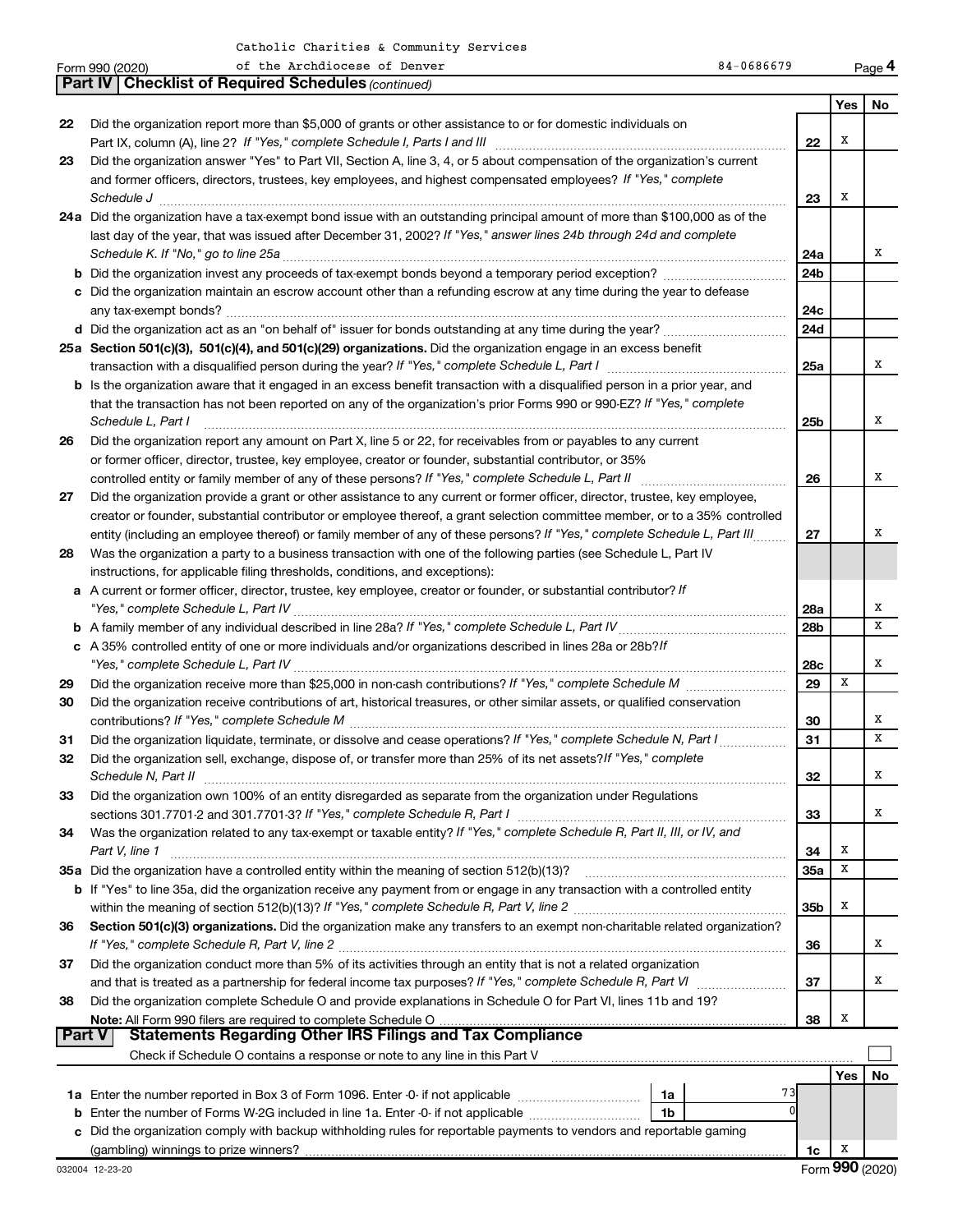|               | of the Archdiocese of Denver<br>84-0686679<br>Form 990 (2020)                                                                                   |                |     | Page 5            |
|---------------|-------------------------------------------------------------------------------------------------------------------------------------------------|----------------|-----|-------------------|
| <b>Part V</b> | Statements Regarding Other IRS Filings and Tax Compliance (continued)                                                                           |                |     |                   |
|               |                                                                                                                                                 |                | Yes | No                |
|               | 2a Enter the number of employees reported on Form W-3, Transmittal of Wage and Tax Statements,                                                  |                |     |                   |
|               | 756<br>filed for the calendar year ending with or within the year covered by this return<br>2a                                                  |                |     |                   |
|               |                                                                                                                                                 | 2 <sub>b</sub> | X   |                   |
|               |                                                                                                                                                 |                |     |                   |
|               | 3a Did the organization have unrelated business gross income of \$1,000 or more during the year?                                                | За             |     | х                 |
|               |                                                                                                                                                 | 3b             |     |                   |
|               | 4a At any time during the calendar year, did the organization have an interest in, or a signature or other authority over, a                    |                |     |                   |
|               | financial account in a foreign country (such as a bank account, securities account, or other financial account)?                                | 4a             |     | х                 |
|               | <b>b</b> If "Yes," enter the name of the foreign country $\blacktriangleright$                                                                  |                |     |                   |
|               | See instructions for filing requirements for FinCEN Form 114, Report of Foreign Bank and Financial Accounts (FBAR).                             |                |     |                   |
|               |                                                                                                                                                 | 5a             |     | Х                 |
| b             |                                                                                                                                                 | 5 <sub>b</sub> |     | x                 |
| с             |                                                                                                                                                 | 5c             |     |                   |
|               | 6a Does the organization have annual gross receipts that are normally greater than \$100,000, and did the organization solicit                  |                |     |                   |
|               |                                                                                                                                                 | 6a             |     | х                 |
|               | <b>b</b> If "Yes," did the organization include with every solicitation an express statement that such contributions or gifts                   |                |     |                   |
|               |                                                                                                                                                 | 6b             |     |                   |
| 7             | Organizations that may receive deductible contributions under section 170(c).                                                                   |                |     |                   |
| а             | Did the organization receive a payment in excess of \$75 made partly as a contribution and partly for goods and services provided to the payor? | 7a             | X   |                   |
| b             |                                                                                                                                                 | 7b             | x   |                   |
| с             | Did the organization sell, exchange, or otherwise dispose of tangible personal property for which it was required                               |                |     |                   |
|               |                                                                                                                                                 | 7c             |     | х                 |
| d             | 7d                                                                                                                                              |                |     |                   |
| е             |                                                                                                                                                 | 7е             |     | Х                 |
| t             |                                                                                                                                                 | 7f             |     | x                 |
|               | If the organization received a contribution of qualified intellectual property, did the organization file Form 8899 as required?                |                | N/A |                   |
| h             | If the organization received a contribution of cars, boats, airplanes, or other vehicles, did the organization file a Form 1098-C?              | 7g<br>7h       | N/A |                   |
| 8             | Sponsoring organizations maintaining donor advised funds. Did a donor advised fund maintained by the                                            |                |     |                   |
|               | N/A<br>sponsoring organization have excess business holdings at any time during the year? [[[[[[[[[[[[[[[[[[[[[[[[[[                            | 8              |     |                   |
| 9             | Sponsoring organizations maintaining donor advised funds.                                                                                       |                |     |                   |
| а             | N/A<br>Did the sponsoring organization make any taxable distributions under section 4966?                                                       | 9а             |     |                   |
| b             | N/A                                                                                                                                             | 9b             |     |                   |
| 10            | Section 501(c)(7) organizations. Enter:                                                                                                         |                |     |                   |
|               | 10a                                                                                                                                             |                |     |                   |
|               | 10 <sub>b</sub><br>Gross receipts, included on Form 990, Part VIII, line 12, for public use of club facilities                                  |                |     |                   |
| 11            | Section 501(c)(12) organizations. Enter:                                                                                                        |                |     |                   |
|               | N/A<br>11a                                                                                                                                      |                |     |                   |
| а<br>b        | Gross income from other sources (Do not net amounts due or paid to other sources against                                                        |                |     |                   |
|               | 11b                                                                                                                                             |                |     |                   |
|               | 12a Section 4947(a)(1) non-exempt charitable trusts. Is the organization filing Form 990 in lieu of Form 1041?                                  | 12a            |     |                   |
|               | 12b                                                                                                                                             |                |     |                   |
| 13            | Section 501(c)(29) qualified nonprofit health insurance issuers.                                                                                |                |     |                   |
| а             | N/A<br>Is the organization licensed to issue qualified health plans in more than one state?                                                     | 13a            |     |                   |
|               | Note: See the instructions for additional information the organization must report on Schedule O.                                               |                |     |                   |
|               |                                                                                                                                                 |                |     |                   |
| b             | Enter the amount of reserves the organization is required to maintain by the states in which the                                                |                |     |                   |
|               | 13 <sub>b</sub><br>13 <sub>c</sub>                                                                                                              |                |     |                   |
| с             | Enter the amount of reserves on hand                                                                                                            |                |     | x                 |
| 14a           | Did the organization receive any payments for indoor tanning services during the tax year?                                                      | 14a            |     |                   |
|               | <b>b</b> If "Yes," has it filed a Form 720 to report these payments? If "No," provide an explanation on Schedule O                              | 14b            |     |                   |
| 15            | Is the organization subject to the section 4960 tax on payment(s) of more than \$1,000,000 in remuneration or                                   |                |     | х                 |
|               | excess parachute payment(s) during the year?                                                                                                    | 15             |     |                   |
|               | If "Yes," see instructions and file Form 4720, Schedule N.                                                                                      |                |     |                   |
| 16            | Is the organization an educational institution subject to the section 4968 excise tax on net investment income?                                 | 16             |     | Х                 |
|               | If "Yes," complete Form 4720, Schedule O.                                                                                                       |                |     | $Form$ QQQ (2020) |

Form (2020) **990**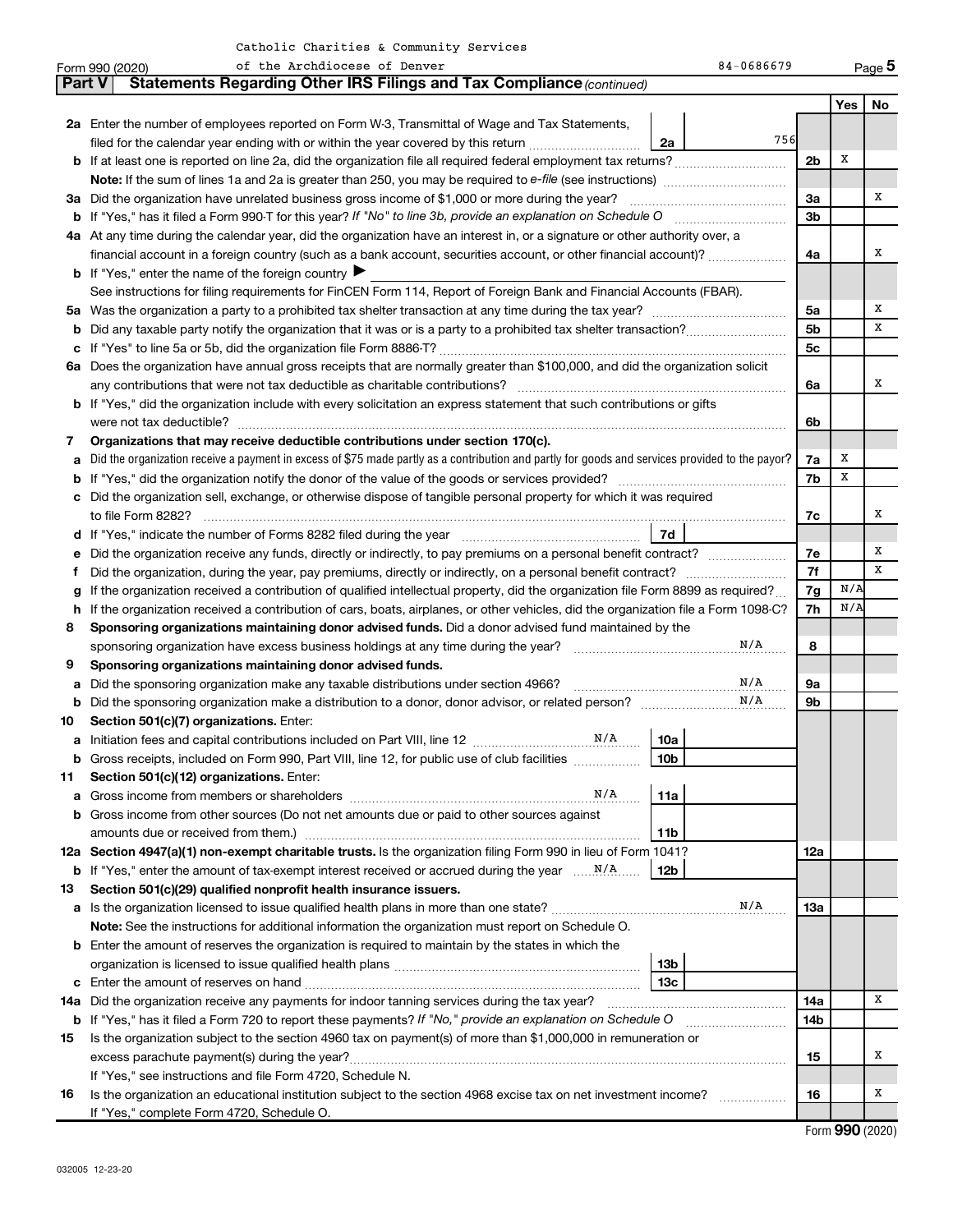**Yes No 1a 1b 1a** Enter the number of voting members of the governing body at the end of the tax year *www.fronoming* **2 3 4 5 6 7 a** Did the organization have members, stockholders, or other persons who had the power to elect or appoint one or **8 9 b** Enter the number of voting members included on line 1a, above, who are independent *controllering* **2 3 4 5 6 7a 7b 8a 8b 9 b** Are any governance decisions of the organization reserved to (or subject to approval by) members, stockholders, or **a** The governing body? ~~~~~~~~~~~~~~~~~~~~~~~~~~~~~~~~~~~~~~~~~~~~~~~~~~~ **b** Each committee with authority to act on behalf of the governing body? ~~~~~~~~~~~~~~~~~~~~~~~~~~ **Yes No Part VI** Governance, Management, and Disclosure For each "Yes" response to lines 2 through 7b below, and for a "No" response *to line 8a, 8b, or 10b below, describe the circumstances, processes, or changes on Schedule O. See instructions. If "Yes," provide the names and addresses on Schedule O* organization's mailing address? **Section B. Policies** (This Section B requests information about policies not required by the Internal Revenue Code.) If there are material differences in voting rights among members of the governing body, or if the governing body delegated broad authority to an executive committee or similar committee, explain on Schedule O. Did the organization contemporaneously document the meetings held or written actions undertaken during the year by the following: Form 990 (2020) The Archdiocese of Denver (1998) 1996 (2020) Page Page 1996 Check if Schedule O contains a response or note to any line in this Part VI Did any officer, director, trustee, or key employee have a family relationship or a business relationship with any other officer, director, trustee, or key employee? ~~~~~~~~~~~~~~~~~~~~~~~~~~~~~~~~~~~~~~~~ Did the organization delegate control over management duties customarily performed by or under the direct supervision of officers, directors, trustees, or key employees to a management company or other person? ~~~~~~~~~~~~~~~ Did the organization make any significant changes to its governing documents since the prior Form 990 was filed? ............... Did the organization become aware during the year of a significant diversion of the organization's assets? \_\_\_\_\_\_\_\_\_\_\_\_\_\_\_\_\_\_\_\_\_\_\_\_\_\_\_\_ Did the organization have members or stockholders? ~~~~~~~~~~~~~~~~~~~~~~~~~~~~~~~~~~~ more members of the governing body? ~~~~~~~~~~~~~~~~~~~~~~~~~~~~~~~~~~~~~~~~~~ persons other than the governing body? ~~~~~~~~~~~~~~~~~~~~~~~~~~~~~~~~~~~~~~~~~ Is there any officer, director, trustee, or key employee listed in Part VII, Section A, who cannot be reached at the **Section A. Governing Body and Management**  $\vert x \vert$ Catholic Charities & Community Services 19 19 X X X X X X X X X X

|     |                                                                                                                                                                                                                                | 10a             |   | X |
|-----|--------------------------------------------------------------------------------------------------------------------------------------------------------------------------------------------------------------------------------|-----------------|---|---|
|     | <b>b</b> If "Yes," did the organization have written policies and procedures governing the activities of such chapters, affiliates,                                                                                            |                 |   |   |
|     |                                                                                                                                                                                                                                | 10 <sub>b</sub> |   |   |
|     | 11a Has the organization provided a complete copy of this Form 990 to all members of its governing body before filing the form?                                                                                                | 11a             | X |   |
| b   | Describe in Schedule O the process, if any, used by the organization to review this Form 990.                                                                                                                                  |                 |   |   |
| 12a |                                                                                                                                                                                                                                | 12a             | x |   |
| b   | Were officers, directors, or trustees, and key employees required to disclose annually interests that could give rise to conflicts?                                                                                            | 12 <sub>b</sub> | х |   |
| c   | Did the organization regularly and consistently monitor and enforce compliance with the policy? If "Yes," describe                                                                                                             |                 |   |   |
|     | in Schedule O how this was done                                                                                                                                                                                                | 12c             | x |   |
| 13  |                                                                                                                                                                                                                                | 13              | X |   |
| 14  |                                                                                                                                                                                                                                | 14              | х |   |
| 15  | Did the process for determining compensation of the following persons include a review and approval by independent                                                                                                             |                 |   |   |
|     | persons, comparability data, and contemporaneous substantiation of the deliberation and decision?                                                                                                                              |                 |   |   |
| а   | The organization's CEO, Executive Director, or top management official manufactured content content of the organization's CEO, Executive Director, or top management official manufactured content of the state of the state o | 15a             | X |   |
| b   |                                                                                                                                                                                                                                | 15 <sub>b</sub> | X |   |
|     | If "Yes" to line 15a or 15b, describe the process in Schedule O (see instructions).                                                                                                                                            |                 |   |   |
|     | <b>16a</b> Did the organization invest in, contribute assets to, or participate in a joint venture or similar arrangement with a                                                                                               |                 |   |   |
|     | taxable entity during the year?                                                                                                                                                                                                | <b>16a</b>      |   | x |
|     | <b>b</b> If "Yes," did the organization follow a written policy or procedure requiring the organization to evaluate its participation                                                                                          |                 |   |   |
|     | in joint venture arrangements under applicable federal tax law, and take steps to safeguard the organization's                                                                                                                 |                 |   |   |
|     |                                                                                                                                                                                                                                | 16 <sub>b</sub> |   |   |
|     | <b>Section C. Disclosure</b>                                                                                                                                                                                                   |                 |   |   |
| 17  | List the states with which a copy of this Form 990 is required to be filed $\blacktriangleright$<br>None                                                                                                                       |                 |   |   |
| 18  | Section 6104 requires an organization to make its Forms 1023 (1024 or 1024-A, if applicable), 990, and 990-T (Section 501(c)(3)s only) available                                                                               |                 |   |   |
|     | for public inspection. Indicate how you made these available. Check all that apply.                                                                                                                                            |                 |   |   |

 $\boxed{\textbf{x}}$  Own website  $\boxed{\textbf{x}}$  Another's website  $\boxed{\textbf{x}}$  Upon request  $\boxed{\text{x}}$  Own website  $\boxed{\text{x}}$  Another's website  $\boxed{\text{x}}$  Upon request

 *(explain on Schedule O)*

| 19 Describe on Schedule O whether (and if so, how) the organization made its governing documents, conflict of interest policy, and financial |
|----------------------------------------------------------------------------------------------------------------------------------------------|
| statements available to the public during the tax year.                                                                                      |

| 20 State the name, address, and telephone number of the person who possesses the organization's books and records |
|-------------------------------------------------------------------------------------------------------------------|
| Philip Vottiero, CFO - 303-742-0828                                                                               |
| 6240 Smith Road Denver CO 80216                                                                                   |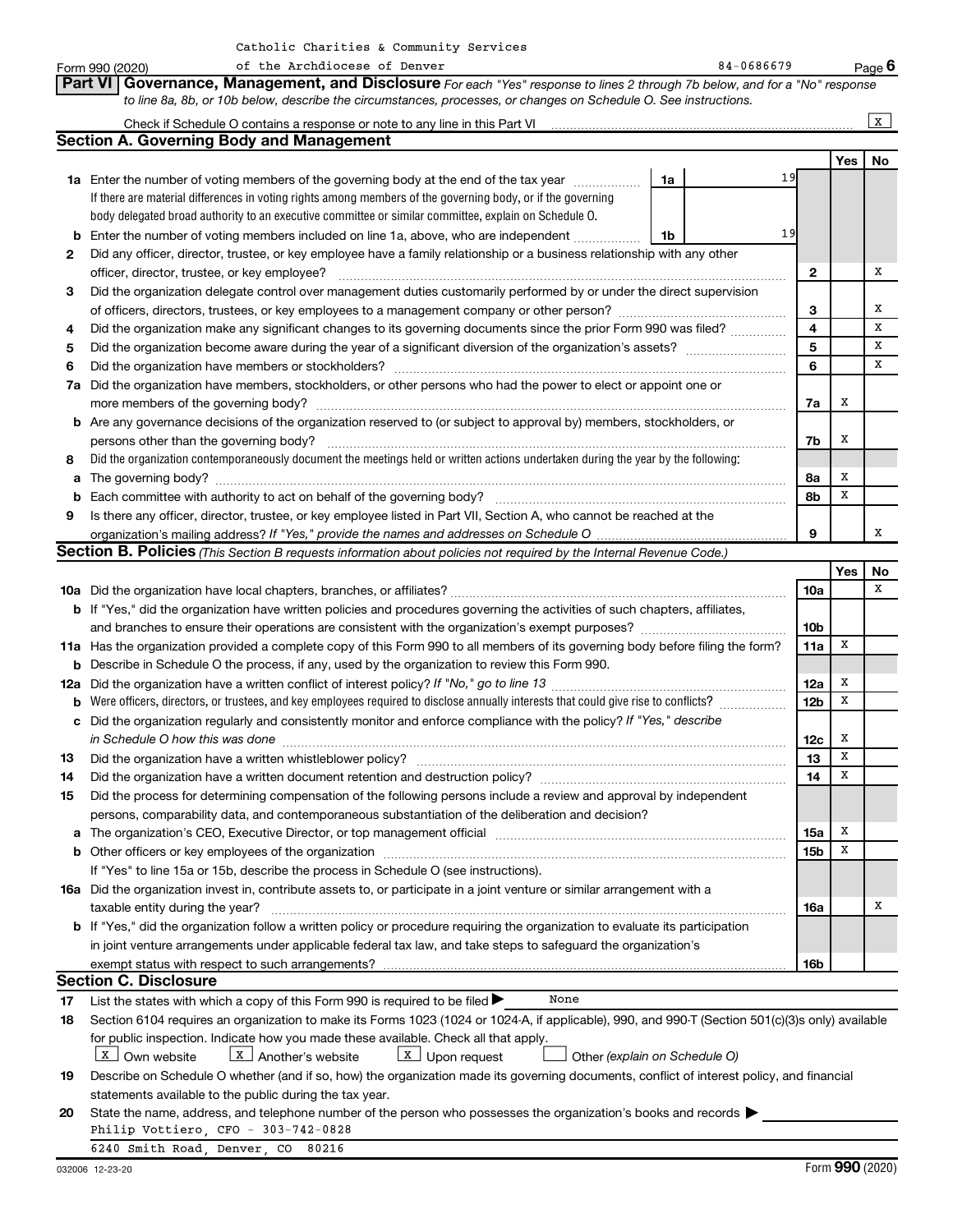| Form 990 (2020) | of the Archdiocese of Denver                                                                                                                               | 84-0686679 | Page 7 |
|-----------------|------------------------------------------------------------------------------------------------------------------------------------------------------------|------------|--------|
|                 | Part VII Compensation of Officers, Directors, Trustees, Key Employees, Highest Compensated                                                                 |            |        |
|                 | <b>Employees, and Independent Contractors</b>                                                                                                              |            |        |
|                 | Check if Schedule O contains a response or note to any line in this Part VII                                                                               |            |        |
|                 | Section A. Officers, Directors, Trustees, Key Employees, and Highest Compensated Employees                                                                 |            |        |
|                 | 1a Complete this table for all persons required to be listed. Report compensation for the calendar year ending with or within the organization's tax year. |            |        |

 $\bullet$  List all of the organization's current officers, directors, trustees (whether individuals or organizations), regardless of amount of compensation. Enter -0- in columns (D), (E), and (F) if no compensation was paid.

**•** List all of the organization's current key employees, if any. See instructions for definition of "key employee."

Catholic Charities & Community Services

• List the organization's five *current* highest compensated employees (other than an officer, director, trustee, or key employee) who received reportable compensation (Box 5 of Form W-2 and/or Box 7 of Form 1099-MISC) of more than \$100,000 from the organization and any related organizations.

 $\bullet$  List all of the organization's former officers, key employees, and highest compensated employees who received more than \$100,000 of reportable compensation from the organization and any related organizations.

**•** List all of the organization's former directors or trustees that received, in the capacity as a former director or trustee of the organization, more than \$10,000 of reportable compensation from the organization and any related organizations.

See instructions for the order in which to list the persons above.

Check this box if neither the organization nor any related organization compensated any current officer, director, or trustee.  $\Box$ 

| (A)                       | (B)                    | (C)                           |                                                                  |         |              |                                 |        | (D)                 | (E)                              | (F)                      |  |  |
|---------------------------|------------------------|-------------------------------|------------------------------------------------------------------|---------|--------------|---------------------------------|--------|---------------------|----------------------------------|--------------------------|--|--|
| Name and title            | Average                |                               | (do not check more than one                                      |         | Position     |                                 |        | Reportable          | Reportable                       | Estimated                |  |  |
|                           | hours per              |                               | box, unless person is both an<br>officer and a director/trustee) |         |              |                                 |        | compensation        | compensation                     | amount of                |  |  |
|                           | week                   |                               |                                                                  |         |              |                                 |        | from                | from related                     | other                    |  |  |
|                           | (list any<br>hours for |                               |                                                                  |         |              |                                 |        | the<br>organization | organizations<br>(W-2/1099-MISC) | compensation<br>from the |  |  |
|                           | related                |                               |                                                                  |         |              |                                 |        | (W-2/1099-MISC)     |                                  | organization             |  |  |
|                           | organizations          |                               |                                                                  |         |              |                                 |        |                     |                                  | and related              |  |  |
|                           | below                  | ndividual trustee or director | Institutional trustee                                            |         | Key employee |                                 |        |                     |                                  | organizations            |  |  |
|                           | line)                  |                               |                                                                  | Officer |              | Highest compensated<br>employee | Former |                     |                                  |                          |  |  |
| (1)<br>Darren Walsh       | 32.00                  |                               |                                                                  |         |              |                                 |        |                     |                                  |                          |  |  |
| CEO                       | 8,00                   |                               |                                                                  | X       |              |                                 |        | 178,754.            | 44,688                           | 30,550.                  |  |  |
| Craig Saeman<br>(2)       | 40.00                  |                               |                                                                  |         |              |                                 |        |                     |                                  |                          |  |  |
| Chief Development Officer |                        |                               |                                                                  |         |              | х                               |        | 167,735             | 0                                | 396.                     |  |  |
| Janice M. McIntosh<br>(3) | 40.00                  |                               |                                                                  |         |              |                                 |        |                     |                                  |                          |  |  |
| V.P. Women's Services     |                        |                               |                                                                  |         |              | $\mathbf x$                     |        | 129,031             | 0.                               | 25,164.                  |  |  |
| James Langley<br>(4)      | 40.00                  |                               |                                                                  |         |              |                                 |        |                     |                                  |                          |  |  |
| Executive Director        |                        |                               |                                                                  | X       |              |                                 |        | 119,248             | $\mathbf{0}$                     | 34,175.                  |  |  |
| (5)<br>Wayne Wolberg      | 26,00                  |                               |                                                                  |         |              |                                 |        |                     |                                  |                          |  |  |
| CFO                       | 4.00                   |                               |                                                                  | X       |              |                                 |        | 103,733             | 15,959.                          | 24,985.                  |  |  |
| (6)<br>Geoffrey Bennett   | 40.00                  |                               |                                                                  |         |              |                                 |        |                     |                                  |                          |  |  |
| V.P. Parish and Volunteer |                        |                               |                                                                  |         |              | X                               |        | 110,765             | 0.                               | 23,587.                  |  |  |
| Andrea Coleman<br>(7)     | 1,00                   |                               |                                                                  |         |              |                                 |        |                     |                                  |                          |  |  |
| Chair                     |                        | X                             |                                                                  | X       |              |                                 |        | 0                   | $\mathbf 0$ .                    | 0.                       |  |  |
| Tom Heule<br>(8)          | 1.00                   |                               |                                                                  |         |              |                                 |        |                     |                                  |                          |  |  |
| Chair thru 10/2020        |                        | X                             |                                                                  | X       |              |                                 |        | 0                   | 0                                | 0.                       |  |  |
| (9) Royal Lovell          | 1.00                   |                               |                                                                  |         |              |                                 |        |                     |                                  |                          |  |  |
| Vice Chair                |                        | X                             |                                                                  | X       |              |                                 |        | $\mathbf{0}$        | $\mathbf{0}$                     | 0.                       |  |  |
| (10) Janet McDaniel       | 1.00                   |                               |                                                                  |         |              |                                 |        |                     |                                  |                          |  |  |
| Secretary                 |                        | X                             |                                                                  | X       |              |                                 |        | 0                   | 0                                | 0.                       |  |  |
| (11) Dan Nickless         | 1.00                   |                               |                                                                  |         |              |                                 |        |                     |                                  |                          |  |  |
| Treasurer                 |                        | X                             |                                                                  | X       |              |                                 |        | $\mathbf{0}$        | $\mathbf{0}$                     | $\mathbf 0$ .            |  |  |
| (12) Bill Lazzeri         | 1.00                   |                               |                                                                  |         |              |                                 |        |                     |                                  |                          |  |  |
| Treasurer thru 12/2020    |                        | X                             |                                                                  | X       |              |                                 |        | 0                   | 0                                | 0.                       |  |  |
| (13) Bob Dickinson        | 1.00                   |                               |                                                                  |         |              |                                 |        |                     |                                  |                          |  |  |
| Board Member              |                        | $\mathbf x$                   |                                                                  |         |              |                                 |        | $\mathbf{0}$        | 0.                               | 0.                       |  |  |
| (14) Mark Cordova         | 1.00                   |                               |                                                                  |         |              |                                 |        |                     |                                  |                          |  |  |
| Board Member              |                        | X                             |                                                                  |         |              |                                 |        | $\mathbf{0}$        | 0                                | $\mathbf 0$ .            |  |  |
| (15) Luis Dogue           | 1.00                   |                               |                                                                  |         |              |                                 |        |                     |                                  |                          |  |  |
| Board Member              |                        | $\mathbf x$                   |                                                                  |         |              |                                 |        | $\mathbf{0}$ .      | $\mathbf 0$ .                    | $\mathbf 0$ .            |  |  |
| (16) Rick Curtsinger      | 1.00                   |                               |                                                                  |         |              |                                 |        |                     |                                  |                          |  |  |
| Board Member              |                        | X                             |                                                                  |         |              |                                 |        | $\mathbf{0}$        | 0.                               | $\mathbf 0$ .            |  |  |
| (17) Susan Drake          | 1.00                   |                               |                                                                  |         |              |                                 |        |                     |                                  |                          |  |  |
| Board Member              |                        | $\mathbf x$                   |                                                                  |         |              |                                 |        | $\mathbf{0}$ .      | 0.                               | $\mathbf 0$ .            |  |  |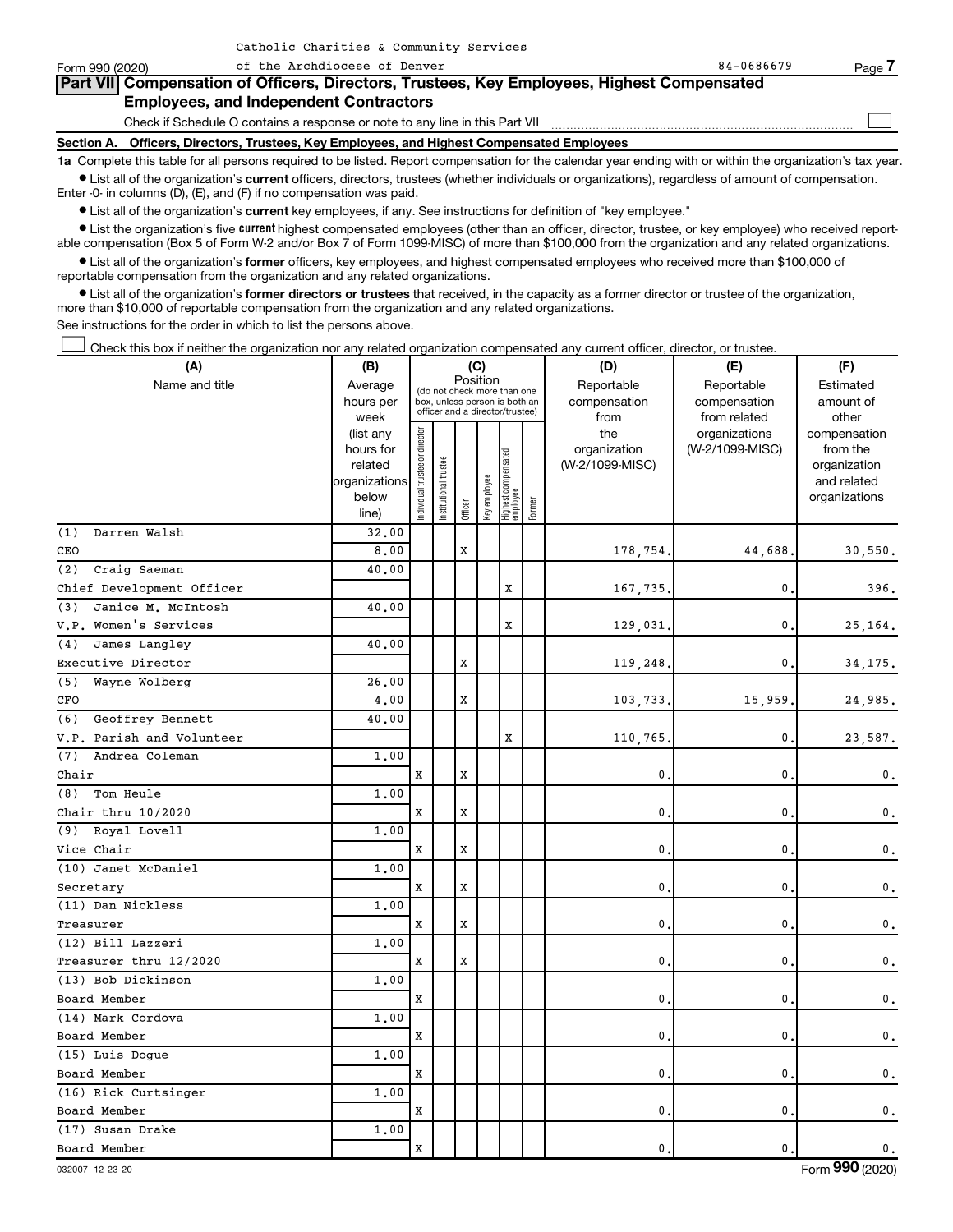|  | Catholic Charities & Community Services |  |  |  |
|--|-----------------------------------------|--|--|--|
|--|-----------------------------------------|--|--|--|

| of the Archdiocese of Denver<br>Form 990 (2020)                                                                                              |                      |                                |                      |          |               |                                   |            |                                | 84-0686679      |              |                             | Page 8         |
|----------------------------------------------------------------------------------------------------------------------------------------------|----------------------|--------------------------------|----------------------|----------|---------------|-----------------------------------|------------|--------------------------------|-----------------|--------------|-----------------------------|----------------|
| <b>Part VII</b><br>Section A. Officers, Directors, Trustees, Key Employees, and Highest Compensated Employees (continued)                    |                      |                                |                      |          |               |                                   |            |                                |                 |              |                             |                |
| (A)                                                                                                                                          | (B)                  |                                |                      |          | (C)           |                                   |            | (D)                            | (E)             |              | (F)                         |                |
| Name and title                                                                                                                               | Average              |                                |                      | Position |               | (do not check more than one       |            | Reportable                     | Reportable      |              | Estimated                   |                |
|                                                                                                                                              | hours per            | box, unless person is both an  |                      |          |               |                                   |            | compensation                   | compensation    |              | amount of                   |                |
|                                                                                                                                              | week                 |                                |                      |          |               | officer and a director/trustee)   |            | from                           | from related    |              | other                       |                |
|                                                                                                                                              | (list any            |                                |                      |          |               |                                   |            | the                            | organizations   |              | compensation                |                |
|                                                                                                                                              | hours for<br>related |                                |                      |          |               |                                   |            | organization                   | (W-2/1099-MISC) |              | from the                    |                |
|                                                                                                                                              | organizations        |                                |                      |          |               |                                   |            | (W-2/1099-MISC)                |                 |              | organization<br>and related |                |
|                                                                                                                                              | below                |                                |                      |          |               |                                   |            |                                |                 |              | organizations               |                |
|                                                                                                                                              | line)                | Individual trustee or director | nstitutional trustee | Officer  | Key employee  | Highest compensated<br>  employee | Former     |                                |                 |              |                             |                |
| (18) John Keleher                                                                                                                            | 1,00                 |                                |                      |          |               |                                   |            |                                |                 |              |                             |                |
| Board Member                                                                                                                                 |                      | x                              |                      |          |               |                                   |            | 0.                             | 0               |              |                             | 0.             |
| $(19)$ Amy King                                                                                                                              | 1,00                 |                                |                      |          |               |                                   |            |                                |                 |              |                             |                |
| Board Member                                                                                                                                 |                      | x                              |                      |          |               |                                   |            | 0.                             | 0               |              |                             | 0.             |
| (20) Darryl Grosjean                                                                                                                         | 1,00                 |                                |                      |          |               |                                   |            |                                |                 |              |                             |                |
| Board Member                                                                                                                                 |                      | X                              |                      |          |               |                                   |            | $\mathbf{0}$ .                 | 0               |              |                             | 0.             |
| (21) Patty McKernan                                                                                                                          | 1,00                 |                                |                      |          |               |                                   |            |                                |                 |              |                             |                |
| $\mathbf{0}$ .<br>0<br>Board Member<br>X                                                                                                     |                      |                                |                      |          | $\mathbf 0$ . |                                   |            |                                |                 |              |                             |                |
| (22) Anthony McWright                                                                                                                        | 1,00                 |                                |                      |          |               |                                   |            |                                |                 |              |                             |                |
| Board Member                                                                                                                                 |                      | x                              |                      |          |               |                                   |            | 0.                             | 0               |              |                             | $\mathbf 0$ .  |
| (23) Keith Parsons                                                                                                                           | 1,00                 |                                |                      |          |               |                                   |            |                                |                 |              |                             |                |
| Board Member                                                                                                                                 |                      | x                              |                      |          |               |                                   |            | 0.                             | 0               |              |                             | $\mathbf 0$ .  |
| (24) Jose Montero                                                                                                                            | 1,00                 |                                |                      |          |               |                                   |            |                                |                 |              |                             |                |
| Board Member                                                                                                                                 |                      | X                              |                      |          |               |                                   |            | 0.                             | 0               |              |                             | 0.             |
| (25) Bill Pottle                                                                                                                             | 1.00                 |                                |                      |          |               |                                   |            |                                |                 |              |                             |                |
| Board Member                                                                                                                                 |                      | X                              |                      |          |               |                                   |            | 0.                             | 0               |              |                             | $\mathbf 0$ .  |
| (26) Brent Osland                                                                                                                            | 1,00                 |                                |                      |          |               |                                   |            |                                |                 |              |                             |                |
| Board Member                                                                                                                                 |                      | X                              |                      |          |               |                                   |            | 0.                             |                 | $\mathbf{0}$ |                             | $\mathbf 0$ .  |
| 1b Subtotal                                                                                                                                  |                      |                                |                      |          |               |                                   |            | 809, 266.                      | 60,647          |              | 138,857.                    |                |
| c Total from continuation sheets to Part VII, Section A manufactured by                                                                      |                      |                                |                      |          |               |                                   |            | $\mathbf{0}$ .                 | $\Omega$        |              |                             | $\mathbf{0}$ . |
|                                                                                                                                              |                      |                                |                      |          |               |                                   |            | 809,266.                       | 60,647.         |              |                             | 138,857.       |
| Total number of individuals (including but not limited to those listed above) who received more than \$100,000 of reportable<br>$\mathbf{2}$ |                      |                                |                      |          |               |                                   |            |                                |                 |              |                             |                |
| compensation from the organization $\blacktriangleright$                                                                                     |                      |                                |                      |          |               |                                   |            |                                |                 |              |                             |                |
|                                                                                                                                              |                      |                                |                      |          |               |                                   |            |                                |                 |              | Yes                         | No.            |
| Did the organization list any former officer, director, trustee, key employee, or highest compensated employee on<br>3                       |                      |                                |                      |          |               |                                   |            |                                |                 |              |                             |                |
|                                                                                                                                              |                      |                                |                      |          |               |                                   |            |                                |                 | з            |                             | x              |
| For any individual listed on line 1a, is the sum of reportable compensation and other compensation from the organization                     |                      |                                |                      |          |               |                                   |            |                                |                 |              |                             |                |
| and related organizations greater than \$150,000? If "Yes," complete Schedule J for such individual                                          |                      |                                |                      |          |               |                                   |            |                                |                 | 4            | х                           |                |
| Did any person listed on line 1a receive or accrue compensation from any unrelated organization or individual for services<br>5              |                      |                                |                      |          |               |                                   |            |                                |                 |              |                             |                |
| rendered to the organization? If "Yes," complete Schedule J for such person.                                                                 |                      |                                |                      |          |               |                                   |            |                                |                 | 5            |                             | x              |
| <b>Section B. Independent Contractors</b>                                                                                                    |                      |                                |                      |          |               |                                   |            |                                |                 |              |                             |                |
| Complete this table for your five highest compensated independent contractors that received more than \$100,000 of compensation from<br>1.   |                      |                                |                      |          |               |                                   |            |                                |                 |              |                             |                |
| the organization. Report compensation for the calendar year ending with or within the organization's tax year.                               |                      |                                |                      |          |               |                                   |            |                                |                 |              |                             |                |
| (A)<br>Name and business address                                                                                                             |                      |                                |                      |          |               |                                   |            | (B)<br>Description of services |                 | Compensation | (C)                         |                |
|                                                                                                                                              |                      |                                |                      |          |               |                                   |            | Samaritan House remodel        |                 |              |                             |                |
| A.D. Miller Services Inc, 7006 S. Alton                                                                                                      |                      |                                |                      |          |               |                                   |            |                                |                 |              |                             |                |
| Way, Bldg E-100, Centennial, CO 80112<br>project                                                                                             |                      |                                |                      |          |               |                                   | 1,326,770. |                                |                 |              |                             |                |
|                                                                                                                                              |                      |                                |                      |          |               |                                   |            |                                |                 |              |                             |                |
|                                                                                                                                              |                      |                                |                      |          |               |                                   |            |                                |                 |              |                             |                |
|                                                                                                                                              |                      |                                |                      |          |               |                                   |            |                                |                 |              |                             |                |
|                                                                                                                                              |                      |                                |                      |          |               |                                   |            |                                |                 |              |                             |                |
|                                                                                                                                              |                      |                                |                      |          |               |                                   |            |                                |                 |              |                             |                |

**2** Total number of independent contractors (including but not limited to those listed above) who received more than \$100,000 of compensation from the organization 1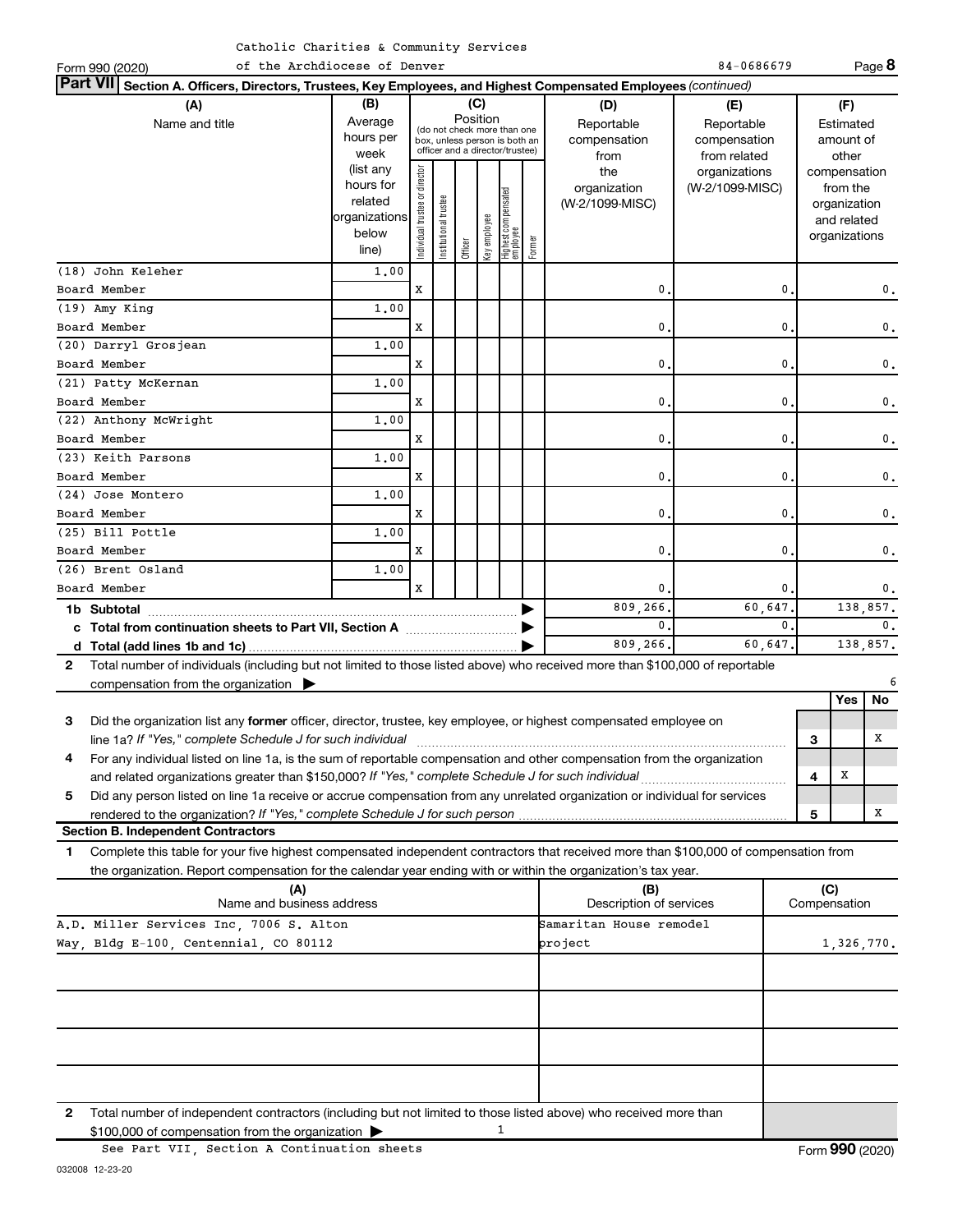| Part VII Section A. Officers, Directors, Trustees, Key Employees, and Highest Compensated Employees (continued)<br>(A)<br>(B)<br>(C)<br>(D)<br>(F)<br>(E)<br>Position<br>Name and title<br>Reportable<br>Reportable<br>Estimated<br>Average<br>(check all that apply)<br>compensation<br>compensation<br>hours<br>amount of<br>from<br>from related<br>other<br>per<br>Highest compensated employee<br>the<br>organizations<br>compensation<br>week<br>Individual trustee or director<br>organization<br>(W-2/1099-MISC)<br>from the<br>(list any<br>(W-2/1099-MISC)<br>hours for<br>organization<br>Institutional trustee<br>related<br>and related<br>Key employee<br>organizations<br>organizations<br>below<br>Former<br>Officer<br>line)<br>(27) Patrick Varney<br>1.00<br>$\mathbf X$<br>$\mathbf{0}$ .<br>$\mathbf{0}$ .<br>Board Member<br>$\mathbf 0$ .<br>(28) Fr. Matthew Book<br>1.00<br>Board Member thru 3/2021<br>$\mathbf X$<br>$\mathbf{0}$ .<br>$\mathbf 0$ .<br>$\mathbf 0$ .<br>(29) Tim Moynihan<br>1.00<br>Board Member thru 2/2021<br>$\mathbf X$<br>$\mathfrak o$ .<br>$\mathbf{0}$ .<br>$\mathbf 0$ . | of the Archdiocese of Denver<br>Form 990 |  |  |  |  |  |  | $84 - 0686679$ |  |
|--------------------------------------------------------------------------------------------------------------------------------------------------------------------------------------------------------------------------------------------------------------------------------------------------------------------------------------------------------------------------------------------------------------------------------------------------------------------------------------------------------------------------------------------------------------------------------------------------------------------------------------------------------------------------------------------------------------------------------------------------------------------------------------------------------------------------------------------------------------------------------------------------------------------------------------------------------------------------------------------------------------------------------------------------------------------------------------------------------------------------------|------------------------------------------|--|--|--|--|--|--|----------------|--|
|                                                                                                                                                                                                                                                                                                                                                                                                                                                                                                                                                                                                                                                                                                                                                                                                                                                                                                                                                                                                                                                                                                                                |                                          |  |  |  |  |  |  |                |  |
|                                                                                                                                                                                                                                                                                                                                                                                                                                                                                                                                                                                                                                                                                                                                                                                                                                                                                                                                                                                                                                                                                                                                |                                          |  |  |  |  |  |  |                |  |
|                                                                                                                                                                                                                                                                                                                                                                                                                                                                                                                                                                                                                                                                                                                                                                                                                                                                                                                                                                                                                                                                                                                                |                                          |  |  |  |  |  |  |                |  |
|                                                                                                                                                                                                                                                                                                                                                                                                                                                                                                                                                                                                                                                                                                                                                                                                                                                                                                                                                                                                                                                                                                                                |                                          |  |  |  |  |  |  |                |  |
|                                                                                                                                                                                                                                                                                                                                                                                                                                                                                                                                                                                                                                                                                                                                                                                                                                                                                                                                                                                                                                                                                                                                |                                          |  |  |  |  |  |  |                |  |
|                                                                                                                                                                                                                                                                                                                                                                                                                                                                                                                                                                                                                                                                                                                                                                                                                                                                                                                                                                                                                                                                                                                                |                                          |  |  |  |  |  |  |                |  |
|                                                                                                                                                                                                                                                                                                                                                                                                                                                                                                                                                                                                                                                                                                                                                                                                                                                                                                                                                                                                                                                                                                                                |                                          |  |  |  |  |  |  |                |  |
|                                                                                                                                                                                                                                                                                                                                                                                                                                                                                                                                                                                                                                                                                                                                                                                                                                                                                                                                                                                                                                                                                                                                |                                          |  |  |  |  |  |  |                |  |
|                                                                                                                                                                                                                                                                                                                                                                                                                                                                                                                                                                                                                                                                                                                                                                                                                                                                                                                                                                                                                                                                                                                                |                                          |  |  |  |  |  |  |                |  |
|                                                                                                                                                                                                                                                                                                                                                                                                                                                                                                                                                                                                                                                                                                                                                                                                                                                                                                                                                                                                                                                                                                                                |                                          |  |  |  |  |  |  |                |  |
|                                                                                                                                                                                                                                                                                                                                                                                                                                                                                                                                                                                                                                                                                                                                                                                                                                                                                                                                                                                                                                                                                                                                |                                          |  |  |  |  |  |  |                |  |
|                                                                                                                                                                                                                                                                                                                                                                                                                                                                                                                                                                                                                                                                                                                                                                                                                                                                                                                                                                                                                                                                                                                                |                                          |  |  |  |  |  |  |                |  |
|                                                                                                                                                                                                                                                                                                                                                                                                                                                                                                                                                                                                                                                                                                                                                                                                                                                                                                                                                                                                                                                                                                                                |                                          |  |  |  |  |  |  |                |  |
|                                                                                                                                                                                                                                                                                                                                                                                                                                                                                                                                                                                                                                                                                                                                                                                                                                                                                                                                                                                                                                                                                                                                |                                          |  |  |  |  |  |  |                |  |
|                                                                                                                                                                                                                                                                                                                                                                                                                                                                                                                                                                                                                                                                                                                                                                                                                                                                                                                                                                                                                                                                                                                                |                                          |  |  |  |  |  |  |                |  |
|                                                                                                                                                                                                                                                                                                                                                                                                                                                                                                                                                                                                                                                                                                                                                                                                                                                                                                                                                                                                                                                                                                                                |                                          |  |  |  |  |  |  |                |  |
|                                                                                                                                                                                                                                                                                                                                                                                                                                                                                                                                                                                                                                                                                                                                                                                                                                                                                                                                                                                                                                                                                                                                |                                          |  |  |  |  |  |  |                |  |
|                                                                                                                                                                                                                                                                                                                                                                                                                                                                                                                                                                                                                                                                                                                                                                                                                                                                                                                                                                                                                                                                                                                                |                                          |  |  |  |  |  |  |                |  |
|                                                                                                                                                                                                                                                                                                                                                                                                                                                                                                                                                                                                                                                                                                                                                                                                                                                                                                                                                                                                                                                                                                                                |                                          |  |  |  |  |  |  |                |  |
|                                                                                                                                                                                                                                                                                                                                                                                                                                                                                                                                                                                                                                                                                                                                                                                                                                                                                                                                                                                                                                                                                                                                |                                          |  |  |  |  |  |  |                |  |
|                                                                                                                                                                                                                                                                                                                                                                                                                                                                                                                                                                                                                                                                                                                                                                                                                                                                                                                                                                                                                                                                                                                                |                                          |  |  |  |  |  |  |                |  |
|                                                                                                                                                                                                                                                                                                                                                                                                                                                                                                                                                                                                                                                                                                                                                                                                                                                                                                                                                                                                                                                                                                                                |                                          |  |  |  |  |  |  |                |  |
|                                                                                                                                                                                                                                                                                                                                                                                                                                                                                                                                                                                                                                                                                                                                                                                                                                                                                                                                                                                                                                                                                                                                |                                          |  |  |  |  |  |  |                |  |
|                                                                                                                                                                                                                                                                                                                                                                                                                                                                                                                                                                                                                                                                                                                                                                                                                                                                                                                                                                                                                                                                                                                                |                                          |  |  |  |  |  |  |                |  |
|                                                                                                                                                                                                                                                                                                                                                                                                                                                                                                                                                                                                                                                                                                                                                                                                                                                                                                                                                                                                                                                                                                                                |                                          |  |  |  |  |  |  |                |  |
|                                                                                                                                                                                                                                                                                                                                                                                                                                                                                                                                                                                                                                                                                                                                                                                                                                                                                                                                                                                                                                                                                                                                |                                          |  |  |  |  |  |  |                |  |
|                                                                                                                                                                                                                                                                                                                                                                                                                                                                                                                                                                                                                                                                                                                                                                                                                                                                                                                                                                                                                                                                                                                                |                                          |  |  |  |  |  |  |                |  |
|                                                                                                                                                                                                                                                                                                                                                                                                                                                                                                                                                                                                                                                                                                                                                                                                                                                                                                                                                                                                                                                                                                                                |                                          |  |  |  |  |  |  |                |  |
|                                                                                                                                                                                                                                                                                                                                                                                                                                                                                                                                                                                                                                                                                                                                                                                                                                                                                                                                                                                                                                                                                                                                |                                          |  |  |  |  |  |  |                |  |
|                                                                                                                                                                                                                                                                                                                                                                                                                                                                                                                                                                                                                                                                                                                                                                                                                                                                                                                                                                                                                                                                                                                                |                                          |  |  |  |  |  |  |                |  |
|                                                                                                                                                                                                                                                                                                                                                                                                                                                                                                                                                                                                                                                                                                                                                                                                                                                                                                                                                                                                                                                                                                                                |                                          |  |  |  |  |  |  |                |  |
|                                                                                                                                                                                                                                                                                                                                                                                                                                                                                                                                                                                                                                                                                                                                                                                                                                                                                                                                                                                                                                                                                                                                |                                          |  |  |  |  |  |  |                |  |
|                                                                                                                                                                                                                                                                                                                                                                                                                                                                                                                                                                                                                                                                                                                                                                                                                                                                                                                                                                                                                                                                                                                                |                                          |  |  |  |  |  |  |                |  |
|                                                                                                                                                                                                                                                                                                                                                                                                                                                                                                                                                                                                                                                                                                                                                                                                                                                                                                                                                                                                                                                                                                                                |                                          |  |  |  |  |  |  |                |  |
|                                                                                                                                                                                                                                                                                                                                                                                                                                                                                                                                                                                                                                                                                                                                                                                                                                                                                                                                                                                                                                                                                                                                |                                          |  |  |  |  |  |  |                |  |
|                                                                                                                                                                                                                                                                                                                                                                                                                                                                                                                                                                                                                                                                                                                                                                                                                                                                                                                                                                                                                                                                                                                                |                                          |  |  |  |  |  |  |                |  |
|                                                                                                                                                                                                                                                                                                                                                                                                                                                                                                                                                                                                                                                                                                                                                                                                                                                                                                                                                                                                                                                                                                                                |                                          |  |  |  |  |  |  |                |  |
|                                                                                                                                                                                                                                                                                                                                                                                                                                                                                                                                                                                                                                                                                                                                                                                                                                                                                                                                                                                                                                                                                                                                |                                          |  |  |  |  |  |  |                |  |
|                                                                                                                                                                                                                                                                                                                                                                                                                                                                                                                                                                                                                                                                                                                                                                                                                                                                                                                                                                                                                                                                                                                                |                                          |  |  |  |  |  |  |                |  |
|                                                                                                                                                                                                                                                                                                                                                                                                                                                                                                                                                                                                                                                                                                                                                                                                                                                                                                                                                                                                                                                                                                                                |                                          |  |  |  |  |  |  |                |  |
|                                                                                                                                                                                                                                                                                                                                                                                                                                                                                                                                                                                                                                                                                                                                                                                                                                                                                                                                                                                                                                                                                                                                |                                          |  |  |  |  |  |  |                |  |
|                                                                                                                                                                                                                                                                                                                                                                                                                                                                                                                                                                                                                                                                                                                                                                                                                                                                                                                                                                                                                                                                                                                                |                                          |  |  |  |  |  |  |                |  |
|                                                                                                                                                                                                                                                                                                                                                                                                                                                                                                                                                                                                                                                                                                                                                                                                                                                                                                                                                                                                                                                                                                                                |                                          |  |  |  |  |  |  |                |  |
|                                                                                                                                                                                                                                                                                                                                                                                                                                                                                                                                                                                                                                                                                                                                                                                                                                                                                                                                                                                                                                                                                                                                |                                          |  |  |  |  |  |  |                |  |

.

Total to Part VII, Section A, line 1c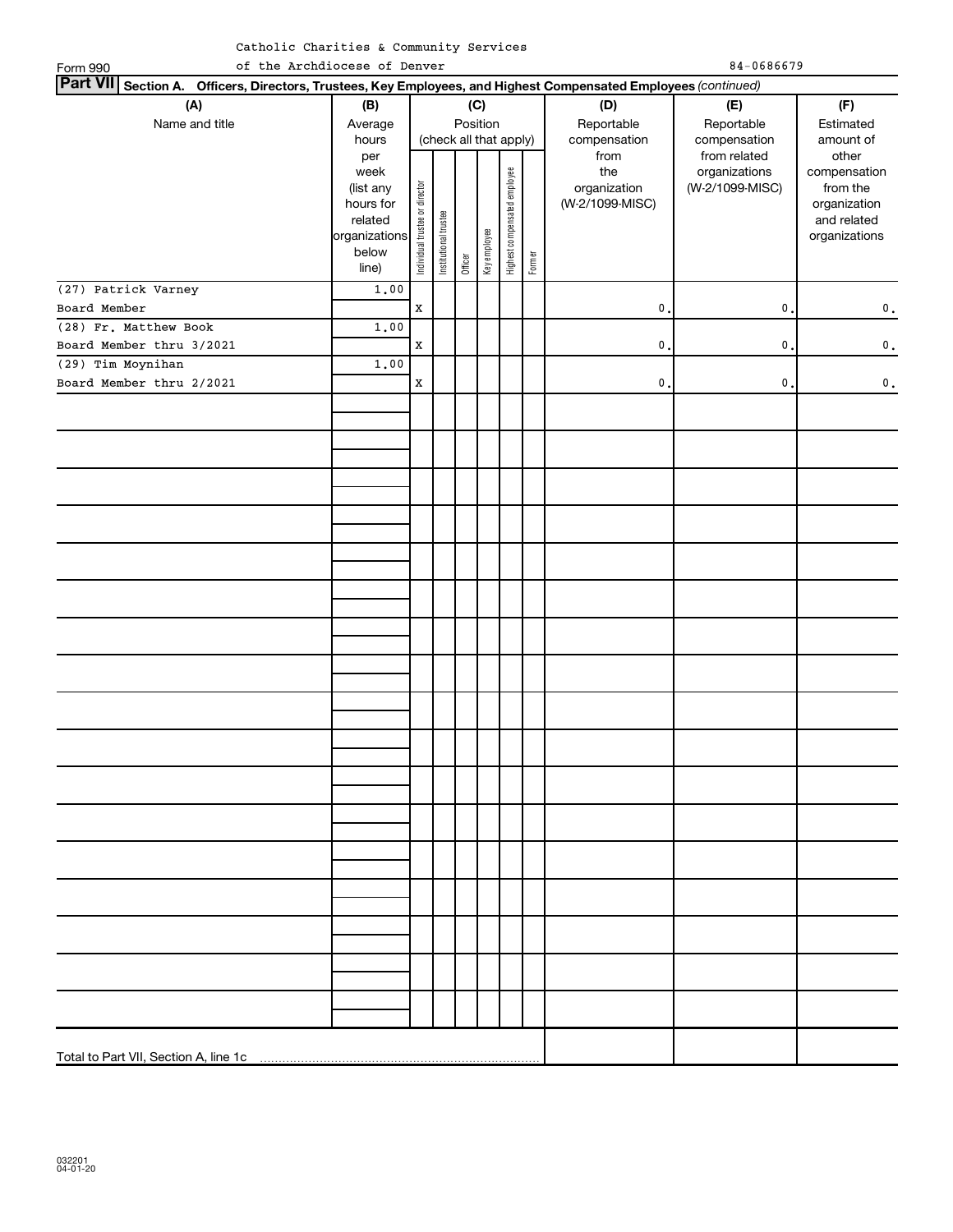| Catholic Charities & Community Services |  |  |  |
|-----------------------------------------|--|--|--|
|-----------------------------------------|--|--|--|

Form 990 (2020) The Archdiocese of Denver Change is a control of the Archdiocese of Denver Change is a control of the Archdiocese of Denver Change is a control of the Archdiocese of Denver Change is a control of the Septem **Part VIII Statement of Revenue**  $\Box$ Check if Schedule O contains a response or note to any line in this Part VIII **(A) (B) (C) (D)** Unrelated Revenue excluded Total revenue | Related or exempt from tax under function revenue business revenue sections 512 - 514 281,565. Contributions, Gifts, Grants<br>and Other Similar Amounts **Contributions, Gifts, Grants and Other Similar Amounts** 1 **a** Federated campaigns .............. **1 a b** Membership dues .................... **1 b** 3,412. **c** Fundraising events .................... **1 c** 1,200,000. **d** Related organizations .............. **1 d** 11,568,700. **e** Government grants (contributions) **1 e f** All other contributions, gifts, grants, and 15,035,762. similar amounts not included above  $\,\ldots\,$ **1 f** 1,518,706. **g** Noncash contributions included in lines 1a-1f | 1g **1** \$ 28,089,439. **h Total.**  Add lines 1a-1f | **Business Code a 2** Family/Child Services 900099 4,781,303. 4,781,303. **Program Service**<br>Revenue **Program Service b** Shelter Outreach 200099 900099 955,210. 955,210. Larimer 305,594. 305,594. 305,594. **c** Weld 900099 247,767. 247,767. **d** Western Slope 25,440 25,440 25,440. **e f** All other program service revenue .............. 6,315,314. **g Total.**  Add lines 2a-2f | Investment income (including dividends, interest, and **3** 35,406. 35,406. other similar amounts) ~~~~~~~~~~~~~~~~~ | **4** Income from investment of tax-exempt bond proceeds  $\blacktriangleright$ 6,053. 6,053. Royalties | **5** (i) Real (ii) Personal **6a 6 a** Gross rents **6b b** Less: rental expenses ... **6c c** Rental income or (loss) **d** Net rental income or (loss) | (i) Securities (ii) Other **7 a** Gross amount from sales of assets other than inventory **7a** 96,195. **b** Less: cost or other basis **Other Revenue** 0. **7b** and sales expenses  $\quad \ldots \ldots \ldots$ 96,195. **7c c** Gain or (loss) ~~~~~ 96,195. 96,195. **d** Net gain or (loss) | **a 8** Gross income from fundraising events (not  $including$   $$$ 3,412. contributions reported on line 1c). See Part IV, line 18 ~~~~~~~~~~~~ 168,968. **8a** 168,968. **8b b** Less: direct expenses ........................... 0. **c** Net income or (loss) from fundraising events | **9 a** Gross income from gaming activities. See Part IV, line 19 ~~~~~~~~~~~~ **9a 9b b** Less: direct expenses ........................ **c** Net income or (loss) from gaming activities  $\blacktriangleright$ **10 a** Gross sales of inventory, less returns and allowances ~~~~~~~~~~~~ **10a 10b b** Less: cost of goods sold .................... **c** Net income or (loss) from sales of inventory | **Business Code Miscellaneous 11 a** Miscellaneous income 900099 22,599. **Revenue b** Change in NPV of CGAs 900099 -26,072. **c d** All other revenue ~~~~~~~~~~~~~ -3,473. **e Total.**  Add lines 11a-11d | 34,538,934. 6,315,314. 0. 134,181.**Total revenue.**  See instructions **12** |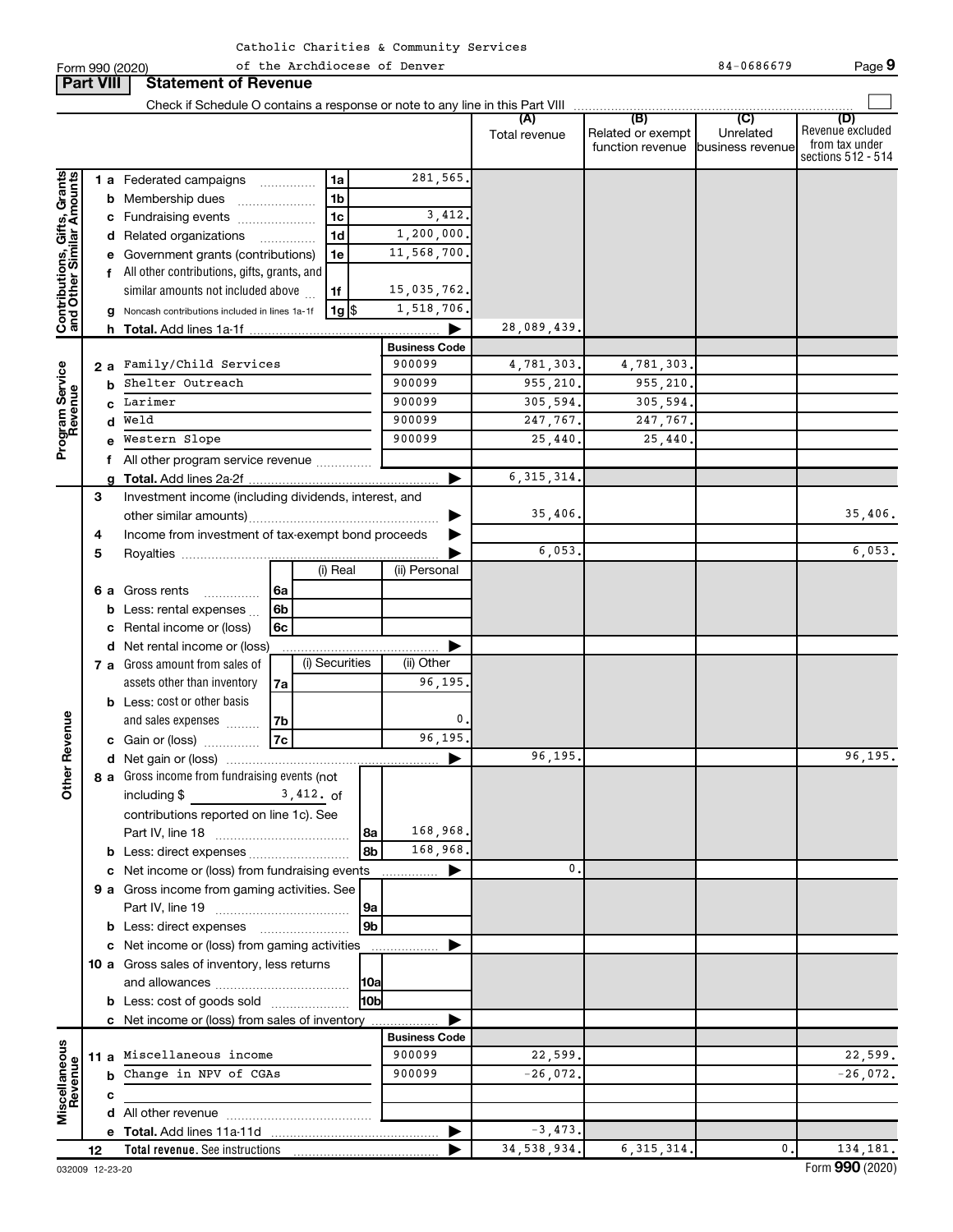|          | Part IX   Statement of Functional Expenses                                                                                                                                                                 |                       |                                    |                                           |                                |  |  |  |  |  |  |
|----------|------------------------------------------------------------------------------------------------------------------------------------------------------------------------------------------------------------|-----------------------|------------------------------------|-------------------------------------------|--------------------------------|--|--|--|--|--|--|
|          | Section 501(c)(3) and 501(c)(4) organizations must complete all columns. All other organizations must complete column (A).                                                                                 |                       |                                    |                                           |                                |  |  |  |  |  |  |
|          |                                                                                                                                                                                                            |                       |                                    |                                           |                                |  |  |  |  |  |  |
|          | Do not include amounts reported on lines 6b,<br>7b, 8b, 9b, and 10b of Part VIII.                                                                                                                          | (A)<br>Total expenses | (B)<br>Program service<br>expenses | (C)<br>Management and<br>general expenses | (D)<br>Fundraising<br>expenses |  |  |  |  |  |  |
| 1.       | Grants and other assistance to domestic organizations                                                                                                                                                      |                       |                                    |                                           |                                |  |  |  |  |  |  |
|          | and domestic governments. See Part IV, line 21                                                                                                                                                             |                       |                                    |                                           |                                |  |  |  |  |  |  |
| 2        | Grants and other assistance to domestic                                                                                                                                                                    |                       |                                    |                                           |                                |  |  |  |  |  |  |
|          | individuals. See Part IV, line 22                                                                                                                                                                          | 3,796,147.            | 3,796,147.                         |                                           |                                |  |  |  |  |  |  |
| 3        | Grants and other assistance to foreign                                                                                                                                                                     |                       |                                    |                                           |                                |  |  |  |  |  |  |
|          | organizations, foreign governments, and foreign                                                                                                                                                            |                       |                                    |                                           |                                |  |  |  |  |  |  |
|          | individuals. See Part IV, lines 15 and 16                                                                                                                                                                  |                       |                                    |                                           |                                |  |  |  |  |  |  |
| 4        | Benefits paid to or for members                                                                                                                                                                            |                       |                                    |                                           |                                |  |  |  |  |  |  |
| 5        | Compensation of current officers, directors,                                                                                                                                                               |                       |                                    |                                           |                                |  |  |  |  |  |  |
|          | trustees, and key employees                                                                                                                                                                                | 346,898.              |                                    | 346,898                                   |                                |  |  |  |  |  |  |
| 6        | Compensation not included above to disqualified                                                                                                                                                            |                       |                                    |                                           |                                |  |  |  |  |  |  |
|          | persons (as defined under section 4958(f)(1)) and                                                                                                                                                          |                       |                                    |                                           |                                |  |  |  |  |  |  |
|          | persons described in section 4958(c)(3)(B)                                                                                                                                                                 |                       |                                    |                                           |                                |  |  |  |  |  |  |
| 7        | Other salaries and wages                                                                                                                                                                                   | 17, 239, 991.         | 14, 272, 953.                      | 1,730,555.                                | 1,236,483.                     |  |  |  |  |  |  |
| 8        | Pension plan accruals and contributions (include                                                                                                                                                           |                       |                                    |                                           |                                |  |  |  |  |  |  |
|          | section 401(k) and 403(b) employer contributions)                                                                                                                                                          | 387,816.              | 361,360.                           | 3,236.                                    | 23,220.                        |  |  |  |  |  |  |
| 9        |                                                                                                                                                                                                            | 2,961,872.            | 2,605,513.                         | 188,938.                                  | 167,421.                       |  |  |  |  |  |  |
| 10       |                                                                                                                                                                                                            | 1,122,068.            | 979,853.                           | 79,253.                                   | 62,962.                        |  |  |  |  |  |  |
| 11       | Fees for services (nonemployees):                                                                                                                                                                          |                       |                                    |                                           |                                |  |  |  |  |  |  |
| а        |                                                                                                                                                                                                            |                       |                                    |                                           |                                |  |  |  |  |  |  |
| b        |                                                                                                                                                                                                            | 39, 323.              |                                    | 39, 323.                                  |                                |  |  |  |  |  |  |
| с        |                                                                                                                                                                                                            |                       |                                    |                                           |                                |  |  |  |  |  |  |
| d        | Lobbying                                                                                                                                                                                                   |                       |                                    |                                           |                                |  |  |  |  |  |  |
| е        | Professional fundraising services. See Part IV, line 17                                                                                                                                                    | 200,000.              |                                    |                                           | 200,000.                       |  |  |  |  |  |  |
| f.       | Investment management fees                                                                                                                                                                                 |                       |                                    |                                           |                                |  |  |  |  |  |  |
| g        | Other. (If line 11g amount exceeds 10% of line 25,                                                                                                                                                         |                       |                                    |                                           |                                |  |  |  |  |  |  |
|          | column (A) amount, list line 11g expenses on Sch O.)                                                                                                                                                       | 1,800,469.            | 941,288.                           | 668,167.                                  | 191,014.                       |  |  |  |  |  |  |
| 12       |                                                                                                                                                                                                            | 1,201,305.            | 832,291.                           | 81,249.                                   | 287,765.                       |  |  |  |  |  |  |
| 13       |                                                                                                                                                                                                            |                       |                                    |                                           |                                |  |  |  |  |  |  |
| 14       |                                                                                                                                                                                                            |                       |                                    |                                           |                                |  |  |  |  |  |  |
| 15<br>16 |                                                                                                                                                                                                            | 1,065,296.            | 1,347,105.                         | $-337,831.$                               | 56,022.                        |  |  |  |  |  |  |
|          |                                                                                                                                                                                                            | 41, 117.              | 33,565.                            | 7,305.                                    | 247.                           |  |  |  |  |  |  |
| 17<br>18 | Travel<br>Payments of travel or entertainment expenses                                                                                                                                                     |                       |                                    |                                           |                                |  |  |  |  |  |  |
|          | for any federal, state, or local public officials                                                                                                                                                          |                       |                                    |                                           |                                |  |  |  |  |  |  |
| 19       | Conferences, conventions, and meetings                                                                                                                                                                     | 163,291.              | 123,015.                           | 35,504.                                   | 4,772.                         |  |  |  |  |  |  |
| 20       | Interest                                                                                                                                                                                                   |                       |                                    |                                           |                                |  |  |  |  |  |  |
| 21       |                                                                                                                                                                                                            |                       |                                    |                                           |                                |  |  |  |  |  |  |
| 22       | Depreciation, depletion, and amortization                                                                                                                                                                  | 913,244.              | 724,140.                           | 189,104.                                  |                                |  |  |  |  |  |  |
| 23       | Insurance                                                                                                                                                                                                  | 174,108.              | 129,084.                           | 45,024.                                   |                                |  |  |  |  |  |  |
| 24       | Other expenses. Itemize expenses not covered<br>above (List miscellaneous expenses on line 24e. If<br>line 24e amount exceeds 10% of line 25, column (A)<br>amount. list line 24e expenses on Schedule O.) |                       |                                    |                                           |                                |  |  |  |  |  |  |
| a        | Food                                                                                                                                                                                                       | 634,560.              | 634,511.                           | 49                                        |                                |  |  |  |  |  |  |
| b        | Equipment maintenance                                                                                                                                                                                      | 255,206.              | 221,863.                           | 29,543                                    | 3,800.                         |  |  |  |  |  |  |
|          | Publicity & marketing                                                                                                                                                                                      | 196,356.              | 32,698.                            |                                           | 163.658.                       |  |  |  |  |  |  |
| d        | Dues & subscriptions                                                                                                                                                                                       | 101,096.              | 16,099.                            | 19,846.                                   | 65,151.                        |  |  |  |  |  |  |
| е        | All other expenses                                                                                                                                                                                         | 378, 374.             | 118,455.                           | 84, 382.                                  | 175,537.                       |  |  |  |  |  |  |
| 25       | Total functional expenses. Add lines 1 through 24e                                                                                                                                                         | 33,018,537.           | 27, 169, 940.                      | 3, 210, 545.                              | 2,638,052.                     |  |  |  |  |  |  |
| 26       | <b>Joint costs.</b> Complete this line only if the organization                                                                                                                                            |                       |                                    |                                           |                                |  |  |  |  |  |  |
|          | reported in column (B) joint costs from a combined                                                                                                                                                         |                       |                                    |                                           |                                |  |  |  |  |  |  |
|          | educational campaign and fundraising solicitation.                                                                                                                                                         |                       |                                    |                                           |                                |  |  |  |  |  |  |

Check here

Check here  $\begin{array}{c} \begin{array}{|c} \hline \end{array} \end{array}$  if following SOP 98-2 (ASC 958-720)

of the Archdiocese of Denver 84-0686679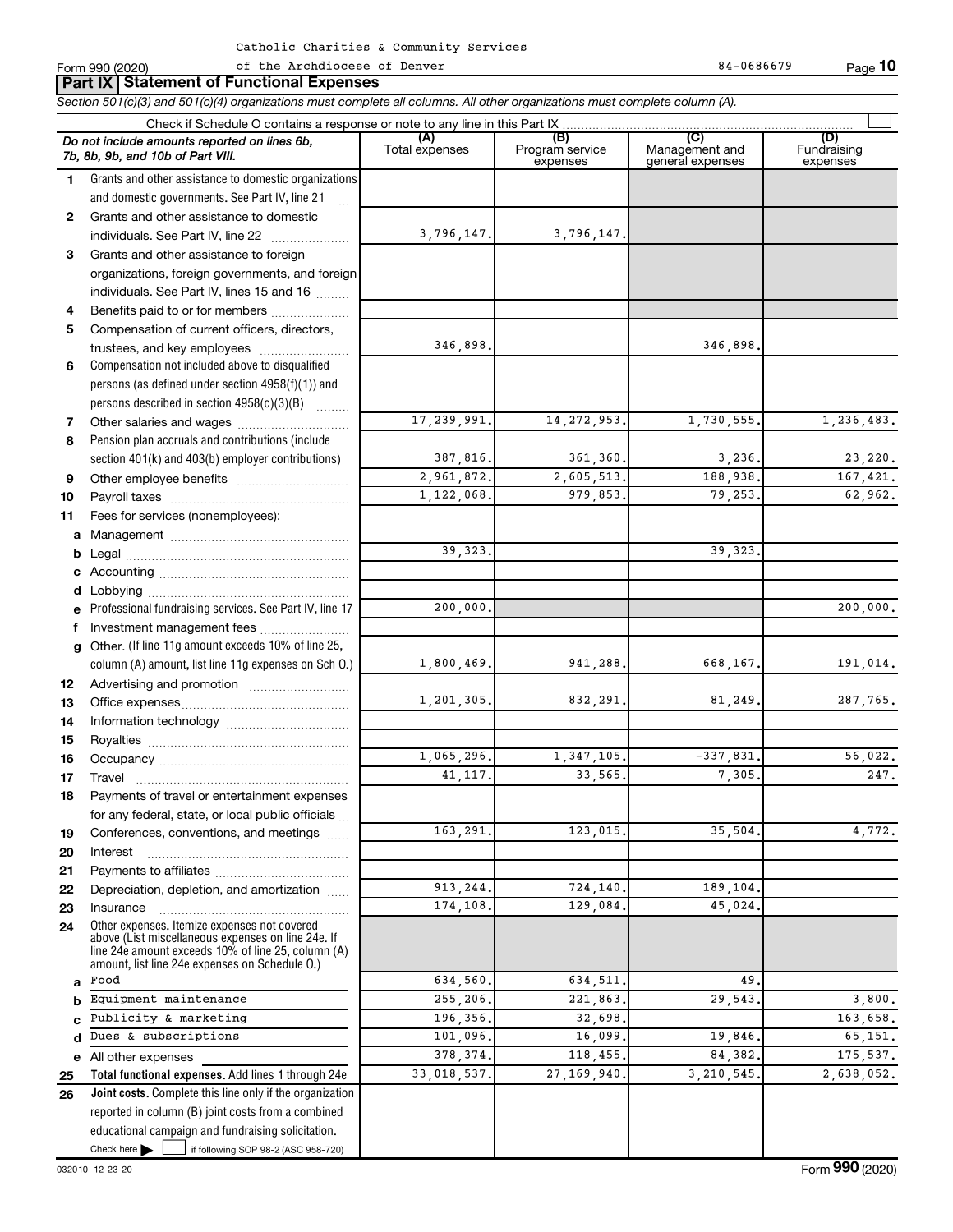#### Form 990 (2020) of the Archdiocese of Denver 84-0686679 Page of the Archdiocese of Denver 84-0686679

**11**

|                             |    | <b>Part X   Balance Sheet</b>                                                               |                 |                |                          |              |                    |
|-----------------------------|----|---------------------------------------------------------------------------------------------|-----------------|----------------|--------------------------|--------------|--------------------|
|                             |    |                                                                                             |                 |                |                          |              |                    |
|                             |    |                                                                                             |                 |                | (A)<br>Beginning of year |              | (B)<br>End of year |
|                             | 1  |                                                                                             |                 |                | 7,494,127.               | 1            | 2,870,717.         |
|                             | 2  |                                                                                             |                 |                | 24, 113.                 | $\mathbf{2}$ | 45,531.            |
|                             | 3  |                                                                                             |                 |                | 528, 373.                | 3            | 132,235.           |
|                             | 4  |                                                                                             |                 |                | 220, 236.                | 4            | 2,655,332.         |
|                             | 5  | Loans and other receivables from any current or former officer, director,                   |                 |                |                          |              |                    |
|                             |    | trustee, key employee, creator or founder, substantial contributor, or 35%                  |                 |                |                          |              |                    |
|                             |    |                                                                                             |                 |                |                          | 5            |                    |
|                             | 6  | Loans and other receivables from other disqualified persons (as defined                     |                 |                |                          |              |                    |
|                             |    | under section 4958(f)(1)), and persons described in section 4958(c)(3)(B)                   |                 |                |                          | 6            |                    |
|                             | 7  |                                                                                             | 60,000.         | $\overline{7}$ | 60,000.                  |              |                    |
| Assets                      | 8  |                                                                                             |                 | 8              |                          |              |                    |
|                             | 9  | Prepaid expenses and deferred charges                                                       |                 |                | 9                        |              |                    |
|                             |    | <b>10a</b> Land, buildings, and equipment: cost or other                                    |                 |                |                          |              |                    |
|                             |    | basis. Complete Part VI of Schedule D  10a                                                  |                 | 30,382,899.    |                          |              |                    |
|                             | b  | Less: accumulated depreciation                                                              | 10 <sub>b</sub> | 12,929,865.    | 15,863,146.              | 10c          | 17,453,034.        |
|                             | 11 |                                                                                             |                 |                | 3,909,806.               | 11           | 3,755,034.         |
|                             | 12 |                                                                                             |                 |                |                          | 12           |                    |
|                             | 13 |                                                                                             |                 | 13             |                          |              |                    |
|                             | 14 |                                                                                             |                 |                | 14                       |              |                    |
|                             | 15 |                                                                                             |                 |                | 1,387,849.               | 15           | 1,614,796.         |
|                             | 16 |                                                                                             |                 |                | 29,487,650.              | 16           | 28,586,679.        |
|                             | 17 |                                                                                             |                 |                | 2,185,560.               | 17           | 2,325,827.         |
|                             | 18 |                                                                                             |                 |                | 18                       |              |                    |
|                             | 19 |                                                                                             |                 |                | 19                       |              |                    |
|                             | 20 |                                                                                             |                 |                |                          | 20           |                    |
|                             | 21 | Escrow or custodial account liability. Complete Part IV of Schedule D                       |                 |                |                          | 21           |                    |
|                             | 22 | Loans and other payables to any current or former officer, director,                        |                 |                |                          |              |                    |
| Liabilities                 |    | trustee, key employee, creator or founder, substantial contributor, or 35%                  |                 |                |                          |              |                    |
|                             |    | controlled entity or family member of any of these persons [                                |                 |                |                          | 22           |                    |
|                             | 23 | Secured mortgages and notes payable to unrelated third parties                              |                 |                |                          | 23           |                    |
|                             | 24 | Unsecured notes and loans payable to unrelated third parties                                |                 |                |                          | 24           |                    |
|                             | 25 | Other liabilities (including federal income tax, payables to related third                  |                 |                |                          |              |                    |
|                             |    | parties, and other liabilities not included on lines 17-24). Complete Part X                |                 |                |                          |              |                    |
|                             |    | of Schedule D                                                                               |                 |                | 3,547,370.               | 25           | 398,291.           |
|                             | 26 | Total liabilities. Add lines 17 through 25                                                  |                 |                | 5,732,930.               | 26           | 2.724.118.         |
|                             |    | Organizations that follow FASB ASC 958, check here $\blacktriangleright$ $\boxed{\text{X}}$ |                 |                |                          |              |                    |
|                             |    | and complete lines 27, 28, 32, and 33.                                                      |                 |                |                          |              |                    |
|                             | 27 |                                                                                             |                 |                | 19,054,667.              | 27           | 23, 158, 125.      |
|                             | 28 |                                                                                             |                 |                | 4,700,053.               | 28           | 2,704,436.         |
|                             |    | Organizations that do not follow FASB ASC 958, check here $\blacktriangleright$             |                 |                |                          |              |                    |
|                             |    | and complete lines 29 through 33.                                                           |                 |                |                          |              |                    |
| Net Assets or Fund Balances | 29 |                                                                                             |                 |                | 29                       |              |                    |
|                             | 30 | Paid-in or capital surplus, or land, building, or equipment fund                            |                 |                |                          | 30           |                    |
|                             | 31 | Retained earnings, endowment, accumulated income, or other funds                            |                 |                |                          | 31           |                    |
|                             | 32 |                                                                                             |                 |                | 23, 754, 720.            | 32           | 25,862,561.        |
|                             | 33 |                                                                                             |                 |                | 29,487,650.              | 33           | 28,586,679.        |

Form (2020) **990**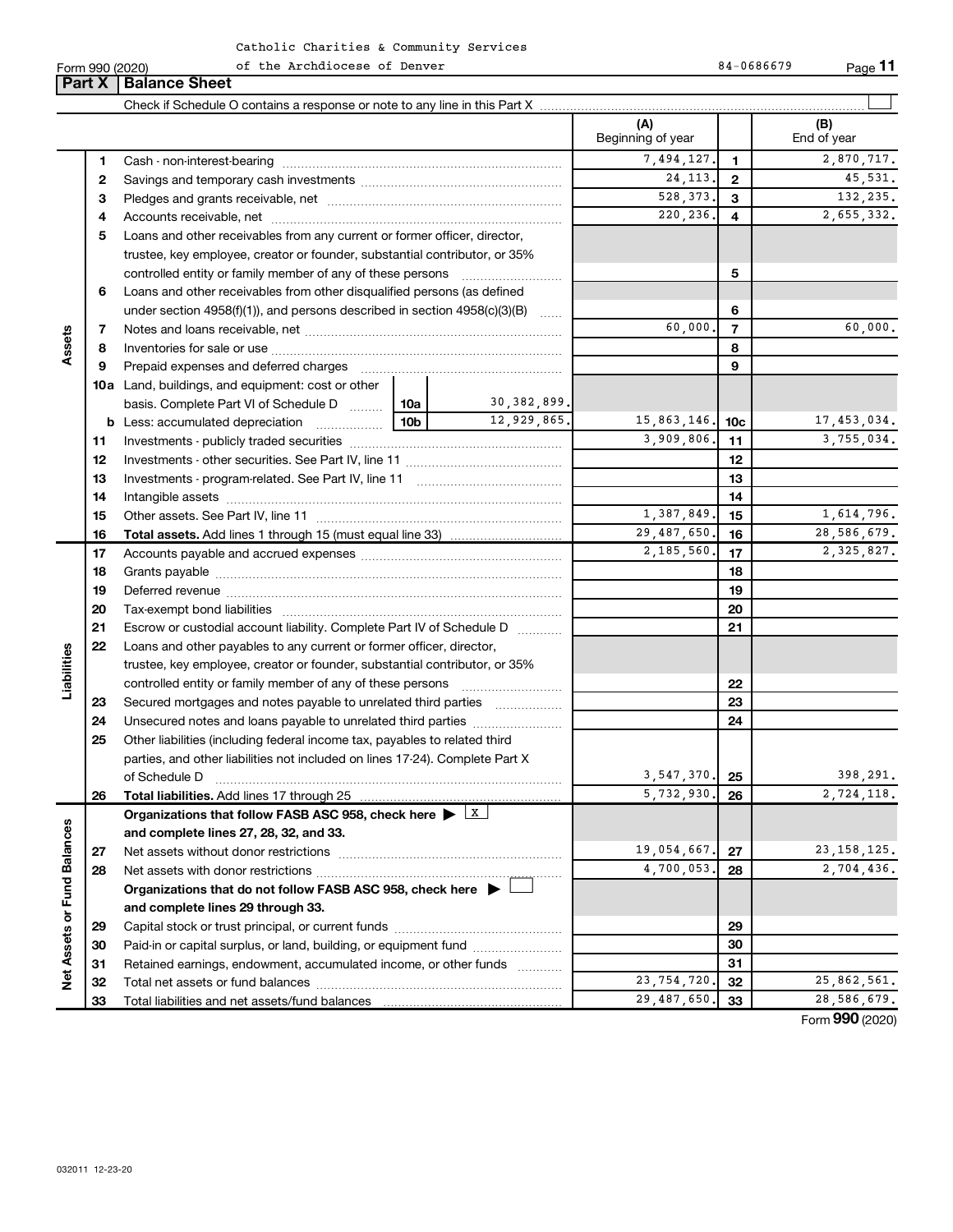|    | Catholic Charities & Community Services                                                                                                                                                                                        |                         |                |            |                |
|----|--------------------------------------------------------------------------------------------------------------------------------------------------------------------------------------------------------------------------------|-------------------------|----------------|------------|----------------|
|    | of the Archdiocese of Denver<br>Form 990 (2020)                                                                                                                                                                                | 84-0686679              |                |            | Page 12        |
|    | Part XI   Reconciliation of Net Assets                                                                                                                                                                                         |                         |                |            |                |
|    |                                                                                                                                                                                                                                |                         |                |            |                |
|    |                                                                                                                                                                                                                                |                         |                |            |                |
| 1  |                                                                                                                                                                                                                                | 1                       |                |            | 34,538,934.    |
| 2  |                                                                                                                                                                                                                                | $\mathbf{2}$            |                |            | 33,018,537.    |
| 3  | Revenue less expenses. Subtract line 2 from line 1                                                                                                                                                                             | 3                       |                |            | 1,520,397.     |
| 4  |                                                                                                                                                                                                                                | $\overline{\mathbf{4}}$ |                |            | 23,754,720.    |
| 5  | Net unrealized gains (losses) on investments [111] matter in the contract of the contract of the contract of the contract of the contract of the contract of the contract of the contract of the contract of the contract of t | 5                       |                |            | 587,444.       |
| 6  | Donated services and use of facilities [[111] non-manual content of the service and use of facilities [[11] no                                                                                                                 | 6                       |                |            |                |
| 7  | Investment expenses www.communication.communication.com/www.communication.com/www.communication.com                                                                                                                            | $\overline{7}$          |                |            |                |
| 8  | Prior period adjustments www.communication.communication.communication.com/                                                                                                                                                    | 8                       |                |            |                |
| 9  | Other changes in net assets or fund balances (explain on Schedule O) manufactured controller changes in net assets or fund balances (explain on Schedule O)                                                                    | 9                       |                |            | $\mathbf{0}$ . |
| 10 | Net assets or fund balances at end of year. Combine lines 3 through 9 (must equal Part X, line 32,                                                                                                                             |                         |                |            |                |
|    |                                                                                                                                                                                                                                | 10                      |                |            | 25,862,561.    |
|    | Part XII Financial Statements and Reporting                                                                                                                                                                                    |                         |                |            |                |
|    |                                                                                                                                                                                                                                |                         |                |            | $\sqrt{x}$     |
|    |                                                                                                                                                                                                                                |                         |                | <b>Yes</b> | <b>No</b>      |
| 1  | Accounting method used to prepare the Form 990: $\Box$ Cash $\Box$ Accrual $\Box$ Other                                                                                                                                        |                         |                |            |                |
|    | If the organization changed its method of accounting from a prior year or checked "Other," explain in Schedule O.                                                                                                              |                         |                |            |                |
|    |                                                                                                                                                                                                                                |                         | 2a             |            | x              |
|    | If "Yes," check a box below to indicate whether the financial statements for the year were compiled or reviewed on a                                                                                                           |                         |                |            |                |
|    | separate basis, consolidated basis, or both:                                                                                                                                                                                   |                         |                |            |                |
|    | Separate basis<br>Consolidated basis<br>Both consolidated and separate basis                                                                                                                                                   |                         |                |            |                |
|    |                                                                                                                                                                                                                                |                         | 2 <sub>b</sub> | x          |                |
|    | If "Yes," check a box below to indicate whether the financial statements for the year were audited on a separate basis,                                                                                                        |                         |                |            |                |
|    | consolidated basis, or both:                                                                                                                                                                                                   |                         |                |            |                |
|    | $\boxed{\mathbf{X}}$ Consolidated basis<br>Both consolidated and separate basis<br>Separate basis                                                                                                                              |                         |                |            |                |
|    | c If "Yes" to line 2a or 2b, does the organization have a committee that assumes responsibility for oversight of the audit,                                                                                                    |                         |                |            |                |
|    |                                                                                                                                                                                                                                |                         | 2c             | х          |                |
|    | If the organization changed either its oversight process or selection process during the tax year, explain on Schedule O.                                                                                                      |                         |                |            |                |
|    | 3a As a result of a federal award, was the organization required to undergo an audit or audits as set forth in the Single Audit                                                                                                |                         |                |            |                |
|    | Act and OMB Circular A-133?                                                                                                                                                                                                    |                         | За             | х          |                |
|    | <b>b</b> If "Yes," did the organization undergo the required audit or audits? If the organization did not undergo the required audit                                                                                           |                         |                |            |                |
|    |                                                                                                                                                                                                                                |                         | 3b             | X          |                |

Form (2020) **990**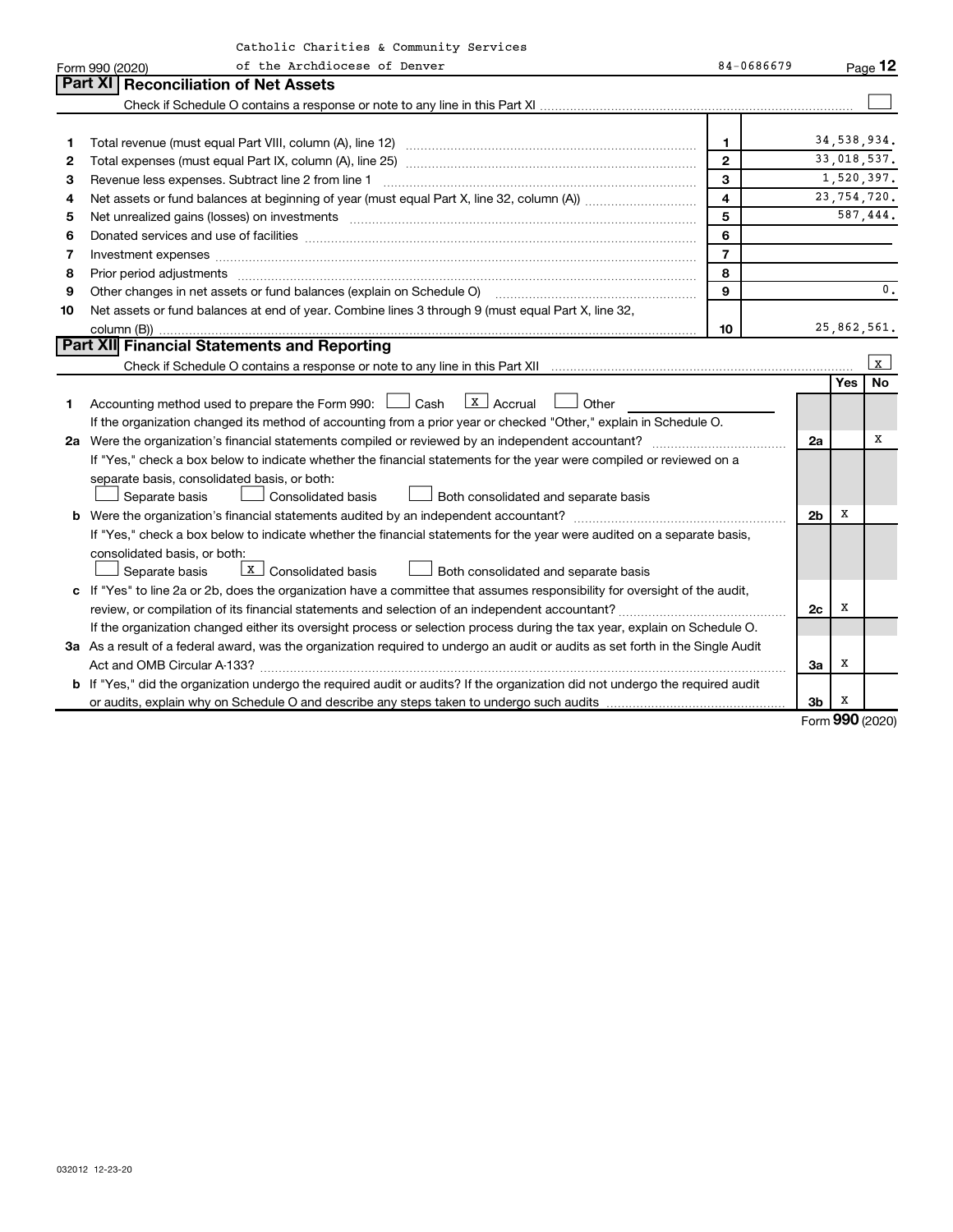|                                                                                                                                |                  | <b>SCHEDULE A</b>          |  |                                                                        |                                                                                                                                              |                       |                                                                |                            |  | OMB No. 1545-0047                     |
|--------------------------------------------------------------------------------------------------------------------------------|------------------|----------------------------|--|------------------------------------------------------------------------|----------------------------------------------------------------------------------------------------------------------------------------------|-----------------------|----------------------------------------------------------------|----------------------------|--|---------------------------------------|
|                                                                                                                                |                  | (Form 990 or 990-EZ)       |  |                                                                        | <b>Public Charity Status and Public Support</b>                                                                                              |                       |                                                                |                            |  |                                       |
|                                                                                                                                |                  |                            |  |                                                                        | Complete if the organization is a section 501(c)(3) organization or a section<br>4947(a)(1) nonexempt charitable trust.                      |                       |                                                                |                            |  |                                       |
|                                                                                                                                |                  | Department of the Treasury |  | Attach to Form 990 or Form 990-EZ.                                     |                                                                                                                                              | <b>Open to Public</b> |                                                                |                            |  |                                       |
|                                                                                                                                |                  | Internal Revenue Service   |  |                                                                        | Go to www.irs.gov/Form990 for instructions and the latest information.                                                                       |                       |                                                                |                            |  | Inspection                            |
|                                                                                                                                |                  | Name of the organization   |  |                                                                        | Catholic Charities & Community Services                                                                                                      |                       |                                                                |                            |  | <b>Employer identification number</b> |
|                                                                                                                                |                  |                            |  | of the Archdiocese of Denver                                           |                                                                                                                                              | 84-0686679            |                                                                |                            |  |                                       |
| Part I                                                                                                                         |                  |                            |  |                                                                        | Reason for Public Charity Status. (All organizations must complete this part.) See instructions.                                             |                       |                                                                |                            |  |                                       |
|                                                                                                                                |                  |                            |  |                                                                        | The organization is not a private foundation because it is: (For lines 1 through 12, check only one box.)                                    |                       |                                                                |                            |  |                                       |
| 1                                                                                                                              |                  |                            |  |                                                                        | A church, convention of churches, or association of churches described in section 170(b)(1)(A)(i).                                           |                       |                                                                |                            |  |                                       |
| 2                                                                                                                              |                  |                            |  |                                                                        | A school described in section 170(b)(1)(A)(ii). (Attach Schedule E (Form 990 or 990-EZ).)                                                    |                       |                                                                |                            |  |                                       |
| 3                                                                                                                              |                  |                            |  |                                                                        | A hospital or a cooperative hospital service organization described in section 170(b)(1)(A)(iii).                                            |                       |                                                                |                            |  |                                       |
| 4                                                                                                                              |                  |                            |  |                                                                        | A medical research organization operated in conjunction with a hospital described in section 170(b)(1)(A)(iii). Enter the hospital's name,   |                       |                                                                |                            |  |                                       |
|                                                                                                                                | city, and state: |                            |  |                                                                        |                                                                                                                                              |                       |                                                                |                            |  |                                       |
| An organization operated for the benefit of a college or university owned or operated by a governmental unit described in<br>5 |                  |                            |  |                                                                        |                                                                                                                                              |                       |                                                                |                            |  |                                       |
|                                                                                                                                |                  |                            |  | section 170(b)(1)(A)(iv). (Complete Part II.)                          |                                                                                                                                              |                       |                                                                |                            |  |                                       |
| 6                                                                                                                              |                  |                            |  |                                                                        | A federal, state, or local government or governmental unit described in section 170(b)(1)(A)(v).                                             |                       |                                                                |                            |  |                                       |
| 7                                                                                                                              | $\mathbf{x}$     |                            |  |                                                                        | An organization that normally receives a substantial part of its support from a governmental unit or from the general public described in    |                       |                                                                |                            |  |                                       |
|                                                                                                                                |                  |                            |  | section 170(b)(1)(A)(vi). (Complete Part II.)                          |                                                                                                                                              |                       |                                                                |                            |  |                                       |
| 8                                                                                                                              |                  |                            |  |                                                                        | A community trust described in section 170(b)(1)(A)(vi). (Complete Part II.)                                                                 |                       |                                                                |                            |  |                                       |
| 9                                                                                                                              |                  |                            |  |                                                                        | An agricultural research organization described in section 170(b)(1)(A)(ix) operated in conjunction with a land-grant college                |                       |                                                                |                            |  |                                       |
|                                                                                                                                |                  |                            |  |                                                                        | or university or a non-land-grant college of agriculture (see instructions). Enter the name, city, and state of the college or               |                       |                                                                |                            |  |                                       |
|                                                                                                                                |                  | university:                |  |                                                                        |                                                                                                                                              |                       |                                                                |                            |  |                                       |
| 10                                                                                                                             |                  |                            |  |                                                                        | An organization that normally receives (1) more than 33 1/3% of its support from contributions, membership fees, and gross receipts from     |                       |                                                                |                            |  |                                       |
|                                                                                                                                |                  |                            |  |                                                                        | activities related to its exempt functions, subject to certain exceptions; and (2) no more than 33 1/3% of its support from gross investment |                       |                                                                |                            |  |                                       |
|                                                                                                                                |                  |                            |  |                                                                        | income and unrelated business taxable income (less section 511 tax) from businesses acquired by the organization after June 30, 1975.        |                       |                                                                |                            |  |                                       |
|                                                                                                                                |                  |                            |  | See section 509(a)(2). (Complete Part III.)                            |                                                                                                                                              |                       |                                                                |                            |  |                                       |
| 11                                                                                                                             |                  |                            |  |                                                                        | An organization organized and operated exclusively to test for public safety. See section 509(a)(4).                                         |                       |                                                                |                            |  |                                       |
| 12                                                                                                                             |                  |                            |  |                                                                        | An organization organized and operated exclusively for the benefit of, to perform the functions of, or to carry out the purposes of one or   |                       |                                                                |                            |  |                                       |
|                                                                                                                                |                  |                            |  |                                                                        | more publicly supported organizations described in section 509(a)(1) or section 509(a)(2). See section 509(a)(3). Check the box in           |                       |                                                                |                            |  |                                       |
|                                                                                                                                |                  |                            |  |                                                                        | lines 12a through 12d that describes the type of supporting organization and complete lines 12e, 12f, and 12g.                               |                       |                                                                |                            |  |                                       |
| а                                                                                                                              |                  |                            |  |                                                                        | Type I. A supporting organization operated, supervised, or controlled by its supported organization(s), typically by giving                  |                       |                                                                |                            |  |                                       |
|                                                                                                                                |                  |                            |  |                                                                        | the supported organization(s) the power to regularly appoint or elect a majority of the directors or trustees of the supporting              |                       |                                                                |                            |  |                                       |
|                                                                                                                                |                  |                            |  | organization. You must complete Part IV, Sections A and B.             |                                                                                                                                              |                       |                                                                |                            |  |                                       |
| b                                                                                                                              |                  |                            |  |                                                                        | Type II. A supporting organization supervised or controlled in connection with its supported organization(s), by having                      |                       |                                                                |                            |  |                                       |
|                                                                                                                                |                  |                            |  |                                                                        | control or management of the supporting organization vested in the same persons that control or manage the supported                         |                       |                                                                |                            |  |                                       |
|                                                                                                                                |                  |                            |  | organization(s). You must complete Part IV, Sections A and C.          |                                                                                                                                              |                       |                                                                |                            |  |                                       |
| с                                                                                                                              |                  |                            |  |                                                                        | Type III functionally integrated. A supporting organization operated in connection with, and functionally integrated with,                   |                       |                                                                |                            |  |                                       |
|                                                                                                                                |                  |                            |  |                                                                        | its supported organization(s) (see instructions). You must complete Part IV, Sections A, D, and E.                                           |                       |                                                                |                            |  |                                       |
| d                                                                                                                              |                  |                            |  |                                                                        | Type III non-functionally integrated. A supporting organization operated in connection with its supported organization(s)                    |                       |                                                                |                            |  |                                       |
|                                                                                                                                |                  |                            |  |                                                                        | that is not functionally integrated. The organization generally must satisfy a distribution requirement and an attentiveness                 |                       |                                                                |                            |  |                                       |
|                                                                                                                                |                  |                            |  |                                                                        | requirement (see instructions). You must complete Part IV, Sections A and D, and Part V.                                                     |                       |                                                                |                            |  |                                       |
| e                                                                                                                              |                  |                            |  |                                                                        | Check this box if the organization received a written determination from the IRS that it is a Type I, Type II, Type III                      |                       |                                                                |                            |  |                                       |
|                                                                                                                                |                  |                            |  |                                                                        | functionally integrated, or Type III non-functionally integrated supporting organization.                                                    |                       |                                                                |                            |  |                                       |
|                                                                                                                                |                  |                            |  |                                                                        |                                                                                                                                              |                       |                                                                |                            |  |                                       |
| g                                                                                                                              |                  |                            |  | Provide the following information about the supported organization(s). |                                                                                                                                              |                       |                                                                |                            |  |                                       |
|                                                                                                                                |                  | (i) Name of supported      |  | (ii) EIN                                                               | (iii) Type of organization                                                                                                                   |                       | (iv) Is the organization listed<br>in your governing document? | (v) Amount of monetary     |  | (vi) Amount of other                  |
|                                                                                                                                |                  | organization               |  |                                                                        | (described on lines 1-10<br>above (see instructions))                                                                                        | Yes                   | No                                                             | support (see instructions) |  | support (see instructions)            |
|                                                                                                                                |                  |                            |  |                                                                        |                                                                                                                                              |                       |                                                                |                            |  |                                       |
|                                                                                                                                |                  |                            |  |                                                                        |                                                                                                                                              |                       |                                                                |                            |  |                                       |
|                                                                                                                                |                  |                            |  |                                                                        |                                                                                                                                              |                       |                                                                |                            |  |                                       |
|                                                                                                                                |                  |                            |  |                                                                        |                                                                                                                                              |                       |                                                                |                            |  |                                       |
|                                                                                                                                |                  |                            |  |                                                                        |                                                                                                                                              |                       |                                                                |                            |  |                                       |
|                                                                                                                                |                  |                            |  |                                                                        |                                                                                                                                              |                       |                                                                |                            |  |                                       |
|                                                                                                                                |                  |                            |  |                                                                        |                                                                                                                                              |                       |                                                                |                            |  |                                       |
|                                                                                                                                |                  |                            |  |                                                                        |                                                                                                                                              |                       |                                                                |                            |  |                                       |
|                                                                                                                                |                  |                            |  |                                                                        |                                                                                                                                              |                       |                                                                |                            |  |                                       |
|                                                                                                                                |                  |                            |  |                                                                        |                                                                                                                                              |                       |                                                                |                            |  |                                       |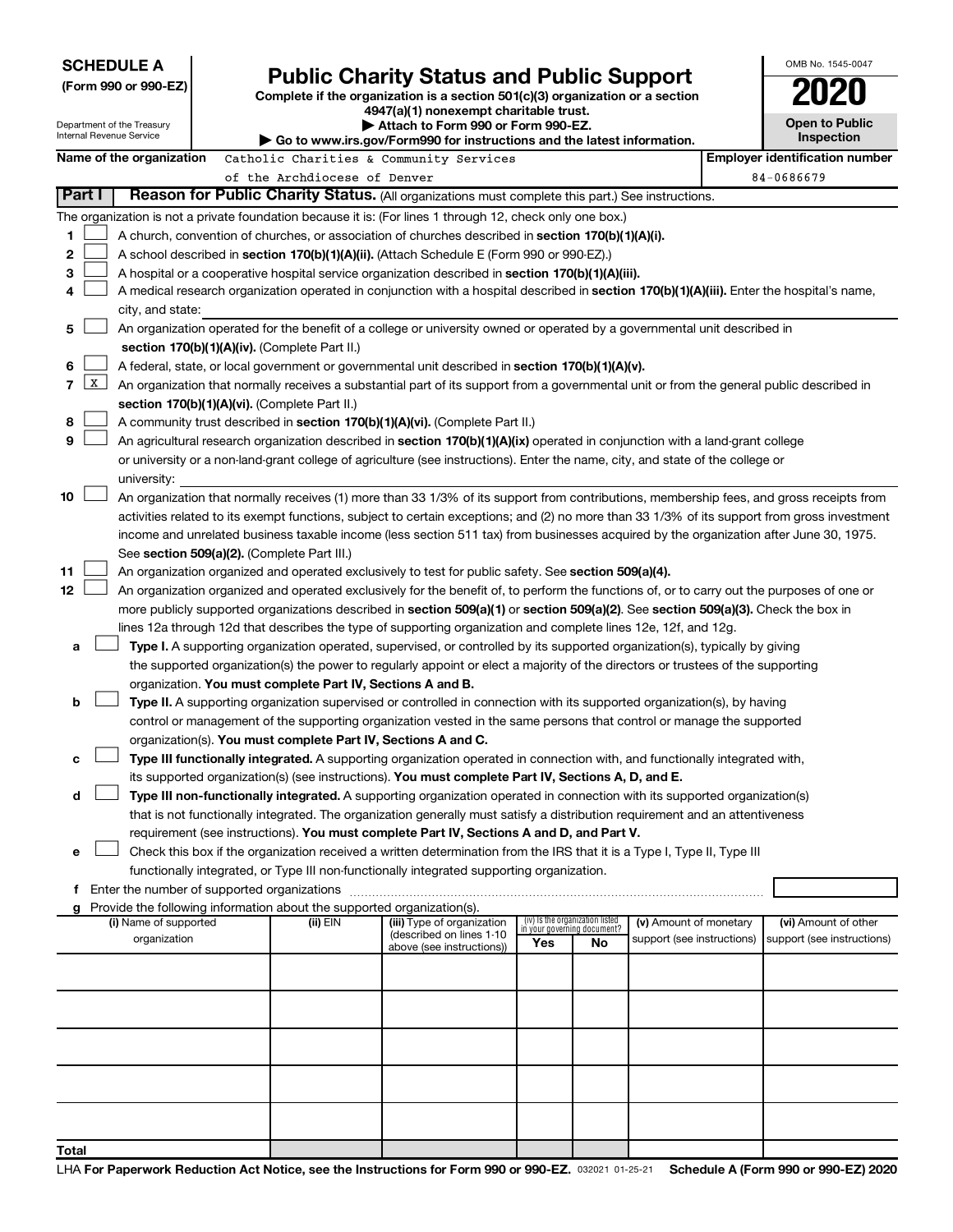#### Schedule A (Form 990 or 990-EZ) 2020 of the Archdiocese of Denver 84 and the Rege of Benedicts of Denver 84-0686679

(Complete only if you checked the box on line 5, 7, or 8 of Part I or if the organization failed to qualify under Part III. If the organization fails to qualify under the tests listed below, please complete Part III.) **Part II Support Schedule for Organizations Described in Sections 170(b)(1)(A)(iv) and 170(b)(1)(A)(vi)**

| <b>Section A. Public Support</b>                                                                                                               |             |             |             |               |             |                                    |
|------------------------------------------------------------------------------------------------------------------------------------------------|-------------|-------------|-------------|---------------|-------------|------------------------------------|
| Calendar year (or fiscal year beginning in)                                                                                                    | (a) 2016    | (b) 2017    | $(c)$ 2018  | $(d)$ 2019    | (e) 2020    | (f) Total                          |
| 1 Gifts, grants, contributions, and                                                                                                            |             |             |             |               |             |                                    |
| membership fees received. (Do not                                                                                                              |             |             |             |               |             |                                    |
| include any "unusual grants.")                                                                                                                 | 20,606,142. | 21,047,823. | 20,613,037. | 29, 303, 999. | 28,089,439. | 119,660,440.                       |
| 2 Tax revenues levied for the organ-                                                                                                           |             |             |             |               |             |                                    |
| ization's benefit and either paid to                                                                                                           |             |             |             |               |             |                                    |
| or expended on its behalf                                                                                                                      |             |             |             |               |             |                                    |
| 3 The value of services or facilities                                                                                                          |             |             |             |               |             |                                    |
| furnished by a governmental unit to                                                                                                            |             |             |             |               |             |                                    |
| the organization without charge                                                                                                                |             |             |             |               |             |                                    |
| 4 Total. Add lines 1 through 3                                                                                                                 | 20,606,142. | 21,047,823. | 20,613,037. | 29, 303, 999. | 28,089,439. | 119,660,440.                       |
| 5 The portion of total contributions                                                                                                           |             |             |             |               |             |                                    |
| by each person (other than a                                                                                                                   |             |             |             |               |             |                                    |
| governmental unit or publicly                                                                                                                  |             |             |             |               |             |                                    |
| supported organization) included                                                                                                               |             |             |             |               |             |                                    |
| on line 1 that exceeds 2% of the                                                                                                               |             |             |             |               |             |                                    |
| amount shown on line 11,                                                                                                                       |             |             |             |               |             |                                    |
| column (f)                                                                                                                                     |             |             |             |               |             |                                    |
| 6 Public support. Subtract line 5 from line 4.                                                                                                 |             |             |             |               |             | 119,660,440.                       |
| <b>Section B. Total Support</b>                                                                                                                |             |             |             |               |             |                                    |
| Calendar year (or fiscal year beginning in)                                                                                                    | (a) 2016    | (b) 2017    | $(c)$ 2018  | $(d)$ 2019    | (e) 2020    | (f) Total                          |
| <b>7</b> Amounts from line 4                                                                                                                   | 20,606,142. | 21,047,823  | 20,613,037  | 29, 303, 999  | 28,089,439  | 119,660,440.                       |
| 8 Gross income from interest,                                                                                                                  |             |             |             |               |             |                                    |
| dividends, payments received on                                                                                                                |             |             |             |               |             |                                    |
| securities loans, rents, royalties,                                                                                                            |             |             |             |               |             |                                    |
| and income from similar sources                                                                                                                | 32,405.     | 154,565.    | 163,709.    | 59,244.       | 41,459      | 451,382.                           |
| 9 Net income from unrelated business                                                                                                           |             |             |             |               |             |                                    |
| activities, whether or not the                                                                                                                 |             |             |             |               |             |                                    |
| business is regularly carried on                                                                                                               |             |             |             |               |             |                                    |
| 10 Other income. Do not include gain                                                                                                           |             |             |             |               |             |                                    |
| or loss from the sale of capital                                                                                                               |             |             |             |               |             |                                    |
| assets (Explain in Part VI.)                                                                                                                   | 57,204.     | 48,266.     | 28,592.     | 16,581        | 22,599.     | 173, 242.                          |
| 11 Total support. Add lines 7 through 10                                                                                                       |             |             |             |               |             | 120, 285, 064.                     |
| <b>12</b> Gross receipts from related activities, etc. (see instructions)                                                                      |             |             |             |               | 12          | 26,610,313.                        |
| 13 First 5 years. If the Form 990 is for the organization's first, second, third, fourth, or fifth tax year as a section 501(c)(3)             |             |             |             |               |             |                                    |
|                                                                                                                                                |             |             |             |               |             |                                    |
| Section C. Computation of Public Support Percentage                                                                                            |             |             |             |               |             |                                    |
|                                                                                                                                                |             |             |             |               | 14          | 99.48<br>%                         |
|                                                                                                                                                |             |             |             |               | 15          | 99.40<br>%                         |
| 16a 33 1/3% support test - 2020. If the organization did not check the box on line 13, and line 14 is 33 1/3% or more, check this box and      |             |             |             |               |             |                                    |
| stop here. The organization qualifies as a publicly supported organization                                                                     |             |             |             |               |             | $\blacktriangleright$ $\mathbf{X}$ |
| b 33 1/3% support test - 2019. If the organization did not check a box on line 13 or 16a, and line 15 is 33 1/3% or more, check this box       |             |             |             |               |             |                                    |
|                                                                                                                                                |             |             |             |               |             |                                    |
| 17a 10% -facts-and-circumstances test - 2020. If the organization did not check a box on line 13, 16a, or 16b, and line 14 is 10% or more,     |             |             |             |               |             |                                    |
| and if the organization meets the facts-and-circumstances test, check this box and stop here. Explain in Part VI how the organization          |             |             |             |               |             |                                    |
| meets the facts-and-circumstances test. The organization qualifies as a publicly supported organization                                        |             |             |             |               |             |                                    |
| <b>b 10%</b> -facts-and-circumstances test - 2019. If the organization did not check a box on line 13, 16a, 16b, or 17a, and line 15 is 10% or |             |             |             |               |             |                                    |
| more, and if the organization meets the facts-and-circumstances test, check this box and stop here. Explain in Part VI how the                 |             |             |             |               |             |                                    |
| organization meets the facts-and-circumstances test. The organization qualifies as a publicly supported organization                           |             |             |             |               |             |                                    |
| 18 Private foundation. If the organization did not check a box on line 13, 16a, 16b, 17a, or 17b, check this box and see instructions          |             |             |             |               |             |                                    |

**Schedule A (Form 990 or 990-EZ) 2020**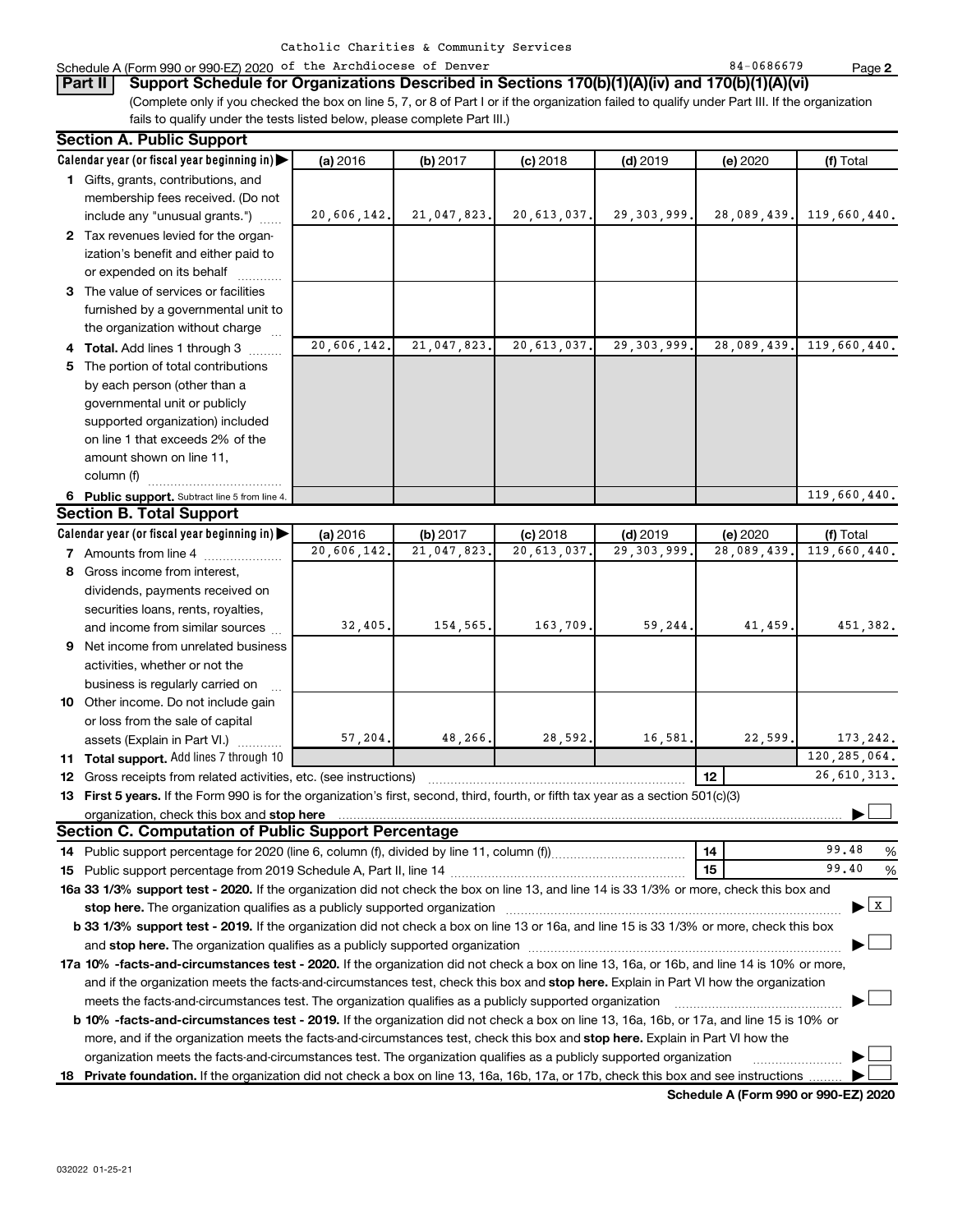#### Schedule A (Form 990 or 990-EZ) 2020 of the Archdiocese of Denver 84 and the Rege of Benedicts of Denver 84-0686679

**Part III Support Schedule for Organizations Described in Section 509(a)(2)** 

(Complete only if you checked the box on line 10 of Part I or if the organization failed to qualify under Part II. If the organization fails to qualify under the tests listed below, please complete Part II.)

| <b>Section A. Public Support</b>                                                                                                                 |          |          |            |            |          |           |
|--------------------------------------------------------------------------------------------------------------------------------------------------|----------|----------|------------|------------|----------|-----------|
| Calendar year (or fiscal year beginning in)                                                                                                      | (a) 2016 | (b) 2017 | $(c)$ 2018 | $(d)$ 2019 | (e) 2020 | (f) Total |
| 1 Gifts, grants, contributions, and                                                                                                              |          |          |            |            |          |           |
| membership fees received. (Do not                                                                                                                |          |          |            |            |          |           |
| include any "unusual grants.")                                                                                                                   |          |          |            |            |          |           |
| 2 Gross receipts from admissions,                                                                                                                |          |          |            |            |          |           |
| merchandise sold or services per-                                                                                                                |          |          |            |            |          |           |
| formed, or facilities furnished in                                                                                                               |          |          |            |            |          |           |
| any activity that is related to the<br>organization's tax-exempt purpose                                                                         |          |          |            |            |          |           |
| 3 Gross receipts from activities that                                                                                                            |          |          |            |            |          |           |
| are not an unrelated trade or bus-                                                                                                               |          |          |            |            |          |           |
| iness under section 513                                                                                                                          |          |          |            |            |          |           |
| 4 Tax revenues levied for the organ-                                                                                                             |          |          |            |            |          |           |
| ization's benefit and either paid to                                                                                                             |          |          |            |            |          |           |
| or expended on its behalf                                                                                                                        |          |          |            |            |          |           |
| 5 The value of services or facilities                                                                                                            |          |          |            |            |          |           |
| furnished by a governmental unit to                                                                                                              |          |          |            |            |          |           |
| the organization without charge                                                                                                                  |          |          |            |            |          |           |
| 6 Total. Add lines 1 through 5                                                                                                                   |          |          |            |            |          |           |
| 7a Amounts included on lines 1, 2, and                                                                                                           |          |          |            |            |          |           |
| 3 received from disqualified persons                                                                                                             |          |          |            |            |          |           |
| <b>b</b> Amounts included on lines 2 and 3 received                                                                                              |          |          |            |            |          |           |
| from other than disqualified persons that                                                                                                        |          |          |            |            |          |           |
| exceed the greater of \$5,000 or 1% of the<br>amount on line 13 for the year                                                                     |          |          |            |            |          |           |
| c Add lines 7a and 7b                                                                                                                            |          |          |            |            |          |           |
| 8 Public support. (Subtract line 7c from line 6.)                                                                                                |          |          |            |            |          |           |
| <b>Section B. Total Support</b>                                                                                                                  |          |          |            |            |          |           |
| Calendar year (or fiscal year beginning in)                                                                                                      | (a) 2016 | (b) 2017 | $(c)$ 2018 | $(d)$ 2019 | (e) 2020 | (f) Total |
| <b>9</b> Amounts from line 6                                                                                                                     |          |          |            |            |          |           |
| <b>10a</b> Gross income from interest,                                                                                                           |          |          |            |            |          |           |
| dividends, payments received on                                                                                                                  |          |          |            |            |          |           |
| securities loans, rents, royalties,                                                                                                              |          |          |            |            |          |           |
| and income from similar sources                                                                                                                  |          |          |            |            |          |           |
| <b>b</b> Unrelated business taxable income<br>(less section 511 taxes) from businesses                                                           |          |          |            |            |          |           |
| acquired after June 30, 1975                                                                                                                     |          |          |            |            |          |           |
| $\overline{\phantom{a}}$                                                                                                                         |          |          |            |            |          |           |
| c Add lines 10a and 10b                                                                                                                          |          |          |            |            |          |           |
| 11 Net income from unrelated business<br>activities not included in line 10b.                                                                    |          |          |            |            |          |           |
| whether or not the business is                                                                                                                   |          |          |            |            |          |           |
| regularly carried on                                                                                                                             |          |          |            |            |          |           |
| <b>12</b> Other income. Do not include gain<br>or loss from the sale of capital                                                                  |          |          |            |            |          |           |
| assets (Explain in Part VI.)                                                                                                                     |          |          |            |            |          |           |
| <b>13</b> Total support. (Add lines 9, 10c, 11, and 12.)                                                                                         |          |          |            |            |          |           |
| 14 First 5 years. If the Form 990 is for the organization's first, second, third, fourth, or fifth tax year as a section 501(c)(3) organization, |          |          |            |            |          |           |
|                                                                                                                                                  |          |          |            |            |          |           |
| Section C. Computation of Public Support Percentage                                                                                              |          |          |            |            |          |           |
|                                                                                                                                                  |          |          |            |            | 15       | ℅         |
| 16 Public support percentage from 2019 Schedule A, Part III, line 15                                                                             |          |          |            |            | 16       | %         |
| Section D. Computation of Investment Income Percentage                                                                                           |          |          |            |            |          |           |
|                                                                                                                                                  |          |          |            |            | 17       | %         |
| 18 Investment income percentage from 2019 Schedule A, Part III, line 17                                                                          |          |          |            |            | 18       | %         |
| 19a 33 1/3% support tests - 2020. If the organization did not check the box on line 14, and line 15 is more than 33 1/3%, and line 17 is not     |          |          |            |            |          |           |
| more than 33 1/3%, check this box and stop here. The organization qualifies as a publicly supported organization                                 |          |          |            |            |          |           |
| b 33 1/3% support tests - 2019. If the organization did not check a box on line 14 or line 19a, and line 16 is more than 33 1/3%, and            |          |          |            |            |          |           |
| line 18 is not more than 33 1/3%, check this box and stop here. The organization qualifies as a publicly supported organization                  |          |          |            |            |          |           |
|                                                                                                                                                  |          |          |            |            |          |           |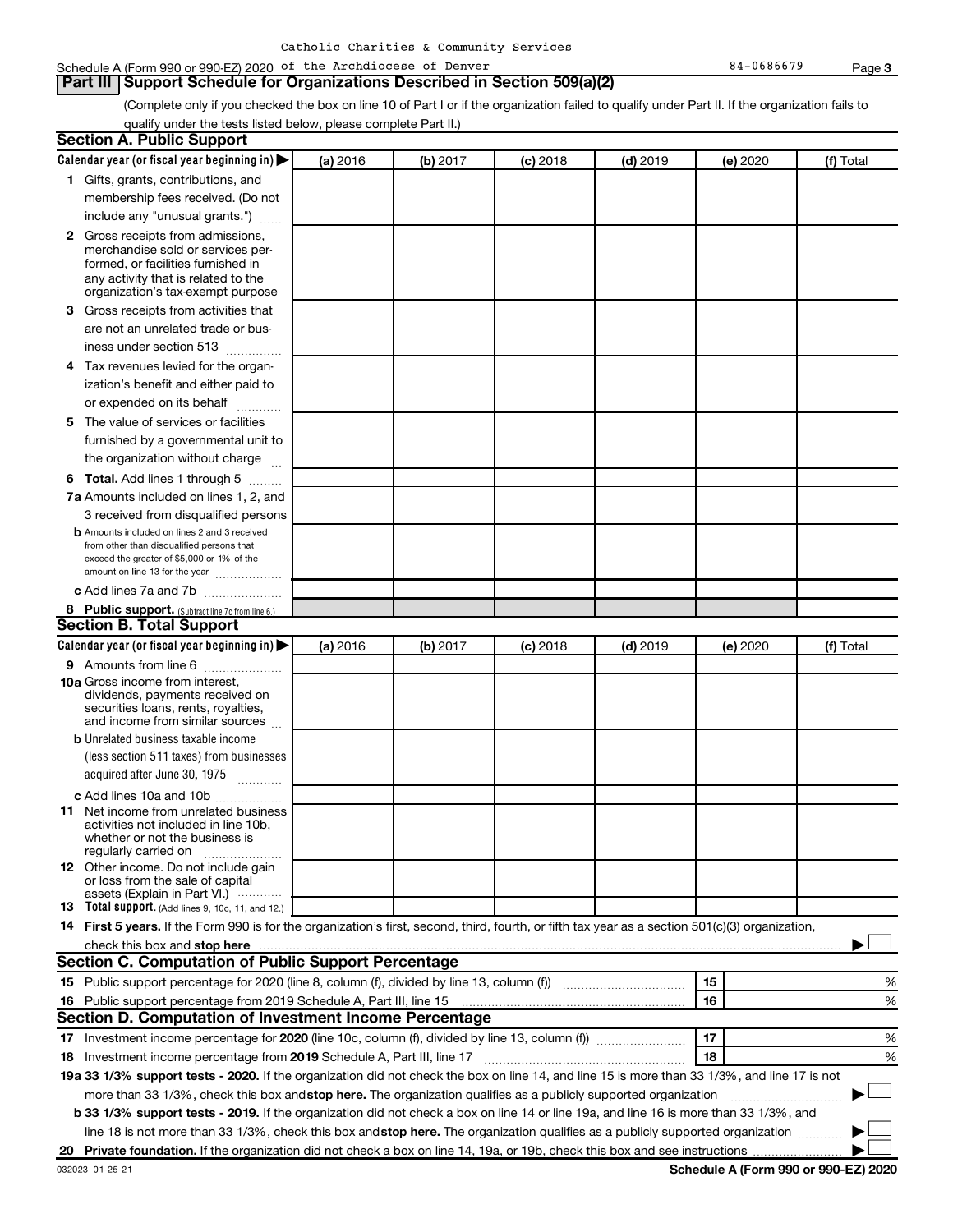### Schedule A (Form 990 or 990-EZ) 2020 of the Archdiocese of Denver 84 and the Rege of Benedicts of Denver 84-0686679 **Part IV Supporting Organizations**

(Complete only if you checked a box in line 12 on Part I. If you checked box 12a, Part I, complete Sections A and B. If you checked box 12b, Part I, complete Sections A and C. If you checked box 12c, Part I, complete Sections A, D, and E. If you checked box 12d, Part I, complete Sections A and D, and complete Part V.)

### **Section A. All Supporting Organizations**

- **1** Are all of the organization's supported organizations listed by name in the organization's governing documents? If "No," describe in Part VI how the supported organizations are designated. If designated by *class or purpose, describe the designation. If historic and continuing relationship, explain.*
- **2** Did the organization have any supported organization that does not have an IRS determination of status under section 509(a)(1) or (2)? If "Yes," explain in Part **VI** how the organization determined that the supported *organization was described in section 509(a)(1) or (2).*
- **3a** Did the organization have a supported organization described in section 501(c)(4), (5), or (6)? If "Yes," answer *lines 3b and 3c below.*
- **b** Did the organization confirm that each supported organization qualified under section 501(c)(4), (5), or (6) and satisfied the public support tests under section 509(a)(2)? If "Yes," describe in Part VI when and how the *organization made the determination.*
- **c** Did the organization ensure that all support to such organizations was used exclusively for section 170(c)(2)(B) purposes? If "Yes," explain in Part VI what controls the organization put in place to ensure such use.
- **4 a** *If* Was any supported organization not organized in the United States ("foreign supported organization")? *"Yes," and if you checked box 12a or 12b in Part I, answer lines 4b and 4c below.*
- **b** Did the organization have ultimate control and discretion in deciding whether to make grants to the foreign supported organization? If "Yes," describe in Part VI how the organization had such control and discretion *despite being controlled or supervised by or in connection with its supported organizations.*
- **c** Did the organization support any foreign supported organization that does not have an IRS determination under sections 501(c)(3) and 509(a)(1) or (2)? If "Yes," explain in Part VI what controls the organization used *to ensure that all support to the foreign supported organization was used exclusively for section 170(c)(2)(B) purposes.*
- **5a** Did the organization add, substitute, or remove any supported organizations during the tax year? If "Yes," answer lines 5b and 5c below (if applicable). Also, provide detail in **Part VI,** including (i) the names and EIN *numbers of the supported organizations added, substituted, or removed; (ii) the reasons for each such action; (iii) the authority under the organization's organizing document authorizing such action; and (iv) how the action was accomplished (such as by amendment to the organizing document).*
- **b** Type I or Type II only. Was any added or substituted supported organization part of a class already designated in the organization's organizing document?
- **c Substitutions only.**  Was the substitution the result of an event beyond the organization's control?
- **6** Did the organization provide support (whether in the form of grants or the provision of services or facilities) to **Part VI.** support or benefit one or more of the filing organization's supported organizations? If "Yes," provide detail in anyone other than (i) its supported organizations, (ii) individuals that are part of the charitable class benefited by one or more of its supported organizations, or (iii) other supporting organizations that also
- **7** Did the organization provide a grant, loan, compensation, or other similar payment to a substantial contributor regard to a substantial contributor? If "Yes," complete Part I of Schedule L (Form 990 or 990-EZ). (as defined in section 4958(c)(3)(C)), a family member of a substantial contributor, or a 35% controlled entity with
- **8** Did the organization make a loan to a disqualified person (as defined in section 4958) not described in line 7? *If "Yes," complete Part I of Schedule L (Form 990 or 990-EZ).*
- **9 a** Was the organization controlled directly or indirectly at any time during the tax year by one or more in section 509(a)(1) or (2))? If "Yes," provide detail in **Part VI.** disqualified persons, as defined in section 4946 (other than foundation managers and organizations described
- **b** Did one or more disqualified persons (as defined in line 9a) hold a controlling interest in any entity in which the supporting organization had an interest? If "Yes," provide detail in Part VI.
- **c** Did a disqualified person (as defined in line 9a) have an ownership interest in, or derive any personal benefit from, assets in which the supporting organization also had an interest? If "Yes," provide detail in Part VI.
- **10 a** Was the organization subject to the excess business holdings rules of section 4943 because of section supporting organizations)? If "Yes," answer line 10b below. 4943(f) (regarding certain Type II supporting organizations, and all Type III non-functionally integrated
- **b** Did the organization have any excess business holdings in the tax year? (Use Schedule C, Form 4720, to *determine whether the organization had excess business holdings.)*

**10b**

**Yes No**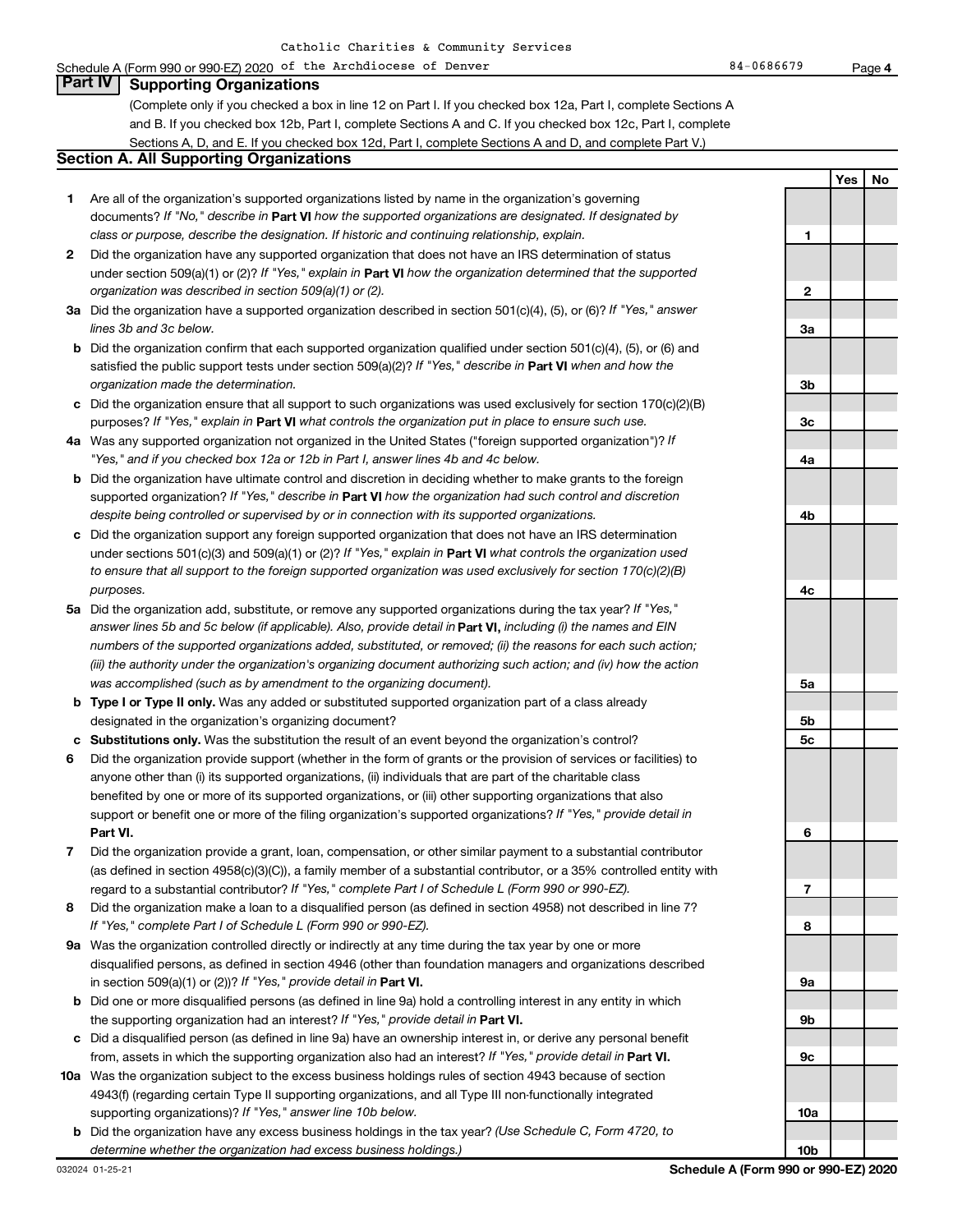|    | Schedule A (Form 990 or 990-EZ) 2020 of the Archdiocese of Denver                                                                                                                                                                                                                                                                                                                                                                                                                                                                                                                                                                                                                                                                                                        | 84-0686679      |     | Page 5 |
|----|--------------------------------------------------------------------------------------------------------------------------------------------------------------------------------------------------------------------------------------------------------------------------------------------------------------------------------------------------------------------------------------------------------------------------------------------------------------------------------------------------------------------------------------------------------------------------------------------------------------------------------------------------------------------------------------------------------------------------------------------------------------------------|-----------------|-----|--------|
|    | <b>Supporting Organizations (continued)</b><br><b>Part IV</b>                                                                                                                                                                                                                                                                                                                                                                                                                                                                                                                                                                                                                                                                                                            |                 |     |        |
|    |                                                                                                                                                                                                                                                                                                                                                                                                                                                                                                                                                                                                                                                                                                                                                                          |                 | Yes | No     |
| 11 | Has the organization accepted a gift or contribution from any of the following persons?                                                                                                                                                                                                                                                                                                                                                                                                                                                                                                                                                                                                                                                                                  |                 |     |        |
|    | a A person who directly or indirectly controls, either alone or together with persons described in lines 11b and                                                                                                                                                                                                                                                                                                                                                                                                                                                                                                                                                                                                                                                         |                 |     |        |
|    | 11c below, the governing body of a supported organization?                                                                                                                                                                                                                                                                                                                                                                                                                                                                                                                                                                                                                                                                                                               | 11a             |     |        |
|    | <b>b</b> A family member of a person described in line 11a above?                                                                                                                                                                                                                                                                                                                                                                                                                                                                                                                                                                                                                                                                                                        | 11 <sub>b</sub> |     |        |
|    | c A 35% controlled entity of a person described in line 11a or 11b above? If "Yes" to line 11a, 11b, or 11c, provide                                                                                                                                                                                                                                                                                                                                                                                                                                                                                                                                                                                                                                                     |                 |     |        |
|    | detail in Part VI.                                                                                                                                                                                                                                                                                                                                                                                                                                                                                                                                                                                                                                                                                                                                                       | 11c             |     |        |
|    | <b>Section B. Type I Supporting Organizations</b>                                                                                                                                                                                                                                                                                                                                                                                                                                                                                                                                                                                                                                                                                                                        |                 |     |        |
|    |                                                                                                                                                                                                                                                                                                                                                                                                                                                                                                                                                                                                                                                                                                                                                                          |                 | Yes | No     |
| 1  | Did the governing body, members of the governing body, officers acting in their official capacity, or membership of one or<br>more supported organizations have the power to regularly appoint or elect at least a majority of the organization's officers,<br>directors, or trustees at all times during the tax year? If "No," describe in Part VI how the supported organization(s)<br>effectively operated, supervised, or controlled the organization's activities. If the organization had more than one supported<br>organization, describe how the powers to appoint and/or remove officers, directors, or trustees were allocated among the<br>supported organizations and what conditions or restrictions, if any, applied to such powers during the tax year. | 1               |     |        |
|    | 2 Did the organization operate for the benefit of any supported organization other than the supported                                                                                                                                                                                                                                                                                                                                                                                                                                                                                                                                                                                                                                                                    |                 |     |        |
|    | organization(s) that operated, supervised, or controlled the supporting organization? If "Yes," explain in                                                                                                                                                                                                                                                                                                                                                                                                                                                                                                                                                                                                                                                               |                 |     |        |
|    | Part VI how providing such benefit carried out the purposes of the supported organization(s) that operated,                                                                                                                                                                                                                                                                                                                                                                                                                                                                                                                                                                                                                                                              |                 |     |        |
|    | supervised, or controlled the supporting organization.                                                                                                                                                                                                                                                                                                                                                                                                                                                                                                                                                                                                                                                                                                                   | $\mathbf{2}$    |     |        |
|    | <b>Section C. Type II Supporting Organizations</b>                                                                                                                                                                                                                                                                                                                                                                                                                                                                                                                                                                                                                                                                                                                       |                 |     |        |
|    |                                                                                                                                                                                                                                                                                                                                                                                                                                                                                                                                                                                                                                                                                                                                                                          |                 | Yes | No     |
| 1. | Were a majority of the organization's directors or trustees during the tax year also a majority of the directors                                                                                                                                                                                                                                                                                                                                                                                                                                                                                                                                                                                                                                                         |                 |     |        |
|    | or trustees of each of the organization's supported organization(s)? If "No," describe in Part VI how control                                                                                                                                                                                                                                                                                                                                                                                                                                                                                                                                                                                                                                                            |                 |     |        |
|    | or management of the supporting organization was vested in the same persons that controlled or managed                                                                                                                                                                                                                                                                                                                                                                                                                                                                                                                                                                                                                                                                   |                 |     |        |
|    | the supported organization(s).                                                                                                                                                                                                                                                                                                                                                                                                                                                                                                                                                                                                                                                                                                                                           | 1               |     |        |
|    | <b>Section D. All Type III Supporting Organizations</b>                                                                                                                                                                                                                                                                                                                                                                                                                                                                                                                                                                                                                                                                                                                  |                 |     |        |
|    |                                                                                                                                                                                                                                                                                                                                                                                                                                                                                                                                                                                                                                                                                                                                                                          |                 | Yes | No     |
| 1  | Did the organization provide to each of its supported organizations, by the last day of the fifth month of the                                                                                                                                                                                                                                                                                                                                                                                                                                                                                                                                                                                                                                                           |                 |     |        |
|    | organization's tax year, (i) a written notice describing the type and amount of support provided during the prior tax                                                                                                                                                                                                                                                                                                                                                                                                                                                                                                                                                                                                                                                    |                 |     |        |
|    | year, (ii) a copy of the Form 990 that was most recently filed as of the date of notification, and (iii) copies of the                                                                                                                                                                                                                                                                                                                                                                                                                                                                                                                                                                                                                                                   |                 |     |        |
|    | organization's governing documents in effect on the date of notification, to the extent not previously provided?                                                                                                                                                                                                                                                                                                                                                                                                                                                                                                                                                                                                                                                         | 1               |     |        |
|    | 2 Were any of the organization's officers, directors, or trustees either (i) appointed or elected by the supported                                                                                                                                                                                                                                                                                                                                                                                                                                                                                                                                                                                                                                                       |                 |     |        |
|    | organization(s) or (ii) serving on the governing body of a supported organization? If "No," explain in <b>Part VI</b> how                                                                                                                                                                                                                                                                                                                                                                                                                                                                                                                                                                                                                                                |                 |     |        |
|    | the organization maintained a close and continuous working relationship with the supported organization(s).                                                                                                                                                                                                                                                                                                                                                                                                                                                                                                                                                                                                                                                              | 2               |     |        |
| 3  | By reason of the relationship described in line 2, above, did the organization's supported organizations have a                                                                                                                                                                                                                                                                                                                                                                                                                                                                                                                                                                                                                                                          |                 |     |        |
|    | significant voice in the organization's investment policies and in directing the use of the organization's                                                                                                                                                                                                                                                                                                                                                                                                                                                                                                                                                                                                                                                               |                 |     |        |
|    | income or assets at all times during the tax year? If "Yes," describe in Part VI the role the organization's                                                                                                                                                                                                                                                                                                                                                                                                                                                                                                                                                                                                                                                             |                 |     |        |
|    | supported organizations played in this regard.                                                                                                                                                                                                                                                                                                                                                                                                                                                                                                                                                                                                                                                                                                                           | 3               |     |        |
|    | Section E. Type III Functionally Integrated Supporting Organizations                                                                                                                                                                                                                                                                                                                                                                                                                                                                                                                                                                                                                                                                                                     |                 |     |        |
| 1  | Check the box next to the method that the organization used to satisfy the Integral Part Test during the yealsee instructions).                                                                                                                                                                                                                                                                                                                                                                                                                                                                                                                                                                                                                                          |                 |     |        |
| a  | The organization satisfied the Activities Test. Complete line 2 below.                                                                                                                                                                                                                                                                                                                                                                                                                                                                                                                                                                                                                                                                                                   |                 |     |        |
| b  | The organization is the parent of each of its supported organizations. Complete line 3 below.                                                                                                                                                                                                                                                                                                                                                                                                                                                                                                                                                                                                                                                                            |                 |     |        |
| c  | The organization supported a governmental entity. Describe in Part VI how you supported a governmental entity (see instructions).                                                                                                                                                                                                                                                                                                                                                                                                                                                                                                                                                                                                                                        |                 |     |        |
| 2  | Activities Test. Answer lines 2a and 2b below.                                                                                                                                                                                                                                                                                                                                                                                                                                                                                                                                                                                                                                                                                                                           |                 | Yes | No     |
|    | a Did substantially all of the organization's activities during the tax year directly further the exempt purposes of                                                                                                                                                                                                                                                                                                                                                                                                                                                                                                                                                                                                                                                     |                 |     |        |
|    | the supported organization(s) to which the organization was responsive? If "Yes," then in Part VI identify                                                                                                                                                                                                                                                                                                                                                                                                                                                                                                                                                                                                                                                               |                 |     |        |
|    | those supported organizations and explain how these activities directly furthered their exempt purposes,                                                                                                                                                                                                                                                                                                                                                                                                                                                                                                                                                                                                                                                                 |                 |     |        |
|    | how the organization was responsive to those supported organizations, and how the organization determined                                                                                                                                                                                                                                                                                                                                                                                                                                                                                                                                                                                                                                                                |                 |     |        |
|    | that these activities constituted substantially all of its activities.                                                                                                                                                                                                                                                                                                                                                                                                                                                                                                                                                                                                                                                                                                   | 2a              |     |        |
|    | <b>b</b> Did the activities described in line 2a, above, constitute activities that, but for the organization's involvement,                                                                                                                                                                                                                                                                                                                                                                                                                                                                                                                                                                                                                                             |                 |     |        |
|    | one or more of the organization's supported organization(s) would have been engaged in? If "Yes," explain in                                                                                                                                                                                                                                                                                                                                                                                                                                                                                                                                                                                                                                                             |                 |     |        |
|    | Part VI the reasons for the organization's position that its supported organization(s) would have engaged in                                                                                                                                                                                                                                                                                                                                                                                                                                                                                                                                                                                                                                                             |                 |     |        |

- *these activities but for the organization's involvement.*
- 3 Parent of Supported Organizations. Answer lines 3a and 3b below.
- **a** Did the organization have the power to regularly appoint or elect a majority of the officers, directors, or trustees of each of the supported organizations? If "Yes" or "No" provide details in Part VI.
- **b** Did the organization exercise a substantial degree of direction over the policies, programs, and activities of each of its supported organizations? If "Yes," describe in Part VI the role played by the organization in this regard.

**2b**

**3a**

**3b**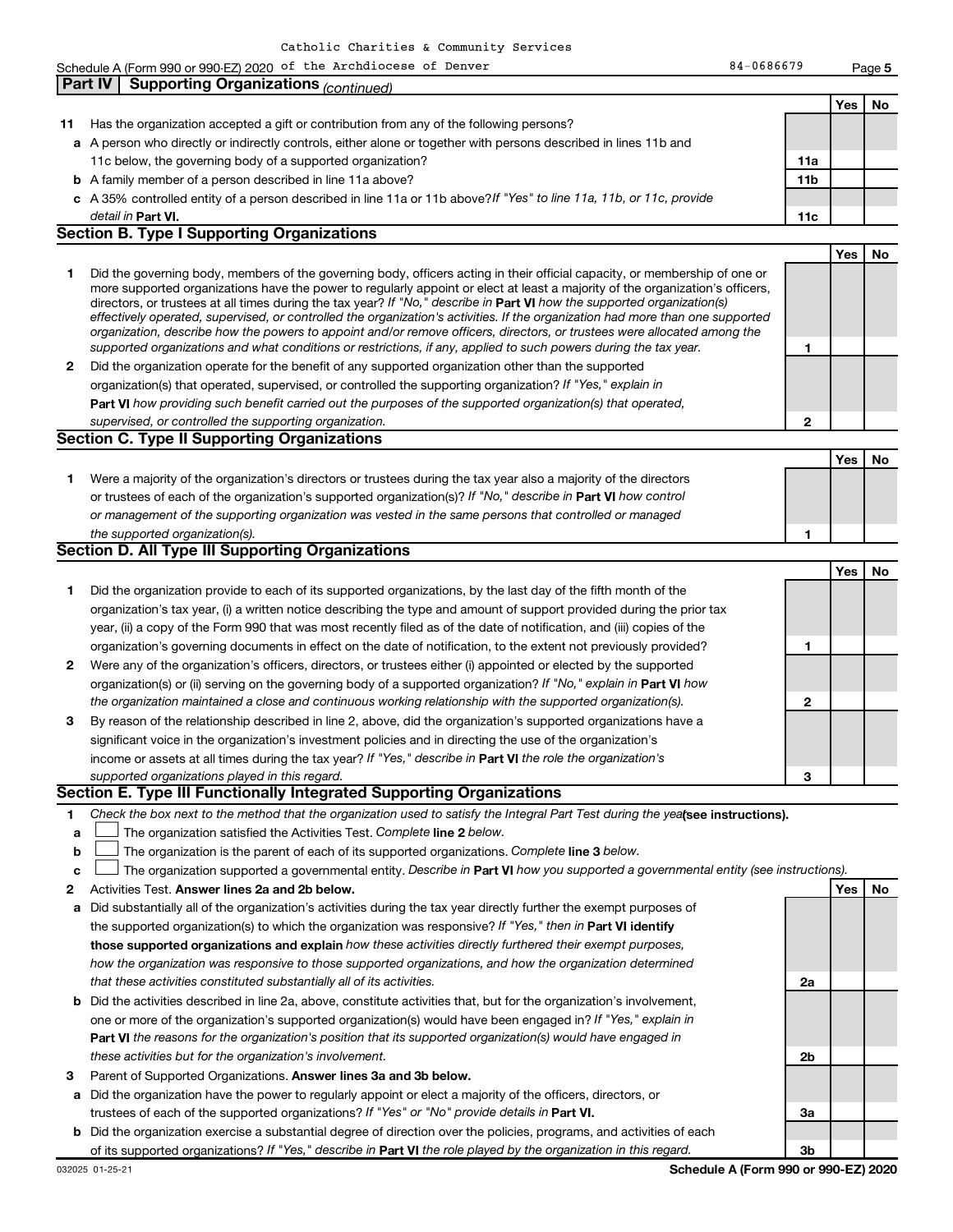|      |  | Catholic Charities & Community Services |  |  |
|------|--|-----------------------------------------|--|--|
| ---- |  |                                         |  |  |

1 **Letter See instructions.** Check here if the organization satisfied the Integral Part Test as a qualifying trust on Nov. 20, 1970 (*explain in* Part **VI**). See instructions. **Part V Type III Non-Functionally Integrated 509(a)(3) Supporting Organizations** 

|  | All other Type III non-functionally integrated supporting organizations must complete Sections A through E. |  |  |
|--|-------------------------------------------------------------------------------------------------------------|--|--|
|  |                                                                                                             |  |  |

| Section A - Adjusted Net Income |                                                                             | (A) Prior Year          | (B) Current Year<br>(optional) |                                |
|---------------------------------|-----------------------------------------------------------------------------|-------------------------|--------------------------------|--------------------------------|
| 1                               | Net short-term capital gain                                                 | 1                       |                                |                                |
| $\mathbf{2}$                    | Recoveries of prior-year distributions                                      | $\mathbf{2}$            |                                |                                |
| 3                               | Other gross income (see instructions)                                       | 3                       |                                |                                |
| 4                               | Add lines 1 through 3.                                                      | $\overline{\mathbf{4}}$ |                                |                                |
| 5                               | Depreciation and depletion                                                  | 5                       |                                |                                |
| 6                               | Portion of operating expenses paid or incurred for production or            |                         |                                |                                |
|                                 | collection of gross income or for management, conservation, or              |                         |                                |                                |
|                                 | maintenance of property held for production of income (see instructions)    | 6                       |                                |                                |
| 7                               | Other expenses (see instructions)                                           | $\overline{7}$          |                                |                                |
| 8                               | Adjusted Net Income (subtract lines 5, 6, and 7 from line 4)                | 8                       |                                |                                |
|                                 | <b>Section B - Minimum Asset Amount</b>                                     |                         | (A) Prior Year                 | (B) Current Year<br>(optional) |
| 1                               | Aggregate fair market value of all non-exempt-use assets (see               |                         |                                |                                |
|                                 | instructions for short tax year or assets held for part of year):           |                         |                                |                                |
|                                 | a Average monthly value of securities                                       | 1a                      |                                |                                |
|                                 | <b>b</b> Average monthly cash balances                                      | 1b                      |                                |                                |
|                                 | c Fair market value of other non-exempt-use assets                          | 1c                      |                                |                                |
|                                 | d Total (add lines 1a, 1b, and 1c)                                          | 1d                      |                                |                                |
|                                 | e Discount claimed for blockage or other factors                            |                         |                                |                                |
|                                 | (explain in detail in <b>Part VI</b> ):                                     |                         |                                |                                |
| 2                               | Acquisition indebtedness applicable to non-exempt-use assets                | $\mathbf{2}$            |                                |                                |
| 3                               | Subtract line 2 from line 1d.                                               | 3                       |                                |                                |
| 4                               | Cash deemed held for exempt use. Enter 0.015 of line 3 (for greater amount, |                         |                                |                                |
|                                 | see instructions).                                                          | 4                       |                                |                                |
| 5                               | Net value of non-exempt-use assets (subtract line 4 from line 3)            | 5                       |                                |                                |
| 6                               | Multiply line 5 by 0.035.                                                   | 6                       |                                |                                |
| 7                               | Recoveries of prior-year distributions                                      | $\overline{7}$          |                                |                                |
| 8                               | <b>Minimum Asset Amount (add line 7 to line 6)</b>                          | 8                       |                                |                                |
|                                 | <b>Section C - Distributable Amount</b>                                     |                         |                                | <b>Current Year</b>            |
| 1                               | Adjusted net income for prior year (from Section A, line 8, column A)       | 1                       |                                |                                |
| 2                               | Enter 0.85 of line 1.                                                       | $\mathbf{2}$            |                                |                                |
| З                               | Minimum asset amount for prior year (from Section B, line 8, column A)      | 3                       |                                |                                |
| 4                               | Enter greater of line 2 or line 3.                                          | 4                       |                                |                                |
| 5                               | Income tax imposed in prior year                                            | 5                       |                                |                                |
| 6                               | <b>Distributable Amount.</b> Subtract line 5 from line 4, unless subject to |                         |                                |                                |
|                                 | emergency temporary reduction (see instructions).                           | 6                       |                                |                                |

**7** Let Check here if the current year is the organization's first as a non-functionally integrated Type III supporting organization (see instructions).

**Schedule A (Form 990 or 990-EZ) 2020**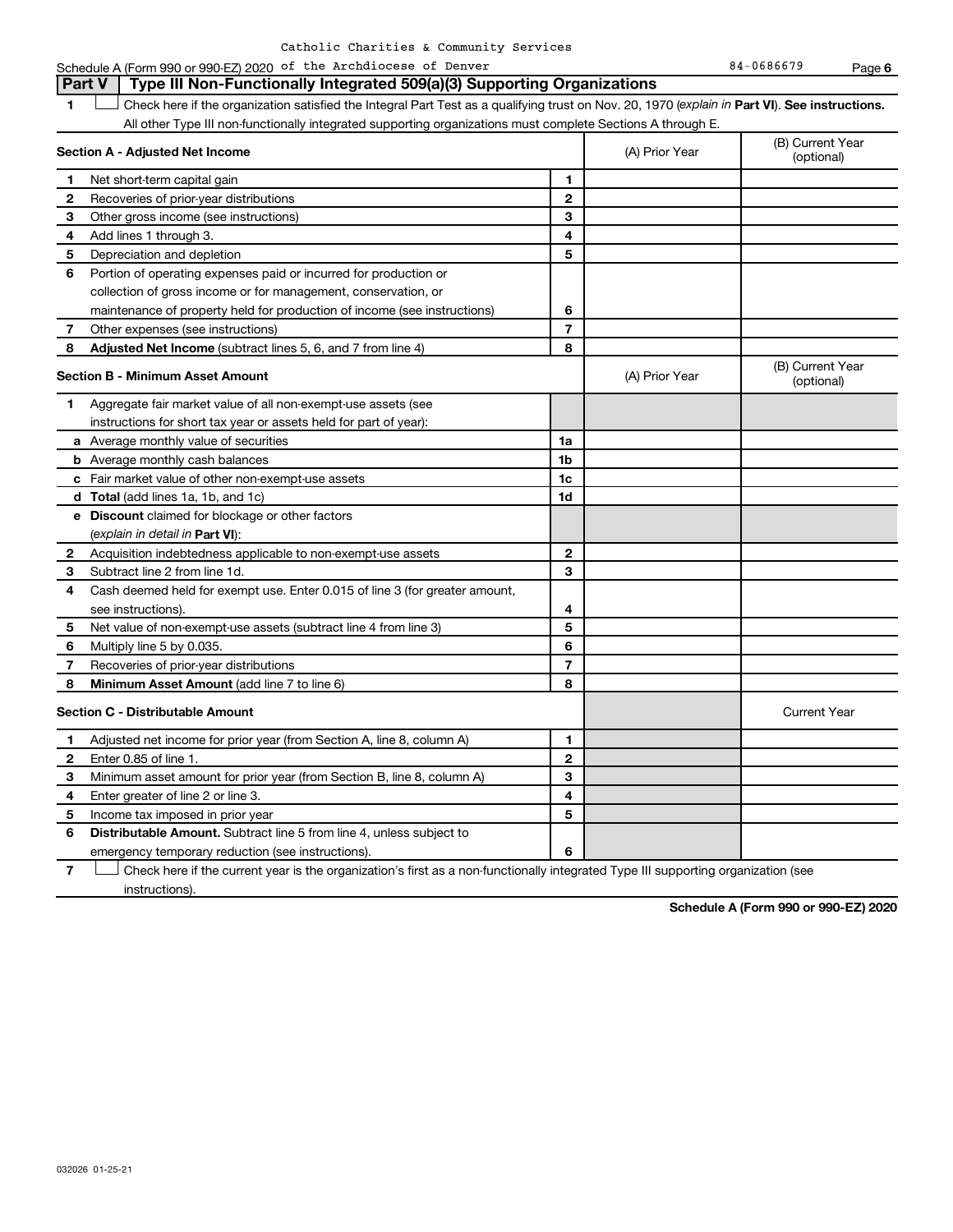|    | Schedule A (Form 990 or 990-EZ) 2020 of the Archdiocese of Denver                             |                                    |                                                |                | 84-0686679                                       | Page 7 |  |
|----|-----------------------------------------------------------------------------------------------|------------------------------------|------------------------------------------------|----------------|--------------------------------------------------|--------|--|
|    | Type III Non-Functionally Integrated 509(a)(3) Supporting Organizations (continued)<br>Part V |                                    |                                                |                |                                                  |        |  |
|    | <b>Current Year</b><br><b>Section D - Distributions</b>                                       |                                    |                                                |                |                                                  |        |  |
| 1. | Amounts paid to supported organizations to accomplish exempt purposes                         |                                    |                                                | 1              |                                                  |        |  |
| 2  | Amounts paid to perform activity that directly furthers exempt purposes of supported          |                                    |                                                |                |                                                  |        |  |
|    | organizations, in excess of income from activity                                              |                                    |                                                | $\mathbf{2}$   |                                                  |        |  |
| 3  | Administrative expenses paid to accomplish exempt purposes of supported organizations         |                                    |                                                | 3              |                                                  |        |  |
| 4  | Amounts paid to acquire exempt-use assets                                                     |                                    |                                                | 4              |                                                  |        |  |
| 5  | Qualified set-aside amounts (prior IRS approval required - provide details in Part VI)        |                                    |                                                | 5              |                                                  |        |  |
| 6  | Other distributions (describe in Part VI). See instructions.                                  |                                    |                                                | 6              |                                                  |        |  |
| 7  | Total annual distributions. Add lines 1 through 6.                                            |                                    |                                                | $\overline{7}$ |                                                  |        |  |
| 8  | Distributions to attentive supported organizations to which the organization is responsive    |                                    |                                                |                |                                                  |        |  |
|    | (provide details in Part VI). See instructions.                                               |                                    |                                                | 8              |                                                  |        |  |
| 9  | Distributable amount for 2020 from Section C, line 6                                          |                                    |                                                | 9              |                                                  |        |  |
| 10 | Line 8 amount divided by line 9 amount                                                        |                                    |                                                | 10             |                                                  |        |  |
|    | <b>Section E - Distribution Allocations (see instructions)</b>                                | (i)<br><b>Excess Distributions</b> | (iii)<br><b>Underdistributions</b><br>Pre-2020 |                | (iii)<br><b>Distributable</b><br>Amount for 2020 |        |  |
| 1  | Distributable amount for 2020 from Section C, line 6                                          |                                    |                                                |                |                                                  |        |  |
| 2  | Underdistributions, if any, for years prior to 2020 (reason-                                  |                                    |                                                |                |                                                  |        |  |
|    | able cause required - explain in Part VI). See instructions.                                  |                                    |                                                |                |                                                  |        |  |
| 3  | Excess distributions carryover, if any, to 2020                                               |                                    |                                                |                |                                                  |        |  |
|    | a From 2015                                                                                   |                                    |                                                |                |                                                  |        |  |
|    | <b>b</b> From 2016                                                                            |                                    |                                                |                |                                                  |        |  |
|    | c From 2017                                                                                   |                                    |                                                |                |                                                  |        |  |
|    | d From 2018                                                                                   |                                    |                                                |                |                                                  |        |  |
|    | e From 2019                                                                                   |                                    |                                                |                |                                                  |        |  |
|    | f Total of lines 3a through 3e                                                                |                                    |                                                |                |                                                  |        |  |
|    | g Applied to underdistributions of prior years                                                |                                    |                                                |                |                                                  |        |  |
|    | <b>h</b> Applied to 2020 distributable amount                                                 |                                    |                                                |                |                                                  |        |  |
|    | i Carryover from 2015 not applied (see instructions)                                          |                                    |                                                |                |                                                  |        |  |
|    | Remainder. Subtract lines 3g, 3h, and 3i from line 3f.                                        |                                    |                                                |                |                                                  |        |  |
| 4  | Distributions for 2020 from Section D,                                                        |                                    |                                                |                |                                                  |        |  |
|    | line $7:$                                                                                     |                                    |                                                |                |                                                  |        |  |
|    | a Applied to underdistributions of prior years                                                |                                    |                                                |                |                                                  |        |  |
|    | <b>b</b> Applied to 2020 distributable amount                                                 |                                    |                                                |                |                                                  |        |  |
|    | c Remainder. Subtract lines 4a and 4b from line 4.                                            |                                    |                                                |                |                                                  |        |  |
|    | 5 Remaining underdistributions for years prior to 2020, if                                    |                                    |                                                |                |                                                  |        |  |
|    | any. Subtract lines 3g and 4a from line 2. For result greater                                 |                                    |                                                |                |                                                  |        |  |
|    | than zero, explain in Part VI. See instructions.                                              |                                    |                                                |                |                                                  |        |  |
| 6  | Remaining underdistributions for 2020. Subtract lines 3h                                      |                                    |                                                |                |                                                  |        |  |
|    | and 4b from line 1. For result greater than zero, explain in                                  |                                    |                                                |                |                                                  |        |  |
|    | <b>Part VI.</b> See instructions.                                                             |                                    |                                                |                |                                                  |        |  |
| 7  | Excess distributions carryover to 2021. Add lines 3j                                          |                                    |                                                |                |                                                  |        |  |
|    | and 4c.                                                                                       |                                    |                                                |                |                                                  |        |  |
| 8  | Breakdown of line 7:                                                                          |                                    |                                                |                |                                                  |        |  |
|    | a Excess from 2016                                                                            |                                    |                                                |                |                                                  |        |  |
|    | <b>b</b> Excess from 2017                                                                     |                                    |                                                |                |                                                  |        |  |
|    | c Excess from 2018                                                                            |                                    |                                                |                |                                                  |        |  |
|    | d Excess from 2019                                                                            |                                    |                                                |                |                                                  |        |  |
|    | e Excess from 2020                                                                            |                                    |                                                |                |                                                  |        |  |

**Schedule A (Form 990 or 990-EZ) 2020**

**e** Excess from 2020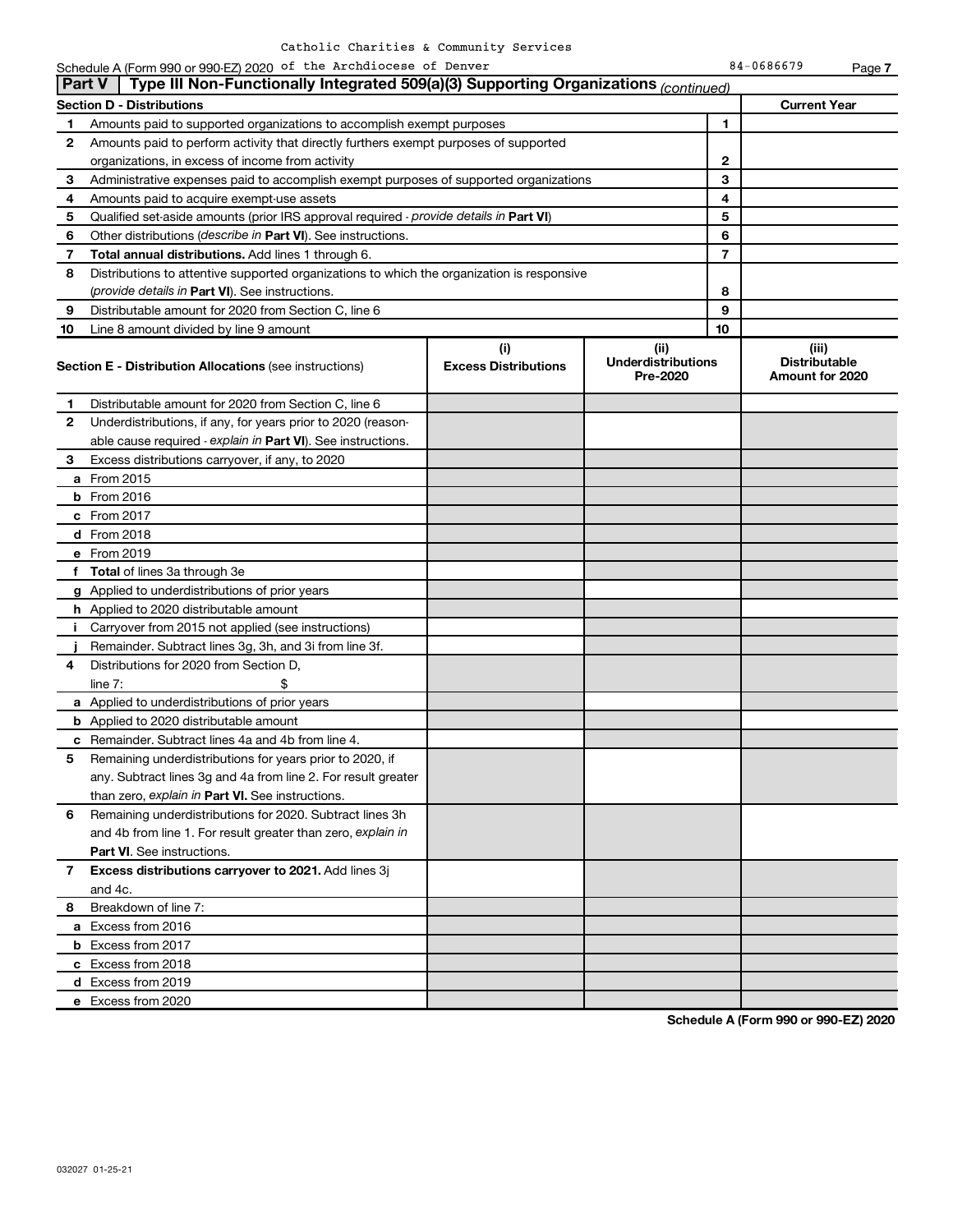| Schedule A (Form 990 or 990-EZ) 2020 of the Archdiocese of Denver                                                                                | 84-0686679 | Page 8 |
|--------------------------------------------------------------------------------------------------------------------------------------------------|------------|--------|
| <b>Part VI</b>   Supplemental Information. Provide the explanations required by Part II, line 10; Part II, line 17a or 17b; Part III, line 12;   |            |        |
| Part IV, Section A, lines 1, 2, 3b, 3c, 4b, 4c, 5a, 6, 9a, 9b, 9c, 11a, 11b, and 11c; Part IV, Section B, lines 1 and 2; Part IV, Section C,     |            |        |
| line 1; Part IV, Section D, lines 2 and 3; Part IV, Section E, lines 1c, 2a, 2b, 3a, and 3b; Part V, line 1; Part V, Section B, line 1e; Part V, |            |        |
| Section D, lines 5, 6, and 8; and Part V, Section E, lines 2, 5, and 6. Also complete this part for any additional information.                  |            |        |
| (See instructions.)                                                                                                                              |            |        |

Schedule A, Part II, Line 10, Explanation for Other Income:

| schedule $A$ , rait ii, mine iv, mapiamation for other fincome: |  |  |  |  |  |
|-----------------------------------------------------------------|--|--|--|--|--|
| Income from vending and laundry machines at shelters            |  |  |  |  |  |
| 2016 Amount: \$<br>57,204.                                      |  |  |  |  |  |
| 2017 Amount: \$<br>48,266.                                      |  |  |  |  |  |
| 2018 Amount: \$<br>28,592.                                      |  |  |  |  |  |
| 2019 Amount: \$<br>16,581.                                      |  |  |  |  |  |
| 2020 Amount: \$<br>22,599.                                      |  |  |  |  |  |
|                                                                 |  |  |  |  |  |
|                                                                 |  |  |  |  |  |
|                                                                 |  |  |  |  |  |
|                                                                 |  |  |  |  |  |
|                                                                 |  |  |  |  |  |
|                                                                 |  |  |  |  |  |
|                                                                 |  |  |  |  |  |
|                                                                 |  |  |  |  |  |
|                                                                 |  |  |  |  |  |
|                                                                 |  |  |  |  |  |
|                                                                 |  |  |  |  |  |
|                                                                 |  |  |  |  |  |
|                                                                 |  |  |  |  |  |
|                                                                 |  |  |  |  |  |
|                                                                 |  |  |  |  |  |
|                                                                 |  |  |  |  |  |
|                                                                 |  |  |  |  |  |
|                                                                 |  |  |  |  |  |
|                                                                 |  |  |  |  |  |
|                                                                 |  |  |  |  |  |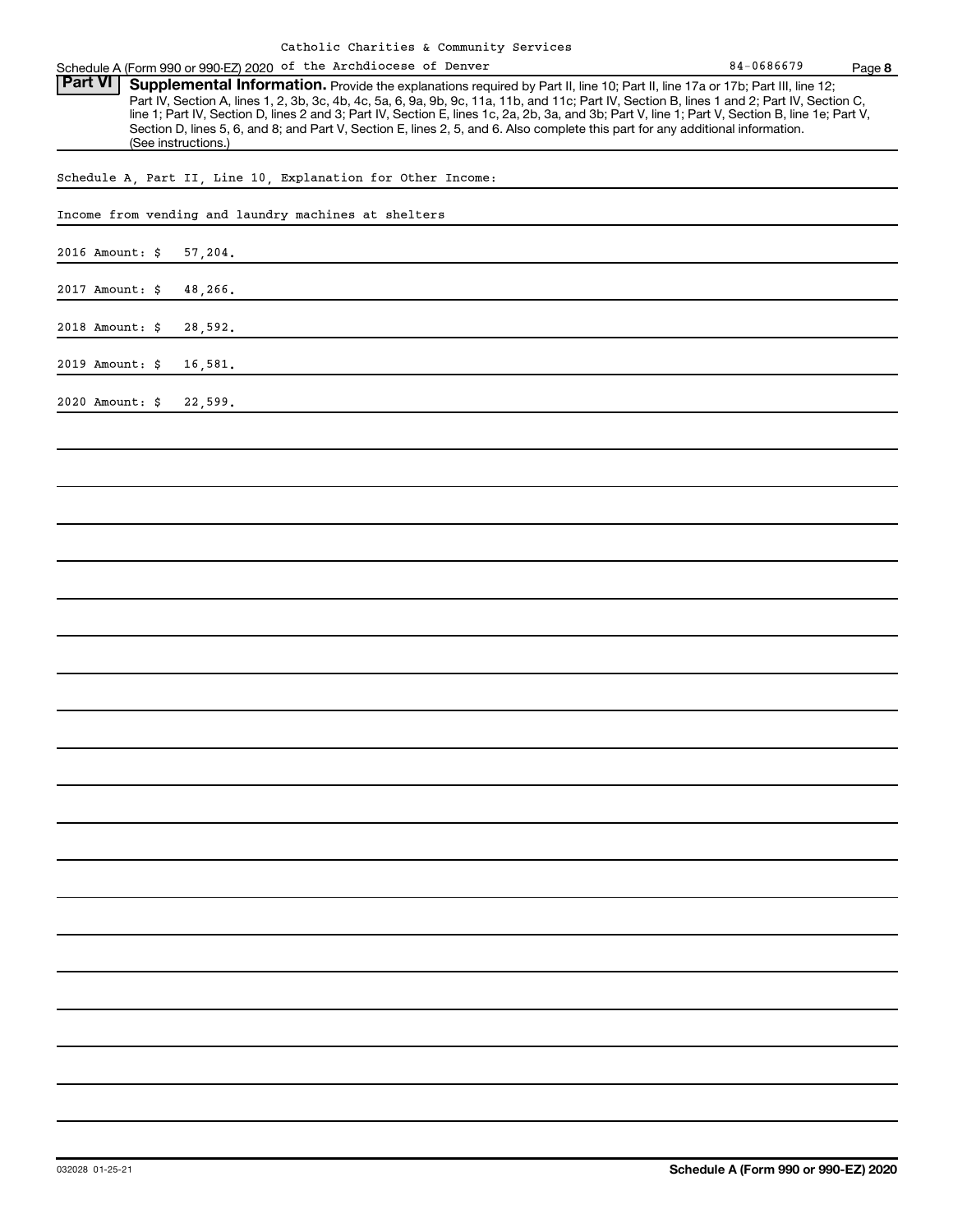\*\* PUBLIC DISCLOSURE COPY \*\*

# **Schedule B Schedule of Contributors**

**or 990-PF) | Attach to Form 990, Form 990-EZ, or Form 990-PF. | Go to www.irs.gov/Form990 for the latest information.** OMB No. 1545-0047

**2020**

**Employer identification number**

| Internal Revenue Service |  |
|--------------------------|--|
| Name of the organization |  |

Department of the Treasury

**(Form 990, 990-EZ,**

| Catholic Charities & Community Services |            |
|-----------------------------------------|------------|
| of the Archdiocese of Denver            | 84-0686679 |
| <b>Organization type</b> (check one):   |            |

| Filers of:         | Section:                                                                  |
|--------------------|---------------------------------------------------------------------------|
| Form 990 or 990-EZ | X<br>$501(c)$ ( $3$ ) (enter number) organization                         |
|                    | 4947(a)(1) nonexempt charitable trust not treated as a private foundation |
|                    | 527 political organization                                                |
| Form 990-PF        | 501(c)(3) exempt private foundation                                       |
|                    | 4947(a)(1) nonexempt charitable trust treated as a private foundation     |
|                    | 501(c)(3) taxable private foundation                                      |
|                    |                                                                           |

Check if your organization is covered by the General Rule or a Special Rule.

**Note:**  Only a section 501(c)(7), (8), or (10) organization can check boxes for both the General Rule and a Special Rule. See instructions.

#### **General Rule**

 $\Box$ 

 $\Box$ 

For an organization filing Form 990, 990-EZ, or 990-PF that received, during the year, contributions totaling \$5,000 or more (in money or property) from any one contributor. Complete Parts I and II. See instructions for determining a contributor's total contributions.

#### **Special Rules**

- any one contributor, during the year, total contributions of the greater of (1) \$5,000; or (2) 2% of the amount on (i) Form 990, Part VIII, line 1h; **K** For an organization described in section 501(c)(3) filing Form 990 or 990-EZ that met the 33 1/3% support test of the regulations under sections 509(a)(1) and 170(b)(1)(A)(vi), that checked Schedule A (Form 990 or 990-EZ), Part II, line 13, 16a, or 16b, and that received from or (ii) Form 990-EZ, line 1. Complete Parts I and II.
- For an organization described in section 501(c)(7), (8), or (10) filing Form 990 or 990-EZ that received from any one contributor, during the year, total contributions of more than \$1,000 exclusively for religious, charitable, scientific, literary, or educational purposes, or for the prevention of cruelty to children or animals. Complete Parts I (entering "N/A" in column (b) instead of the contributor name and address), II, and III.  $\Box$

purpose. Don't complete any of the parts unless the General Rule applies to this organization because it received nonexclusively year, contributions exclusively for religious, charitable, etc., purposes, but no such contributions totaled more than \$1,000. If this box is checked, enter here the total contributions that were received during the year for an exclusively religious, charitable, etc., For an organization described in section 501(c)(7), (8), or (10) filing Form 990 or 990-EZ that received from any one contributor, during the religious, charitable, etc., contributions totaling \$5,000 or more during the year  $\ldots$  $\ldots$  $\ldots$  $\ldots$  $\ldots$  $\ldots$ 

**Caution:**  An organization that isn't covered by the General Rule and/or the Special Rules doesn't file Schedule B (Form 990, 990-EZ, or 990-PF),  **must** but it answer "No" on Part IV, line 2, of its Form 990; or check the box on line H of its Form 990-EZ or on its Form 990-PF, Part I, line 2, to certify that it doesn't meet the filing requirements of Schedule B (Form 990, 990-EZ, or 990-PF).

**For Paperwork Reduction Act Notice, see the instructions for Form 990, 990-EZ, or 990-PF. Schedule B (Form 990, 990-EZ, or 990-PF) (2020)** LHA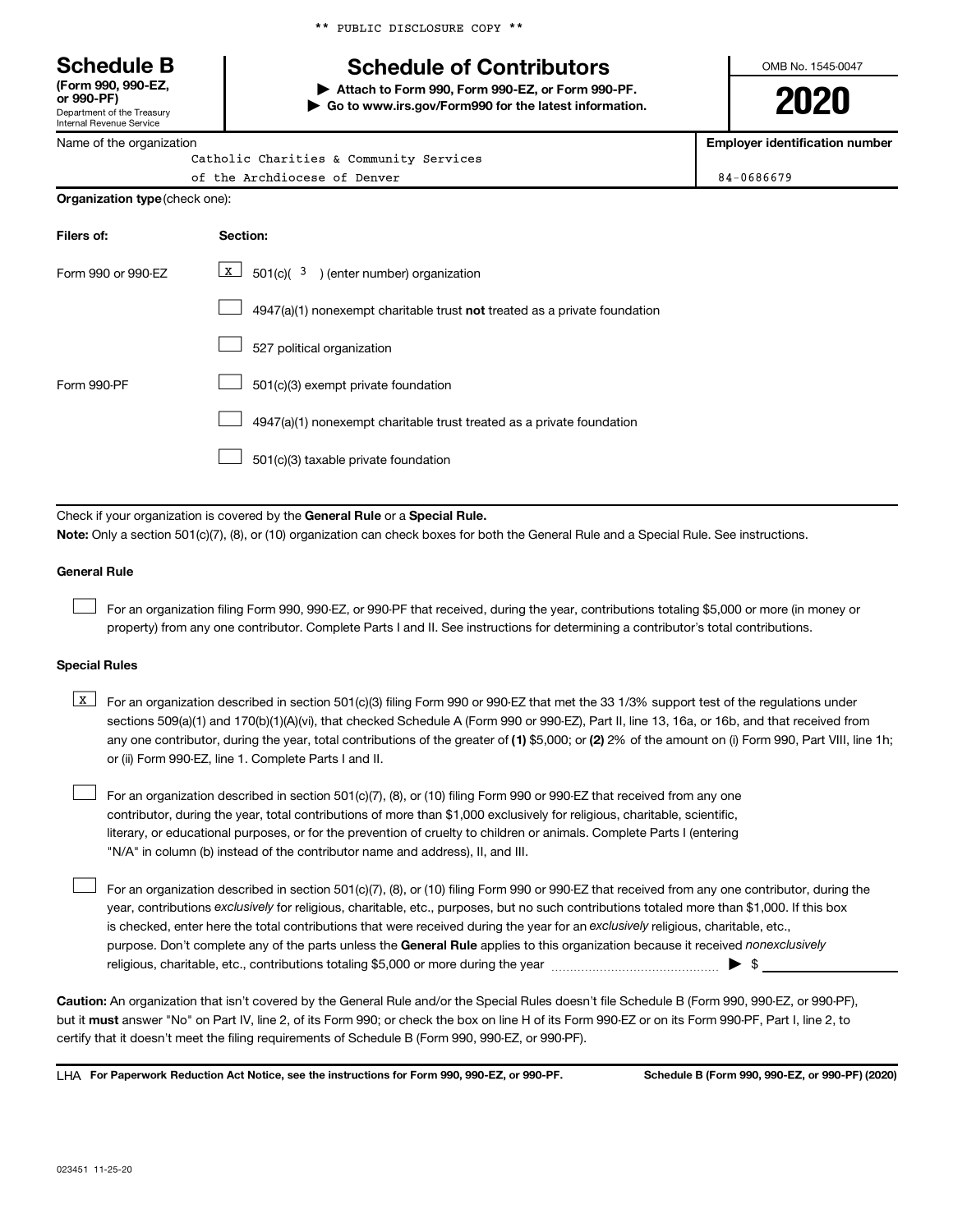|              | Schedule B (Form 990, 990-EZ, or 990-PF) (2020)<br>Name of organization                        |                                   | Page 2<br><b>Employer identification number</b>                                       |
|--------------|------------------------------------------------------------------------------------------------|-----------------------------------|---------------------------------------------------------------------------------------|
|              | Catholic Charities & Community Services                                                        |                                   |                                                                                       |
|              | of the Archdiocese of Denver                                                                   |                                   | 84-0686679                                                                            |
| Part I       | Contributors (see instructions). Use duplicate copies of Part I if additional space is needed. |                                   |                                                                                       |
| (a)<br>No.   | (b)<br>Name, address, and ZIP + 4                                                              | (c)<br><b>Total contributions</b> | (d)<br>Type of contribution                                                           |
| $\mathbf{1}$ |                                                                                                | 2, 911, 414.<br>\$                | x<br>Person<br>Payroll<br>Noncash<br>(Complete Part II for<br>noncash contributions.) |
| (a)<br>No.   | (b)<br>Name, address, and ZIP + 4                                                              | (c)<br><b>Total contributions</b> | (d)<br>Type of contribution                                                           |
| 2            |                                                                                                | 1,944,808.<br>\$                  | Person<br>Payroll<br>Noncash<br>(Complete Part II for<br>noncash contributions.)      |
| (a)<br>No.   | (b)<br>Name, address, and ZIP + 4                                                              | (c)<br><b>Total contributions</b> | (d)<br>Type of contribution                                                           |
| 3            |                                                                                                | 1,227,097.<br>\$                  | Person<br>Payroll<br>Noncash<br>(Complete Part II for<br>noncash contributions.)      |
| (a)<br>No.   | (b)<br>Name, address, and ZIP + 4                                                              | (c)<br><b>Total contributions</b> | (d)<br>Type of contribution                                                           |
| 4            |                                                                                                | 1, 200, 000.<br>\$                | x<br>Person<br>Payroll<br>Noncash<br>(Complete Part II for<br>noncash contributions.) |
| (a)<br>No.   | (b)<br>Name, address, and ZIP + 4                                                              | (c)<br><b>Total contributions</b> | (d)<br>Type of contribution                                                           |
| 5            |                                                                                                | 3,240,000.<br>\$                  | x<br>Person<br>Payroll<br>Noncash<br>(Complete Part II for<br>noncash contributions.) |
| (a)<br>No.   | (b)<br>Name, address, and ZIP + 4                                                              | (c)<br><b>Total contributions</b> | (d)<br>Type of contribution                                                           |
|              |                                                                                                | \$                                | Person<br>Payroll<br>Noncash<br>(Complete Part II for<br>noncash contributions.)      |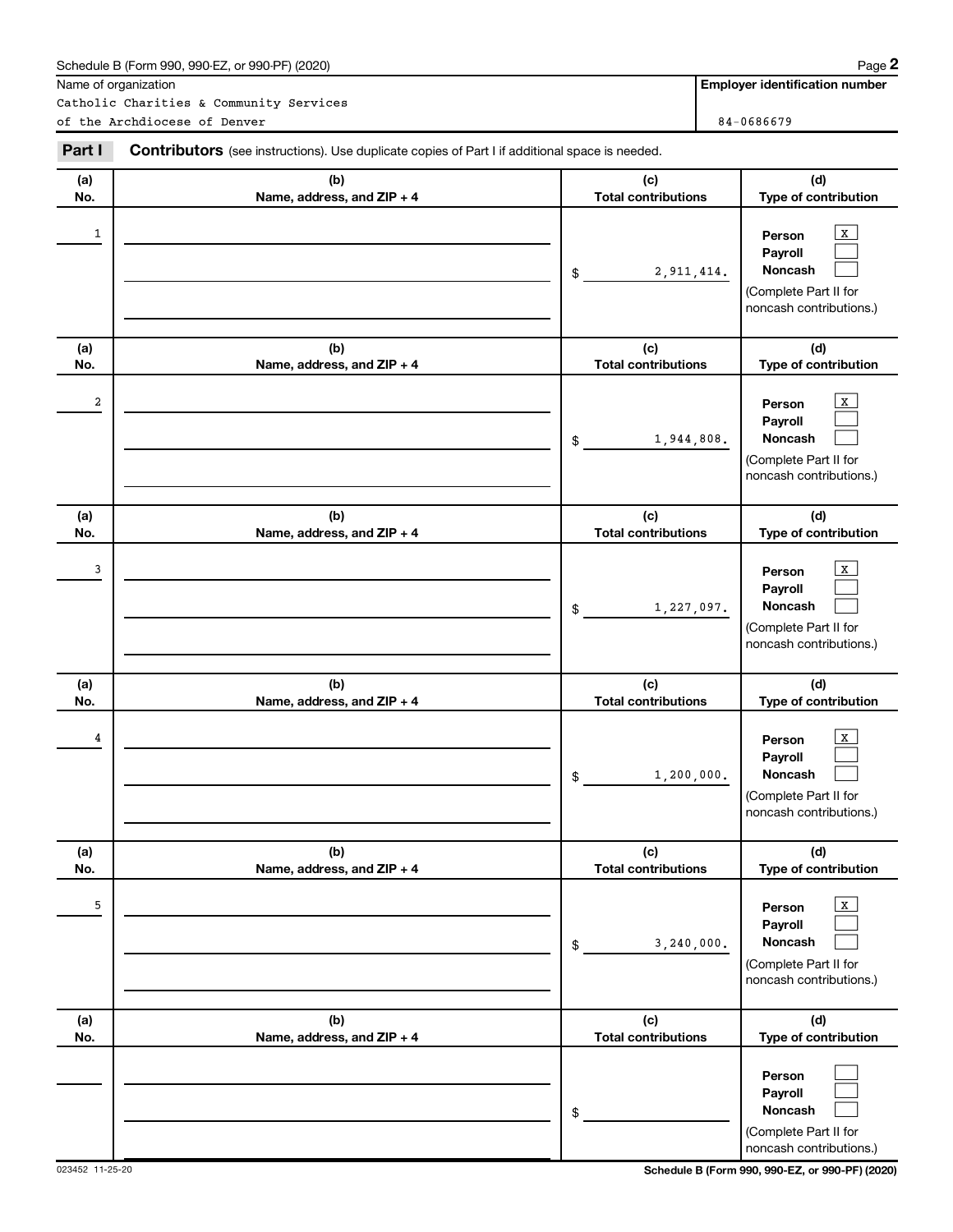|                              | Schedule B (Form 990, 990-EZ, or 990-PF) (2020)                                                     |                                                 | Page 3                                |
|------------------------------|-----------------------------------------------------------------------------------------------------|-------------------------------------------------|---------------------------------------|
|                              | Name of organization                                                                                |                                                 | <b>Employer identification number</b> |
|                              | Catholic Charities & Community Services<br>of the Archdiocese of Denver                             |                                                 | 84-0686679                            |
| Part II                      | Noncash Property (see instructions). Use duplicate copies of Part II if additional space is needed. |                                                 |                                       |
| (a)<br>No.<br>from<br>Part I | (c)<br>(b)<br>FMV (or estimate)<br>Description of noncash property given<br>(See instructions.)     |                                                 | (d)<br>Date received                  |
|                              |                                                                                                     | \$                                              |                                       |
| (a)<br>No.<br>from<br>Part I | (b)<br>Description of noncash property given                                                        | (c)<br>FMV (or estimate)<br>(See instructions.) | (d)<br>Date received                  |
|                              |                                                                                                     | \$                                              |                                       |
| (a)<br>No.<br>from<br>Part I | (b)<br>Description of noncash property given                                                        | (c)<br>FMV (or estimate)<br>(See instructions.) | (d)<br>Date received                  |
|                              |                                                                                                     | \$                                              |                                       |
| (a)<br>No.<br>from<br>Part I | (b)<br>Description of noncash property given                                                        | (c)<br>FMV (or estimate)<br>(See instructions.) | (d)<br>Date received                  |
|                              |                                                                                                     | \$                                              |                                       |
| (a)<br>No.<br>from<br>Part I | (b)<br>Description of noncash property given                                                        | (c)<br>FMV (or estimate)<br>(See instructions.) | (d)<br>Date received                  |
|                              |                                                                                                     | \$                                              |                                       |
| (a)<br>No.<br>from<br>Part I | (b)<br>Description of noncash property given                                                        | (c)<br>FMV (or estimate)<br>(See instructions.) | (d)<br>Date received                  |
|                              |                                                                                                     | \$                                              |                                       |

023453 11-25-20 **Schedule B (Form 990, 990-EZ, or 990-PF) (2020)**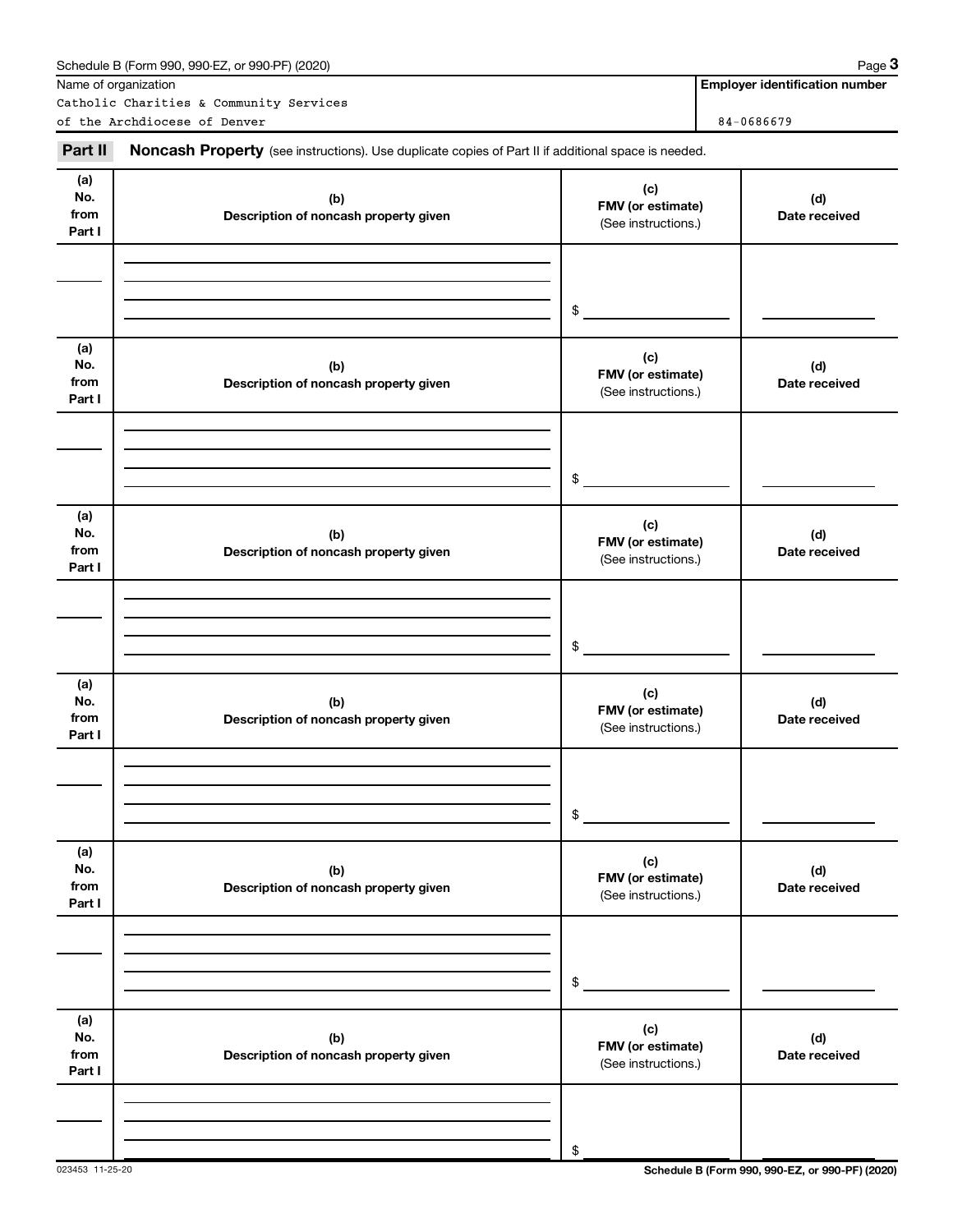|                 | Schedule B (Form 990, 990-EZ, or 990-PF) (2020)                                                                                                                                                                                                                        |                      |                                          |  | Page 4                                   |  |
|-----------------|------------------------------------------------------------------------------------------------------------------------------------------------------------------------------------------------------------------------------------------------------------------------|----------------------|------------------------------------------|--|------------------------------------------|--|
|                 | Name of organization                                                                                                                                                                                                                                                   |                      |                                          |  | <b>Employer identification number</b>    |  |
|                 | Catholic Charities & Community Services                                                                                                                                                                                                                                |                      |                                          |  |                                          |  |
|                 | of the Archdiocese of Denver                                                                                                                                                                                                                                           |                      |                                          |  | 84-0686679                               |  |
| Part III        | Exclusively religious, charitable, etc., contributions to organizations described in section 501(c)(7), (8), or (10) that total more than \$1,000 for the year                                                                                                         |                      |                                          |  |                                          |  |
|                 | from any one contributor. Complete columns (a) through (e) and the following line entry. For organizations<br>completing Part III, enter the total of exclusively religious, charitable, etc., contributions of \$1,000 or less for the year. [Enter this info. once.] |                      |                                          |  |                                          |  |
|                 | Use duplicate copies of Part III if additional space is needed.                                                                                                                                                                                                        |                      |                                          |  |                                          |  |
| (a) No.         |                                                                                                                                                                                                                                                                        |                      |                                          |  |                                          |  |
| from<br>Part I  | (b) Purpose of gift                                                                                                                                                                                                                                                    | (c) Use of gift      |                                          |  | (d) Description of how gift is held      |  |
|                 |                                                                                                                                                                                                                                                                        |                      |                                          |  |                                          |  |
|                 |                                                                                                                                                                                                                                                                        |                      |                                          |  |                                          |  |
|                 |                                                                                                                                                                                                                                                                        |                      |                                          |  |                                          |  |
|                 |                                                                                                                                                                                                                                                                        |                      |                                          |  |                                          |  |
|                 |                                                                                                                                                                                                                                                                        | (e) Transfer of gift |                                          |  |                                          |  |
|                 |                                                                                                                                                                                                                                                                        |                      |                                          |  |                                          |  |
|                 | Transferee's name, address, and $ZIP + 4$                                                                                                                                                                                                                              |                      |                                          |  | Relationship of transferor to transferee |  |
|                 |                                                                                                                                                                                                                                                                        |                      |                                          |  |                                          |  |
|                 |                                                                                                                                                                                                                                                                        |                      |                                          |  |                                          |  |
|                 |                                                                                                                                                                                                                                                                        |                      |                                          |  |                                          |  |
|                 |                                                                                                                                                                                                                                                                        |                      |                                          |  |                                          |  |
| (a) No.<br>from |                                                                                                                                                                                                                                                                        |                      |                                          |  |                                          |  |
| Part I          | (b) Purpose of gift                                                                                                                                                                                                                                                    | (c) Use of gift      |                                          |  | (d) Description of how gift is held      |  |
|                 |                                                                                                                                                                                                                                                                        |                      |                                          |  |                                          |  |
|                 |                                                                                                                                                                                                                                                                        |                      |                                          |  |                                          |  |
|                 |                                                                                                                                                                                                                                                                        |                      |                                          |  |                                          |  |
|                 |                                                                                                                                                                                                                                                                        |                      |                                          |  |                                          |  |
|                 |                                                                                                                                                                                                                                                                        | (e) Transfer of gift |                                          |  |                                          |  |
|                 |                                                                                                                                                                                                                                                                        |                      |                                          |  |                                          |  |
|                 | Transferee's name, address, and $ZIP + 4$                                                                                                                                                                                                                              |                      |                                          |  | Relationship of transferor to transferee |  |
|                 |                                                                                                                                                                                                                                                                        |                      |                                          |  |                                          |  |
|                 |                                                                                                                                                                                                                                                                        |                      |                                          |  |                                          |  |
|                 |                                                                                                                                                                                                                                                                        |                      |                                          |  |                                          |  |
|                 |                                                                                                                                                                                                                                                                        |                      |                                          |  |                                          |  |
| (a) No.<br>from | (b) Purpose of gift                                                                                                                                                                                                                                                    | (c) Use of gift      |                                          |  | (d) Description of how gift is held      |  |
| Part I          |                                                                                                                                                                                                                                                                        |                      |                                          |  |                                          |  |
|                 |                                                                                                                                                                                                                                                                        |                      |                                          |  |                                          |  |
|                 |                                                                                                                                                                                                                                                                        |                      |                                          |  |                                          |  |
|                 |                                                                                                                                                                                                                                                                        |                      |                                          |  |                                          |  |
|                 |                                                                                                                                                                                                                                                                        |                      |                                          |  |                                          |  |
|                 |                                                                                                                                                                                                                                                                        | (e) Transfer of gift |                                          |  |                                          |  |
|                 |                                                                                                                                                                                                                                                                        |                      |                                          |  |                                          |  |
|                 | Transferee's name, address, and ZIP + 4                                                                                                                                                                                                                                |                      |                                          |  | Relationship of transferor to transferee |  |
|                 |                                                                                                                                                                                                                                                                        |                      |                                          |  |                                          |  |
|                 |                                                                                                                                                                                                                                                                        |                      |                                          |  |                                          |  |
|                 |                                                                                                                                                                                                                                                                        |                      |                                          |  |                                          |  |
| (a) No.<br>from |                                                                                                                                                                                                                                                                        |                      |                                          |  |                                          |  |
| Part I          | (b) Purpose of gift                                                                                                                                                                                                                                                    | (c) Use of gift      |                                          |  | (d) Description of how gift is held      |  |
|                 |                                                                                                                                                                                                                                                                        |                      |                                          |  |                                          |  |
|                 |                                                                                                                                                                                                                                                                        |                      |                                          |  |                                          |  |
|                 |                                                                                                                                                                                                                                                                        |                      |                                          |  |                                          |  |
|                 |                                                                                                                                                                                                                                                                        |                      |                                          |  |                                          |  |
|                 |                                                                                                                                                                                                                                                                        | (e) Transfer of gift |                                          |  |                                          |  |
|                 |                                                                                                                                                                                                                                                                        |                      |                                          |  |                                          |  |
|                 | Transferee's name, address, and $ZIP + 4$                                                                                                                                                                                                                              |                      | Relationship of transferor to transferee |  |                                          |  |
|                 |                                                                                                                                                                                                                                                                        |                      |                                          |  |                                          |  |
|                 |                                                                                                                                                                                                                                                                        |                      |                                          |  |                                          |  |
|                 |                                                                                                                                                                                                                                                                        |                      |                                          |  |                                          |  |
|                 |                                                                                                                                                                                                                                                                        |                      |                                          |  |                                          |  |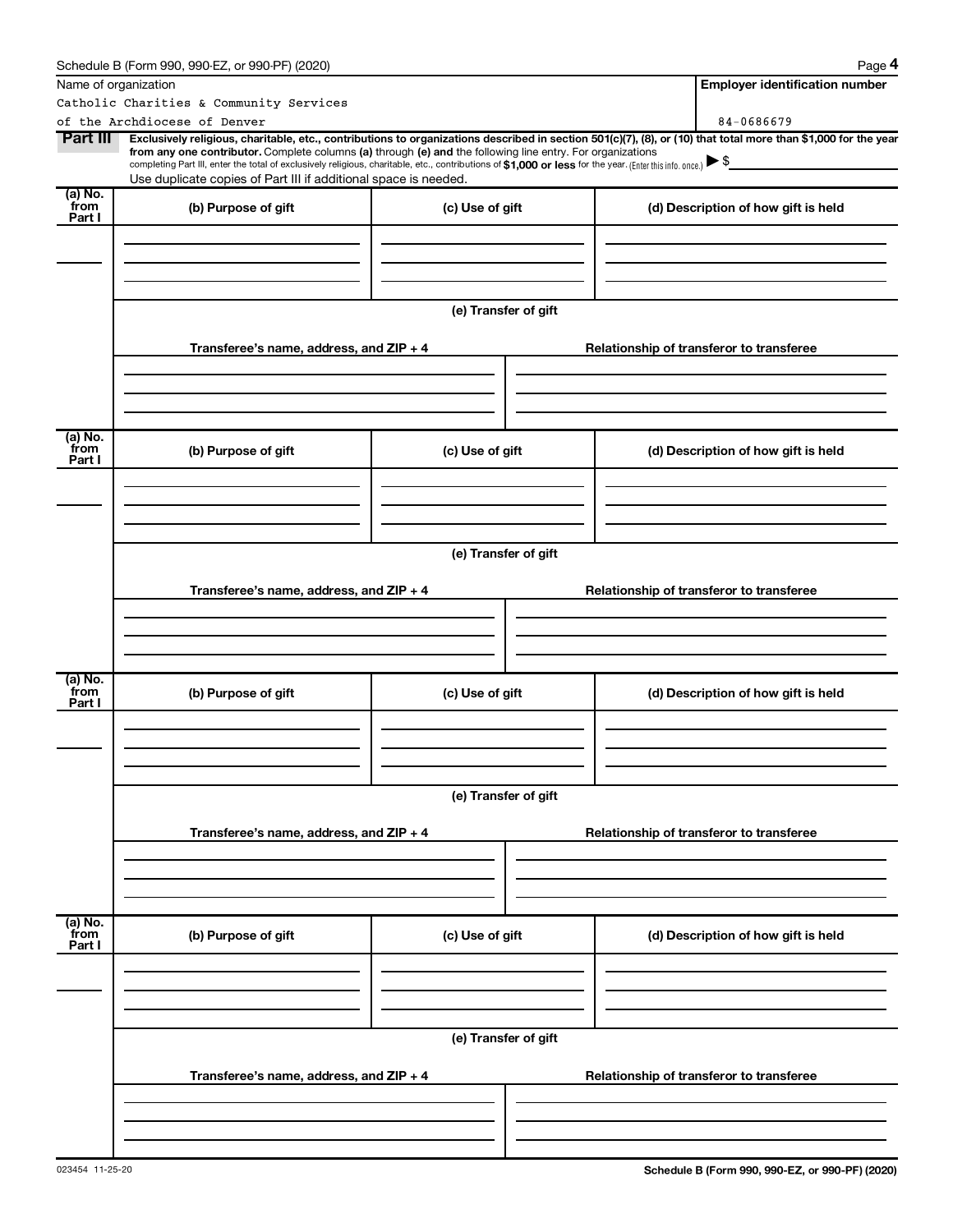|                                                                                                                                               | <b>SCHEDULE D</b>                                  |                              |                                                                                                                                                                     |  | <b>Supplemental Financial Statements</b>                                                                                                                                                                                      |    | OMB No. 1545-0047                                  |
|-----------------------------------------------------------------------------------------------------------------------------------------------|----------------------------------------------------|------------------------------|---------------------------------------------------------------------------------------------------------------------------------------------------------------------|--|-------------------------------------------------------------------------------------------------------------------------------------------------------------------------------------------------------------------------------|----|----------------------------------------------------|
|                                                                                                                                               | (Form 990)                                         |                              |                                                                                                                                                                     |  | Complete if the organization answered "Yes" on Form 990,                                                                                                                                                                      |    |                                                    |
|                                                                                                                                               | Department of the Treasury                         |                              |                                                                                                                                                                     |  | Part IV, line 6, 7, 8, 9, 10, 11a, 11b, 11c, 11d, 11e, 11f, 12a, or 12b.<br>Attach to Form 990.                                                                                                                               |    | <b>Open to Public</b>                              |
| Go to www.irs.gov/Form990 for instructions and the latest information.<br>Internal Revenue Service<br>Catholic Charities & Community Services |                                                    |                              |                                                                                                                                                                     |  |                                                                                                                                                                                                                               |    | <b>Inspection</b>                                  |
|                                                                                                                                               | Name of the organization                           |                              | <b>Employer identification number</b><br>84-0686679                                                                                                                 |  |                                                                                                                                                                                                                               |    |                                                    |
| Part I                                                                                                                                        |                                                    |                              | of the Archdiocese of Denver                                                                                                                                        |  | Organizations Maintaining Donor Advised Funds or Other Similar Funds or Accounts. Complete if the                                                                                                                             |    |                                                    |
|                                                                                                                                               |                                                    |                              | organization answered "Yes" on Form 990, Part IV, line 6.                                                                                                           |  |                                                                                                                                                                                                                               |    |                                                    |
|                                                                                                                                               |                                                    | (b) Funds and other accounts |                                                                                                                                                                     |  |                                                                                                                                                                                                                               |    |                                                    |
| 1.                                                                                                                                            |                                                    |                              |                                                                                                                                                                     |  |                                                                                                                                                                                                                               |    |                                                    |
| 2                                                                                                                                             |                                                    |                              | Aggregate value of contributions to (during year)                                                                                                                   |  |                                                                                                                                                                                                                               |    |                                                    |
| з                                                                                                                                             |                                                    |                              | Aggregate value of grants from (during year)                                                                                                                        |  |                                                                                                                                                                                                                               |    |                                                    |
| 4                                                                                                                                             |                                                    |                              |                                                                                                                                                                     |  |                                                                                                                                                                                                                               |    |                                                    |
| 5                                                                                                                                             |                                                    |                              |                                                                                                                                                                     |  | Did the organization inform all donors and donor advisors in writing that the assets held in donor advised funds                                                                                                              |    |                                                    |
|                                                                                                                                               |                                                    |                              |                                                                                                                                                                     |  |                                                                                                                                                                                                                               |    | Yes<br>No                                          |
| 6                                                                                                                                             |                                                    |                              |                                                                                                                                                                     |  | Did the organization inform all grantees, donors, and donor advisors in writing that grant funds can be used only                                                                                                             |    |                                                    |
|                                                                                                                                               |                                                    |                              |                                                                                                                                                                     |  | for charitable purposes and not for the benefit of the donor or donor advisor, or for any other purpose conferring                                                                                                            |    |                                                    |
|                                                                                                                                               | impermissible private benefit?                     |                              |                                                                                                                                                                     |  |                                                                                                                                                                                                                               |    | Yes<br>No                                          |
| Part II                                                                                                                                       |                                                    |                              |                                                                                                                                                                     |  | Conservation Easements. Complete if the organization answered "Yes" on Form 990, Part IV, line 7.                                                                                                                             |    |                                                    |
| 1.                                                                                                                                            |                                                    |                              | Purpose(s) of conservation easements held by the organization (check all that apply).<br>Preservation of land for public use (for example, recreation or education) |  |                                                                                                                                                                                                                               |    | Preservation of a historically important land area |
|                                                                                                                                               | Protection of natural habitat                      |                              |                                                                                                                                                                     |  | Preservation of a certified historic structure                                                                                                                                                                                |    |                                                    |
|                                                                                                                                               | Preservation of open space                         |                              |                                                                                                                                                                     |  |                                                                                                                                                                                                                               |    |                                                    |
| 2                                                                                                                                             |                                                    |                              |                                                                                                                                                                     |  | Complete lines 2a through 2d if the organization held a qualified conservation contribution in the form of a conservation easement on the last                                                                                |    |                                                    |
|                                                                                                                                               | day of the tax year.                               |                              |                                                                                                                                                                     |  |                                                                                                                                                                                                                               |    | Held at the End of the Tax Year                    |
|                                                                                                                                               |                                                    |                              |                                                                                                                                                                     |  |                                                                                                                                                                                                                               | 2a |                                                    |
| b                                                                                                                                             | Total acreage restricted by conservation easements |                              |                                                                                                                                                                     |  |                                                                                                                                                                                                                               |    |                                                    |
| c                                                                                                                                             |                                                    |                              |                                                                                                                                                                     |  |                                                                                                                                                                                                                               | 2c |                                                    |
| d                                                                                                                                             |                                                    |                              |                                                                                                                                                                     |  | Number of conservation easements included in (c) acquired after 7/25/06, and not on a historic structure                                                                                                                      |    |                                                    |
|                                                                                                                                               |                                                    |                              |                                                                                                                                                                     |  | listed in the National Register [11, 1200] and the National Register [11, 1200] and the National Register [11, 1200] and the National Register [11, 1200] and the National Register [11, 1200] and the National Register [11, | 2d |                                                    |
| 3                                                                                                                                             |                                                    |                              |                                                                                                                                                                     |  | Number of conservation easements modified, transferred, released, extinguished, or terminated by the organization during the tax                                                                                              |    |                                                    |
|                                                                                                                                               | $\vee$ ear $\blacktriangleright$                   |                              |                                                                                                                                                                     |  |                                                                                                                                                                                                                               |    |                                                    |
| 4                                                                                                                                             |                                                    |                              | Number of states where property subject to conservation easement is located >                                                                                       |  |                                                                                                                                                                                                                               |    |                                                    |
| 5                                                                                                                                             |                                                    |                              |                                                                                                                                                                     |  | Does the organization have a written policy regarding the periodic monitoring, inspection, handling of                                                                                                                        |    |                                                    |
|                                                                                                                                               |                                                    |                              | violations, and enforcement of the conservation easements it holds?                                                                                                 |  |                                                                                                                                                                                                                               |    | <b>No</b><br>Yes                                   |
| 6                                                                                                                                             |                                                    |                              |                                                                                                                                                                     |  | Staff and volunteer hours devoted to monitoring, inspecting, handling of violations, and enforcing conservation easements during the year                                                                                     |    |                                                    |
| 7                                                                                                                                             |                                                    |                              |                                                                                                                                                                     |  | Amount of expenses incurred in monitoring, inspecting, handling of violations, and enforcing conservation easements during the year                                                                                           |    |                                                    |
|                                                                                                                                               | $\blacktriangleright$ \$                           |                              |                                                                                                                                                                     |  |                                                                                                                                                                                                                               |    |                                                    |
| 8                                                                                                                                             |                                                    |                              |                                                                                                                                                                     |  | Does each conservation easement reported on line 2(d) above satisfy the requirements of section 170(h)(4)(B)(i)                                                                                                               |    |                                                    |
|                                                                                                                                               |                                                    |                              |                                                                                                                                                                     |  |                                                                                                                                                                                                                               |    | Yes<br><b>No</b>                                   |
| 9                                                                                                                                             |                                                    |                              |                                                                                                                                                                     |  | In Part XIII, describe how the organization reports conservation easements in its revenue and expense statement and                                                                                                           |    |                                                    |
|                                                                                                                                               |                                                    |                              |                                                                                                                                                                     |  | balance sheet, and include, if applicable, the text of the footnote to the organization's financial statements that describes the                                                                                             |    |                                                    |
|                                                                                                                                               |                                                    |                              | organization's accounting for conservation easements.                                                                                                               |  |                                                                                                                                                                                                                               |    |                                                    |
|                                                                                                                                               | Part III                                           |                              |                                                                                                                                                                     |  | Organizations Maintaining Collections of Art, Historical Treasures, or Other Similar Assets.                                                                                                                                  |    |                                                    |
|                                                                                                                                               |                                                    |                              | Complete if the organization answered "Yes" on Form 990, Part IV, line 8.                                                                                           |  |                                                                                                                                                                                                                               |    |                                                    |
|                                                                                                                                               |                                                    |                              |                                                                                                                                                                     |  | 1a If the organization elected, as permitted under FASB ASC 958, not to report in its revenue statement and balance sheet works                                                                                               |    |                                                    |
|                                                                                                                                               |                                                    |                              |                                                                                                                                                                     |  | of art, historical treasures, or other similar assets held for public exhibition, education, or research in furtherance of public                                                                                             |    |                                                    |
|                                                                                                                                               |                                                    |                              |                                                                                                                                                                     |  | service, provide in Part XIII the text of the footnote to its financial statements that describes these items.                                                                                                                |    |                                                    |
|                                                                                                                                               |                                                    |                              |                                                                                                                                                                     |  | <b>b</b> If the organization elected, as permitted under FASB ASC 958, to report in its revenue statement and balance sheet works of                                                                                          |    |                                                    |
|                                                                                                                                               |                                                    |                              | provide the following amounts relating to these items:                                                                                                              |  | art, historical treasures, or other similar assets held for public exhibition, education, or research in furtherance of public service,                                                                                       |    |                                                    |
|                                                                                                                                               |                                                    |                              |                                                                                                                                                                     |  |                                                                                                                                                                                                                               |    |                                                    |
|                                                                                                                                               |                                                    |                              |                                                                                                                                                                     |  | (ii) Assets included in Form 990, Part X <b>manual construction control and all construction</b> construction construction                                                                                                    |    |                                                    |
| 2                                                                                                                                             |                                                    |                              |                                                                                                                                                                     |  | If the organization received or held works of art, historical treasures, or other similar assets for financial gain, provide                                                                                                  |    |                                                    |
|                                                                                                                                               |                                                    |                              |                                                                                                                                                                     |  | the following amounts required to be reported under FASB ASC 958 relating to these items:                                                                                                                                     |    |                                                    |
|                                                                                                                                               |                                                    |                              |                                                                                                                                                                     |  |                                                                                                                                                                                                                               |    | \$                                                 |
|                                                                                                                                               |                                                    |                              |                                                                                                                                                                     |  |                                                                                                                                                                                                                               |    |                                                    |

| \$

032051 12-01-20 **For Paperwork Reduction Act Notice, see the Instructions for Form 990. Schedule D (Form 990) 2020** LHA

**b** Assets included in Form 990, Part X

| Schedule D (Form 990) 2020 |  |  |
|----------------------------|--|--|
|                            |  |  |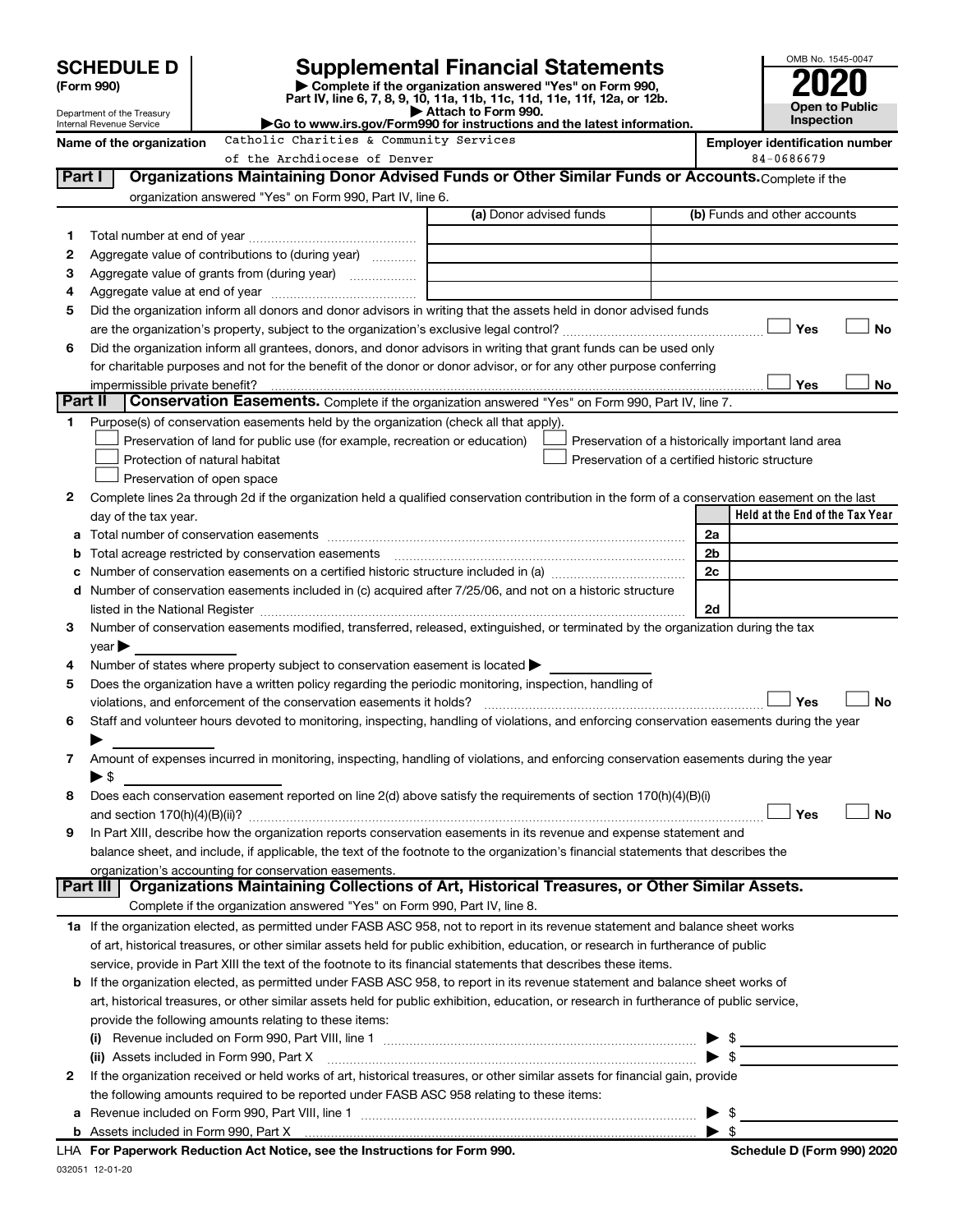| Part III<br>Organizations Maintaining Collections of Art, Historical Treasures, or Other Similar Assets(continued)<br>Using the organization's acquisition, accession, and other records, check any of the following that make significant use of its<br>3<br>collection items (check all that apply):<br>Public exhibition<br>Loan or exchange program<br>d<br>a<br>Other<br>Scholarly research<br>b<br>e<br>Preservation for future generations<br>c<br>Provide a description of the organization's collections and explain how they further the organization's exempt purpose in Part XIII.<br>4<br>During the year, did the organization solicit or receive donations of art, historical treasures, or other similar assets<br>5<br>Yes<br>No<br>Part IV<br><b>Escrow and Custodial Arrangements.</b> Complete if the organization answered "Yes" on Form 990, Part IV, line 9, or<br>reported an amount on Form 990, Part X, line 21.<br>1a Is the organization an agent, trustee, custodian or other intermediary for contributions or other assets not included<br>Yes<br>No<br>b If "Yes," explain the arrangement in Part XIII and complete the following table:<br>Amount<br>1c<br>1d<br>Distributions during the year measurement contains and all the year measurement of the state of the year measurement of the state of the state of the state of the state of the state of the state of the state of the state o<br>1e<br>е<br>1f<br>f.<br>2a Did the organization include an amount on Form 990, Part X, line 21, for escrow or custodial account liability?<br>Yes<br>No<br>b If "Yes," explain the arrangement in Part XIII. Check here if the explanation has been provided on Part XIII<br><b>Part V</b><br>Endowment Funds. Complete if the organization answered "Yes" on Form 990, Part IV, line 10.<br>(d) Three years back $\vert$ (e) Four years back<br>(c) Two years back<br>(a) Current year<br>(b) Prior year<br>1,581,692.<br>1,527,824.<br>1,516,786.<br>1,825,024.<br>1,669,836.<br>1a Beginning of year balance<br>313,140.<br>53,868.<br>53,730.<br>155,188.<br>82,262.<br>c Net investment earnings, gains, and losses<br><b>e</b> Other expenditures for facilities<br>42,692.<br>390,500.<br>and programs<br>1,894,832.<br>1,581,692.<br>1,527,824.<br>1,516,786.<br>1,825,024.<br>g<br>Provide the estimated percentage of the current year end balance (line 1g, column (a)) held as:<br>2<br>Board designated or quasi-endowment<br>%<br>а<br>76.7200<br>Permanent endowment ><br>%<br>23.2800 %<br>$c$ Term endowment $\blacktriangleright$<br>The percentages on lines 2a, 2b, and 2c should equal 100%.<br>3a Are there endowment funds not in the possession of the organization that are held and administered for the organization<br>Yes<br>No<br>by:<br>X<br>3a(i)<br>x<br>3a(ii)<br>3b<br>Describe in Part XIII the intended uses of the organization's endowment funds.<br>4<br>Part VI   Land, Buildings, and Equipment.<br>Complete if the organization answered "Yes" on Form 990, Part IV, line 11a. See Form 990, Part X, line 10.<br>Description of property<br>(a) Cost or other<br>(b) Cost or other<br>(c) Accumulated<br>(d) Book value<br>basis (investment)<br>basis (other)<br>depreciation<br>3,806,381.<br>3,806,381.<br>22,686,965.<br>12,528,701.<br>10,158,264.<br>214,818.<br>135,978.<br>78,840.<br>3, 293, 325.<br>785,308.<br>2,508,017.<br>381,410<br>127,606.<br>253,804.<br>17,453,034.<br>Total. Add lines 1a through 1e. (Column (d) must equal Form 990, Part X, column (B), line 10c.).<br>▶ | Schedule D (Form 990) 2020 | of the Archdiocese of Denver |  |  |  | 84-0686679 |  | Page 2 |
|--------------------------------------------------------------------------------------------------------------------------------------------------------------------------------------------------------------------------------------------------------------------------------------------------------------------------------------------------------------------------------------------------------------------------------------------------------------------------------------------------------------------------------------------------------------------------------------------------------------------------------------------------------------------------------------------------------------------------------------------------------------------------------------------------------------------------------------------------------------------------------------------------------------------------------------------------------------------------------------------------------------------------------------------------------------------------------------------------------------------------------------------------------------------------------------------------------------------------------------------------------------------------------------------------------------------------------------------------------------------------------------------------------------------------------------------------------------------------------------------------------------------------------------------------------------------------------------------------------------------------------------------------------------------------------------------------------------------------------------------------------------------------------------------------------------------------------------------------------------------------------------------------------------------------------------------------------------------------------------------------------------------------------------------------------------------------------------------------------------------------------------------------------------------------------------------------------------------------------------------------------------------------------------------------------------------------------------------------------------------------------------------------------------------------------------------------------------------------------------------------------------------------------------------------------------------------------------------------------------------------------------------------------------------------------------------------------------------------------------------------------------------------------------------------------------------------------------------------------------------------------------------------------------------------------------------------------------------------------------------------------------------------------------------------------------------------------------------------------------------------------------------------------------------------------------------------------------------------------------------------------------------------------------------------------------------------------------------------------------------------------------------------------------------------------------------------------------------------------------------------------------------------------------------------------------------------------|----------------------------|------------------------------|--|--|--|------------|--|--------|
|                                                                                                                                                                                                                                                                                                                                                                                                                                                                                                                                                                                                                                                                                                                                                                                                                                                                                                                                                                                                                                                                                                                                                                                                                                                                                                                                                                                                                                                                                                                                                                                                                                                                                                                                                                                                                                                                                                                                                                                                                                                                                                                                                                                                                                                                                                                                                                                                                                                                                                                                                                                                                                                                                                                                                                                                                                                                                                                                                                                                                                                                                                                                                                                                                                                                                                                                                                                                                                                                                                                                                                                |                            |                              |  |  |  |            |  |        |
|                                                                                                                                                                                                                                                                                                                                                                                                                                                                                                                                                                                                                                                                                                                                                                                                                                                                                                                                                                                                                                                                                                                                                                                                                                                                                                                                                                                                                                                                                                                                                                                                                                                                                                                                                                                                                                                                                                                                                                                                                                                                                                                                                                                                                                                                                                                                                                                                                                                                                                                                                                                                                                                                                                                                                                                                                                                                                                                                                                                                                                                                                                                                                                                                                                                                                                                                                                                                                                                                                                                                                                                |                            |                              |  |  |  |            |  |        |
|                                                                                                                                                                                                                                                                                                                                                                                                                                                                                                                                                                                                                                                                                                                                                                                                                                                                                                                                                                                                                                                                                                                                                                                                                                                                                                                                                                                                                                                                                                                                                                                                                                                                                                                                                                                                                                                                                                                                                                                                                                                                                                                                                                                                                                                                                                                                                                                                                                                                                                                                                                                                                                                                                                                                                                                                                                                                                                                                                                                                                                                                                                                                                                                                                                                                                                                                                                                                                                                                                                                                                                                |                            |                              |  |  |  |            |  |        |
|                                                                                                                                                                                                                                                                                                                                                                                                                                                                                                                                                                                                                                                                                                                                                                                                                                                                                                                                                                                                                                                                                                                                                                                                                                                                                                                                                                                                                                                                                                                                                                                                                                                                                                                                                                                                                                                                                                                                                                                                                                                                                                                                                                                                                                                                                                                                                                                                                                                                                                                                                                                                                                                                                                                                                                                                                                                                                                                                                                                                                                                                                                                                                                                                                                                                                                                                                                                                                                                                                                                                                                                |                            |                              |  |  |  |            |  |        |
|                                                                                                                                                                                                                                                                                                                                                                                                                                                                                                                                                                                                                                                                                                                                                                                                                                                                                                                                                                                                                                                                                                                                                                                                                                                                                                                                                                                                                                                                                                                                                                                                                                                                                                                                                                                                                                                                                                                                                                                                                                                                                                                                                                                                                                                                                                                                                                                                                                                                                                                                                                                                                                                                                                                                                                                                                                                                                                                                                                                                                                                                                                                                                                                                                                                                                                                                                                                                                                                                                                                                                                                |                            |                              |  |  |  |            |  |        |
|                                                                                                                                                                                                                                                                                                                                                                                                                                                                                                                                                                                                                                                                                                                                                                                                                                                                                                                                                                                                                                                                                                                                                                                                                                                                                                                                                                                                                                                                                                                                                                                                                                                                                                                                                                                                                                                                                                                                                                                                                                                                                                                                                                                                                                                                                                                                                                                                                                                                                                                                                                                                                                                                                                                                                                                                                                                                                                                                                                                                                                                                                                                                                                                                                                                                                                                                                                                                                                                                                                                                                                                |                            |                              |  |  |  |            |  |        |
|                                                                                                                                                                                                                                                                                                                                                                                                                                                                                                                                                                                                                                                                                                                                                                                                                                                                                                                                                                                                                                                                                                                                                                                                                                                                                                                                                                                                                                                                                                                                                                                                                                                                                                                                                                                                                                                                                                                                                                                                                                                                                                                                                                                                                                                                                                                                                                                                                                                                                                                                                                                                                                                                                                                                                                                                                                                                                                                                                                                                                                                                                                                                                                                                                                                                                                                                                                                                                                                                                                                                                                                |                            |                              |  |  |  |            |  |        |
|                                                                                                                                                                                                                                                                                                                                                                                                                                                                                                                                                                                                                                                                                                                                                                                                                                                                                                                                                                                                                                                                                                                                                                                                                                                                                                                                                                                                                                                                                                                                                                                                                                                                                                                                                                                                                                                                                                                                                                                                                                                                                                                                                                                                                                                                                                                                                                                                                                                                                                                                                                                                                                                                                                                                                                                                                                                                                                                                                                                                                                                                                                                                                                                                                                                                                                                                                                                                                                                                                                                                                                                |                            |                              |  |  |  |            |  |        |
|                                                                                                                                                                                                                                                                                                                                                                                                                                                                                                                                                                                                                                                                                                                                                                                                                                                                                                                                                                                                                                                                                                                                                                                                                                                                                                                                                                                                                                                                                                                                                                                                                                                                                                                                                                                                                                                                                                                                                                                                                                                                                                                                                                                                                                                                                                                                                                                                                                                                                                                                                                                                                                                                                                                                                                                                                                                                                                                                                                                                                                                                                                                                                                                                                                                                                                                                                                                                                                                                                                                                                                                |                            |                              |  |  |  |            |  |        |
|                                                                                                                                                                                                                                                                                                                                                                                                                                                                                                                                                                                                                                                                                                                                                                                                                                                                                                                                                                                                                                                                                                                                                                                                                                                                                                                                                                                                                                                                                                                                                                                                                                                                                                                                                                                                                                                                                                                                                                                                                                                                                                                                                                                                                                                                                                                                                                                                                                                                                                                                                                                                                                                                                                                                                                                                                                                                                                                                                                                                                                                                                                                                                                                                                                                                                                                                                                                                                                                                                                                                                                                |                            |                              |  |  |  |            |  |        |
|                                                                                                                                                                                                                                                                                                                                                                                                                                                                                                                                                                                                                                                                                                                                                                                                                                                                                                                                                                                                                                                                                                                                                                                                                                                                                                                                                                                                                                                                                                                                                                                                                                                                                                                                                                                                                                                                                                                                                                                                                                                                                                                                                                                                                                                                                                                                                                                                                                                                                                                                                                                                                                                                                                                                                                                                                                                                                                                                                                                                                                                                                                                                                                                                                                                                                                                                                                                                                                                                                                                                                                                |                            |                              |  |  |  |            |  |        |
|                                                                                                                                                                                                                                                                                                                                                                                                                                                                                                                                                                                                                                                                                                                                                                                                                                                                                                                                                                                                                                                                                                                                                                                                                                                                                                                                                                                                                                                                                                                                                                                                                                                                                                                                                                                                                                                                                                                                                                                                                                                                                                                                                                                                                                                                                                                                                                                                                                                                                                                                                                                                                                                                                                                                                                                                                                                                                                                                                                                                                                                                                                                                                                                                                                                                                                                                                                                                                                                                                                                                                                                |                            |                              |  |  |  |            |  |        |
|                                                                                                                                                                                                                                                                                                                                                                                                                                                                                                                                                                                                                                                                                                                                                                                                                                                                                                                                                                                                                                                                                                                                                                                                                                                                                                                                                                                                                                                                                                                                                                                                                                                                                                                                                                                                                                                                                                                                                                                                                                                                                                                                                                                                                                                                                                                                                                                                                                                                                                                                                                                                                                                                                                                                                                                                                                                                                                                                                                                                                                                                                                                                                                                                                                                                                                                                                                                                                                                                                                                                                                                |                            |                              |  |  |  |            |  |        |
|                                                                                                                                                                                                                                                                                                                                                                                                                                                                                                                                                                                                                                                                                                                                                                                                                                                                                                                                                                                                                                                                                                                                                                                                                                                                                                                                                                                                                                                                                                                                                                                                                                                                                                                                                                                                                                                                                                                                                                                                                                                                                                                                                                                                                                                                                                                                                                                                                                                                                                                                                                                                                                                                                                                                                                                                                                                                                                                                                                                                                                                                                                                                                                                                                                                                                                                                                                                                                                                                                                                                                                                |                            |                              |  |  |  |            |  |        |
|                                                                                                                                                                                                                                                                                                                                                                                                                                                                                                                                                                                                                                                                                                                                                                                                                                                                                                                                                                                                                                                                                                                                                                                                                                                                                                                                                                                                                                                                                                                                                                                                                                                                                                                                                                                                                                                                                                                                                                                                                                                                                                                                                                                                                                                                                                                                                                                                                                                                                                                                                                                                                                                                                                                                                                                                                                                                                                                                                                                                                                                                                                                                                                                                                                                                                                                                                                                                                                                                                                                                                                                |                            |                              |  |  |  |            |  |        |
|                                                                                                                                                                                                                                                                                                                                                                                                                                                                                                                                                                                                                                                                                                                                                                                                                                                                                                                                                                                                                                                                                                                                                                                                                                                                                                                                                                                                                                                                                                                                                                                                                                                                                                                                                                                                                                                                                                                                                                                                                                                                                                                                                                                                                                                                                                                                                                                                                                                                                                                                                                                                                                                                                                                                                                                                                                                                                                                                                                                                                                                                                                                                                                                                                                                                                                                                                                                                                                                                                                                                                                                |                            |                              |  |  |  |            |  |        |
|                                                                                                                                                                                                                                                                                                                                                                                                                                                                                                                                                                                                                                                                                                                                                                                                                                                                                                                                                                                                                                                                                                                                                                                                                                                                                                                                                                                                                                                                                                                                                                                                                                                                                                                                                                                                                                                                                                                                                                                                                                                                                                                                                                                                                                                                                                                                                                                                                                                                                                                                                                                                                                                                                                                                                                                                                                                                                                                                                                                                                                                                                                                                                                                                                                                                                                                                                                                                                                                                                                                                                                                |                            |                              |  |  |  |            |  |        |
|                                                                                                                                                                                                                                                                                                                                                                                                                                                                                                                                                                                                                                                                                                                                                                                                                                                                                                                                                                                                                                                                                                                                                                                                                                                                                                                                                                                                                                                                                                                                                                                                                                                                                                                                                                                                                                                                                                                                                                                                                                                                                                                                                                                                                                                                                                                                                                                                                                                                                                                                                                                                                                                                                                                                                                                                                                                                                                                                                                                                                                                                                                                                                                                                                                                                                                                                                                                                                                                                                                                                                                                |                            |                              |  |  |  |            |  |        |
|                                                                                                                                                                                                                                                                                                                                                                                                                                                                                                                                                                                                                                                                                                                                                                                                                                                                                                                                                                                                                                                                                                                                                                                                                                                                                                                                                                                                                                                                                                                                                                                                                                                                                                                                                                                                                                                                                                                                                                                                                                                                                                                                                                                                                                                                                                                                                                                                                                                                                                                                                                                                                                                                                                                                                                                                                                                                                                                                                                                                                                                                                                                                                                                                                                                                                                                                                                                                                                                                                                                                                                                |                            |                              |  |  |  |            |  |        |
|                                                                                                                                                                                                                                                                                                                                                                                                                                                                                                                                                                                                                                                                                                                                                                                                                                                                                                                                                                                                                                                                                                                                                                                                                                                                                                                                                                                                                                                                                                                                                                                                                                                                                                                                                                                                                                                                                                                                                                                                                                                                                                                                                                                                                                                                                                                                                                                                                                                                                                                                                                                                                                                                                                                                                                                                                                                                                                                                                                                                                                                                                                                                                                                                                                                                                                                                                                                                                                                                                                                                                                                |                            |                              |  |  |  |            |  |        |
|                                                                                                                                                                                                                                                                                                                                                                                                                                                                                                                                                                                                                                                                                                                                                                                                                                                                                                                                                                                                                                                                                                                                                                                                                                                                                                                                                                                                                                                                                                                                                                                                                                                                                                                                                                                                                                                                                                                                                                                                                                                                                                                                                                                                                                                                                                                                                                                                                                                                                                                                                                                                                                                                                                                                                                                                                                                                                                                                                                                                                                                                                                                                                                                                                                                                                                                                                                                                                                                                                                                                                                                |                            |                              |  |  |  |            |  |        |
|                                                                                                                                                                                                                                                                                                                                                                                                                                                                                                                                                                                                                                                                                                                                                                                                                                                                                                                                                                                                                                                                                                                                                                                                                                                                                                                                                                                                                                                                                                                                                                                                                                                                                                                                                                                                                                                                                                                                                                                                                                                                                                                                                                                                                                                                                                                                                                                                                                                                                                                                                                                                                                                                                                                                                                                                                                                                                                                                                                                                                                                                                                                                                                                                                                                                                                                                                                                                                                                                                                                                                                                |                            |                              |  |  |  |            |  |        |
|                                                                                                                                                                                                                                                                                                                                                                                                                                                                                                                                                                                                                                                                                                                                                                                                                                                                                                                                                                                                                                                                                                                                                                                                                                                                                                                                                                                                                                                                                                                                                                                                                                                                                                                                                                                                                                                                                                                                                                                                                                                                                                                                                                                                                                                                                                                                                                                                                                                                                                                                                                                                                                                                                                                                                                                                                                                                                                                                                                                                                                                                                                                                                                                                                                                                                                                                                                                                                                                                                                                                                                                |                            |                              |  |  |  |            |  |        |
|                                                                                                                                                                                                                                                                                                                                                                                                                                                                                                                                                                                                                                                                                                                                                                                                                                                                                                                                                                                                                                                                                                                                                                                                                                                                                                                                                                                                                                                                                                                                                                                                                                                                                                                                                                                                                                                                                                                                                                                                                                                                                                                                                                                                                                                                                                                                                                                                                                                                                                                                                                                                                                                                                                                                                                                                                                                                                                                                                                                                                                                                                                                                                                                                                                                                                                                                                                                                                                                                                                                                                                                |                            |                              |  |  |  |            |  |        |
|                                                                                                                                                                                                                                                                                                                                                                                                                                                                                                                                                                                                                                                                                                                                                                                                                                                                                                                                                                                                                                                                                                                                                                                                                                                                                                                                                                                                                                                                                                                                                                                                                                                                                                                                                                                                                                                                                                                                                                                                                                                                                                                                                                                                                                                                                                                                                                                                                                                                                                                                                                                                                                                                                                                                                                                                                                                                                                                                                                                                                                                                                                                                                                                                                                                                                                                                                                                                                                                                                                                                                                                |                            |                              |  |  |  |            |  |        |
|                                                                                                                                                                                                                                                                                                                                                                                                                                                                                                                                                                                                                                                                                                                                                                                                                                                                                                                                                                                                                                                                                                                                                                                                                                                                                                                                                                                                                                                                                                                                                                                                                                                                                                                                                                                                                                                                                                                                                                                                                                                                                                                                                                                                                                                                                                                                                                                                                                                                                                                                                                                                                                                                                                                                                                                                                                                                                                                                                                                                                                                                                                                                                                                                                                                                                                                                                                                                                                                                                                                                                                                |                            |                              |  |  |  |            |  |        |
|                                                                                                                                                                                                                                                                                                                                                                                                                                                                                                                                                                                                                                                                                                                                                                                                                                                                                                                                                                                                                                                                                                                                                                                                                                                                                                                                                                                                                                                                                                                                                                                                                                                                                                                                                                                                                                                                                                                                                                                                                                                                                                                                                                                                                                                                                                                                                                                                                                                                                                                                                                                                                                                                                                                                                                                                                                                                                                                                                                                                                                                                                                                                                                                                                                                                                                                                                                                                                                                                                                                                                                                |                            |                              |  |  |  |            |  |        |
|                                                                                                                                                                                                                                                                                                                                                                                                                                                                                                                                                                                                                                                                                                                                                                                                                                                                                                                                                                                                                                                                                                                                                                                                                                                                                                                                                                                                                                                                                                                                                                                                                                                                                                                                                                                                                                                                                                                                                                                                                                                                                                                                                                                                                                                                                                                                                                                                                                                                                                                                                                                                                                                                                                                                                                                                                                                                                                                                                                                                                                                                                                                                                                                                                                                                                                                                                                                                                                                                                                                                                                                |                            |                              |  |  |  |            |  |        |
|                                                                                                                                                                                                                                                                                                                                                                                                                                                                                                                                                                                                                                                                                                                                                                                                                                                                                                                                                                                                                                                                                                                                                                                                                                                                                                                                                                                                                                                                                                                                                                                                                                                                                                                                                                                                                                                                                                                                                                                                                                                                                                                                                                                                                                                                                                                                                                                                                                                                                                                                                                                                                                                                                                                                                                                                                                                                                                                                                                                                                                                                                                                                                                                                                                                                                                                                                                                                                                                                                                                                                                                |                            |                              |  |  |  |            |  |        |
|                                                                                                                                                                                                                                                                                                                                                                                                                                                                                                                                                                                                                                                                                                                                                                                                                                                                                                                                                                                                                                                                                                                                                                                                                                                                                                                                                                                                                                                                                                                                                                                                                                                                                                                                                                                                                                                                                                                                                                                                                                                                                                                                                                                                                                                                                                                                                                                                                                                                                                                                                                                                                                                                                                                                                                                                                                                                                                                                                                                                                                                                                                                                                                                                                                                                                                                                                                                                                                                                                                                                                                                |                            |                              |  |  |  |            |  |        |
|                                                                                                                                                                                                                                                                                                                                                                                                                                                                                                                                                                                                                                                                                                                                                                                                                                                                                                                                                                                                                                                                                                                                                                                                                                                                                                                                                                                                                                                                                                                                                                                                                                                                                                                                                                                                                                                                                                                                                                                                                                                                                                                                                                                                                                                                                                                                                                                                                                                                                                                                                                                                                                                                                                                                                                                                                                                                                                                                                                                                                                                                                                                                                                                                                                                                                                                                                                                                                                                                                                                                                                                |                            |                              |  |  |  |            |  |        |
|                                                                                                                                                                                                                                                                                                                                                                                                                                                                                                                                                                                                                                                                                                                                                                                                                                                                                                                                                                                                                                                                                                                                                                                                                                                                                                                                                                                                                                                                                                                                                                                                                                                                                                                                                                                                                                                                                                                                                                                                                                                                                                                                                                                                                                                                                                                                                                                                                                                                                                                                                                                                                                                                                                                                                                                                                                                                                                                                                                                                                                                                                                                                                                                                                                                                                                                                                                                                                                                                                                                                                                                |                            |                              |  |  |  |            |  |        |
|                                                                                                                                                                                                                                                                                                                                                                                                                                                                                                                                                                                                                                                                                                                                                                                                                                                                                                                                                                                                                                                                                                                                                                                                                                                                                                                                                                                                                                                                                                                                                                                                                                                                                                                                                                                                                                                                                                                                                                                                                                                                                                                                                                                                                                                                                                                                                                                                                                                                                                                                                                                                                                                                                                                                                                                                                                                                                                                                                                                                                                                                                                                                                                                                                                                                                                                                                                                                                                                                                                                                                                                |                            |                              |  |  |  |            |  |        |
|                                                                                                                                                                                                                                                                                                                                                                                                                                                                                                                                                                                                                                                                                                                                                                                                                                                                                                                                                                                                                                                                                                                                                                                                                                                                                                                                                                                                                                                                                                                                                                                                                                                                                                                                                                                                                                                                                                                                                                                                                                                                                                                                                                                                                                                                                                                                                                                                                                                                                                                                                                                                                                                                                                                                                                                                                                                                                                                                                                                                                                                                                                                                                                                                                                                                                                                                                                                                                                                                                                                                                                                |                            |                              |  |  |  |            |  |        |
|                                                                                                                                                                                                                                                                                                                                                                                                                                                                                                                                                                                                                                                                                                                                                                                                                                                                                                                                                                                                                                                                                                                                                                                                                                                                                                                                                                                                                                                                                                                                                                                                                                                                                                                                                                                                                                                                                                                                                                                                                                                                                                                                                                                                                                                                                                                                                                                                                                                                                                                                                                                                                                                                                                                                                                                                                                                                                                                                                                                                                                                                                                                                                                                                                                                                                                                                                                                                                                                                                                                                                                                |                            |                              |  |  |  |            |  |        |
|                                                                                                                                                                                                                                                                                                                                                                                                                                                                                                                                                                                                                                                                                                                                                                                                                                                                                                                                                                                                                                                                                                                                                                                                                                                                                                                                                                                                                                                                                                                                                                                                                                                                                                                                                                                                                                                                                                                                                                                                                                                                                                                                                                                                                                                                                                                                                                                                                                                                                                                                                                                                                                                                                                                                                                                                                                                                                                                                                                                                                                                                                                                                                                                                                                                                                                                                                                                                                                                                                                                                                                                |                            |                              |  |  |  |            |  |        |
|                                                                                                                                                                                                                                                                                                                                                                                                                                                                                                                                                                                                                                                                                                                                                                                                                                                                                                                                                                                                                                                                                                                                                                                                                                                                                                                                                                                                                                                                                                                                                                                                                                                                                                                                                                                                                                                                                                                                                                                                                                                                                                                                                                                                                                                                                                                                                                                                                                                                                                                                                                                                                                                                                                                                                                                                                                                                                                                                                                                                                                                                                                                                                                                                                                                                                                                                                                                                                                                                                                                                                                                |                            |                              |  |  |  |            |  |        |
|                                                                                                                                                                                                                                                                                                                                                                                                                                                                                                                                                                                                                                                                                                                                                                                                                                                                                                                                                                                                                                                                                                                                                                                                                                                                                                                                                                                                                                                                                                                                                                                                                                                                                                                                                                                                                                                                                                                                                                                                                                                                                                                                                                                                                                                                                                                                                                                                                                                                                                                                                                                                                                                                                                                                                                                                                                                                                                                                                                                                                                                                                                                                                                                                                                                                                                                                                                                                                                                                                                                                                                                |                            |                              |  |  |  |            |  |        |
|                                                                                                                                                                                                                                                                                                                                                                                                                                                                                                                                                                                                                                                                                                                                                                                                                                                                                                                                                                                                                                                                                                                                                                                                                                                                                                                                                                                                                                                                                                                                                                                                                                                                                                                                                                                                                                                                                                                                                                                                                                                                                                                                                                                                                                                                                                                                                                                                                                                                                                                                                                                                                                                                                                                                                                                                                                                                                                                                                                                                                                                                                                                                                                                                                                                                                                                                                                                                                                                                                                                                                                                |                            |                              |  |  |  |            |  |        |
|                                                                                                                                                                                                                                                                                                                                                                                                                                                                                                                                                                                                                                                                                                                                                                                                                                                                                                                                                                                                                                                                                                                                                                                                                                                                                                                                                                                                                                                                                                                                                                                                                                                                                                                                                                                                                                                                                                                                                                                                                                                                                                                                                                                                                                                                                                                                                                                                                                                                                                                                                                                                                                                                                                                                                                                                                                                                                                                                                                                                                                                                                                                                                                                                                                                                                                                                                                                                                                                                                                                                                                                |                            |                              |  |  |  |            |  |        |
|                                                                                                                                                                                                                                                                                                                                                                                                                                                                                                                                                                                                                                                                                                                                                                                                                                                                                                                                                                                                                                                                                                                                                                                                                                                                                                                                                                                                                                                                                                                                                                                                                                                                                                                                                                                                                                                                                                                                                                                                                                                                                                                                                                                                                                                                                                                                                                                                                                                                                                                                                                                                                                                                                                                                                                                                                                                                                                                                                                                                                                                                                                                                                                                                                                                                                                                                                                                                                                                                                                                                                                                |                            |                              |  |  |  |            |  |        |
|                                                                                                                                                                                                                                                                                                                                                                                                                                                                                                                                                                                                                                                                                                                                                                                                                                                                                                                                                                                                                                                                                                                                                                                                                                                                                                                                                                                                                                                                                                                                                                                                                                                                                                                                                                                                                                                                                                                                                                                                                                                                                                                                                                                                                                                                                                                                                                                                                                                                                                                                                                                                                                                                                                                                                                                                                                                                                                                                                                                                                                                                                                                                                                                                                                                                                                                                                                                                                                                                                                                                                                                |                            |                              |  |  |  |            |  |        |
|                                                                                                                                                                                                                                                                                                                                                                                                                                                                                                                                                                                                                                                                                                                                                                                                                                                                                                                                                                                                                                                                                                                                                                                                                                                                                                                                                                                                                                                                                                                                                                                                                                                                                                                                                                                                                                                                                                                                                                                                                                                                                                                                                                                                                                                                                                                                                                                                                                                                                                                                                                                                                                                                                                                                                                                                                                                                                                                                                                                                                                                                                                                                                                                                                                                                                                                                                                                                                                                                                                                                                                                |                            |                              |  |  |  |            |  |        |
|                                                                                                                                                                                                                                                                                                                                                                                                                                                                                                                                                                                                                                                                                                                                                                                                                                                                                                                                                                                                                                                                                                                                                                                                                                                                                                                                                                                                                                                                                                                                                                                                                                                                                                                                                                                                                                                                                                                                                                                                                                                                                                                                                                                                                                                                                                                                                                                                                                                                                                                                                                                                                                                                                                                                                                                                                                                                                                                                                                                                                                                                                                                                                                                                                                                                                                                                                                                                                                                                                                                                                                                |                            |                              |  |  |  |            |  |        |
|                                                                                                                                                                                                                                                                                                                                                                                                                                                                                                                                                                                                                                                                                                                                                                                                                                                                                                                                                                                                                                                                                                                                                                                                                                                                                                                                                                                                                                                                                                                                                                                                                                                                                                                                                                                                                                                                                                                                                                                                                                                                                                                                                                                                                                                                                                                                                                                                                                                                                                                                                                                                                                                                                                                                                                                                                                                                                                                                                                                                                                                                                                                                                                                                                                                                                                                                                                                                                                                                                                                                                                                |                            |                              |  |  |  |            |  |        |
|                                                                                                                                                                                                                                                                                                                                                                                                                                                                                                                                                                                                                                                                                                                                                                                                                                                                                                                                                                                                                                                                                                                                                                                                                                                                                                                                                                                                                                                                                                                                                                                                                                                                                                                                                                                                                                                                                                                                                                                                                                                                                                                                                                                                                                                                                                                                                                                                                                                                                                                                                                                                                                                                                                                                                                                                                                                                                                                                                                                                                                                                                                                                                                                                                                                                                                                                                                                                                                                                                                                                                                                |                            |                              |  |  |  |            |  |        |
|                                                                                                                                                                                                                                                                                                                                                                                                                                                                                                                                                                                                                                                                                                                                                                                                                                                                                                                                                                                                                                                                                                                                                                                                                                                                                                                                                                                                                                                                                                                                                                                                                                                                                                                                                                                                                                                                                                                                                                                                                                                                                                                                                                                                                                                                                                                                                                                                                                                                                                                                                                                                                                                                                                                                                                                                                                                                                                                                                                                                                                                                                                                                                                                                                                                                                                                                                                                                                                                                                                                                                                                |                            |                              |  |  |  |            |  |        |
|                                                                                                                                                                                                                                                                                                                                                                                                                                                                                                                                                                                                                                                                                                                                                                                                                                                                                                                                                                                                                                                                                                                                                                                                                                                                                                                                                                                                                                                                                                                                                                                                                                                                                                                                                                                                                                                                                                                                                                                                                                                                                                                                                                                                                                                                                                                                                                                                                                                                                                                                                                                                                                                                                                                                                                                                                                                                                                                                                                                                                                                                                                                                                                                                                                                                                                                                                                                                                                                                                                                                                                                |                            |                              |  |  |  |            |  |        |
|                                                                                                                                                                                                                                                                                                                                                                                                                                                                                                                                                                                                                                                                                                                                                                                                                                                                                                                                                                                                                                                                                                                                                                                                                                                                                                                                                                                                                                                                                                                                                                                                                                                                                                                                                                                                                                                                                                                                                                                                                                                                                                                                                                                                                                                                                                                                                                                                                                                                                                                                                                                                                                                                                                                                                                                                                                                                                                                                                                                                                                                                                                                                                                                                                                                                                                                                                                                                                                                                                                                                                                                |                            |                              |  |  |  |            |  |        |
|                                                                                                                                                                                                                                                                                                                                                                                                                                                                                                                                                                                                                                                                                                                                                                                                                                                                                                                                                                                                                                                                                                                                                                                                                                                                                                                                                                                                                                                                                                                                                                                                                                                                                                                                                                                                                                                                                                                                                                                                                                                                                                                                                                                                                                                                                                                                                                                                                                                                                                                                                                                                                                                                                                                                                                                                                                                                                                                                                                                                                                                                                                                                                                                                                                                                                                                                                                                                                                                                                                                                                                                |                            |                              |  |  |  |            |  |        |
|                                                                                                                                                                                                                                                                                                                                                                                                                                                                                                                                                                                                                                                                                                                                                                                                                                                                                                                                                                                                                                                                                                                                                                                                                                                                                                                                                                                                                                                                                                                                                                                                                                                                                                                                                                                                                                                                                                                                                                                                                                                                                                                                                                                                                                                                                                                                                                                                                                                                                                                                                                                                                                                                                                                                                                                                                                                                                                                                                                                                                                                                                                                                                                                                                                                                                                                                                                                                                                                                                                                                                                                |                            |                              |  |  |  |            |  |        |

**Schedule D (Form 990) 2020**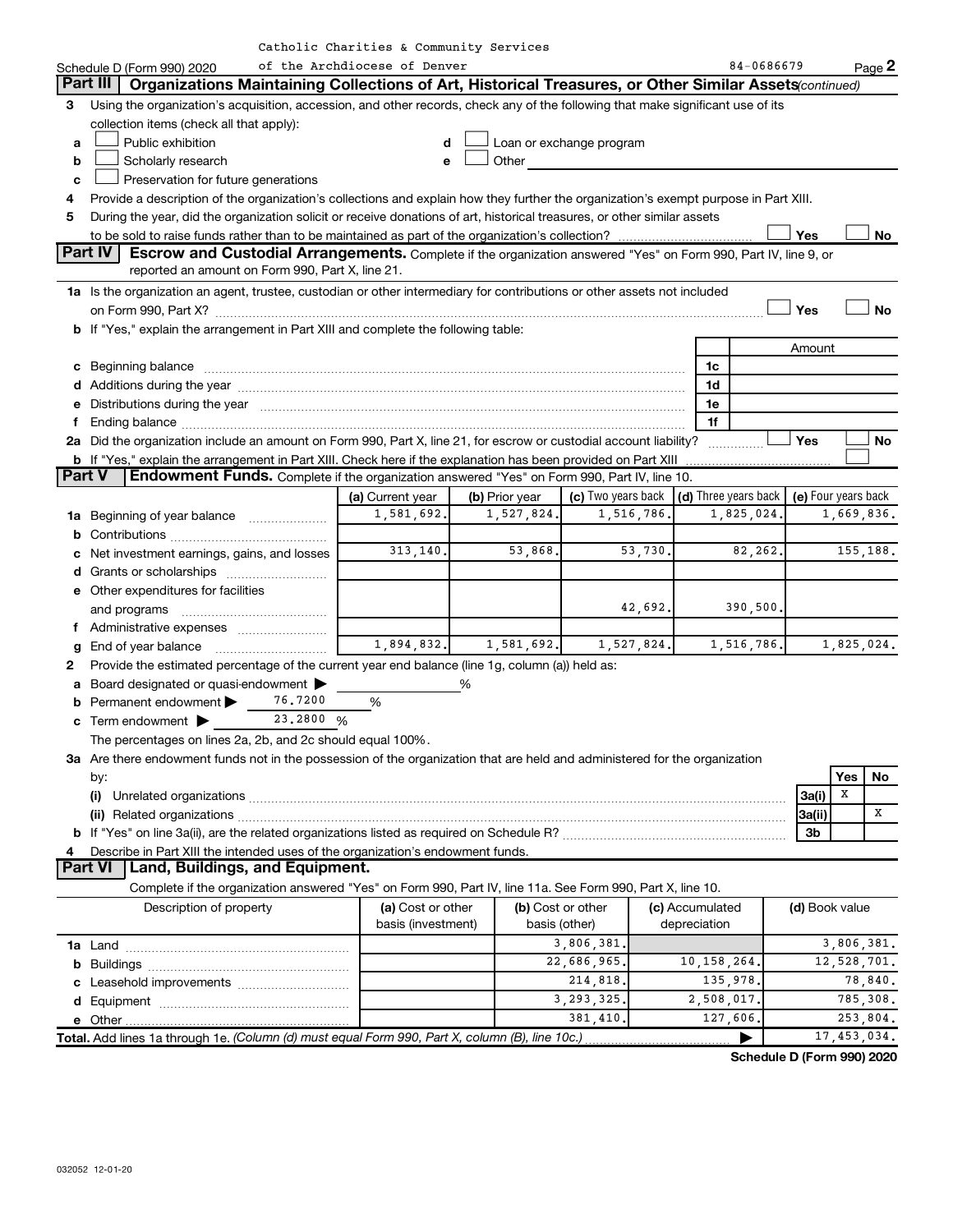#### (a) Description of security or category (including name of security)  $\vert$  (b) Book value  $\vert$  (c) **Total.** (Col. (b) must equal Form 990, Part X, col. (B) line 12.)  $\blacktriangleright$ **Total.** (Col. (b) must equal Form 990, Part X, col. (B) line  $13$ .) **(1)** Financial derivatives ~~~~~~~~~~~~~~~ **(2)** Closely held equity interests ~~~~~~~~~~~ **(3)** Other (a) Description of investment (b) Book value **(1) (2) (3) (4) (5) (6) (7) (8) (9)** (a) Description **(1) (2) (3) (4) (5) (6) (7) (8)** Schedule D (Form 990) 2020 of the Archdiocese of Denver extending the state of  $84-0686679$ Complete if the organization answered "Yes" on Form 990, Part IV, line 11b. See Form 990, Part X, line 12.  $(b)$  Book value  $\vert$  (c) Method of valuation: Cost or end-of-year market value (A) (B) (C) (D) (E) (F) (G) (H) Complete if the organization answered "Yes" on Form 990, Part IV, line 11c. See Form 990, Part X, line 13. (c) Method of valuation: Cost or end-of-year market value Complete if the organization answered "Yes" on Form 990, Part IV, line 11d. See Form 990, Part X, line 15. (b) Book value **3 Part VII Investments - Other Securities. Part VIII Investments - Program Related. Part IX Other Assets.** of the Archdiocese of Denver Beneficial interest in assets held by others 1,509,536. Other assets  $105,260$ .

**Total.**  *(Column (b) must equal Form 990, Part X, col. (B) line 15.)* **Part X Other Liabilities.**

Complete if the organization answered "Yes" on Form 990, Part IV, line 11e or 11f. See Form 990, Part X, line 25.

|

| (a) Description of liability<br>1.               | (b) Book value |
|--------------------------------------------------|----------------|
| Federal income taxes                             |                |
| Liabilities under gift annuity agreements<br>(2) | 207,909.       |
| Refundable advances<br>(3)                       | 190,382.       |
| (4)                                              |                |
| (5)                                              |                |
| (6)                                              |                |
| (7)                                              |                |
| (8)                                              |                |
| (9)                                              |                |
|                                                  | 398,291.       |

**2.** Liability for uncertain tax positions. In Part XIII, provide the text of the footnote to the organization's financial statements that reports the organization's liability for uncertain tax positions under FASB ASC 740. Check here if the text of the footnote has been provided in Part XIII.  $\perp$ 

1,614,796.

**(9)**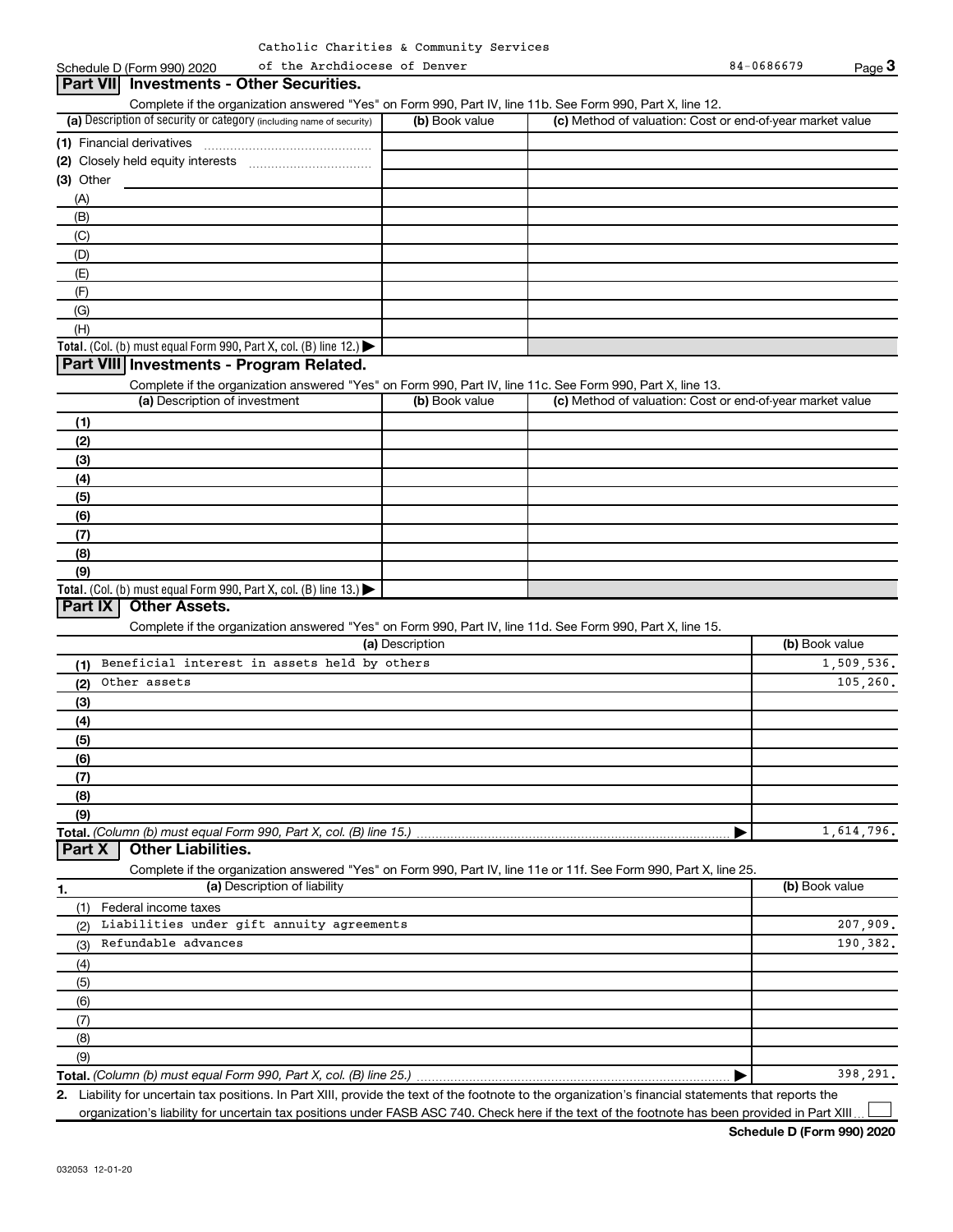|  |  |  | Catholic Charities & Community Services |  |
|--|--|--|-----------------------------------------|--|
|--|--|--|-----------------------------------------|--|

|    | Schedule D (Form 990) 2020                                           | IIC CHAIICIES & COMMUNITEY DELVICES<br>of the Archdiocese of Denver                                                                                                                                                                 |                |          | 84-0686679   | Page 4        |
|----|----------------------------------------------------------------------|-------------------------------------------------------------------------------------------------------------------------------------------------------------------------------------------------------------------------------------|----------------|----------|--------------|---------------|
|    |                                                                      | Part XI   Reconciliation of Revenue per Audited Financial Statements With Revenue per Return.                                                                                                                                       |                |          |              |               |
|    |                                                                      | Complete if the organization answered "Yes" on Form 990, Part IV, line 12a.                                                                                                                                                         |                |          |              |               |
| 1  |                                                                      | Total revenue, gains, and other support per audited financial statements [[[[[[[[[[[[[[[[[[[[[[[[[]]]]]]]]]]]                                                                                                                       |                |          | $\mathbf{1}$ | 35, 126, 378. |
| 2  | Amounts included on line 1 but not on Form 990, Part VIII, line 12:  |                                                                                                                                                                                                                                     |                |          |              |               |
| a  |                                                                      |                                                                                                                                                                                                                                     | 2a             | 587,444. |              |               |
| b  |                                                                      |                                                                                                                                                                                                                                     | 2 <sub>b</sub> |          |              |               |
| c  |                                                                      |                                                                                                                                                                                                                                     | 2 <sub>c</sub> |          |              |               |
| d  |                                                                      |                                                                                                                                                                                                                                     | 2d             |          |              |               |
| е  | Add lines 2a through 2d                                              |                                                                                                                                                                                                                                     |                |          | 2е           | 587,444.      |
| 3  |                                                                      |                                                                                                                                                                                                                                     |                |          | 3            | 34, 538, 934. |
| 4  | Amounts included on Form 990, Part VIII, line 12, but not on line 1: |                                                                                                                                                                                                                                     |                |          |              |               |
| a  |                                                                      |                                                                                                                                                                                                                                     |                |          |              |               |
|    |                                                                      |                                                                                                                                                                                                                                     | 4b.            |          |              |               |
| c. | Add lines 4a and 4b                                                  |                                                                                                                                                                                                                                     |                |          | 4с           | 0.            |
|    |                                                                      |                                                                                                                                                                                                                                     |                |          | 5            | 34, 538, 934. |
|    |                                                                      | Part XII Reconciliation of Expenses per Audited Financial Statements With Expenses per Return.                                                                                                                                      |                |          |              |               |
|    |                                                                      | Complete if the organization answered "Yes" on Form 990, Part IV, line 12a.                                                                                                                                                         |                |          |              |               |
| 1  |                                                                      |                                                                                                                                                                                                                                     |                |          | 1.           | 33,018,537.   |
| 2  | Amounts included on line 1 but not on Form 990, Part IX, line 25:    |                                                                                                                                                                                                                                     |                |          |              |               |
| a  |                                                                      |                                                                                                                                                                                                                                     | 2a             |          |              |               |
| b  |                                                                      |                                                                                                                                                                                                                                     | 2 <sub>b</sub> |          |              |               |
|    |                                                                      |                                                                                                                                                                                                                                     | 2 <sub>c</sub> |          |              |               |
| d  |                                                                      |                                                                                                                                                                                                                                     | 2d             |          |              |               |
| e  |                                                                      | Add lines 2a through 2d <b>contained a contained a contained a contained a</b> contained a contained a contained a contained a contained a contained a contained a contained a contained a contained a contained a contained a cont |                |          | 2е           | 0.            |
| 3  |                                                                      |                                                                                                                                                                                                                                     |                |          | 3            | 33,018,537.   |
| 4  | Amounts included on Form 990, Part IX, line 25, but not on line 1:   |                                                                                                                                                                                                                                     |                |          |              |               |
| a  |                                                                      |                                                                                                                                                                                                                                     | 4a             |          |              |               |
|    |                                                                      |                                                                                                                                                                                                                                     | 4 <sub>h</sub> |          |              |               |
|    | c Add lines 4a and 4b                                                |                                                                                                                                                                                                                                     |                |          | 4с           | 0.            |
|    |                                                                      |                                                                                                                                                                                                                                     |                |          | 5            | 33,018,537.   |
|    | Part XIII Supplemental Information.                                  |                                                                                                                                                                                                                                     |                |          |              |               |

Provide the descriptions required for Part II, lines 3, 5, and 9; Part III, lines 1a and 4; Part IV, lines 1b and 2b; Part V, line 4; Part X, line 2; Part XI, lines 2d and 4b; and Part XII, lines 2d and 4b. Also complete this part to provide any additional information.

Part V, line 4:

Permanently restricted net assets consist of endowment fund assets that

are subject to restrictions requiring that the principal be invested in

perpetuity and only the income be used. Income can be used to provide

funding for operations and capital improvements.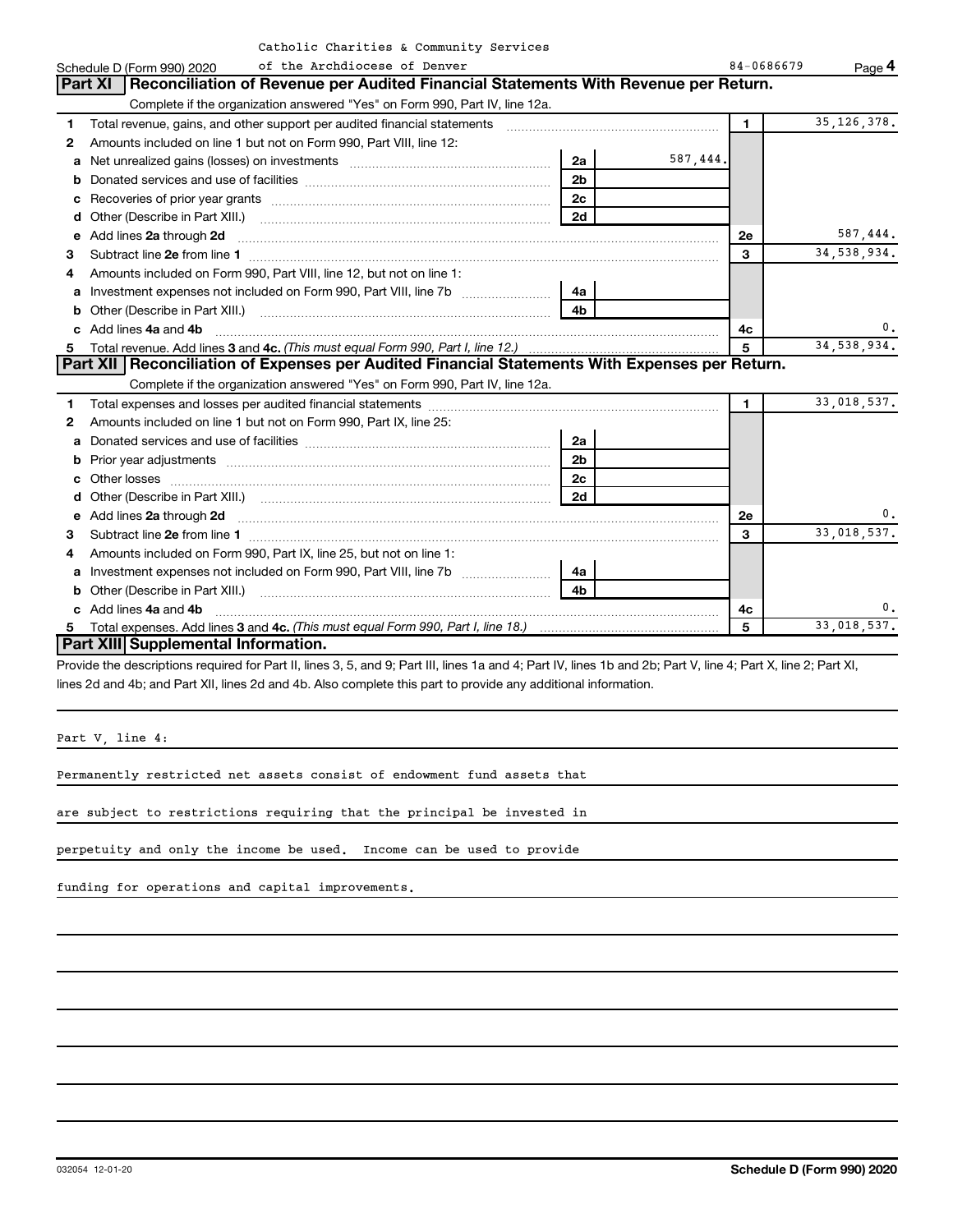| <b>SCHEDULE G</b>                                 |                                  | <b>Supplemental Information Regarding Fundraising or Gaming Activities</b>                                                                                          |     |                                         |                                                  |                                        | OMB No. 1545-0047                     |
|---------------------------------------------------|----------------------------------|---------------------------------------------------------------------------------------------------------------------------------------------------------------------|-----|-----------------------------------------|--------------------------------------------------|----------------------------------------|---------------------------------------|
| (Form 990 or 990-EZ)                              |                                  | Complete if the organization answered "Yes" on Form 990, Part IV, line 17, 18, or 19, or if the<br>organization entered more than \$15,000 on Form 990-EZ, line 6a. |     |                                         |                                                  |                                        |                                       |
| Department of the Treasury                        |                                  | Attach to Form 990 or Form 990-EZ.                                                                                                                                  |     |                                         |                                                  |                                        | <b>Open to Public</b>                 |
| Internal Revenue Service                          |                                  | Go to www.irs.gov/Form990 for instructions and the latest information.                                                                                              |     |                                         |                                                  |                                        | Inspection                            |
| Name of the organization                          |                                  | Catholic Charities & Community Services                                                                                                                             |     |                                         |                                                  | 84-0686679                             | <b>Employer identification number</b> |
|                                                   |                                  | of the Archdiocese of Denver                                                                                                                                        |     |                                         |                                                  |                                        |                                       |
| Part I                                            |                                  | Fundraising Activities. Complete if the organization answered "Yes" on Form 990, Part IV, line 17. Form 990-EZ filers are not                                       |     |                                         |                                                  |                                        |                                       |
|                                                   | required to complete this part.  | 1 Indicate whether the organization raised funds through any of the following activities. Check all that apply.                                                     |     |                                         |                                                  |                                        |                                       |
| х<br>Mail solicitations<br>a                      |                                  |                                                                                                                                                                     |     |                                         | $e \mid X$ Solicitation of non-government grants |                                        |                                       |
| ΙX<br>b                                           | Internet and email solicitations | f                                                                                                                                                                   |     |                                         | Solicitation of government grants                |                                        |                                       |
| X<br>Phone solicitations<br>c                     |                                  | Special fundraising events<br>g                                                                                                                                     |     |                                         |                                                  |                                        |                                       |
| x<br>In-person solicitations<br>d                 |                                  |                                                                                                                                                                     |     |                                         |                                                  |                                        |                                       |
|                                                   |                                  | 2 a Did the organization have a written or oral agreement with any individual (including officers, directors, trustees, or                                          |     |                                         |                                                  |                                        |                                       |
|                                                   |                                  | key employees listed in Form 990, Part VII) or entity in connection with professional fundraising services?                                                         |     |                                         |                                                  | <b>X</b> Yes                           | <b>No</b>                             |
|                                                   |                                  | <b>b</b> If "Yes," list the 10 highest paid individuals or entities (fundraisers) pursuant to agreements under which the fundraiser is to be                        |     |                                         |                                                  |                                        |                                       |
| compensated at least \$5,000 by the organization. |                                  |                                                                                                                                                                     |     |                                         |                                                  |                                        |                                       |
|                                                   |                                  |                                                                                                                                                                     |     |                                         |                                                  |                                        |                                       |
| (i) Name and address of individual                |                                  |                                                                                                                                                                     |     | (iii) Did<br>fundraiser<br>have custody | (iv) Gross receipts                              | (v) Amount paid<br>to (or retained by) | (vi) Amount paid                      |
| or entity (fundraiser)                            |                                  | (ii) Activity                                                                                                                                                       |     | or control of<br>contributions?         | from activity                                    | fundraiser                             | to (or retained by)<br>organization   |
|                                                   |                                  |                                                                                                                                                                     |     |                                         |                                                  | listed in col. (i)                     |                                       |
| Archdiocese of Denver - 1300                      |                                  |                                                                                                                                                                     | Yes | No                                      |                                                  |                                        |                                       |
| S Steele St, Denver, CO                           |                                  | See Part IV                                                                                                                                                         |     | X                                       | 611,087                                          | 200,000.                               | 411,087.                              |
|                                                   |                                  |                                                                                                                                                                     |     |                                         |                                                  |                                        |                                       |
|                                                   |                                  |                                                                                                                                                                     |     |                                         |                                                  |                                        |                                       |
|                                                   |                                  |                                                                                                                                                                     |     |                                         |                                                  |                                        |                                       |
|                                                   |                                  |                                                                                                                                                                     |     |                                         |                                                  |                                        |                                       |
|                                                   |                                  |                                                                                                                                                                     |     |                                         |                                                  |                                        |                                       |
|                                                   |                                  |                                                                                                                                                                     |     |                                         |                                                  |                                        |                                       |
|                                                   |                                  |                                                                                                                                                                     |     |                                         |                                                  |                                        |                                       |
|                                                   |                                  |                                                                                                                                                                     |     |                                         |                                                  |                                        |                                       |
|                                                   |                                  |                                                                                                                                                                     |     |                                         |                                                  |                                        |                                       |
|                                                   |                                  |                                                                                                                                                                     |     |                                         |                                                  |                                        |                                       |
|                                                   |                                  |                                                                                                                                                                     |     |                                         |                                                  |                                        |                                       |
|                                                   |                                  |                                                                                                                                                                     |     |                                         |                                                  |                                        |                                       |
|                                                   |                                  |                                                                                                                                                                     |     |                                         |                                                  |                                        |                                       |
|                                                   |                                  |                                                                                                                                                                     |     |                                         |                                                  |                                        |                                       |
|                                                   |                                  |                                                                                                                                                                     |     |                                         |                                                  |                                        |                                       |
|                                                   |                                  |                                                                                                                                                                     |     |                                         |                                                  |                                        |                                       |
|                                                   |                                  |                                                                                                                                                                     |     |                                         |                                                  |                                        |                                       |
|                                                   |                                  |                                                                                                                                                                     |     |                                         |                                                  |                                        |                                       |
| Total                                             |                                  |                                                                                                                                                                     |     |                                         | 611,087                                          | 200,000                                | 411,087.                              |
| or licensing                                      |                                  | 3 List all states in which the organization is registered or licensed to solicit contributions or has been notified it is exempt from registration                  |     |                                         |                                                  |                                        |                                       |
|                                                   |                                  |                                                                                                                                                                     |     |                                         |                                                  |                                        |                                       |
| CO                                                |                                  |                                                                                                                                                                     |     |                                         |                                                  |                                        |                                       |
|                                                   |                                  |                                                                                                                                                                     |     |                                         |                                                  |                                        |                                       |
|                                                   |                                  |                                                                                                                                                                     |     |                                         |                                                  |                                        |                                       |
|                                                   |                                  |                                                                                                                                                                     |     |                                         |                                                  |                                        |                                       |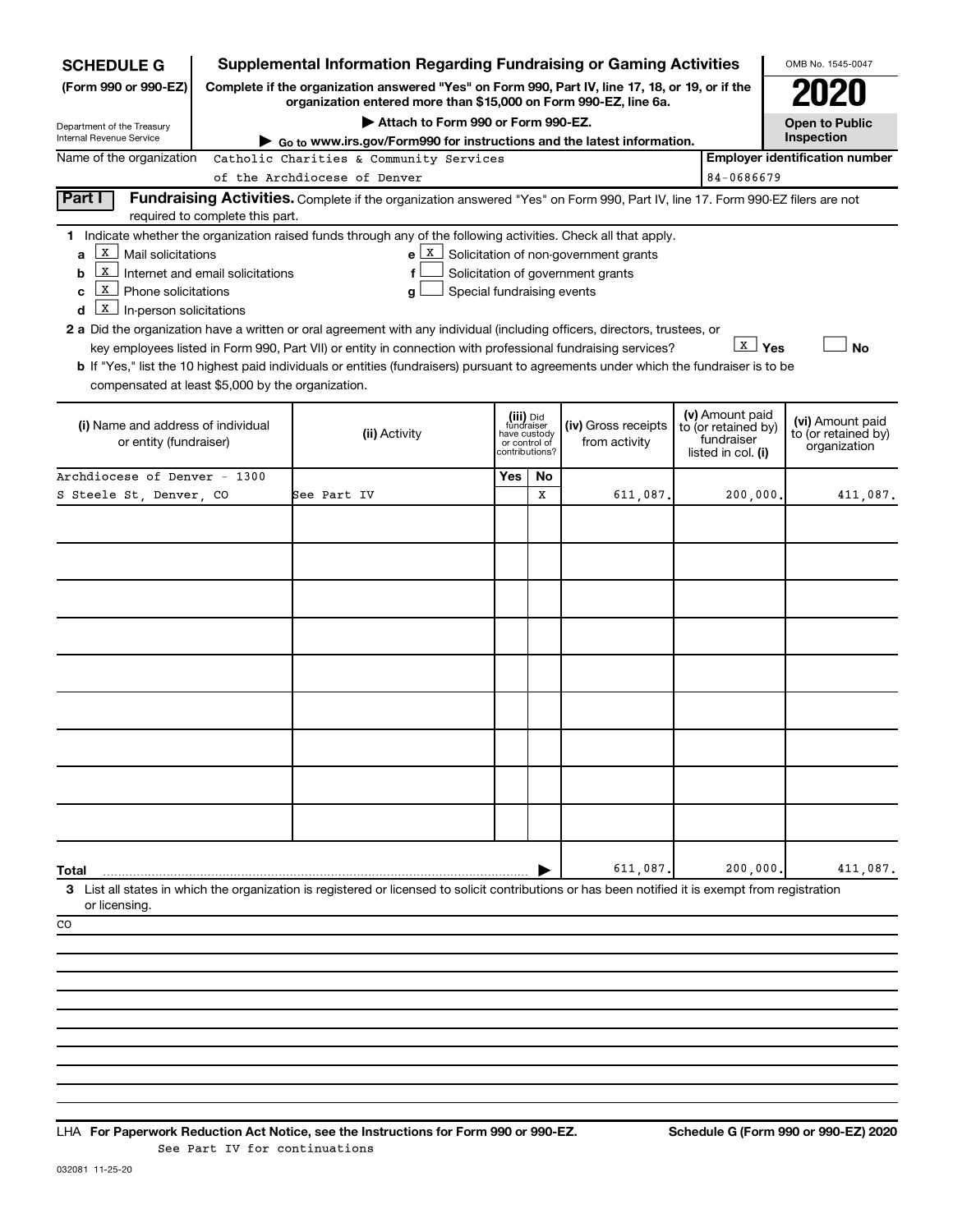|  | Catholic Charities & Community Services |  |  |  |
|--|-----------------------------------------|--|--|--|
|--|-----------------------------------------|--|--|--|

#### Schedule G (Form 990 or 990-EZ) 2020 of the Archdiocese of Denver 84 and the State 84-0686679 Page

**2**

|                            | Part II      | <b>Fundraising Events.</b> Complete if the organization answered "Yes" on Form 990, Part IV, line 18, or reported more than \$15,000      |                |                         |                  |                            |
|----------------------------|--------------|-------------------------------------------------------------------------------------------------------------------------------------------|----------------|-------------------------|------------------|----------------------------|
|                            |              | of fundraising event contributions and gross income on Form 990-EZ, lines 1 and 6b. List events with gross receipts greater than \$5,000. |                |                         |                  |                            |
|                            |              |                                                                                                                                           | (a) Event $#1$ | (b) Event #2            | (c) Other events | (d) Total events           |
|                            |              |                                                                                                                                           | Beacon of Hope |                         |                  | (add col. (a) through      |
|                            |              |                                                                                                                                           | Gala           |                         | 3                | col. (c)                   |
| Revenue<br>Direct Expenses |              |                                                                                                                                           | (event type)   | (event type)            | (total number)   |                            |
|                            |              |                                                                                                                                           |                |                         |                  |                            |
|                            | 1            |                                                                                                                                           | 93,370.        |                         | 79,010.          | 172,380.                   |
|                            |              |                                                                                                                                           |                |                         |                  |                            |
|                            | $\mathbf{2}$ |                                                                                                                                           | 74, 214.       |                         | $-70,802.$       | 3,412.                     |
|                            |              |                                                                                                                                           |                |                         |                  |                            |
|                            | 3            | Gross income (line 1 minus line 2)                                                                                                        | 19, 156.       |                         | 149,812.         | 168,968.                   |
|                            |              |                                                                                                                                           |                |                         |                  |                            |
|                            | 4            |                                                                                                                                           |                |                         |                  |                            |
|                            |              |                                                                                                                                           |                |                         |                  |                            |
|                            |              |                                                                                                                                           |                |                         |                  |                            |
|                            | 5            |                                                                                                                                           |                |                         |                  |                            |
|                            |              |                                                                                                                                           |                |                         |                  |                            |
|                            | 6            |                                                                                                                                           |                |                         |                  |                            |
|                            |              |                                                                                                                                           |                |                         |                  |                            |
|                            | 7            |                                                                                                                                           |                |                         |                  |                            |
|                            |              |                                                                                                                                           |                |                         |                  |                            |
|                            | 8            |                                                                                                                                           |                |                         |                  |                            |
|                            | 9            |                                                                                                                                           | 19, 156.       |                         | 149.812.         | 168,968.                   |
|                            | 10           | Direct expense summary. Add lines 4 through 9 in column (d)                                                                               | 168,968.       |                         |                  |                            |
|                            |              |                                                                                                                                           |                |                         |                  | $\mathbf{0}$ .             |
| Part III                   |              | Gaming. Complete if the organization answered "Yes" on Form 990, Part IV, line 19, or reported more than                                  |                |                         |                  |                            |
|                            |              | \$15,000 on Form 990-EZ, line 6a.                                                                                                         |                |                         |                  |                            |
|                            |              |                                                                                                                                           | (a) Bingo      | (b) Pull tabs/instant   | (c) Other gaming | (d) Total gaming (add      |
| Revenue                    |              |                                                                                                                                           |                | bingo/progressive bingo |                  | col. (a) through col. (c)) |
|                            |              |                                                                                                                                           |                |                         |                  |                            |
|                            |              |                                                                                                                                           |                |                         |                  |                            |
|                            |              |                                                                                                                                           |                |                         |                  |                            |
|                            |              |                                                                                                                                           |                |                         |                  |                            |
|                            |              |                                                                                                                                           |                |                         |                  |                            |
|                            | 3            |                                                                                                                                           |                |                         |                  |                            |
| Direct Expenses            |              |                                                                                                                                           |                |                         |                  |                            |
|                            |              |                                                                                                                                           |                |                         |                  |                            |
|                            |              |                                                                                                                                           |                |                         |                  |                            |
|                            |              |                                                                                                                                           |                |                         |                  |                            |
|                            | 5.           | Other direct expenses                                                                                                                     |                |                         |                  |                            |
|                            |              |                                                                                                                                           | Yes<br>%       | Yes<br>%                | Yes<br>%         |                            |
|                            | 6            | Volunteer labor                                                                                                                           | No             | No                      | No               |                            |
|                            |              |                                                                                                                                           |                |                         |                  |                            |
|                            | 7            | Direct expense summary. Add lines 2 through 5 in column (d)                                                                               |                |                         |                  |                            |
|                            |              |                                                                                                                                           |                |                         |                  |                            |
|                            | 8            |                                                                                                                                           |                |                         |                  |                            |
|                            |              |                                                                                                                                           |                |                         |                  |                            |
| 9                          |              | Enter the state(s) in which the organization conducts gaming activities:                                                                  |                |                         |                  |                            |
|                            |              |                                                                                                                                           |                |                         |                  | Yes<br><b>No</b>           |
|                            |              |                                                                                                                                           |                |                         |                  |                            |
|                            |              |                                                                                                                                           |                |                         |                  |                            |
|                            |              |                                                                                                                                           |                |                         |                  |                            |
|                            |              |                                                                                                                                           |                |                         |                  |                            |
|                            |              |                                                                                                                                           |                |                         |                  | Yes<br>No                  |
|                            |              |                                                                                                                                           |                |                         |                  |                            |
|                            |              | <b>b</b> If "Yes," explain:                                                                                                               |                |                         |                  |                            |

**Schedule G (Form 990 or 990-EZ) 2020**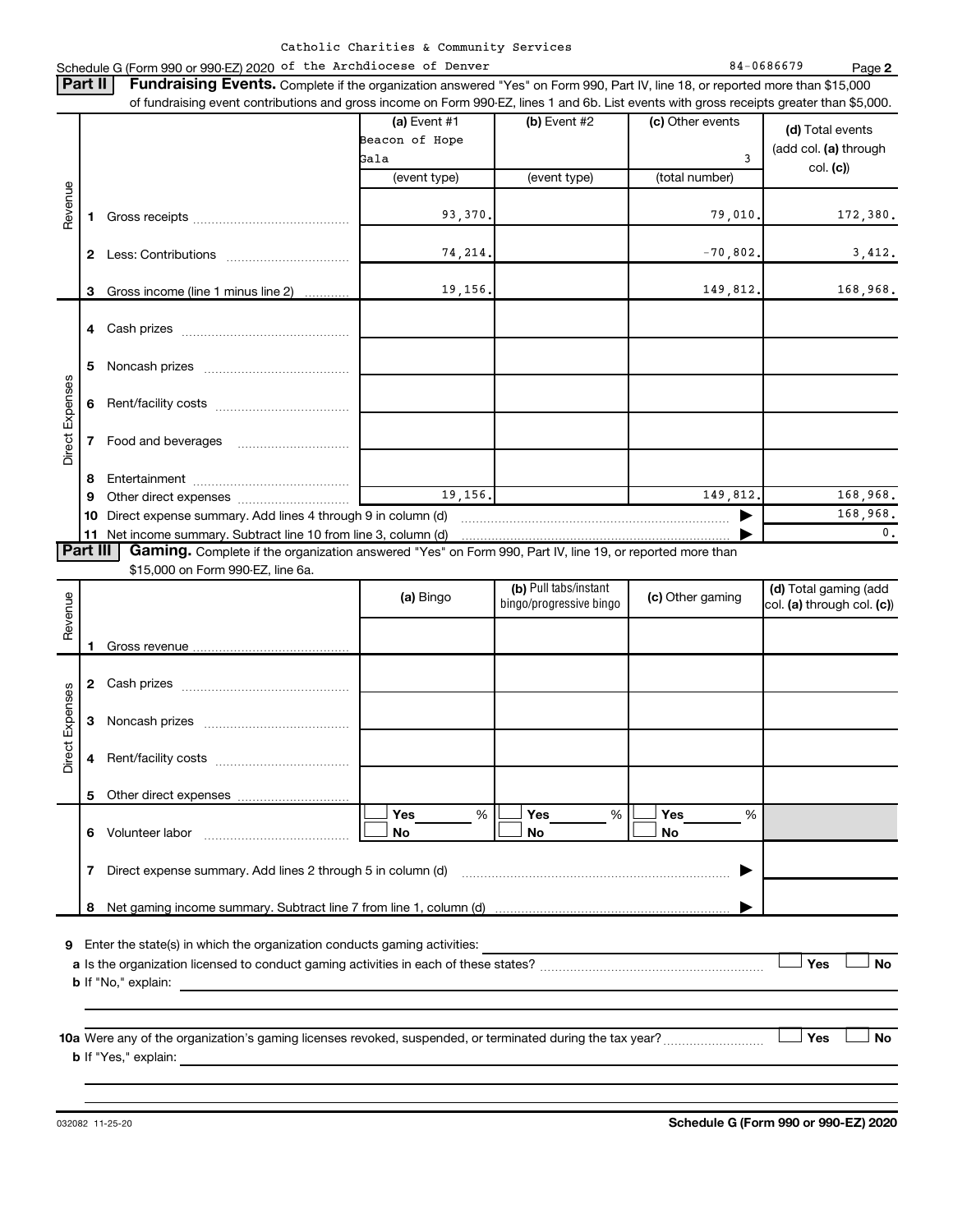|  | Catholic Charities & Community Services |  |  |  |
|--|-----------------------------------------|--|--|--|
|--|-----------------------------------------|--|--|--|

| Schedule G (Form 990 or 990-EZ) 2020 of the Archdiocese of Denver                                                                                                                                                                                      | 84-0686679      |     | Page 3    |
|--------------------------------------------------------------------------------------------------------------------------------------------------------------------------------------------------------------------------------------------------------|-----------------|-----|-----------|
|                                                                                                                                                                                                                                                        |                 | Yes | <b>No</b> |
| 12 Is the organization a grantor, beneficiary or trustee of a trust, or a member of a partnership or other entity formed                                                                                                                               |                 |     |           |
|                                                                                                                                                                                                                                                        |                 | Yes | No        |
| 13 Indicate the percentage of gaming activity conducted in:                                                                                                                                                                                            |                 |     |           |
|                                                                                                                                                                                                                                                        | 13a             |     | %         |
| b An outside facility www.communication.com/www.communication.com/www.communication.com/www.com/www.com/                                                                                                                                               | 13 <sub>b</sub> |     | %         |
| 14 Enter the name and address of the person who prepares the organization's gaming/special events books and records:                                                                                                                                   |                 |     |           |
| Name $\blacktriangleright$<br><u> 1999 - Johann John Stone, markin film fan de ferske fan de ferske fan de ferske fan de ferske fan de ferske</u>                                                                                                      |                 |     |           |
| Address $\blacktriangleright$<br><u> 1989 - Johann Barn, fransk politik (d. 1989)</u>                                                                                                                                                                  |                 |     |           |
| 15a Does the organization have a contract with a third party from whom the organization receives gaming revenue?                                                                                                                                       |                 | Yes | No        |
| of gaming revenue retained by the third party $\triangleright$ \$ $\_\_\_\_\_\_\_\_\_\_\_\_\_\_\_\_\_\_\_\_\_\_$                                                                                                                                       |                 |     |           |
| c If "Yes," enter name and address of the third party:                                                                                                                                                                                                 |                 |     |           |
| Name $\blacktriangleright$                                                                                                                                                                                                                             |                 |     |           |
| Address $\blacktriangleright$                                                                                                                                                                                                                          |                 |     |           |
| <b>16</b> Gaming manager information:                                                                                                                                                                                                                  |                 |     |           |
| Name $\blacktriangleright$                                                                                                                                                                                                                             |                 |     |           |
| Gaming manager compensation > \$                                                                                                                                                                                                                       |                 |     |           |
|                                                                                                                                                                                                                                                        |                 |     |           |
| Description of services provided >                                                                                                                                                                                                                     |                 |     |           |
|                                                                                                                                                                                                                                                        |                 |     |           |
|                                                                                                                                                                                                                                                        |                 |     |           |
| Director/officer<br>Employee<br>Independent contractor                                                                                                                                                                                                 |                 |     |           |
| 17 Mandatory distributions:                                                                                                                                                                                                                            |                 |     |           |
| a Is the organization required under state law to make charitable distributions from the gaming proceeds to                                                                                                                                            |                 |     |           |
|                                                                                                                                                                                                                                                        |                 |     |           |
| <b>b</b> Enter the amount of distributions required under state law to be distributed to other exempt organizations or spent in the                                                                                                                    |                 |     |           |
| organization's own exempt activities during the tax year $\triangleright$ \$                                                                                                                                                                           |                 |     |           |
| Part IV <br>Supplemental Information. Provide the explanations required by Part I, line 2b, columns (iii) and (v); and Part III, lines 9, 9b, 10b,<br>15b, 15c, 16, and 17b, as applicable. Also provide any additional information. See instructions. |                 |     |           |
| Schedule G, Part I, Line 2b, List of Ten Highest Paid Fundraisers:                                                                                                                                                                                     |                 |     |           |
|                                                                                                                                                                                                                                                        |                 |     |           |
| (i) Name of Fundraiser: Archdiocese of Denver                                                                                                                                                                                                          |                 |     |           |
|                                                                                                                                                                                                                                                        |                 |     |           |
| (i) Address of Fundraiser: 1300 S Steele St, Denver, CO 80210                                                                                                                                                                                          |                 |     |           |
|                                                                                                                                                                                                                                                        |                 |     |           |
| Part 1, Line 2b                                                                                                                                                                                                                                        |                 |     |           |
| Effective July 1, 2018, Catholic Charities entered into an agreement                                                                                                                                                                                   |                 |     |           |
|                                                                                                                                                                                                                                                        |                 |     |           |

with The Archdiocese of Denver (AOD) to provide certain fundraising and development services on behalf of Catholic Charities. For an annual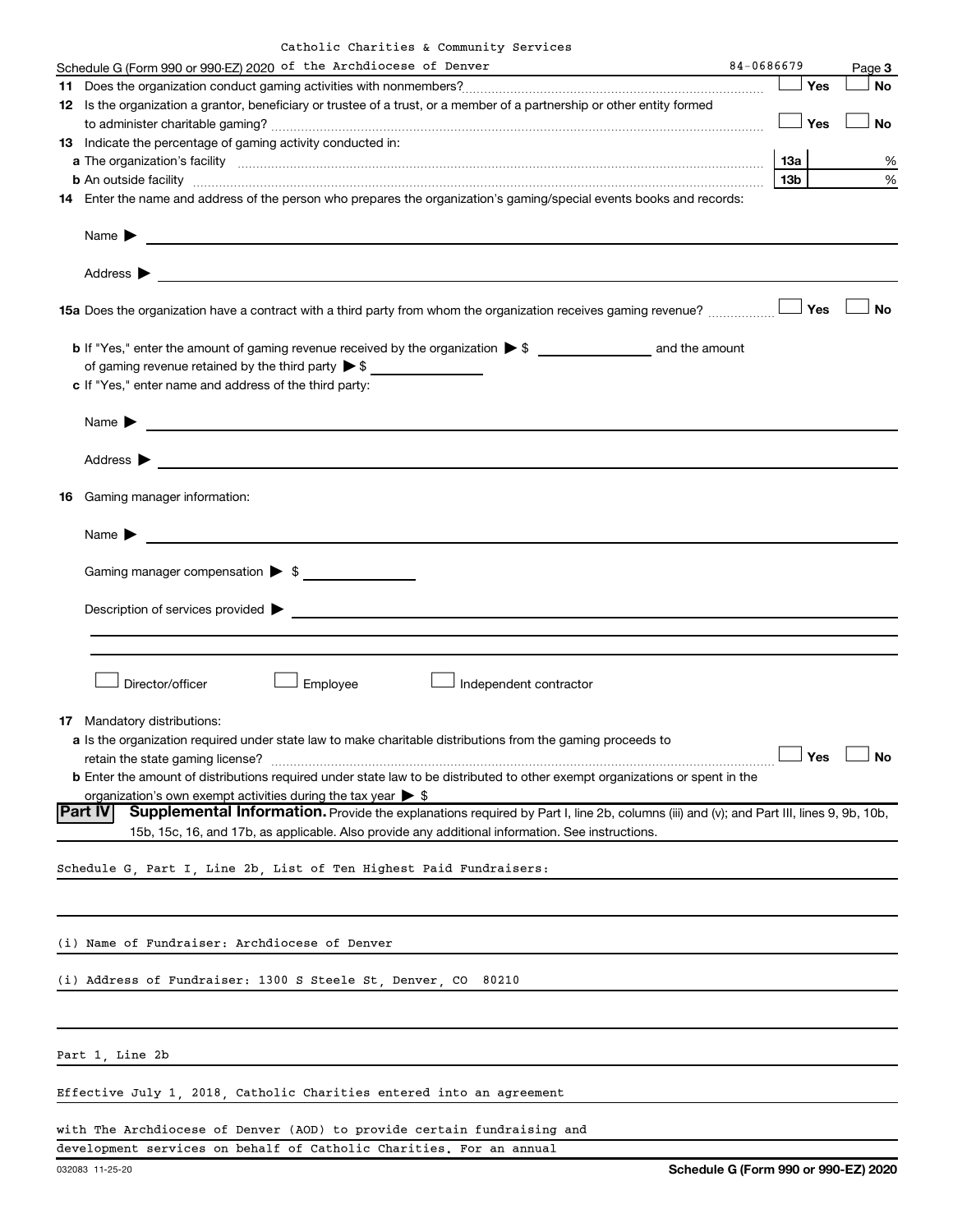of the Archdiocese of Denver

**Part IV** | Supplemental Information (continued)

service fee, totaling \$200,000 for fiscal 2021, the AOD performed

certain fundraising services for Catholic Charities, including appeals

& campaigns; marketing; donor database maintenance, access and

training; donor development; donor research & business intelligence;

event management; gift processing & donor relations; grant management;

and integrated nonprofit fundraising & marketing services.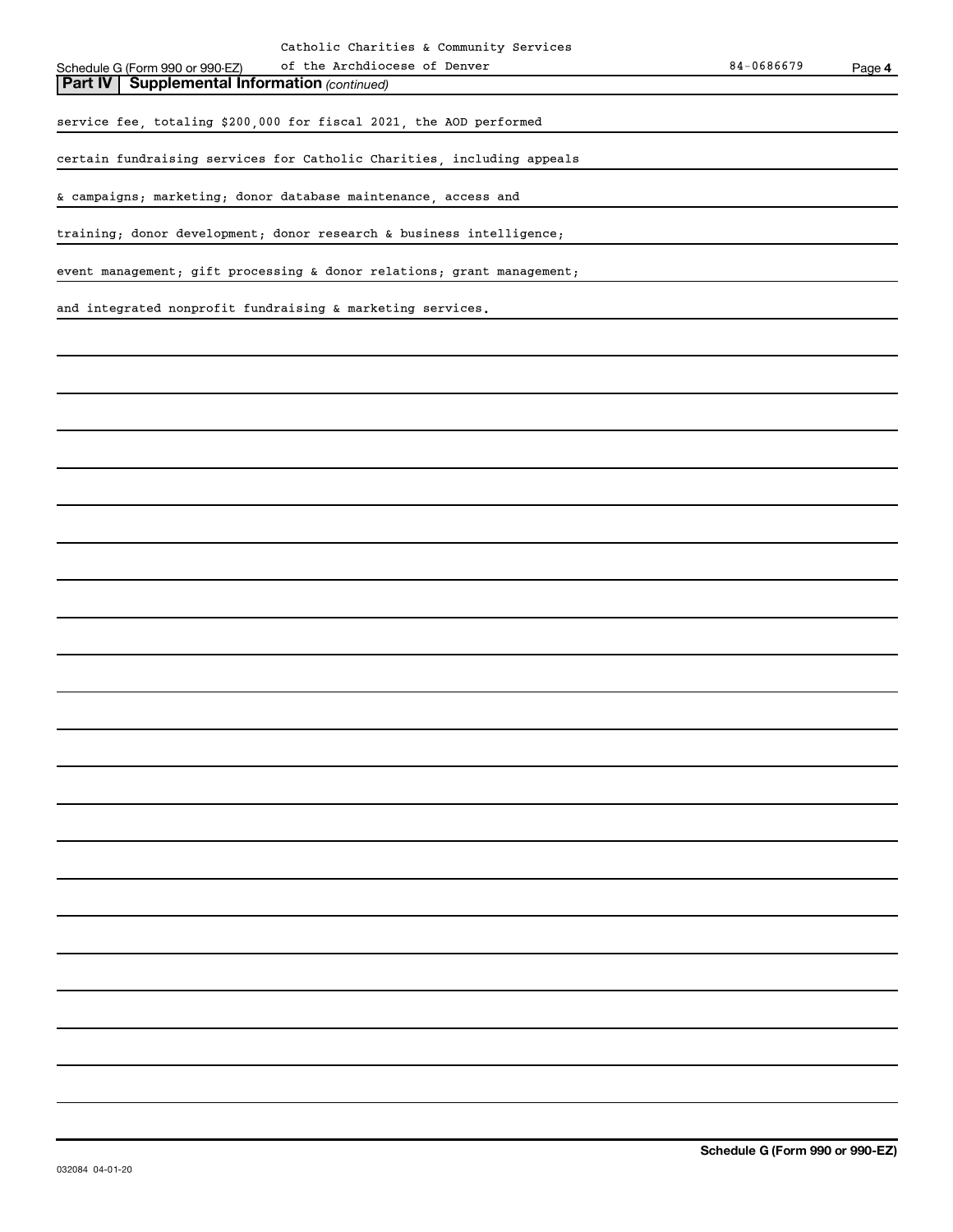| <b>SCHEDULE I</b><br>(Form 990)                        | <b>Grants and Other Assistance to Organizations,</b><br>Governments, and Individuals in the United States<br>Complete if the organization answered "Yes" on Form 990, Part IV, line 21 or 22.                                                                             |                              |                                    |                                                                              |                                         |                                                                |                                          |                                       |
|--------------------------------------------------------|---------------------------------------------------------------------------------------------------------------------------------------------------------------------------------------------------------------------------------------------------------------------------|------------------------------|------------------------------------|------------------------------------------------------------------------------|-----------------------------------------|----------------------------------------------------------------|------------------------------------------|---------------------------------------|
| Department of the Treasury<br>Internal Revenue Service |                                                                                                                                                                                                                                                                           |                              |                                    | Attach to Form 990.<br>Go to www.irs.gov/Form990 for the latest information. |                                         |                                                                |                                          | <b>Open to Public</b><br>Inspection   |
| Name of the organization                               | Catholic Charities & Community Services                                                                                                                                                                                                                                   |                              |                                    |                                                                              |                                         |                                                                |                                          | <b>Employer identification number</b> |
|                                                        |                                                                                                                                                                                                                                                                           | of the Archdiocese of Denver |                                    |                                                                              |                                         |                                                                |                                          | 84-0686679                            |
| Part I                                                 | <b>General Information on Grants and Assistance</b>                                                                                                                                                                                                                       |                              |                                    |                                                                              |                                         |                                                                |                                          |                                       |
| $\mathbf 1$                                            | Does the organization maintain records to substantiate the amount of the grants or assistance, the grantees' eligibility for the grants or assistance, and the selection                                                                                                  |                              |                                    |                                                                              |                                         |                                                                |                                          |                                       |
|                                                        |                                                                                                                                                                                                                                                                           |                              |                                    |                                                                              |                                         |                                                                |                                          | $X$ Yes<br>l No                       |
| $\mathbf{2}$<br>Part II                                | Describe in Part IV the organization's procedures for monitoring the use of grant funds in the United States.                                                                                                                                                             |                              |                                    |                                                                              |                                         |                                                                |                                          |                                       |
|                                                        | Grants and Other Assistance to Domestic Organizations and Domestic Governments. Complete if the organization answered "Yes" on Form 990, Part IV, line 21, for any<br>recipient that received more than \$5,000. Part II can be duplicated if additional space is needed. |                              |                                    |                                                                              |                                         |                                                                |                                          |                                       |
|                                                        | <b>1 (a)</b> Name and address of organization<br>or government                                                                                                                                                                                                            | $(b)$ EIN                    | (c) IRC section<br>(if applicable) | (d) Amount of<br>cash grant                                                  | (e) Amount of<br>non-cash<br>assistance | (f) Method of<br>valuation (book,<br>FMV, appraisal,<br>other) | (g) Description of<br>noncash assistance | (h) Purpose of grant<br>or assistance |
|                                                        |                                                                                                                                                                                                                                                                           |                              |                                    |                                                                              |                                         |                                                                |                                          |                                       |
|                                                        |                                                                                                                                                                                                                                                                           |                              |                                    |                                                                              |                                         |                                                                |                                          |                                       |
|                                                        |                                                                                                                                                                                                                                                                           |                              |                                    |                                                                              |                                         |                                                                |                                          |                                       |
|                                                        |                                                                                                                                                                                                                                                                           |                              |                                    |                                                                              |                                         |                                                                |                                          |                                       |
| 2                                                      | Enter total number of section $501(c)(3)$ and government organizations listed in the line 1 table                                                                                                                                                                         |                              |                                    |                                                                              |                                         |                                                                |                                          |                                       |
| 3                                                      |                                                                                                                                                                                                                                                                           |                              |                                    |                                                                              |                                         |                                                                |                                          |                                       |
|                                                        | LHA For Paperwork Reduction Act Notice, see the Instructions for Form 990.                                                                                                                                                                                                |                              |                                    |                                                                              |                                         |                                                                |                                          | <b>Schedule I (Form 990) 2020</b>     |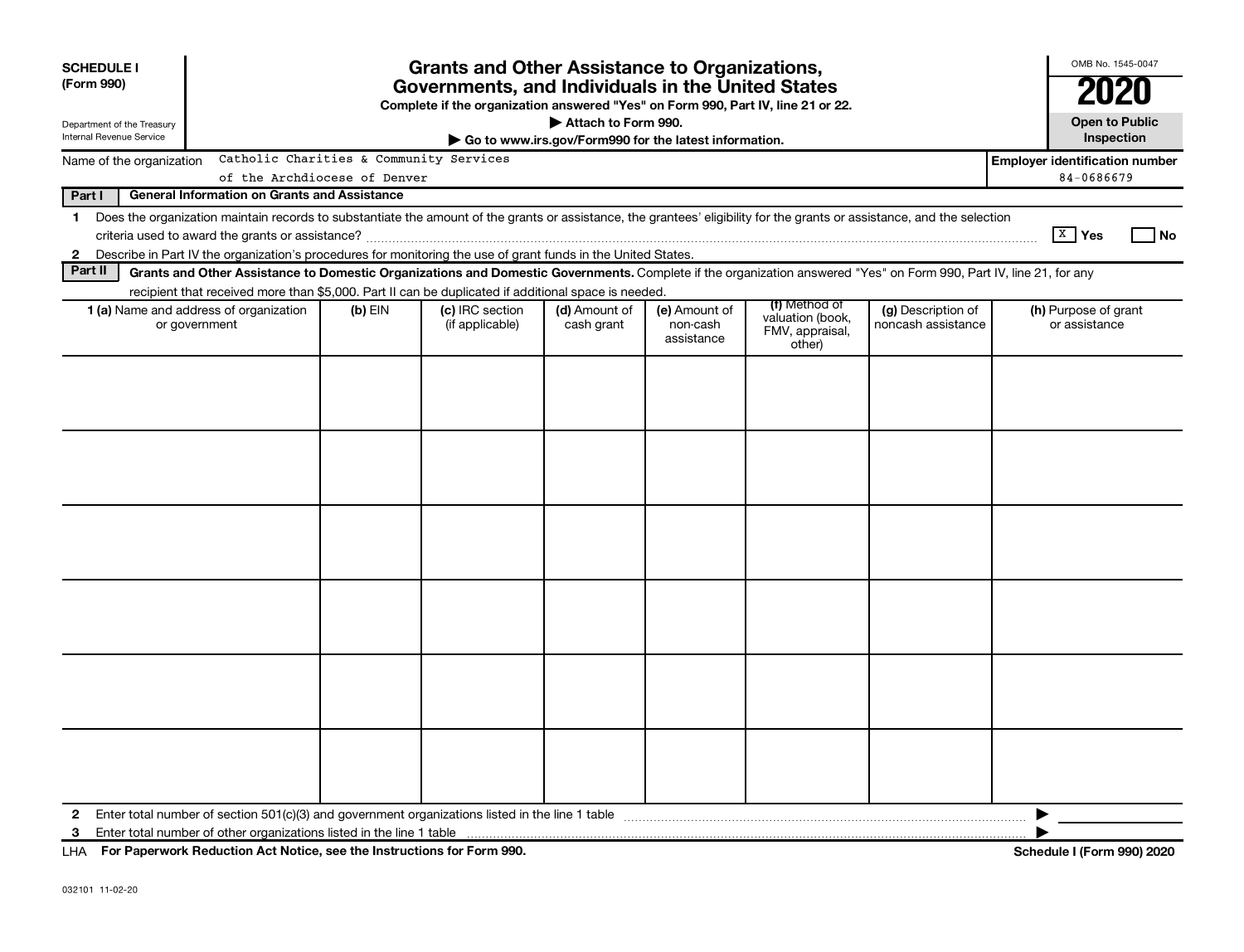Schedule I (Form 990) 2020 of the Archdiocese of Denver Research of the Archdiocese of Denver 84-0686679 Page

**2**

Part III | Grants and Other Assistance to Domestic Individuals. Complete if the organization answered "Yes" on Form 990, Part IV, line 22. Part III can be duplicated if additional space is needed.

| (a) Type of grant or assistance                                                                                                                      | (b) Number of<br>recipients | (c) Amount of<br>cash grant | (d) Amount of non-<br>cash assistance | (e) Method of valuation<br>(book, FMV, appraisal, other) | (f) Description of noncash assistance |
|------------------------------------------------------------------------------------------------------------------------------------------------------|-----------------------------|-----------------------------|---------------------------------------|----------------------------------------------------------|---------------------------------------|
|                                                                                                                                                      |                             |                             |                                       |                                                          |                                       |
| Direct Assistance- Rent                                                                                                                              | 1406                        | 1,599,562.                  | $\mathbf{0}$ .                        |                                                          |                                       |
|                                                                                                                                                      |                             |                             |                                       |                                                          |                                       |
| Direct Assistance- Utilities                                                                                                                         | 1821                        | 739,742.                    | 0.                                    |                                                          |                                       |
|                                                                                                                                                      |                             |                             |                                       |                                                          |                                       |
| Direct Assistance- Food                                                                                                                              | 477769                      | 477,128.                    | 0.                                    |                                                          |                                       |
|                                                                                                                                                      |                             |                             |                                       |                                                          |                                       |
| Direct Assistance- Transportation                                                                                                                    | 395                         | 53,075.                     | 0.                                    |                                                          |                                       |
|                                                                                                                                                      |                             |                             |                                       |                                                          |                                       |
| Direct Assistance- Other                                                                                                                             | 2036                        | 926,640.                    | $\mathbf{0}$ .                        |                                                          |                                       |
| Supplemental Information. Provide the information required in Part I, line 2; Part III, column (b); and any other additional information.<br>Part IV |                             |                             |                                       |                                                          |                                       |

Part I, Line 2:

The organization did not make grants to other organizations during the

fiscal year. The organization maintains records and case files which

document eligibilty of individuals receiving assistance.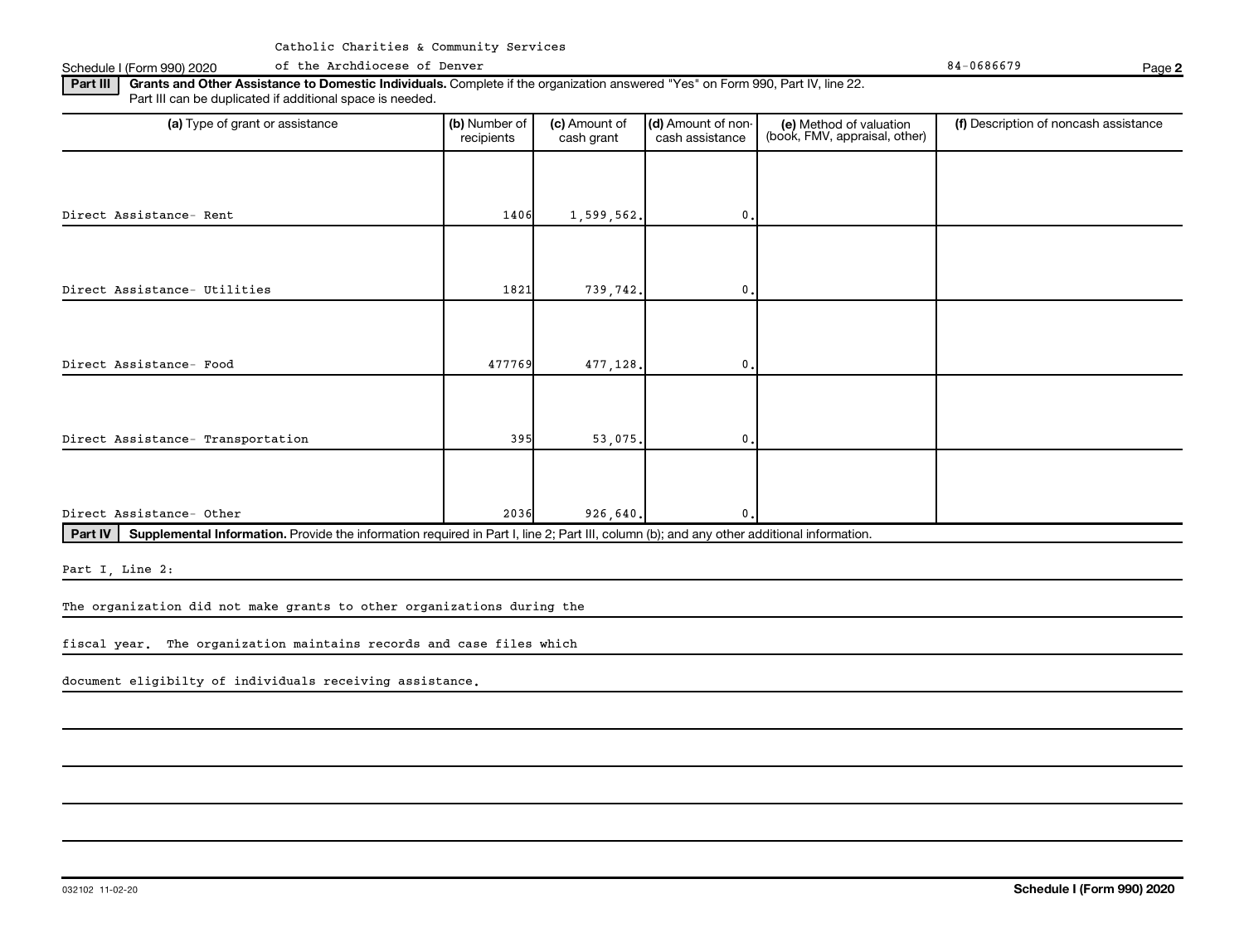|    | <b>Compensation Information</b><br><b>SCHEDULE J</b>                                                                                                                                                                                     | OMB No. 1545-0047                     |  |  |  |  |  |  |
|----|------------------------------------------------------------------------------------------------------------------------------------------------------------------------------------------------------------------------------------------|---------------------------------------|--|--|--|--|--|--|
|    | (Form 990)<br>For certain Officers, Directors, Trustees, Key Employees, and Highest                                                                                                                                                      |                                       |  |  |  |  |  |  |
|    | <b>Compensated Employees</b><br>Complete if the organization answered "Yes" on Form 990, Part IV, line 23.                                                                                                                               |                                       |  |  |  |  |  |  |
|    | <b>Open to Public</b><br>Attach to Form 990.<br>Department of the Treasury                                                                                                                                                               |                                       |  |  |  |  |  |  |
|    | Go to www.irs.gov/Form990 for instructions and the latest information.<br>Internal Revenue Service                                                                                                                                       | Inspection                            |  |  |  |  |  |  |
|    | Name of the organization<br>Catholic Charities & Community Services                                                                                                                                                                      | <b>Employer identification number</b> |  |  |  |  |  |  |
|    | of the Archdiocese of Denver                                                                                                                                                                                                             | 84-0686679                            |  |  |  |  |  |  |
|    | Part I<br><b>Questions Regarding Compensation</b>                                                                                                                                                                                        |                                       |  |  |  |  |  |  |
|    |                                                                                                                                                                                                                                          | Yes<br>No                             |  |  |  |  |  |  |
|    | <b>1a</b> Check the appropriate box(es) if the organization provided any of the following to or for a person listed on Form 990,                                                                                                         |                                       |  |  |  |  |  |  |
|    | Part VII, Section A, line 1a. Complete Part III to provide any relevant information regarding these items.                                                                                                                               |                                       |  |  |  |  |  |  |
|    | First-class or charter travel<br>Housing allowance or residence for personal use                                                                                                                                                         |                                       |  |  |  |  |  |  |
|    | Travel for companions<br>Payments for business use of personal residence                                                                                                                                                                 |                                       |  |  |  |  |  |  |
|    | Health or social club dues or initiation fees<br>Tax indemnification and gross-up payments                                                                                                                                               |                                       |  |  |  |  |  |  |
|    | Discretionary spending account<br>Personal services (such as maid, chauffeur, chef)                                                                                                                                                      |                                       |  |  |  |  |  |  |
|    |                                                                                                                                                                                                                                          |                                       |  |  |  |  |  |  |
|    | <b>b</b> If any of the boxes on line 1a are checked, did the organization follow a written policy regarding payment or                                                                                                                   |                                       |  |  |  |  |  |  |
|    |                                                                                                                                                                                                                                          | 1b                                    |  |  |  |  |  |  |
| 2  | Did the organization require substantiation prior to reimbursing or allowing expenses incurred by all directors,                                                                                                                         | $\mathbf{2}$                          |  |  |  |  |  |  |
|    |                                                                                                                                                                                                                                          |                                       |  |  |  |  |  |  |
|    |                                                                                                                                                                                                                                          |                                       |  |  |  |  |  |  |
| з  | Indicate which, if any, of the following the organization used to establish the compensation of the organization's<br>CEO/Executive Director. Check all that apply. Do not check any boxes for methods used by a related organization to |                                       |  |  |  |  |  |  |
|    | establish compensation of the CEO/Executive Director, but explain in Part III.                                                                                                                                                           |                                       |  |  |  |  |  |  |
|    | х                                                                                                                                                                                                                                        |                                       |  |  |  |  |  |  |
|    | Compensation committee<br>Written employment contract                                                                                                                                                                                    |                                       |  |  |  |  |  |  |
|    | Compensation survey or study<br>Independent compensation consultant<br>X                                                                                                                                                                 |                                       |  |  |  |  |  |  |
|    | Approval by the board or compensation committee<br>Form 990 of other organizations                                                                                                                                                       |                                       |  |  |  |  |  |  |
| 4  | During the year, did any person listed on Form 990, Part VII, Section A, line 1a, with respect to the filing                                                                                                                             |                                       |  |  |  |  |  |  |
|    | organization or a related organization:                                                                                                                                                                                                  |                                       |  |  |  |  |  |  |
| а  | Receive a severance payment or change-of-control payment?                                                                                                                                                                                | х<br>4a                               |  |  |  |  |  |  |
| b  |                                                                                                                                                                                                                                          | Х<br>4b                               |  |  |  |  |  |  |
| с  |                                                                                                                                                                                                                                          | x<br>4c                               |  |  |  |  |  |  |
|    | If "Yes" to any of lines 4a-c, list the persons and provide the applicable amounts for each item in Part III.                                                                                                                            |                                       |  |  |  |  |  |  |
|    |                                                                                                                                                                                                                                          |                                       |  |  |  |  |  |  |
|    | Only section 501(c)(3), 501(c)(4), and 501(c)(29) organizations must complete lines 5-9.                                                                                                                                                 |                                       |  |  |  |  |  |  |
|    | For persons listed on Form 990, Part VII, Section A, line 1a, did the organization pay or accrue any compensation                                                                                                                        |                                       |  |  |  |  |  |  |
|    | contingent on the revenues of:                                                                                                                                                                                                           |                                       |  |  |  |  |  |  |
| a  |                                                                                                                                                                                                                                          | Х<br>5a                               |  |  |  |  |  |  |
|    |                                                                                                                                                                                                                                          | х<br>5b                               |  |  |  |  |  |  |
|    | If "Yes" on line 5a or 5b, describe in Part III.                                                                                                                                                                                         |                                       |  |  |  |  |  |  |
| 6. | For persons listed on Form 990, Part VII, Section A, line 1a, did the organization pay or accrue any compensation                                                                                                                        |                                       |  |  |  |  |  |  |
|    | contingent on the net earnings of:                                                                                                                                                                                                       |                                       |  |  |  |  |  |  |
| a  |                                                                                                                                                                                                                                          | х<br>6a                               |  |  |  |  |  |  |
|    |                                                                                                                                                                                                                                          | X<br>6b                               |  |  |  |  |  |  |
|    | If "Yes" on line 6a or 6b, describe in Part III.                                                                                                                                                                                         |                                       |  |  |  |  |  |  |
|    | 7 For persons listed on Form 990, Part VII, Section A, line 1a, did the organization provide any nonfixed payments                                                                                                                       |                                       |  |  |  |  |  |  |
|    |                                                                                                                                                                                                                                          | х<br>7                                |  |  |  |  |  |  |
| 8  | Were any amounts reported on Form 990, Part VII, paid or accrued pursuant to a contract that was subject to the                                                                                                                          |                                       |  |  |  |  |  |  |
|    |                                                                                                                                                                                                                                          | х<br>8                                |  |  |  |  |  |  |
| 9  | If "Yes" on line 8, did the organization also follow the rebuttable presumption procedure described in                                                                                                                                   |                                       |  |  |  |  |  |  |
|    |                                                                                                                                                                                                                                          | 9                                     |  |  |  |  |  |  |
|    |                                                                                                                                                                                                                                          |                                       |  |  |  |  |  |  |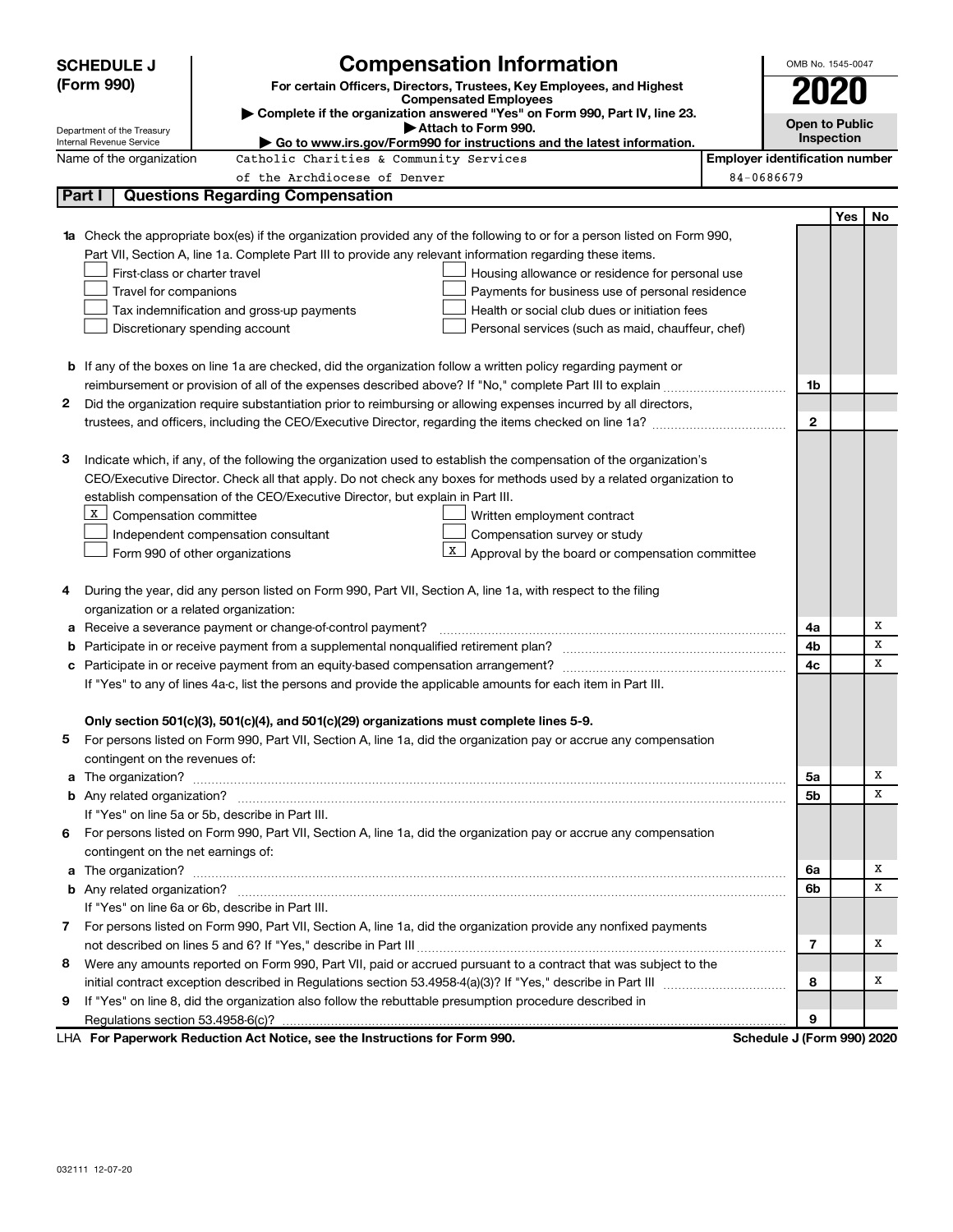Schedule J (Form 990) 2020 of the Archdiocese of Denver 84-0686679 84-0686679

Part II | Officers, Directors, Trustees, Key Employees, and Highest Compensated Employees. Use duplicate copies if additional space is needed.

For each individual whose compensation must be reported on Schedule J, report compensation from the organization on row (i) and from related organizations, described in the instructions, on row (ii). Do not list any individuals that aren't listed on Form 990, Part VII.

Note: The sum of columns (B)(i)-(iii) for each listed individual must equal the total amount of Form 990, Part VII, Section A, line 1a, applicable column (D) and (E) amounts for that individual.

|                           |      |                          | (B) Breakdown of W-2 and/or 1099-MISC compensation |                                           | (C) Retirement and             | (D) Nontaxable | (E) Total of columns | (F) Compensation                                           |  |  |
|---------------------------|------|--------------------------|----------------------------------------------------|-------------------------------------------|--------------------------------|----------------|----------------------|------------------------------------------------------------|--|--|
| (A) Name and Title        |      | (i) Base<br>compensation | (ii) Bonus &<br>incentive<br>compensation          | (iii) Other<br>reportable<br>compensation | other deferred<br>compensation | benefits       | $(B)(i)$ - $(D)$     | in column (B)<br>reported as deferred<br>on prior Form 990 |  |  |
| Darren Walsh<br>(1)       | (i)  | 178,754.                 | $\mathbf{0}$ .                                     | $\mathbf{0}$ .                            | 7,491                          | 16,949.        | 203,194              | $\mathbf 0$ .                                              |  |  |
| CEO                       | (ii) | 44,688.                  | $\mathbf{0}$ .                                     | $\mathbf{0}$ .                            | 1,873                          | 4,237.         | 50,798               | $\mathsf{0}$ .                                             |  |  |
| Craig Saeman<br>(2)       | (i)  | 127,735.                 | 40,000                                             | $\mathbf{0}$ .                            | $\mathbf{0}$                   | 396.           | 168,131              | $\mathsf{0}$ .                                             |  |  |
| Chief Development Officer | (ii) | $\mathbf 0$ .            | $\mathbf 0$ .                                      | $\mathbf{0}$ .                            | $\mathbf 0$                    | $\mathbf 0$    | $\Omega$             | $\mathsf{0}$ .                                             |  |  |
| Janice M. McIntosh<br>(3) | (i)  | 129,031                  | $\mathbf 0$ .                                      | $\mathbf 0$ .                             | 24,946                         | 218,           | 154,195              | $\mathbf 0$ .                                              |  |  |
| V.P. Women's Services     | (ii) | $\mathbf 0$ .            | $\mathbf 0$ .                                      | $\mathbf 0$ .                             | $\mathbf 0$                    | $\mathbf{0}$ . | $\mathbf{0}$         | $\mathbf 0$ .                                              |  |  |
| James Langley<br>(4)      | (i)  | 119,248                  | $\mathbf 0$ .                                      | $\mathbf 0$ .                             | 5,123                          | 29,052.        | 153,423              | $\mathbf 0$ .                                              |  |  |
| Executive Director        | (ii) | $\mathbf{0}$ .           | $\mathbf{0}$ .                                     | $\mathbf{0}$ .                            | $\mathbf{0}$ .                 | $\mathbf{0}$ . | $\mathbf{0}$ .       | $\mathbf 0$ .                                              |  |  |
|                           | (i)  |                          |                                                    |                                           |                                |                |                      |                                                            |  |  |
|                           | (ii) |                          |                                                    |                                           |                                |                |                      |                                                            |  |  |
|                           | (i)  |                          |                                                    |                                           |                                |                |                      |                                                            |  |  |
|                           | (ii) |                          |                                                    |                                           |                                |                |                      |                                                            |  |  |
|                           | (i)  |                          |                                                    |                                           |                                |                |                      |                                                            |  |  |
|                           | (ii) |                          |                                                    |                                           |                                |                |                      |                                                            |  |  |
|                           | (i)  |                          |                                                    |                                           |                                |                |                      |                                                            |  |  |
|                           | (ii) |                          |                                                    |                                           |                                |                |                      |                                                            |  |  |
|                           | (i)  |                          |                                                    |                                           |                                |                |                      |                                                            |  |  |
|                           | (ii) |                          |                                                    |                                           |                                |                |                      |                                                            |  |  |
|                           | (i)  |                          |                                                    |                                           |                                |                |                      |                                                            |  |  |
|                           | (ii) |                          |                                                    |                                           |                                |                |                      |                                                            |  |  |
|                           | (i)  |                          |                                                    |                                           |                                |                |                      |                                                            |  |  |
|                           | (ii) |                          |                                                    |                                           |                                |                |                      |                                                            |  |  |
|                           | (i)  |                          |                                                    |                                           |                                |                |                      |                                                            |  |  |
|                           | (ii) |                          |                                                    |                                           |                                |                |                      |                                                            |  |  |
|                           | (i)  |                          |                                                    |                                           |                                |                |                      |                                                            |  |  |
|                           | (ii) |                          |                                                    |                                           |                                |                |                      |                                                            |  |  |
|                           | (i)  |                          |                                                    |                                           |                                |                |                      |                                                            |  |  |
|                           | (ii) |                          |                                                    |                                           |                                |                |                      |                                                            |  |  |
|                           | (i)  |                          |                                                    |                                           |                                |                |                      |                                                            |  |  |
|                           | (ii) |                          |                                                    |                                           |                                |                |                      |                                                            |  |  |
|                           | (i)  |                          |                                                    |                                           |                                |                |                      |                                                            |  |  |
|                           | (ii) |                          |                                                    |                                           |                                |                |                      |                                                            |  |  |

**2**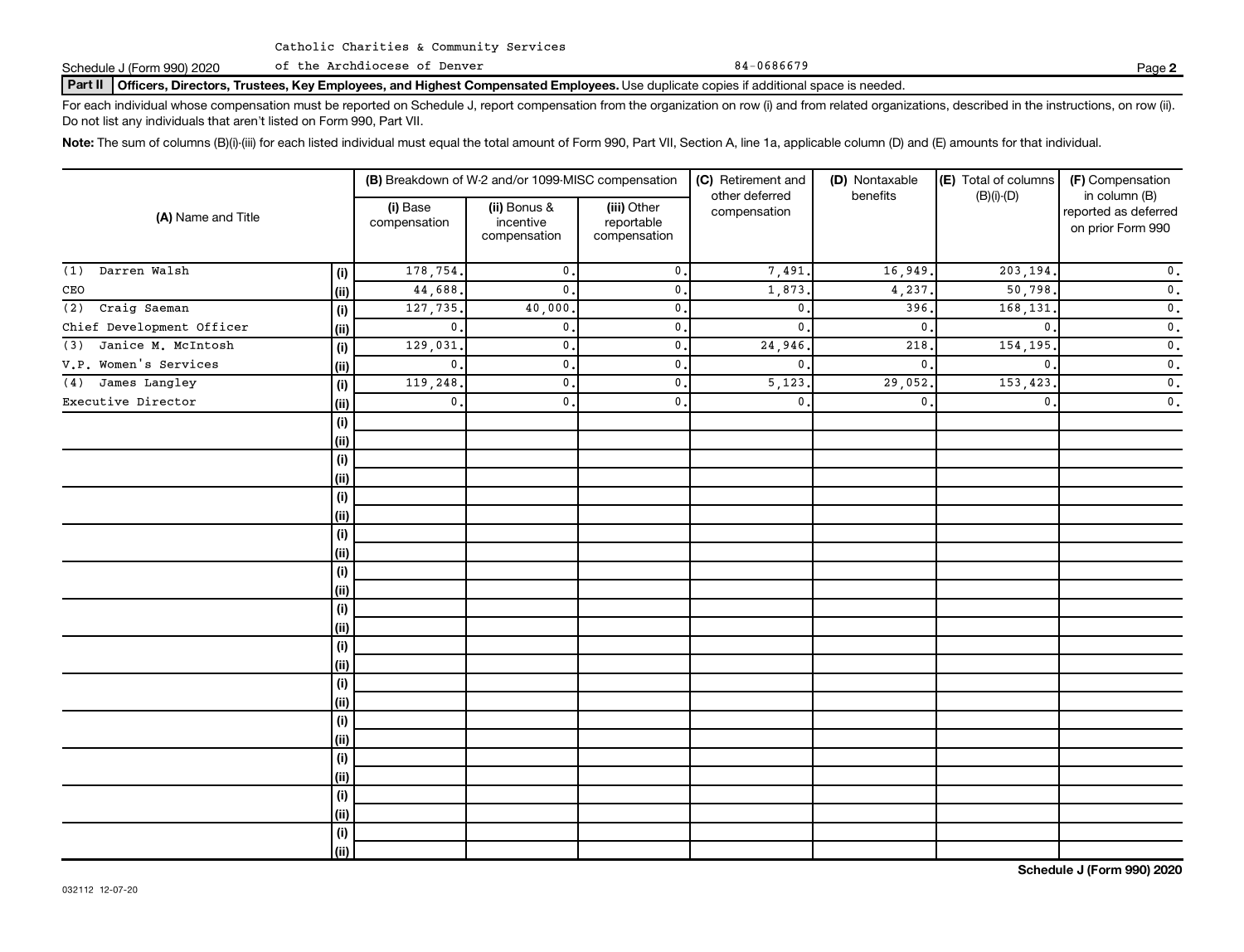Schedule J (Form 990) 2020 of the Archdiocese of Denver Research 2014 and 2015 and 2016 84-0686679 Page

Page 3

#### **Part III Supplemental Information**

Provide the information, explanation, or descriptions required for Part I, lines 1a, 1b, 3, 4a, 4b, 4c, 5a, 5b, 6a, 6b, 7, and 8, and for Part II. Also complete this part for any additional information.

Part I, Line 3:

The CEO salary approval is recommended by Catholic Charities Compensation

Committee including the Board Chair. The recommendation is sent to the

Archbishop's office for review and approval. The Board may not change the

CEO's compensation without the Archbishoop's approval.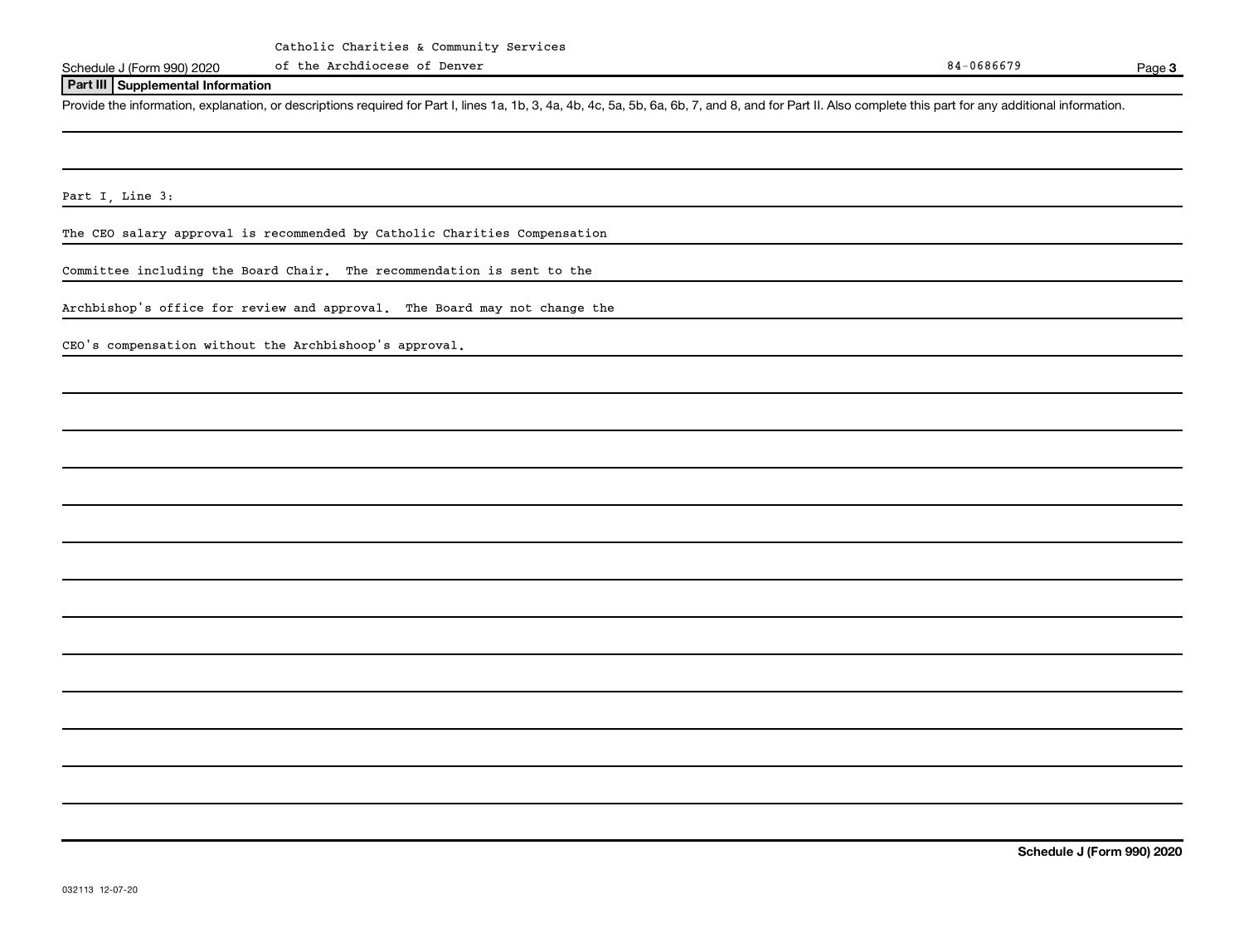### **SCHEDULE M (Form 990)**

# **Noncash Contributions**

OMB No. 1545-0047

| Department of the Treasury      |
|---------------------------------|
| <b>Internal Revenue Service</b> |

**Complete if the organizations answered "Yes" on Form 990, Part IV, lines 29 or 30. Attach to Form 990. Go to www.irs.gov/Form990 for instructions and the latest information.** J →<br>**→** Complete if the organizations answered "Yes" on Form 990, Part IV, lines 29 or 30.<br>● Complete if the organizations answered "Yes" on Form 990, Part IV, lines 29 or 30.  $\blacktriangleright$ 

**Open to Public Inspection**

|  | Name of the organization |  |
|--|--------------------------|--|
|  |                          |  |

Catholic Charities & Community Services

**Employer identification number**  $\overline{\text{B4}-0686679}$ 

| of the Archdiocese of De |  |
|--------------------------|--|
|--------------------------|--|

| Part I | <b>Types of Property</b>                                                                                                       |                               |                                      |                                                    |    |                                                              |            |     |    |
|--------|--------------------------------------------------------------------------------------------------------------------------------|-------------------------------|--------------------------------------|----------------------------------------------------|----|--------------------------------------------------------------|------------|-----|----|
|        |                                                                                                                                | (a)<br>Check if<br>applicable | (b)<br>Number of<br>contributions or | (c)<br>Noncash contribution<br>amounts reported on |    | (d)<br>Method of determining<br>noncash contribution amounts |            |     |    |
|        |                                                                                                                                |                               |                                      | items contributed Form 990, Part VIII, line 1g     |    |                                                              |            |     |    |
| 1.     |                                                                                                                                |                               |                                      |                                                    |    |                                                              |            |     |    |
| 2      |                                                                                                                                |                               |                                      |                                                    |    |                                                              |            |     |    |
| З      | Art - Fractional interests                                                                                                     |                               |                                      |                                                    |    |                                                              |            |     |    |
| 4      | Books and publications                                                                                                         |                               |                                      |                                                    |    |                                                              |            |     |    |
| 5      | Clothing and household goods                                                                                                   |                               |                                      |                                                    |    |                                                              |            |     |    |
| 6      | Cars and other vehicles                                                                                                        |                               |                                      |                                                    |    |                                                              |            |     |    |
| 7      |                                                                                                                                |                               |                                      |                                                    |    |                                                              |            |     |    |
| 8      |                                                                                                                                |                               |                                      |                                                    |    |                                                              |            |     |    |
| 9      | Securities - Publicly traded                                                                                                   | X                             | 23                                   |                                                    |    | 217,128. stock market prices                                 |            |     |    |
| 10     | Securities - Closely held stock                                                                                                |                               |                                      |                                                    |    |                                                              |            |     |    |
| 11     | Securities - Partnership, LLC, or                                                                                              |                               |                                      |                                                    |    |                                                              |            |     |    |
|        | trust interests                                                                                                                |                               |                                      |                                                    |    |                                                              |            |     |    |
| 12     | Securities - Miscellaneous                                                                                                     |                               |                                      |                                                    |    |                                                              |            |     |    |
| 13     | Qualified conservation contribution -                                                                                          |                               |                                      |                                                    |    |                                                              |            |     |    |
|        |                                                                                                                                |                               |                                      |                                                    |    |                                                              |            |     |    |
| 14     | Qualified conservation contribution - Other                                                                                    |                               |                                      |                                                    |    |                                                              |            |     |    |
|        |                                                                                                                                |                               |                                      |                                                    |    |                                                              |            |     |    |
| 15     | Real estate - Residential                                                                                                      |                               |                                      |                                                    |    |                                                              |            |     |    |
| 16     | Real estate - Commercial                                                                                                       |                               |                                      |                                                    |    |                                                              |            |     |    |
| 17     |                                                                                                                                |                               |                                      |                                                    |    |                                                              |            |     |    |
| 18     |                                                                                                                                |                               |                                      |                                                    |    |                                                              |            |     |    |
| 19     |                                                                                                                                |                               |                                      |                                                    |    |                                                              |            |     |    |
| 20     | Drugs and medical supplies                                                                                                     |                               |                                      |                                                    |    |                                                              |            |     |    |
| 21     |                                                                                                                                |                               |                                      |                                                    |    |                                                              |            |     |    |
| 22     |                                                                                                                                |                               |                                      |                                                    |    |                                                              |            |     |    |
| 23     |                                                                                                                                |                               |                                      |                                                    |    |                                                              |            |     |    |
| 24     |                                                                                                                                |                               |                                      |                                                    |    |                                                              |            |     |    |
| 25     | ( Food/Supplies<br>Other $\blacktriangleright$                                                                                 | X                             | 1,578                                |                                                    |    | 1,301,578. Est. Wholesale Value                              |            |     |    |
| 26     | Other $\blacktriangleright$                                                                                                    |                               |                                      |                                                    |    |                                                              |            |     |    |
| 27     | Other<br>▸                                                                                                                     |                               |                                      |                                                    |    |                                                              |            |     |    |
| 28     | Other $\blacktriangleright$                                                                                                    |                               |                                      |                                                    |    |                                                              |            |     |    |
| 29     | Number of Forms 8283 received by the organization during the tax year for contributions                                        |                               |                                      |                                                    |    |                                                              |            |     |    |
|        | for which the organization completed Form 8283, Part V, Donee Acknowledgement                                                  |                               |                                      |                                                    | 29 |                                                              |            | 142 |    |
|        |                                                                                                                                |                               |                                      |                                                    |    |                                                              |            | Yes | No |
|        | 30a During the year, did the organization receive by contribution any property reported in Part I, lines 1 through 28, that it |                               |                                      |                                                    |    |                                                              |            |     |    |
|        | must hold for at least three years from the date of the initial contribution, and which isn't required to be used for          |                               |                                      |                                                    |    |                                                              |            |     |    |
|        |                                                                                                                                |                               |                                      |                                                    |    |                                                              | <b>30a</b> |     | х  |
|        | <b>b</b> If "Yes," describe the arrangement in Part II.                                                                        |                               |                                      |                                                    |    |                                                              |            |     |    |
|        | Does the organization have a gift acceptance policy that requires the review of any nonstandard contributions?                 |                               |                                      |                                                    |    |                                                              |            | Х   |    |
| 31     |                                                                                                                                |                               |                                      |                                                    |    |                                                              | 31         |     |    |
|        | 32a Does the organization hire or use third parties or related organizations to solicit, process, or sell noncash              |                               |                                      |                                                    |    |                                                              |            |     |    |
|        | contributions?                                                                                                                 |                               |                                      |                                                    |    |                                                              | 32a        | Х   |    |
|        | <b>b</b> If "Yes," describe in Part II.                                                                                        |                               |                                      |                                                    |    |                                                              |            |     |    |
| 33     | If the organization didn't report an amount in column (c) for a type of property for which column (a) is checked,              |                               |                                      |                                                    |    |                                                              |            |     |    |
|        | describe in Part II.                                                                                                           |                               |                                      |                                                    |    |                                                              |            |     |    |
| LHA    | For Paperwork Reduction Act Notice, see the Instructions for Form 990.                                                         |                               |                                      |                                                    |    | Schedule M (Form 990) 2020                                   |            |     |    |

j.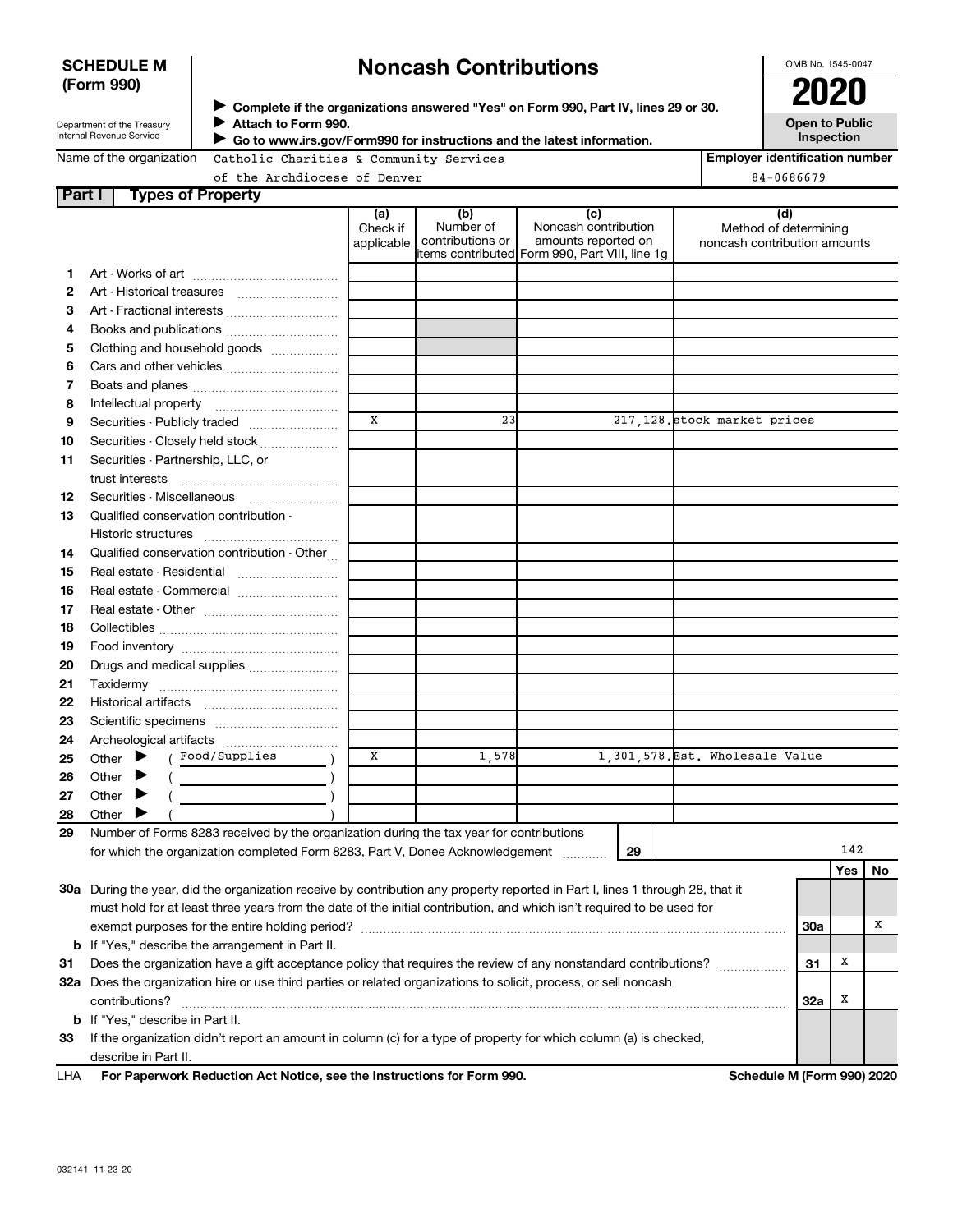of the Archdiocese of Denver

Schedule M (Form 990) 2020 of the Archdiocese of Denver<br>**Part II** Supplemental Information, Provide the information required by Part Llines 30b, 32b, and 33, and whether the Part II | Supplemental Information. Provide the information required by Part I, lines 30b, 32b, and 33, and whether the organization is reporting in Part I, column (b), the number of contributions, the number of items received, or a combination of both. Also complete this part for any additional information.

Schedule M, Line 32b:

Catholic Charities hires Vehicles for Charity, Inc., a nonprofit

corporation, to process, accept, record, transport, and sell donated

vehicles on their behalf for a small fee. Once the cars are sold,

Vehicles for Charity, Inc. sends the proceeds to Catholic Charities.

Proceeds for car sales in fiscal year 2021 were \$78,342, which is

included in contributions on Form 990, Part VIII, Line 1f.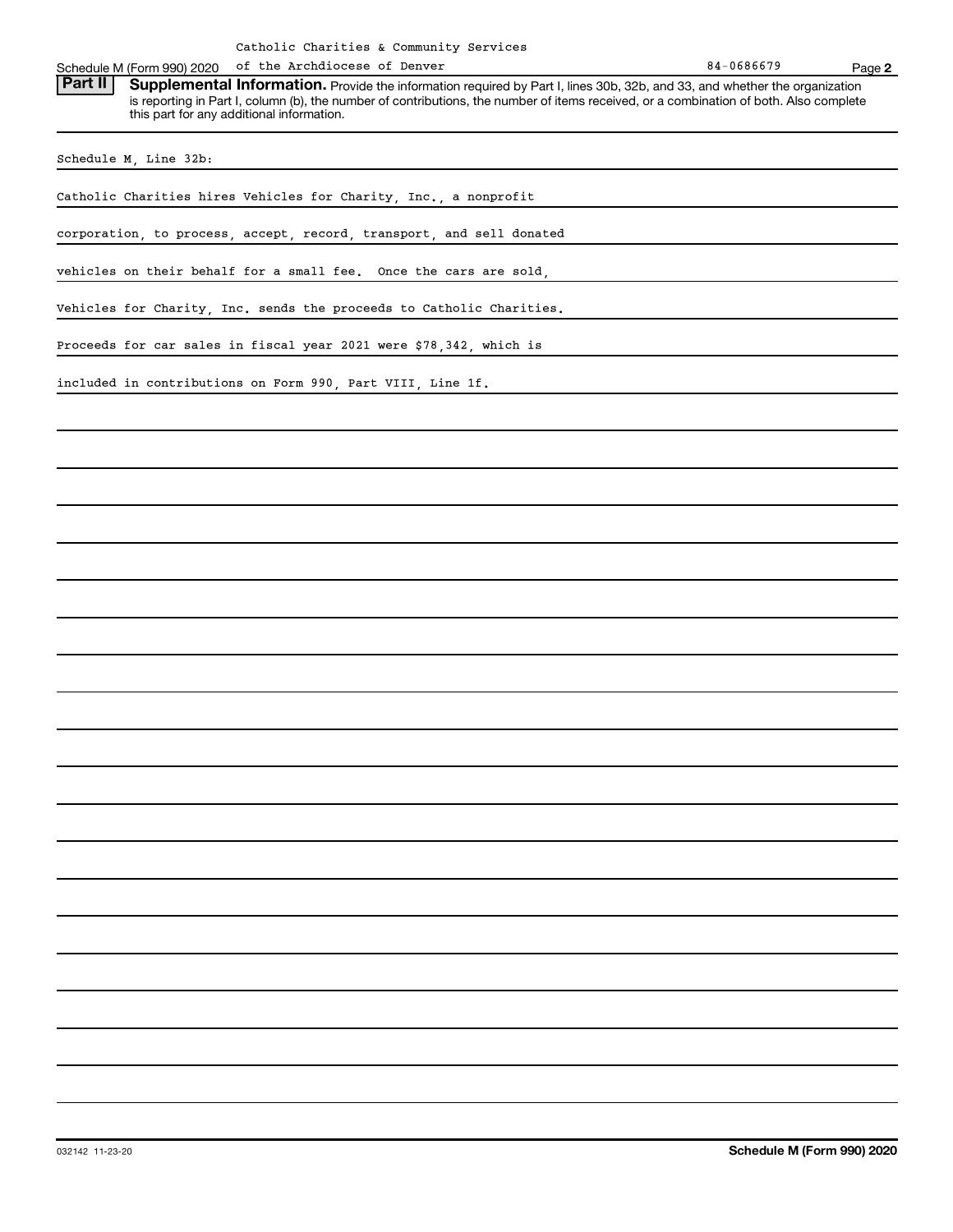**(Form 990 or 990-EZ)**

Department of the Treasury Internal Revenue Service Name of the organization

#### **Complete to provide information for responses to specific questions on Form 990 or 990-EZ or to provide any additional information. | Attach to Form 990 or 990-EZ. SCHEDULE O** Supplemental Information to Form 990 or 990-EZ  $\overline{\smash{\big)}$  2020<br>(Form 990 or 990-EZ)

**| Go to www.irs.gov/Form990 for the latest information.**

**Open to Public Inspection**

OMB No. 1545-0047

**Employer identification number** Catholic Charities & Community Services of the Archdiocese of Denver 84-0686679

Form 990, Part III, Line 1, Description of Organization Mission:

Charities of the Archdiocese of Denver anticipates and stimulates

support for its services, provides those services effectively and

faithfully, and through its charitable ministry, seeks to influence the

social and cultural environments in which it serves.

Form 990, Part III, Line 4d, Other Program Services:

The Larimer County division provides temporary shelter and meals as

well as case management for homeless persons at The Mission in Fort

Collins. In addition, it also provides transitional housing services,

services to low-income seniors, and emergency assistance to individuals

and families in need of basic necessities in Larimer County and the

surrounding area.

Expenses \$ 1,733,067. including grants of \$ 249,696. Revenue \$ 305,594.

The Western Slope division provides family transitional housing

services, immagration assistance and advocacy, and emergency assistance

to individuals and families in need of basic necessities, including

food, rent, and utilities to clients in the Glenwood Springs and

surrounding western slope of Colorado.

Expenses \$ 1,161,527. including grants of \$ 684,489. Revenue \$ 25,440.

Form 990, Part VI, Section A, line 7a:

The Archbishop of Denver has the authority to appoint members of the

governing body.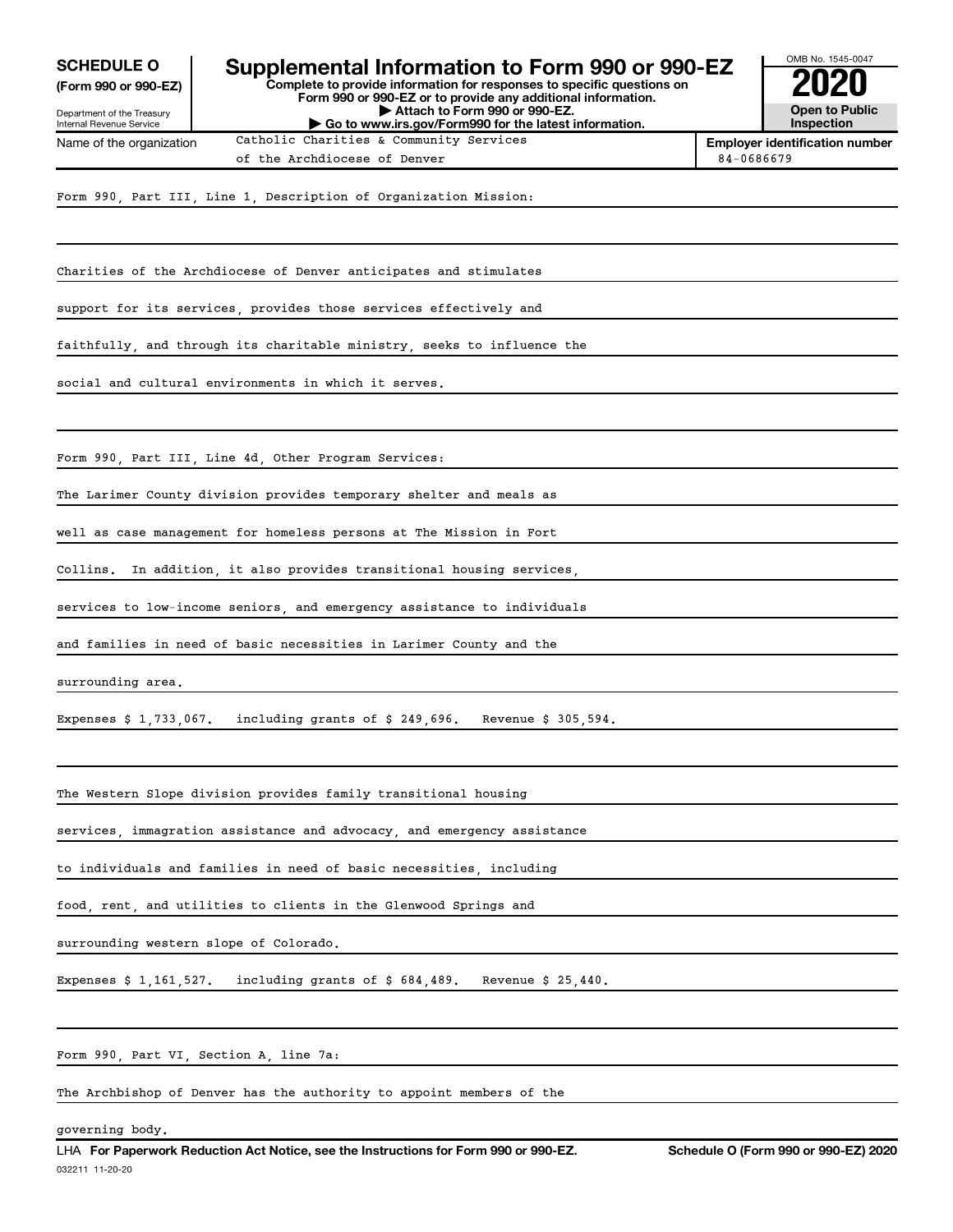| Name of the organization Catholic Charities & Community Services |
|------------------------------------------------------------------|
| of the Archdiocese of Denver                                     |

**2**

Form 990, Part VI, Section A, line 7b:

Catholic Charities is subject to canonical statutes which require the

Archdiocese and the Archbishop's approval for certain transactions.

Form 990, Part VI, Section B, line 11b:

Prior to filing, a copy of Form 990 is reviewed by the Finance Committee in

detail and is distributed to the full board for review.

Form 990, Part VI, Section B, Line 12c:

The Board of Directors and employees are obligated to disclose conflicts

and are required to complete annual disclosure statements regarding

conflicts.

Form 990, Part VI, Section B, Line 15:

The pay of the CEO/President is set by the Board through a Board

resolution. It must be approved by the Archbishop. Pay for the executive

staff is set by the President after consultation with the Human Resources

department and the Board. Factors which may be considered are individual

and division performance, agency financial status, internal comparisons and

external market comparables. Catholic Charities uses multiple Mountain

States Employers Council and other surveys to assist in salary

determination. In addition,compensation is reviewed by an appointed

Compensation Committee of the Board of Directors.

Form 990, Part VI, Section C, Line 19:

Documents are available upon request and governing documents are available

on the Colorado Secretary of State website.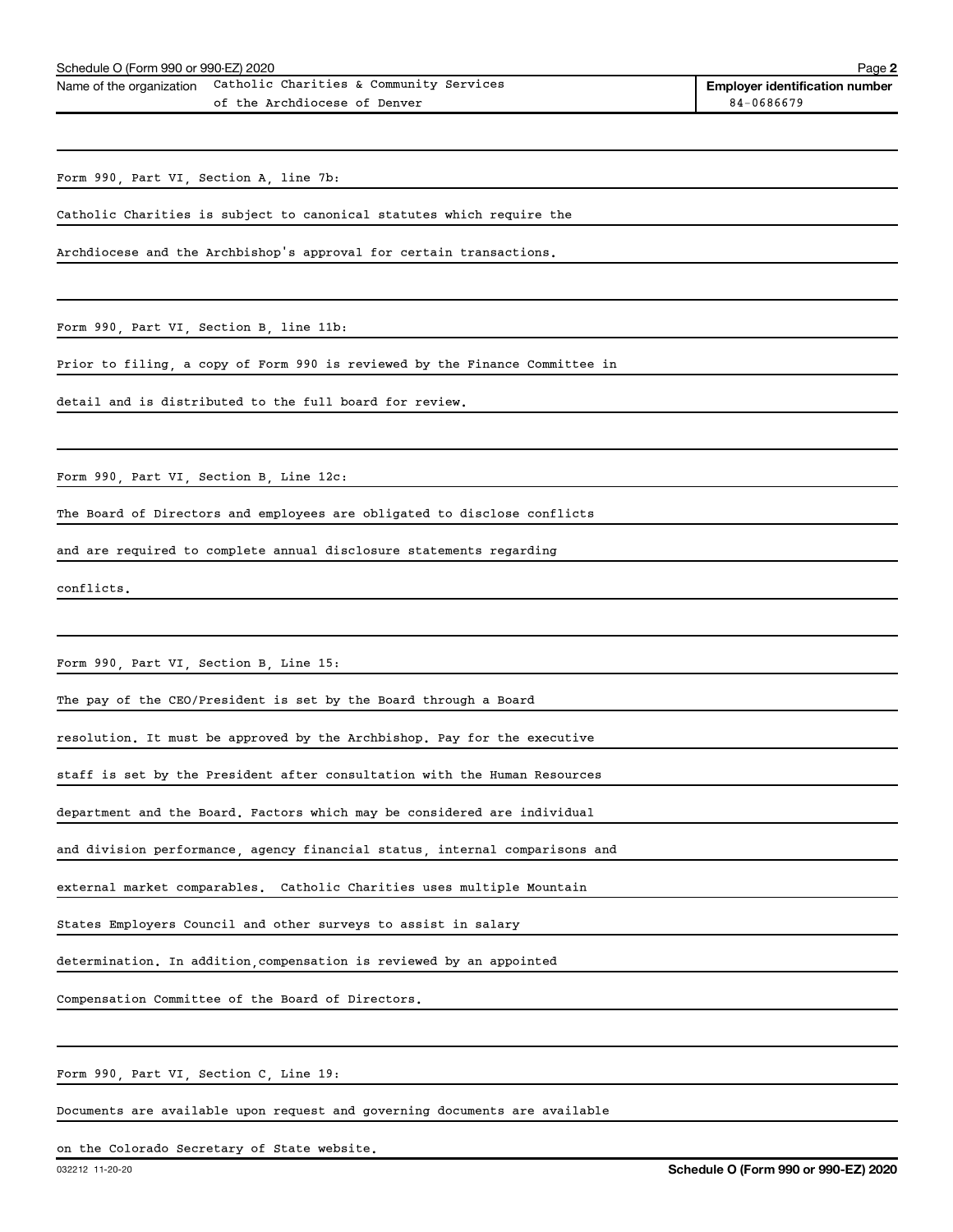Form 990, Part XII, line 2c

Catholic Charities has an audit committee charged with oversight of the

audit and selection of the independent accountant. This has not

changed from the prior year.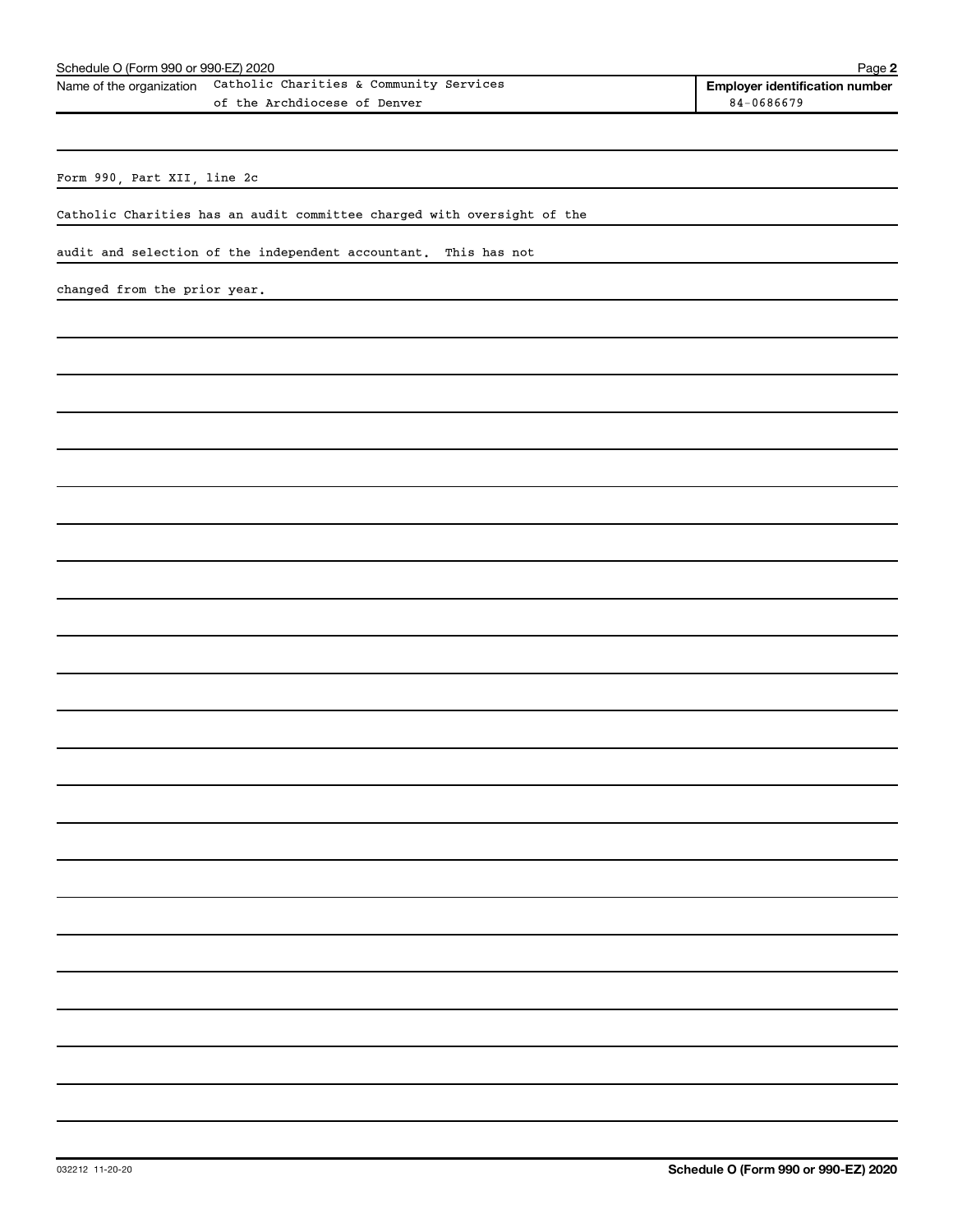| <b>SCHEDULE R</b><br>(Form 990)<br>Department of the Treasury<br>Internal Revenue Service | <b>Related Organizations and Unrelated Partnerships</b><br>Complete if the organization answered "Yes" on Form 990, Part IV, line 33, 34, 35b, 36, or 37.<br>Attach to Form 990.<br>Go to www.irs.gov/Form990 for instructions and the latest information. |                                                      |                                                     |                                      |                                                          |                                     |                                       |                                                      |
|-------------------------------------------------------------------------------------------|------------------------------------------------------------------------------------------------------------------------------------------------------------------------------------------------------------------------------------------------------------|------------------------------------------------------|-----------------------------------------------------|--------------------------------------|----------------------------------------------------------|-------------------------------------|---------------------------------------|------------------------------------------------------|
| Name of the organization                                                                  | Catholic Charities & Community Services                                                                                                                                                                                                                    |                                                      |                                                     |                                      |                                                          |                                     | <b>Employer identification number</b> |                                                      |
|                                                                                           | of the Archdiocese of Denver                                                                                                                                                                                                                               |                                                      |                                                     |                                      |                                                          | 84-0686679                          |                                       |                                                      |
| Part I                                                                                    | Identification of Disregarded Entities. Complete if the organization answered "Yes" on Form 990, Part IV, line 33.                                                                                                                                         |                                                      |                                                     |                                      |                                                          |                                     |                                       |                                                      |
|                                                                                           | (a)<br>Name, address, and EIN (if applicable)<br>of disregarded entity                                                                                                                                                                                     | (b)<br>Primary activity                              | (c)<br>Legal domicile (state or<br>foreign country) |                                      | (e)<br>Total income<br>End-of-year assets                |                                     | (f)<br>Direct controlling<br>entity   |                                                      |
|                                                                                           |                                                                                                                                                                                                                                                            |                                                      |                                                     |                                      |                                                          |                                     |                                       |                                                      |
|                                                                                           |                                                                                                                                                                                                                                                            |                                                      |                                                     |                                      |                                                          |                                     |                                       |                                                      |
| Part II                                                                                   | Identification of Related Tax-Exempt Organizations. Complete if the organization answered "Yes" on Form 990, Part IV, line 34, because it had one or more related tax-exempt<br>organizations during the tax year.                                         |                                                      |                                                     |                                      |                                                          |                                     |                                       |                                                      |
|                                                                                           | (a)<br>Name, address, and EIN<br>of related organization                                                                                                                                                                                                   | (b)<br>Primary activity                              | (c)<br>Legal domicile (state or<br>foreign country) | (d)<br><b>Exempt Code</b><br>section | (e)<br>Public charity<br>status (if section<br>501(c)(3) | (f)<br>Direct controlling<br>entity |                                       | $(g)$<br>Section 512(b)(13)<br>controlled<br>entity? |
| 1300 South Steele Street<br>Denver, CO 80210                                              | Catholic Archdiocese of Denver - 84-0499858                                                                                                                                                                                                                | Furthering the Catholic<br>faith in Denver           | Colorado                                            | 501 (c)(3)                           | Line 1                                                   |                                     | Yes                                   | No.<br>x                                             |
| 2501 Ash St. Suite 36                                                                     | CCCS Farm Labor Housing Corp - 84-1272484                                                                                                                                                                                                                  | To provide safe, clean,<br>and affordable farm labor |                                                     |                                      |                                                          |                                     |                                       |                                                      |
| Greeley, CO 80631                                                                         |                                                                                                                                                                                                                                                            | housing                                              | Colorado                                            | 501 (c)(3)                           | Line 7                                                   |                                     | X                                     |                                                      |
|                                                                                           | Archdiocesan Housing, Inc. - 84-0605106                                                                                                                                                                                                                    | To provide affordable                                |                                                     |                                      |                                                          |                                     |                                       |                                                      |
| 6240 Smith Road                                                                           |                                                                                                                                                                                                                                                            | housing for low and                                  |                                                     |                                      |                                                          |                                     |                                       |                                                      |
| Denver CO 80216                                                                           |                                                                                                                                                                                                                                                            | moderate income families.                            | Colorado                                            | 501 (c)(3)                           | Line 12a, I                                              |                                     | X                                     |                                                      |
|                                                                                           | For Paperwork Reduction Act Notice, see the Instructions for Form 990.                                                                                                                                                                                     |                                                      |                                                     |                                      |                                                          |                                     | Schedule R (Form 990) 2020            |                                                      |

See Part VII for Continuations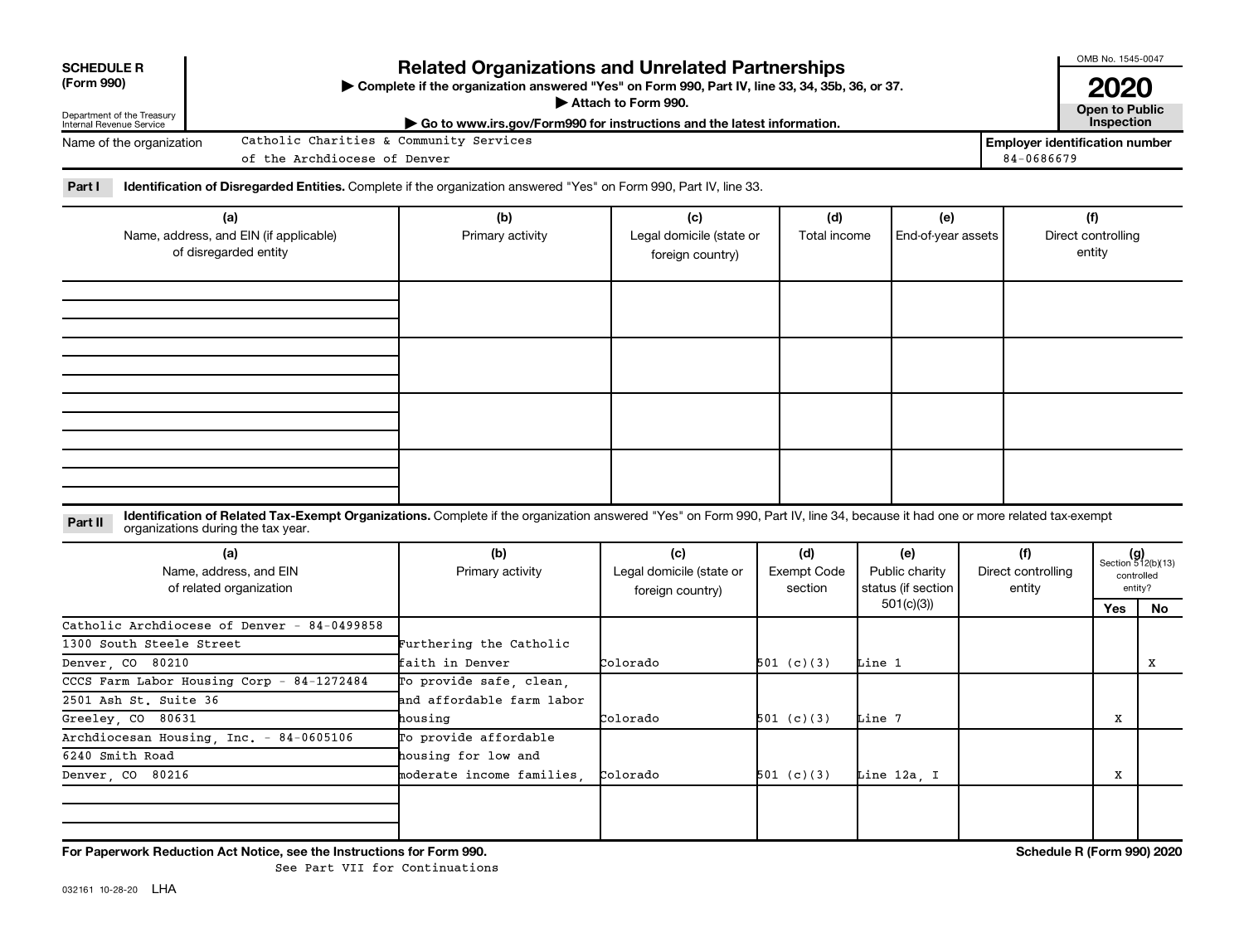Schedule R (Form 990) 2020 of the Archdiocese of Denver Research 2012 and 2012 and 2013 and 34-0686679 Page 84-0686679

organizations treated as a partnership during the tax year.

| (a)                                                                                                              | (b)              | (c)                                                                                                                                                                                                                 | (d)                          |                                  | (e)                                                                                        |                       | (f)                           |                       | (g)                               | (h)                                     |    | (i)                                                                            |            | (i)                                                     | (k)                                   |    |
|------------------------------------------------------------------------------------------------------------------|------------------|---------------------------------------------------------------------------------------------------------------------------------------------------------------------------------------------------------------------|------------------------------|----------------------------------|--------------------------------------------------------------------------------------------|-----------------------|-------------------------------|-----------------------|-----------------------------------|-----------------------------------------|----|--------------------------------------------------------------------------------|------------|---------------------------------------------------------|---------------------------------------|----|
| Name, address, and EIN<br>of related organization                                                                | Primary activity | Legal<br>domicile<br>(state or<br>foreign<br>country)                                                                                                                                                               | Direct controlling<br>entity |                                  | Predominant income<br>(related, unrelated,<br>excluded from tax under<br>sections 512-514) |                       | Share of total<br>income      |                       | Share of<br>end-of-year<br>assets | Disproportionate<br>allocations?<br>Yes | No | Code V-UBI<br>amount in box<br>20 of Schedule<br>K-1 (Form 1065) <b>Yes No</b> |            | General or Percentage<br>managing ownership<br>partner? |                                       |    |
|                                                                                                                  |                  |                                                                                                                                                                                                                     | Loretto/                     |                                  |                                                                                            |                       |                               |                       |                                   |                                         |    |                                                                                |            |                                                         |                                       |    |
| Mount Loretto LLC -                                                                                              |                  |                                                                                                                                                                                                                     | Charities                    |                                  |                                                                                            |                       |                               |                       |                                   |                                         |    |                                                                                |            |                                                         |                                       |    |
| 20-1054867, 6240 Smith Road                                                                                      | Affordable       |                                                                                                                                                                                                                     | Housing                      | Low income                       |                                                                                            |                       |                               |                       |                                   |                                         |    |                                                                                |            |                                                         |                                       |    |
| Denver, CO<br>80216                                                                                              | Housing          | CO                                                                                                                                                                                                                  | Corporation                  | Rent                             |                                                                                            |                       |                               |                       |                                   |                                         | x  | N/A                                                                            |            | X                                                       |                                       |    |
|                                                                                                                  |                  |                                                                                                                                                                                                                     |                              |                                  |                                                                                            |                       |                               |                       |                                   |                                         |    |                                                                                |            |                                                         |                                       |    |
| Loretto/Charities, LLC -                                                                                         |                  |                                                                                                                                                                                                                     |                              |                                  |                                                                                            |                       |                               |                       |                                   |                                         |    |                                                                                |            |                                                         |                                       |    |
| 20-0940969, 6240 Smith Road,                                                                                     | Real Estate      |                                                                                                                                                                                                                     |                              |                                  |                                                                                            |                       |                               |                       |                                   |                                         |    |                                                                                |            |                                                         |                                       |    |
| Denver, CO 80216                                                                                                 | Development      | CO                                                                                                                                                                                                                  | N/A                          | N/A                              |                                                                                            |                       |                               |                       |                                   |                                         | x  | N/A                                                                            |            | K.                                                      |                                       |    |
|                                                                                                                  |                  |                                                                                                                                                                                                                     |                              |                                  |                                                                                            |                       |                               |                       |                                   |                                         |    |                                                                                |            |                                                         |                                       |    |
|                                                                                                                  |                  |                                                                                                                                                                                                                     |                              |                                  |                                                                                            |                       |                               |                       |                                   |                                         |    |                                                                                |            |                                                         |                                       |    |
|                                                                                                                  |                  |                                                                                                                                                                                                                     |                              |                                  |                                                                                            |                       |                               |                       |                                   |                                         |    |                                                                                |            |                                                         |                                       |    |
|                                                                                                                  |                  |                                                                                                                                                                                                                     |                              |                                  |                                                                                            |                       |                               |                       |                                   |                                         |    |                                                                                |            |                                                         |                                       |    |
|                                                                                                                  |                  |                                                                                                                                                                                                                     |                              |                                  |                                                                                            |                       |                               |                       |                                   |                                         |    |                                                                                |            |                                                         |                                       |    |
|                                                                                                                  |                  |                                                                                                                                                                                                                     |                              |                                  |                                                                                            |                       |                               |                       |                                   |                                         |    |                                                                                |            |                                                         |                                       |    |
|                                                                                                                  |                  |                                                                                                                                                                                                                     |                              |                                  |                                                                                            |                       |                               |                       |                                   |                                         |    |                                                                                |            |                                                         |                                       |    |
| Part IV<br>organizations treated as a corporation or trust during the tax year.<br>(a)<br>Name, address, and EIN |                  | Identification of Related Organizations Taxable as a Corporation or Trust. Complete if the organization answered "Yes" on Form 990, Part IV, line 34, because it had one or more related<br>(b)<br>Primary activity |                              | (c)<br>Legal domicile            | (d)<br>Direct controlling                                                                  | (e)<br>Type of entity |                               | (f)<br>Share of total |                                   |                                         |    | (g)<br>Share of                                                                | Percentage | (h)                                                     | (i)<br>Section                        |    |
| of related organization                                                                                          |                  |                                                                                                                                                                                                                     |                              | (state or<br>foreign<br>country) | entity                                                                                     |                       | (C corp, S corp,<br>or trust) |                       | income                            |                                         |    | end-of-year<br>assets                                                          |            | ownership                                               | $512(b)(13)$<br>controlled<br>entity? |    |
| Loretto/Charities Housing Corp - 20-2490107                                                                      |                  |                                                                                                                                                                                                                     |                              |                                  |                                                                                            |                       |                               |                       |                                   |                                         |    |                                                                                |            |                                                         | Yes                                   | No |
| 6240 Smith Road                                                                                                  |                  | Real Estate                                                                                                                                                                                                         |                              |                                  |                                                                                            |                       |                               |                       |                                   |                                         |    |                                                                                |            |                                                         |                                       |    |
| Denver, CO 80216                                                                                                 |                  | Development                                                                                                                                                                                                         |                              | CO                               |                                                                                            |                       | CORP<br>r                     |                       |                                   |                                         |    |                                                                                |            | 100.00%                                                 |                                       | x  |
|                                                                                                                  |                  |                                                                                                                                                                                                                     |                              |                                  |                                                                                            |                       |                               |                       |                                   |                                         |    |                                                                                |            |                                                         |                                       |    |
|                                                                                                                  |                  |                                                                                                                                                                                                                     |                              |                                  |                                                                                            |                       |                               |                       |                                   |                                         |    |                                                                                |            |                                                         |                                       |    |
|                                                                                                                  |                  |                                                                                                                                                                                                                     |                              |                                  |                                                                                            |                       |                               |                       |                                   |                                         |    |                                                                                |            |                                                         |                                       |    |
|                                                                                                                  |                  |                                                                                                                                                                                                                     |                              |                                  |                                                                                            |                       |                               |                       |                                   |                                         |    |                                                                                |            |                                                         |                                       |    |
|                                                                                                                  |                  |                                                                                                                                                                                                                     |                              |                                  |                                                                                            |                       |                               |                       |                                   |                                         |    |                                                                                |            |                                                         |                                       |    |
|                                                                                                                  |                  |                                                                                                                                                                                                                     |                              |                                  |                                                                                            |                       |                               |                       |                                   |                                         |    |                                                                                |            |                                                         |                                       |    |
|                                                                                                                  |                  |                                                                                                                                                                                                                     |                              |                                  |                                                                                            |                       |                               |                       |                                   |                                         |    |                                                                                |            |                                                         |                                       |    |
|                                                                                                                  |                  |                                                                                                                                                                                                                     |                              |                                  |                                                                                            |                       |                               |                       |                                   |                                         |    |                                                                                |            |                                                         |                                       |    |
|                                                                                                                  |                  |                                                                                                                                                                                                                     |                              |                                  |                                                                                            |                       |                               |                       |                                   |                                         |    |                                                                                |            |                                                         |                                       |    |
|                                                                                                                  |                  |                                                                                                                                                                                                                     |                              |                                  |                                                                                            |                       |                               |                       |                                   |                                         |    |                                                                                |            |                                                         |                                       |    |
|                                                                                                                  |                  |                                                                                                                                                                                                                     |                              |                                  |                                                                                            |                       |                               |                       |                                   |                                         |    |                                                                                |            |                                                         |                                       |    |
|                                                                                                                  |                  |                                                                                                                                                                                                                     |                              |                                  |                                                                                            |                       |                               |                       |                                   |                                         |    |                                                                                |            |                                                         |                                       |    |

Part III Identification of Related Organizations Taxable as a Partnership. Complete if the organization answered "Yes" on Form 990, Part IV, line 34, because it had one or more related<br>Read to the organizations tracted as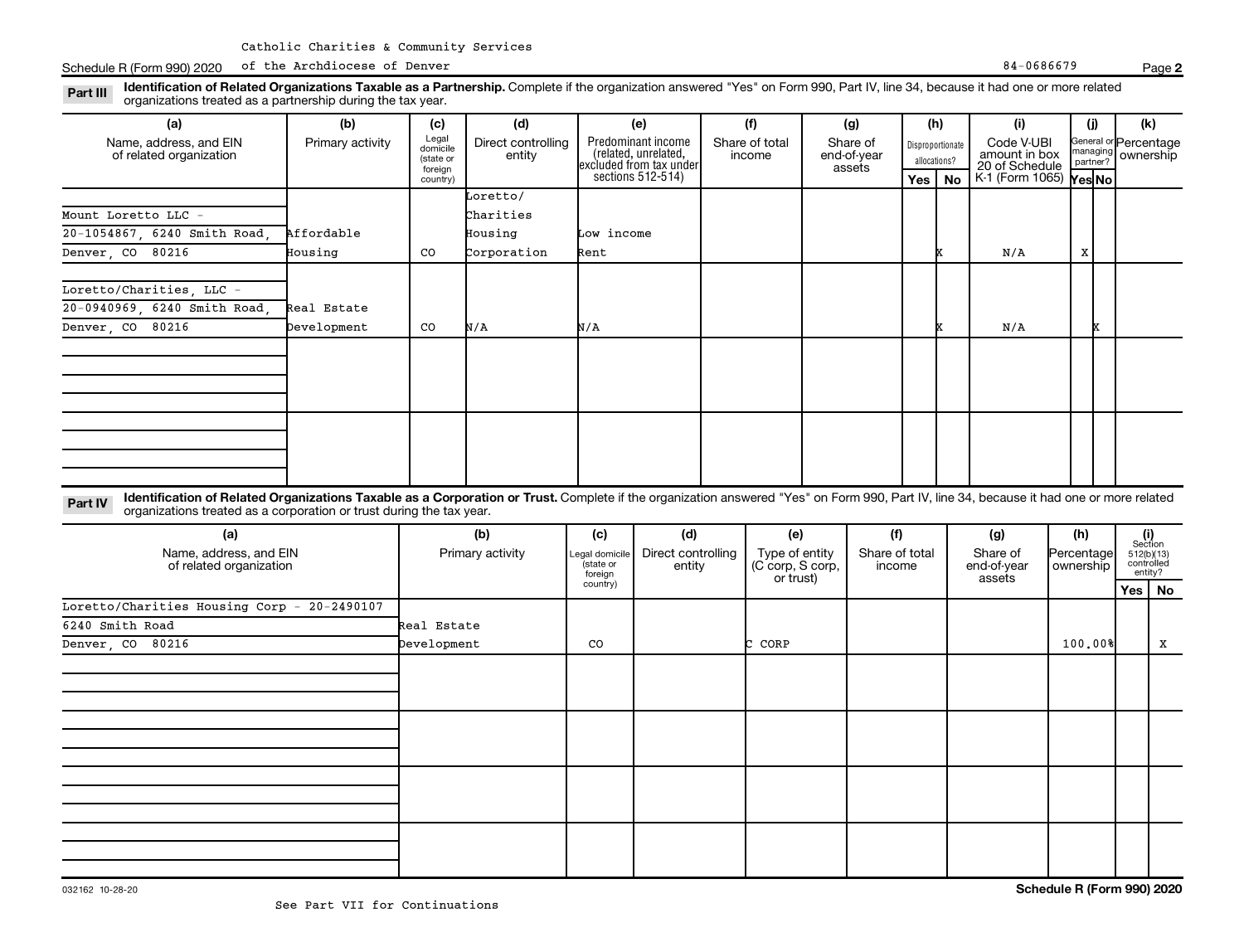Schedule R (Form 990) 2020 of the Archdiocese of Denver and Schedule R (Form 990) 2020 of the Archdiocese of Denver of the Archdiocese of Denver

| Part V | Transactions With Related Organizations. Complete if the organization answered "Yes" on Form 990, Part IV, line 34, 35b, or 36.                                                                                                |                 |       |    |
|--------|--------------------------------------------------------------------------------------------------------------------------------------------------------------------------------------------------------------------------------|-----------------|-------|----|
|        | Note: Complete line 1 if any entity is listed in Parts II, III, or IV of this schedule.                                                                                                                                        |                 | Yes l | No |
|        | 1 During the tax year, did the organization engage in any of the following transactions with one or more related organizations listed in Parts II-IV?                                                                          |                 |       |    |
|        |                                                                                                                                                                                                                                | 1a              |       | X  |
|        |                                                                                                                                                                                                                                | 1 <sub>b</sub>  |       | X  |
|        |                                                                                                                                                                                                                                | 1 <sub>c</sub>  | x     |    |
|        | d Loans or loan guarantees to or for related organization(s) mature content to the content of the content of the content of the content of the content of the content of the content of the content of the content of the cont | 1 <sub>d</sub>  | X     |    |
|        | e Loans or loan guarantees by related organization(s) made accommodal control control and control of the control of the control of the control of the control of the control of the control of the control of the control of t | 1e              |       | x  |
|        |                                                                                                                                                                                                                                |                 |       |    |
|        | f Dividends from related organization(s) manufactured and contract and contract or produced and contract and contract and contract and contract and contract and contract and contract and contract and contract and contract  | 1f              |       | x  |
|        | g Sale of assets to related organization(s) www.assettion.com/www.assettion.com/www.assettion.com/www.assettion.com/www.assettion.com/www.assettion.com/www.assettion.com/www.assettion.com/www.assettion.com/www.assettion.co | 1g              |       | X  |
|        | h Purchase of assets from related organization(s) manufactured content to the content of the content of the content of the content of the content of the content of the content of the content of the content of the content o | 1h              |       | X  |
|        | Exchange of assets with related organization(s) www.communically.communically.communically and all and are related organization(s) www.communically.communically and are related organization(s) www.communically.communically | 1i              |       | X  |
|        |                                                                                                                                                                                                                                | 1j.             | X     |    |
|        |                                                                                                                                                                                                                                |                 |       |    |
|        |                                                                                                                                                                                                                                | 1k              |       | x  |
|        | Performance of services or membership or fundraising solicitations for related organization(s) manufaction manufactured manufactured manufactured manufactured manufactured manufactured manufactured manufactured manufacture | 11              | X     |    |
|        |                                                                                                                                                                                                                                | 1 <sub>m</sub>  | X     |    |
|        |                                                                                                                                                                                                                                | 1n              | X     |    |
|        | <b>o</b> Sharing of paid employees with related organization(s)                                                                                                                                                                | 10 <sub>o</sub> | x     |    |
|        |                                                                                                                                                                                                                                |                 |       |    |
|        |                                                                                                                                                                                                                                | 1p              | X     |    |
|        |                                                                                                                                                                                                                                | 1q              | х     |    |
|        |                                                                                                                                                                                                                                |                 |       |    |
|        |                                                                                                                                                                                                                                | 1r              |       | x  |
|        |                                                                                                                                                                                                                                | 1s              |       | X  |

2 If the answer to any of the above is "Yes," see the instructions for information on who must complete this line, including covered relationships and transaction thresholds.

| (a)<br>Name of related organization | (b)<br>Transaction<br>type (a-s) | (c)<br>Amount involved | (d)<br>Method of determining amount involved |
|-------------------------------------|----------------------------------|------------------------|----------------------------------------------|
| (1) Farm Labor Housing Corporation  | Q                                |                        | 265,735. Actual Cost                         |
| (2) Archdiocesan Housing, Inc.      | Q                                |                        | 258,229. Actual Cost                         |
| (3) Archdiocesan Housing, Inc.      | J                                |                        | 65,927. Lease agreement                      |
| (4)                                 |                                  |                        |                                              |
| (5)                                 |                                  |                        |                                              |
| (6)                                 |                                  |                        |                                              |

**3**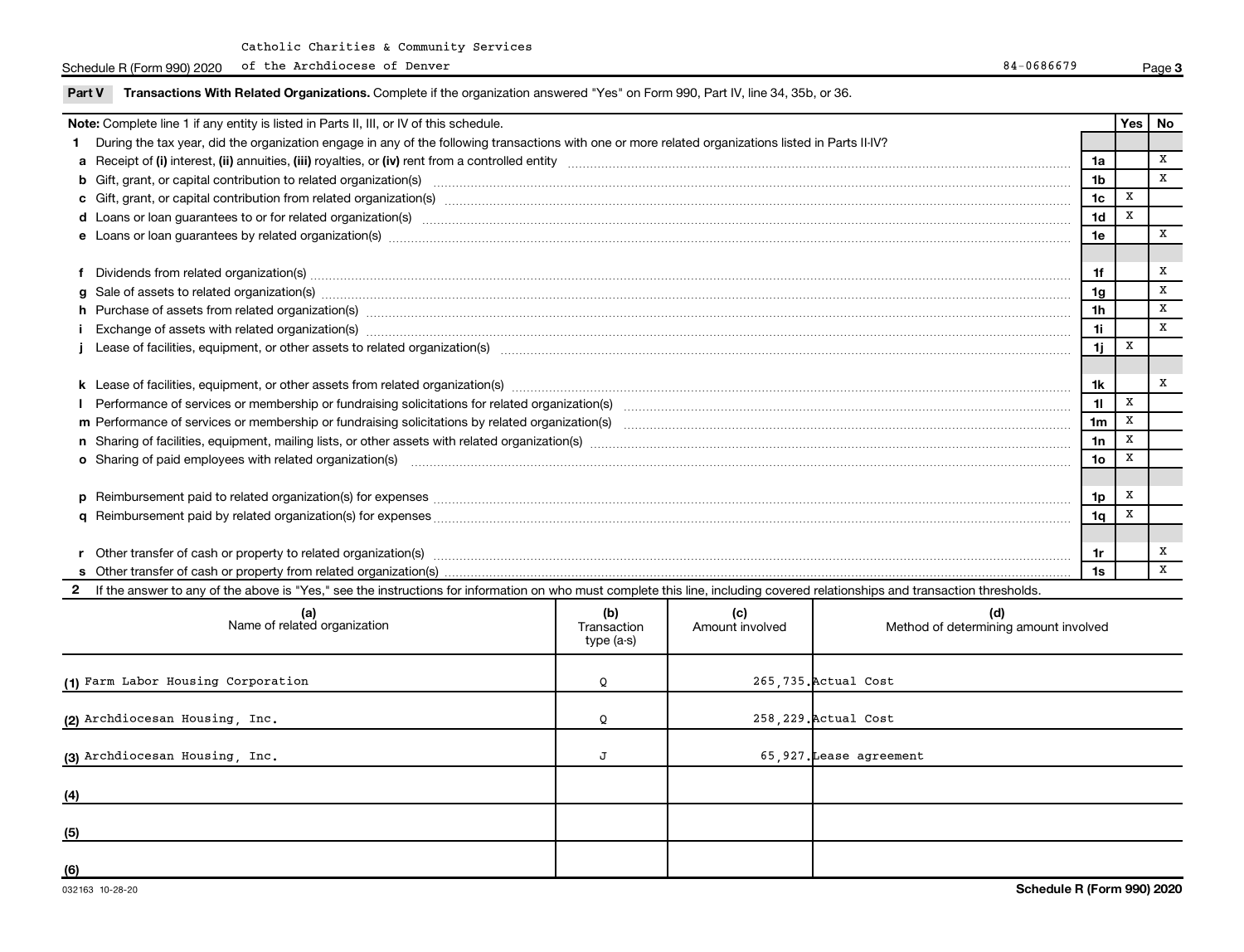Schedule R (Form 990) 2020 of the Archdiocese of Denver Research 2012 and 2012 and 2013 and 34-0686679 Page 84-0686679

#### **4**

#### Part VI Unrelated Organizations Taxable as a Partnership. Complete if the organization answered "Yes" on Form 990, Part IV, line 37.

Provide the following information for each entity taxed as a partnership through which the organization conducted more than five percent of its activities (measured by total assets or gross revenue) that was not a related organization. See instructions regarding exclusion for certain investment partnerships.

| .<br>(a)               | (b)              | (c)               | .<br><br>(d)                                                                               |                                                          | (f)      | (g)         | (h)    |                                       | (i)                                                                    | (i)    | $(\mathsf{k})$                                          |
|------------------------|------------------|-------------------|--------------------------------------------------------------------------------------------|----------------------------------------------------------|----------|-------------|--------|---------------------------------------|------------------------------------------------------------------------|--------|---------------------------------------------------------|
| Name, address, and EIN | Primary activity | Legal domicile    |                                                                                            | (e)<br>Are all<br>partners sec.<br>$501(c)(3)$<br>orgs.? | Share of | Share of    |        |                                       |                                                                        |        |                                                         |
| of entity              |                  | (state or foreign |                                                                                            |                                                          | total    | end-of-year |        | Dispropor-<br>tionate<br>allocations? |                                                                        |        | General or Percentage<br>managing<br>partner? Ownership |
|                        |                  | country)          | Predominant income<br>(related, unrelated,<br>excluded from tax under<br>sections 512-514) | Yes No                                                   | income   | assets      | Yes No |                                       | Code V-UBI<br>  amount in box 20<br>! of Schedule K-1<br>  (Form 1065) | Yes NO |                                                         |
|                        |                  |                   |                                                                                            |                                                          |          |             |        |                                       |                                                                        |        |                                                         |
|                        |                  |                   |                                                                                            |                                                          |          |             |        |                                       |                                                                        |        |                                                         |
|                        |                  |                   |                                                                                            |                                                          |          |             |        |                                       |                                                                        |        |                                                         |
|                        |                  |                   |                                                                                            |                                                          |          |             |        |                                       |                                                                        |        |                                                         |
|                        |                  |                   |                                                                                            |                                                          |          |             |        |                                       |                                                                        |        |                                                         |
|                        |                  |                   |                                                                                            |                                                          |          |             |        |                                       |                                                                        |        |                                                         |
|                        |                  |                   |                                                                                            |                                                          |          |             |        |                                       |                                                                        |        |                                                         |
|                        |                  |                   |                                                                                            |                                                          |          |             |        |                                       |                                                                        |        |                                                         |
|                        |                  |                   |                                                                                            |                                                          |          |             |        |                                       |                                                                        |        |                                                         |
|                        |                  |                   |                                                                                            |                                                          |          |             |        |                                       |                                                                        |        |                                                         |
|                        |                  |                   |                                                                                            |                                                          |          |             |        |                                       |                                                                        |        |                                                         |
|                        |                  |                   |                                                                                            |                                                          |          |             |        |                                       |                                                                        |        |                                                         |
|                        |                  |                   |                                                                                            |                                                          |          |             |        |                                       |                                                                        |        |                                                         |
|                        |                  |                   |                                                                                            |                                                          |          |             |        |                                       |                                                                        |        |                                                         |
|                        |                  |                   |                                                                                            |                                                          |          |             |        |                                       |                                                                        |        |                                                         |
|                        |                  |                   |                                                                                            |                                                          |          |             |        |                                       |                                                                        |        |                                                         |
|                        |                  |                   |                                                                                            |                                                          |          |             |        |                                       |                                                                        |        |                                                         |
|                        |                  |                   |                                                                                            |                                                          |          |             |        |                                       |                                                                        |        |                                                         |
|                        |                  |                   |                                                                                            |                                                          |          |             |        |                                       |                                                                        |        |                                                         |
|                        |                  |                   |                                                                                            |                                                          |          |             |        |                                       |                                                                        |        |                                                         |
|                        |                  |                   |                                                                                            |                                                          |          |             |        |                                       |                                                                        |        |                                                         |
|                        |                  |                   |                                                                                            |                                                          |          |             |        |                                       |                                                                        |        |                                                         |
|                        |                  |                   |                                                                                            |                                                          |          |             |        |                                       |                                                                        |        |                                                         |
|                        |                  |                   |                                                                                            |                                                          |          |             |        |                                       |                                                                        |        |                                                         |
|                        |                  |                   |                                                                                            |                                                          |          |             |        |                                       |                                                                        |        |                                                         |
|                        |                  |                   |                                                                                            |                                                          |          |             |        |                                       |                                                                        |        |                                                         |
|                        |                  |                   |                                                                                            |                                                          |          |             |        |                                       |                                                                        |        |                                                         |
|                        |                  |                   |                                                                                            |                                                          |          |             |        |                                       |                                                                        |        |                                                         |
|                        |                  |                   |                                                                                            |                                                          |          |             |        |                                       |                                                                        |        |                                                         |
|                        |                  |                   |                                                                                            |                                                          |          |             |        |                                       |                                                                        |        |                                                         |
|                        |                  |                   |                                                                                            |                                                          |          |             |        |                                       |                                                                        |        |                                                         |
|                        |                  |                   |                                                                                            |                                                          |          |             |        |                                       |                                                                        |        |                                                         |
|                        |                  |                   |                                                                                            |                                                          |          |             |        |                                       |                                                                        |        |                                                         |

**Schedule R (Form 990) 2020**